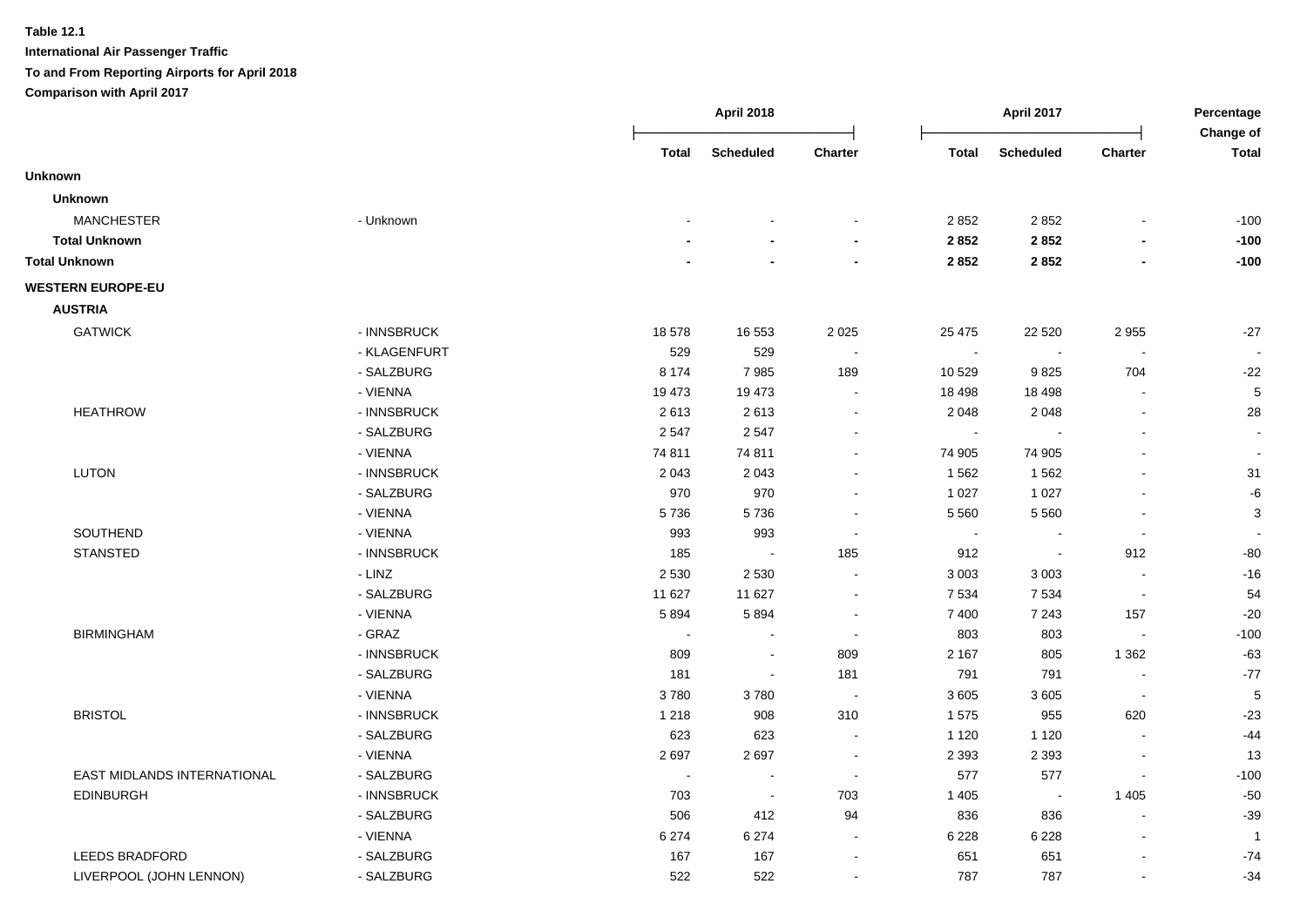|                             |             |              | <b>April 2018</b> |                          | April 2017     |                  | Percentage<br>Change of |                |
|-----------------------------|-------------|--------------|-------------------|--------------------------|----------------|------------------|-------------------------|----------------|
|                             |             | <b>Total</b> | <b>Scheduled</b>  | <b>Charter</b>           | <b>Total</b>   | <b>Scheduled</b> | <b>Charter</b>          | <b>Total</b>   |
| <b>MANCHESTER</b>           | - INNSBRUCK | 3 3 6 8      | 2 2 3 5           | 1 1 3 3                  | 5 2 0 9        | 3 3 4 1          | 1868                    | $-35$          |
|                             | - SALZBURG  | 925          | 745               | 180                      | 1 2 9 0        | 1 2 9 0          |                         | $-28$          |
|                             | - VIENNA    | 9713         | 9713              |                          | 9 6 6 9        | 9669             | $\blacksquare$          |                |
| <b>Total AUSTRIA</b>        |             | 188 189      | 182 380           | 5 8 0 9                  | 197 559        | 187 576          | 9983                    | $-5$           |
| <b>BELGIUM</b>              |             |              |                   |                          |                |                  |                         |                |
| <b>GATWICK</b>              | - BRUSSELS  | 1 502        | 1 502             |                          | $\blacksquare$ |                  |                         |                |
| <b>HEATHROW</b>             | - BRUSSELS  | 57 993       | 57 993            |                          | 58 394         | 58 394           |                         | $-1$           |
| <b>LONDON CITY</b>          | - ANTWERP   | 3 4 8 4      | 3 4 8 4           |                          | 5 0 0 5        | 5 0 0 5          |                         | $-30$          |
| SOUTHEND                    | - ANTWERP   | 1583         | 1583              |                          | $\sim$         |                  | $\blacksquare$          |                |
| <b>BIRMINGHAM</b>           | - ANTWERP   | 347          | 347               |                          | $\sim$         | $\blacksquare$   | $\blacksquare$          | $\blacksquare$ |
|                             | - BRUSSELS  | 15 2 39      | 15 2 39           |                          | 11 707         | 11707            |                         | 30             |
| <b>BRISTOL</b>              | - BRUSSELS  | 4593         | 4 5 9 3           |                          | 4 8 4 5        | 4 8 4 5          | ä,                      | $-5$           |
| <b>CARDIFF WALES</b>        | - BRUSSELS  | 19           | 19                |                          | $\sim$         |                  |                         |                |
| EAST MIDLANDS INTERNATIONAL | - BRUSSELS  | 1882         | 1882              |                          | 1459           | 1 4 5 9          | $\blacksquare$          | 29             |
| <b>EDINBURGH</b>            | - BRUSSELS  | 11 367       | 11 367            |                          | 9 2 4 7        | 9 2 4 7          |                         | 23             |
|                             | - CHARLEROI | 7536         | 7536              | $\sim$                   | 7 3 3 0        | 7 3 3 0          | $\blacksquare$          | 3              |
| GLASGOW                     | - CHARLEROI | 2641         | 2641              | $\overline{\phantom{a}}$ | 3 0 1 0        | 3010             | $\blacksquare$          | $-12$          |
| LIVERPOOL (JOHN LENNON)     | - BRUSSELS  | 186          | $\sim$            | 186                      |                |                  |                         |                |
| <b>MANCHESTER</b>           | - BRUSSELS  | 20 002       | 20 002            |                          | 20 514         | 19 0 22          | 1492                    | $-2$           |
|                             | - CHARLEROI | 16 471       | 16 471            | $\sim$                   | 16 947         | 16 947           | $\overline{a}$          | $-3$           |
| NEWCASTLE                   | - BRUSSELS  | 2 1 6 8      | 2 1 6 8           | $\sim$                   | 1 707          | 1707             | $\sim$                  | 27             |
| <b>Total BELGIUM</b>        |             | 147 013      | 146 827           | 186                      | 140 165        | 138 673          | 1492                    | 5              |
| <b>CROATIA</b>              |             |              |                   |                          |                |                  |                         |                |
| <b>GATWICK</b>              | - DUBROVNIK | 15 4 34      | 15 4 34           |                          | 16715          | 16715            |                         | -8             |
|                             | - PULA      | 222          | 222               |                          | 218            | 218              |                         | $\overline{2}$ |
|                             | - SPLIT     | 8 3 1 4      | 8 3 1 4           |                          | 7 605          | 7605             | L.                      | 9              |
|                             | - ZAGREB    | 195          | 195               |                          | 758            | 758              |                         | $-74$          |
| <b>HEATHROW</b>             | - RIJEKA    | $\sim$       |                   |                          | 49             | 49               |                         | $-100$         |
|                             | - SPLIT     | 1 0 4 5      | 1 0 4 5           |                          | 1 3 3 7        | 1 3 3 7          | $\overline{a}$          | $-22$          |
|                             | - ZAGREB    | 11 380       | 11 380            |                          | 14 697         | 14 697           | $\overline{a}$          | $-23$          |
| <b>LUTON</b>                | - DUBROVNIK | $\sim$       |                   |                          | 1 5 0 5        | 1 5 0 5          | ä,                      | $-100$         |
|                             | - SPLIT     | 1684         | 1684              |                          | 1 7 9 3        | 1793             | ä,                      | $-6\,$         |
| <b>STANSTED</b>             | - DUBROVNIK | 4813         | 4813              |                          | 2 2 5 2        | 2 2 5 2          |                         | 114            |
|                             | - PULA      | 3 0 6 8      | 3 0 6 8           |                          | 2 9 2 4        | 2924             |                         | 5              |
|                             | - SPLIT     | 1 2 3 6      | 1 2 3 6           |                          | 1581           | 1581             |                         | $-22$          |
|                             | - ZADAR     | 3416         | 3416              |                          | 4 185          | 4 1 8 5          | $\blacksquare$          | $-18$          |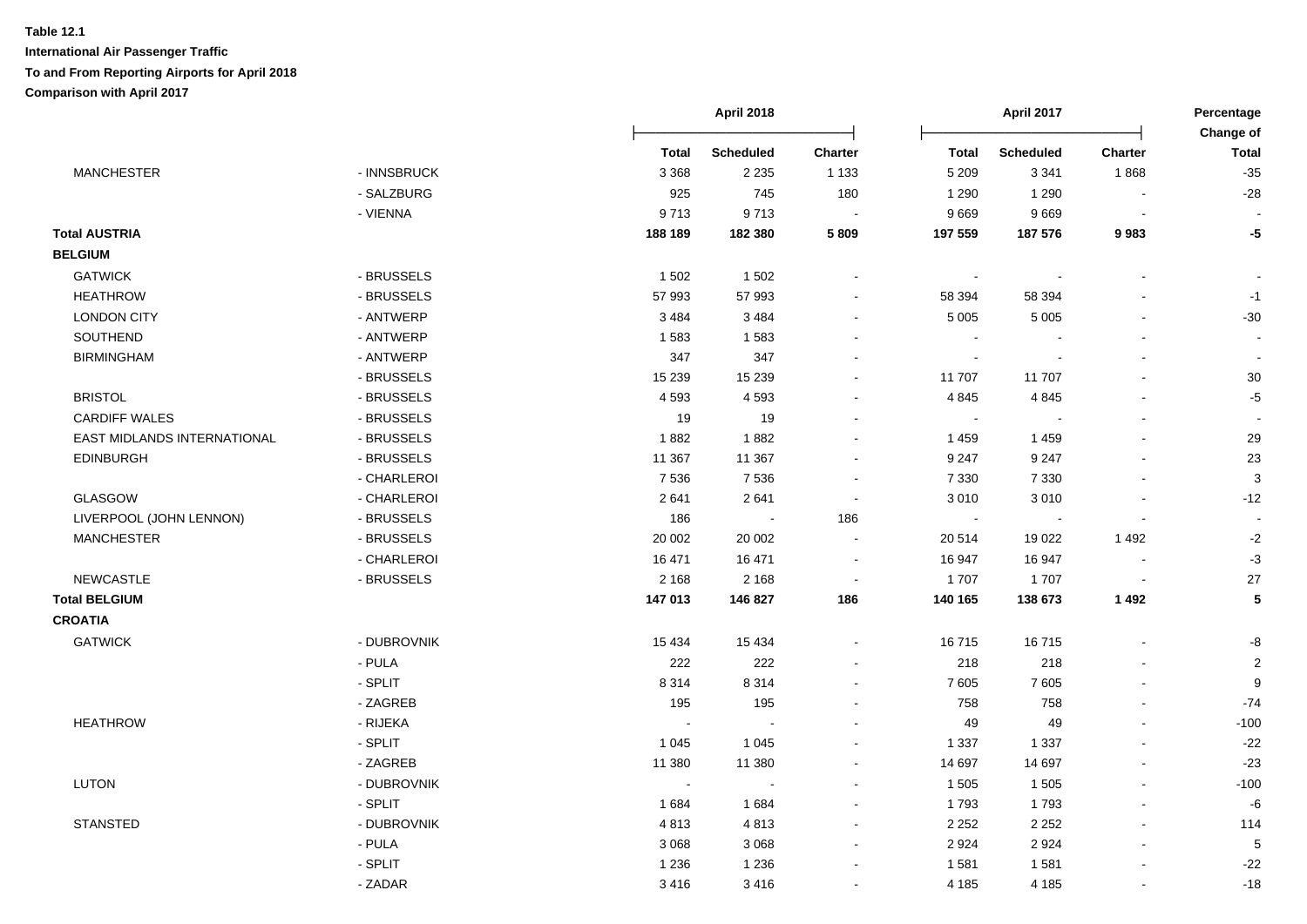|                              |             |                          | <b>April 2018</b>        |         |              | <b>April 2017</b>        |                          | Percentage                |
|------------------------------|-------------|--------------------------|--------------------------|---------|--------------|--------------------------|--------------------------|---------------------------|
|                              |             | <b>Total</b>             | <b>Scheduled</b>         | Charter | <b>Total</b> | <b>Scheduled</b>         | Charter                  | Change of<br><b>Total</b> |
| <b>BELFAST INTERNATIONAL</b> | - DUBROVNIK | $\overline{\phantom{a}}$ | $\overline{\phantom{a}}$ |         | 682          | 682                      |                          | $-100$                    |
| <b>BRISTOL</b>               | - DUBROVNIK | 447                      | 447                      |         | 187          | 187                      |                          | 139                       |
|                              | - SPLIT     | 186                      | 186                      |         | 416          | 416                      | $\blacksquare$           | $-55$                     |
|                              | - ZADAR     | $\sim$                   | $\sim$                   | $\sim$  | 2782         | 2782                     | ÷.                       | $-100$                    |
| EAST MIDLANDS INTERNATIONAL  | - DUBROVNIK | 146                      | 146                      | $\sim$  | 119          | 119                      | L,                       | 23                        |
|                              | - SPLIT     | $\blacksquare$           |                          |         | 82           | 82                       | $\blacksquare$           | $-100$                    |
| <b>EDINBURGH</b>             | - DUBROVNIK | 1489                     | 1489                     |         | 909          | 909                      | $\blacksquare$           | 64                        |
|                              | - PULA      | $\sim$                   |                          |         | 77           | 77                       | $\mathbf{r}$             | $-100$                    |
|                              | - SPLIT     |                          | $\blacksquare$           |         | 103          | 103                      | $\overline{a}$           | $-100$                    |
| <b>GLASGOW</b>               | - DUBROVNIK | $\overline{\phantom{a}}$ | $\overline{\phantom{a}}$ |         | 179          | 179                      | $\blacksquare$           | $-100$                    |
|                              | - SPLIT     | 561                      | 561                      |         | 183          | 183                      | $\blacksquare$           | 207                       |
| <b>HUMBERSIDE</b>            | - DUBROVNIK |                          |                          |         | 45           | $\overline{\phantom{a}}$ | 45                       | $-100$                    |
| <b>LEEDS BRADFORD</b>        | - DUBROVNIK | 1 2 0 1                  | 1 2 0 1                  |         | 1464         | 1464                     | $\overline{a}$           | $-18$                     |
|                              | - SPLIT     |                          |                          |         | 108          | 108                      | L,                       | $-100$                    |
| <b>MANCHESTER</b>            | - DUBROVNIK | 4 3 6 7                  | 4 3 6 7                  |         | 4 5 3 9      | 4539                     |                          | $-4$                      |
|                              | - PULA      | $\sim$                   |                          |         | 114          | 114                      | $\overline{a}$           | $-100$                    |
|                              | - SPLIT     | 201                      | 201                      |         | 324          | 324                      | $\overline{a}$           | $-38$                     |
|                              | - ZADAR     | 2710                     | 2710                     |         | $\sim$       | $\sim$                   |                          |                           |
|                              | - ZAGREB    | $\sim$                   |                          |         | 176          | 176                      | $\overline{a}$           | $-100$                    |
| <b>NEWCASTLE</b>             | - DUBROVNIK | 168                      | 168                      |         | 117          | 117                      | $\sim$                   | 44                        |
| <b>Total CROATIA</b>         |             | 62 283                   | 62 283                   |         | 68 225       | 68 180                   | 45                       | -9                        |
| <b>CYPRUS</b>                |             |                          |                          |         |              |                          |                          |                           |
| <b>GATWICK</b>               | - LARNACA   | 25 505                   | 22 080                   | 3 4 2 5 | 20 913       | 16 301                   | 4612                     | 22                        |
|                              | - PAPHOS    | 37 404                   | 29 450                   | 7954    | 39 844       | 29 236                   | 10 608                   | $\mbox{-}6$               |
| <b>HEATHROW</b>              | - LARNACA   | 28 597                   | 28 5 97                  |         | 29 8 65      | 29 8 65                  |                          | $-4$                      |
| <b>LUTON</b>                 | - LARNACA   | 5 0 5 5                  | 5 0 5 5                  |         | 5 1 1 5      | 5 1 1 5                  |                          | $-1$                      |
|                              | - PAPHOS    | 9 2 7 9                  | 8 0 2 9                  | 1 2 5 0 | 9 1 0 3      | 7844                     | 1 2 5 9                  | $\sqrt{2}$                |
| <b>STANSTED</b>              | - LARNACA   | 4 9 3 7                  | 4 9 3 7                  |         | 1 3 5 2      | 1 3 5 2                  | $\overline{\phantom{a}}$ | 265                       |
|                              | - PAPHOS    | 17 0 29                  | 13760                    | 3 2 6 9 | 15 956       | 12 210                   | 3746                     | $\overline{7}$            |
| <b>BELFAST INTERNATIONAL</b> | - LARNACA   | 1418                     | $\blacksquare$           | 1418    | 1 1 0 7      | $\overline{\phantom{a}}$ | 1 1 0 7                  | 28                        |
| <b>BIRMINGHAM</b>            | - LARNACA   | 11 184                   | 7740                     | 3 4 4 4 | 8 3 8 3      | 6787                     | 1596                     | 33                        |
|                              | - PAPHOS    | 8775                     | 4 2 5 7                  | 4518    | 8 2 6 5      | 4 4 7 6                  | 3789                     | 6                         |
| <b>BOURNEMOUTH</b>           | - PAPHOS    | 1482                     | $\sim$                   | 1 4 8 2 | 1 4 2 7      | $\sim$                   | 1 4 2 7                  |                           |
| <b>BRISTOL</b>               | - LARNACA   | 2 1 7 0                  | $\sim$                   | 2 170   | 2 1 2 6      | 2 1 2 6                  | $\overline{\phantom{a}}$ | $\sqrt{2}$                |
|                              | - PAPHOS    | 8581                     | 5 1 0 8                  | 3 4 7 3 | 6 3 1 5      | 6315                     |                          | 36                        |
| <b>CARDIFF WALES</b>         | - PAPHOS    | 1 4 9 7                  | $\sim$                   | 1 4 9 7 | 1489         | $\blacksquare$           | 1489                     | $\mathbf{1}$              |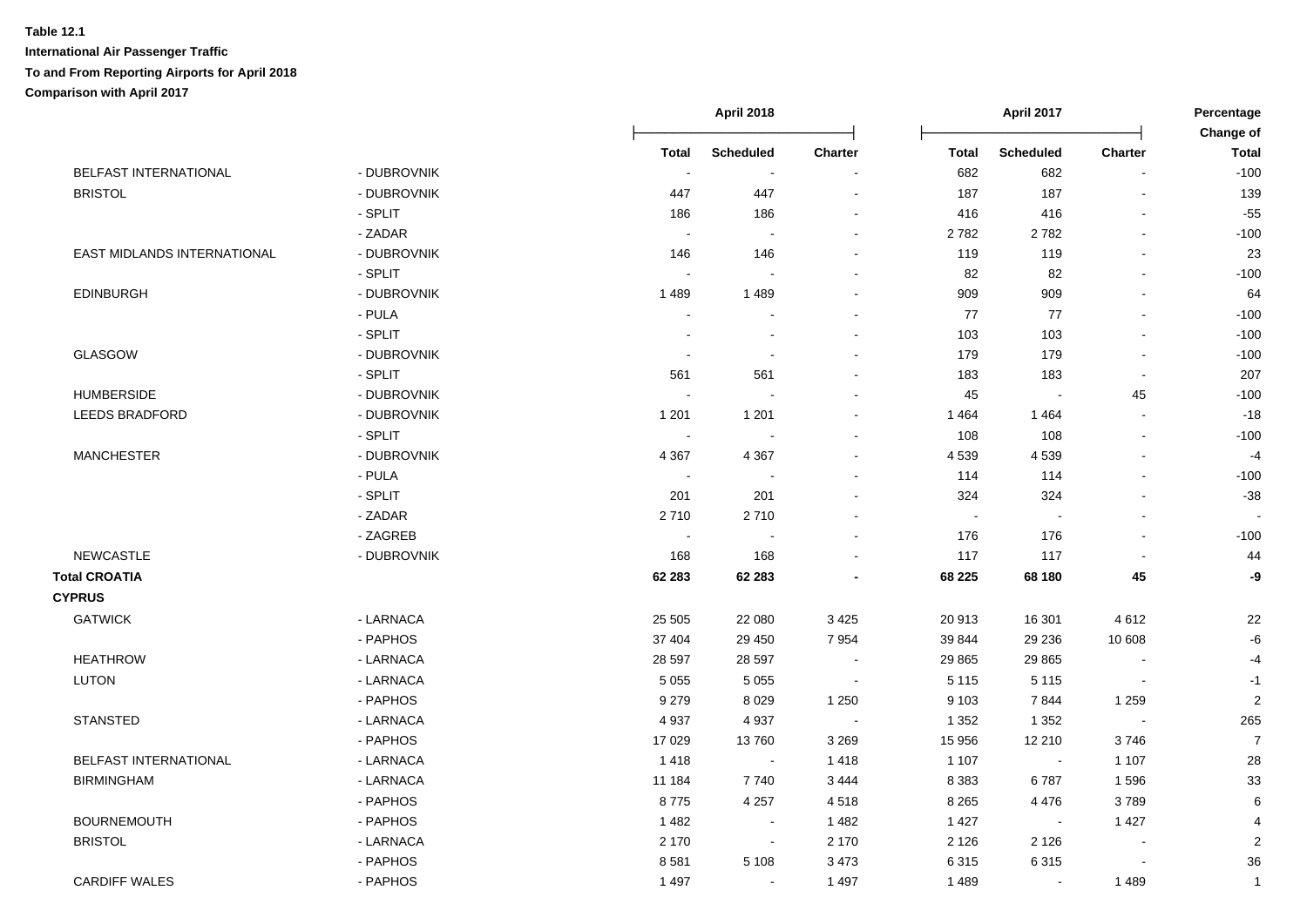|                             |                     |              | <b>April 2018</b> |                |                | April 2017       |                | Percentage<br>Change of |  |
|-----------------------------|---------------------|--------------|-------------------|----------------|----------------|------------------|----------------|-------------------------|--|
|                             |                     | <b>Total</b> | <b>Scheduled</b>  | <b>Charter</b> | <b>Total</b>   | <b>Scheduled</b> | <b>Charter</b> | <b>Total</b>            |  |
| DONCASTER SHEFFIELD         | - PAPHOS            | 1528         | $\sim$            | 1528           | 1511           | $\sim$           | 1511           | $\overline{1}$          |  |
| EAST MIDLANDS INTERNATIONAL | - LARNACA           | 1 3 5 1      | 1 3 5 1           | $\sim$         | 4 5 0 9        | 2 7 3 0          | 1779           | $-70$                   |  |
|                             | - PAPHOS            | 6 0 6 2      | 4574              | 1488           | 4 1 1 8        | 2685             | 1 4 3 3        | 47                      |  |
| <b>EDINBURGH</b>            | - LARNACA           | 2 4 9 4      | 1 0 8 9           | 1 4 0 5        | 301            | 152              | 149            | 729                     |  |
|                             | - PAPHOS            | 7427         | 5 5 8 4           | 1843           | 7 3 9 3        | 4 3 9 4          | 2999           |                         |  |
| <b>EXETER</b>               | - LARNACA           | 1773         | $\sim$            | 1773           | 1588           | $\blacksquare$   | 1588           | 12                      |  |
|                             | - PAPHOS            | 1 4 2 8      | $\sim$            | 1 4 2 8        | 1617           | $\blacksquare$   | 1617           | $-12$                   |  |
| <b>GLASGOW</b>              | - LARNACA           | 4 4 8 5      | 2727              | 1758           | 3 1 6 8        | 162              | 3 0 0 6        | 42                      |  |
|                             | - PAPHOS            | 4 4 2 3      | 2769              | 1654           | 4 5 5 0        | 2981             | 1569           | $-3$                    |  |
| <b>LEEDS BRADFORD</b>       | - LARNACA           | 2923         | 2923              |                | 1 4 6 7        | 1467             |                | 99                      |  |
|                             | - PAPHOS            | 3 1 4 2      | 3 1 4 2           |                | 3 3 3 3        | 3 3 3 3          |                | -6                      |  |
| LIVERPOOL (JOHN LENNON)     | - LARNACA           | 2741         | 2741              |                | 2 9 9 7        | 2997             |                | -9                      |  |
| <b>MANCHESTER</b>           | - LARNACA           | 10 153       | 6664              | 3 4 8 9        | 11 594         | 8515             | 3079           | $-12$                   |  |
|                             | - PAPHOS            | 26 677       | 18833             | 7844           | 29 764         | 19879            | 9885           | $-10$                   |  |
| NEWCASTLE                   | - LARNACA           | 1639         | 1639              |                | 2 2 6 8        | 2 2 6 8          |                | $-28$                   |  |
|                             | - PAPHOS            | 4528         | 4528              |                | 3 0 1 4        | 3014             |                | 50                      |  |
| <b>Total CYPRUS</b>         |                     | 245 687      | 187 577           | 58 110         | 234 452        | 176 204          | 58 248         | 5                       |  |
| <b>DENMARK</b>              |                     |              |                   |                |                |                  |                |                         |  |
| <b>GATWICK</b>              | - AALBORG           | 3 4 9 0      | 3 4 9 0           |                | 3863           | 3863             |                | $-10$                   |  |
|                             | - COPENHAGEN        | 68 388       | 68 388            |                | 69 4 20        | 69 4 20          |                | $-1$                    |  |
| <b>HEATHROW</b>             | - BILLUND           | 11 481       | 11 481            | $\sim$         | 11 4 28        | 11 4 28          |                |                         |  |
|                             | - COPENHAGEN        | 79 080       | 79 080            |                | 82721          | 82721            |                | $-4$                    |  |
| <b>LONDON CITY</b>          | - BILLUND           | 1672         | 1672              |                | 1 3 7 5        | 1 3 7 5          |                | 22                      |  |
| <b>LUTON</b>                | - COPENHAGEN        | 10 275       | 10 275            |                | 10 660         | 10 660           |                | $-4$                    |  |
| SOUTHEND                    | - BILLUND           | 24           | 24                |                | $\blacksquare$ |                  |                |                         |  |
| <b>STANSTED</b>             | - AALBORG           | 5 2 9 5      | 5 2 9 5           |                | $\blacksquare$ |                  |                |                         |  |
|                             | - AARHUS (TIRSTRUP) | 9825         | 9825              |                | 10 321         | 10 321           |                | $-5$                    |  |
|                             | - BILLUND           | 17 031       | 17 031            |                | 18754          | 18754            |                | -9                      |  |
|                             | - COPENHAGEN        | 30 087       | 30 087            | $\sim$         | 31 159         | 31 159           |                | $-3$                    |  |
| ABERDEEN                    | - COPENHAGEN        | 2 2 9 0      | 2 2 9 0           |                | 1763           | 1763             |                | $30\,$                  |  |
|                             | - ESBJERG           | 842          | 842               | $\sim$         | 572            | 572              |                | 47                      |  |
| <b>BIRMINGHAM</b>           | - COPENHAGEN        | 6756         | 6756              | $\blacksquare$ | 7433           | 7433             |                | -9                      |  |
| <b>BRISTOL</b>              | - COPENHAGEN        | 3 1 7 0      | 3 1 7 0           | $\sim$         | 2643           | 2643             |                | 20                      |  |
|                             | - KARUP             | 348          | $\sim$            | 348            |                |                  |                |                         |  |
| <b>EDINBURGH</b>            | - BILLUND           | 107          | $\sim$            | 107            | $\sim$         |                  |                | $\sim$                  |  |
|                             | - COPENHAGEN        | 22 603       | 22 316            | 287            | 21 095         | 21 095           |                | $\overline{7}$          |  |
|                             |                     |              |                   |                |                |                  |                |                         |  |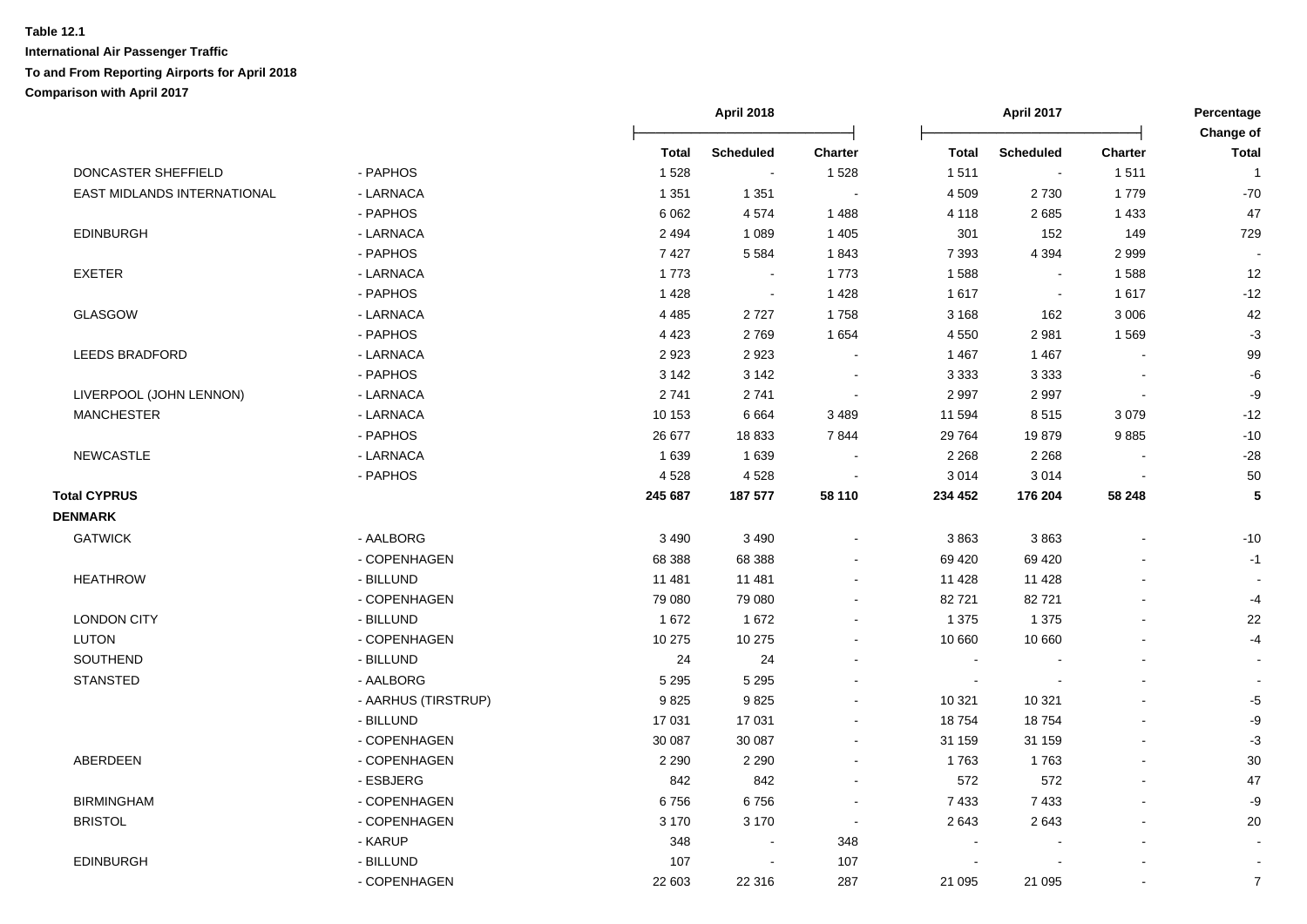|                      |                                |                | <b>April 2018</b>        |                          |                             | April 2017               |                          |                    |
|----------------------|--------------------------------|----------------|--------------------------|--------------------------|-----------------------------|--------------------------|--------------------------|--------------------|
|                      |                                | <b>Total</b>   | <b>Scheduled</b>         | Charter                  | Total                       | <b>Scheduled</b>         | <b>Charter</b>           | Change of<br>Total |
| <b>MANCHESTER</b>    | - BILLUND                      | 2 1 0 7        | 2 1 0 7                  |                          | 1763                        | 1763                     |                          | 20                 |
|                      | - COPENHAGEN                   | 31 736         | 31 736                   | $\ddot{\phantom{a}}$     | 29 812                      | 29 812                   | $\overline{\phantom{a}}$ | 6                  |
| <b>NEWCASTLE</b>     | - BILLUND                      |                |                          | $\sim$                   | 93                          | $\sim$                   | 93                       | $-100$             |
|                      | - COPENHAGEN                   | $\overline{a}$ | $\overline{a}$           | $\blacksquare$           | 1 900                       | 1 900                    | $\sim$                   | $-100$             |
| <b>Total DENMARK</b> |                                | 306 607        | 305 865                  | 742                      | 306 775                     | 306 682                  | 93                       | $\blacksquare$     |
| <b>FINLAND</b>       |                                |                |                          |                          |                             |                          |                          |                    |
| <b>GATWICK</b>       | - HELSINKI                     | 19 179         | 19 179                   | $\overline{\phantom{a}}$ | 19 179                      | 19 179                   |                          |                    |
|                      | - KITTILA                      | 540            | 540                      | $\blacksquare$           | $\blacksquare$              | $\overline{\phantom{a}}$ |                          |                    |
| <b>HEATHROW</b>      | - HELSINKI                     | 63784          | 63784                    | $\blacksquare$           | 62 176                      | 62 176                   |                          | 3                  |
| <b>EDINBURGH</b>     | - HELSINKI                     | 3 1 8 6        | 3 1 8 6                  | $\blacksquare$           | 3 1 1 8                     | 3 1 1 8                  |                          | $\mathbf{2}$       |
| <b>MANCHESTER</b>    | - HELSINKI                     | 12 102         | 12 102                   | $\blacksquare$           | 9655                        | 9655                     | $\blacksquare$           | $25\,$             |
|                      | - KITTILA                      | 548            |                          | 548                      | $\blacksquare$              |                          | $\blacksquare$           | $\blacksquare$     |
| <b>Total FINLAND</b> |                                | 99 339         | 98 791                   | 548                      | 94 128                      | 94 128                   | $\blacksquare$           | $\bf 6$            |
| <b>FRANCE</b>        |                                |                |                          |                          |                             |                          |                          |                    |
| <b>GATWICK</b>       | - AJACCIO                      | 210            | 210                      | $\ddot{\phantom{a}}$     | 177                         | 177                      | $\blacksquare$           | 19                 |
|                      | - BASTIA                       | 192            | 192                      |                          | 174                         | 174                      | $\blacksquare$           | 10                 |
|                      | - BORDEAUX                     | 27 187         | 27 187                   | $\blacksquare$           | 26 247                      | 26 247                   |                          | 4                  |
|                      | - CHAMBERY                     | 5413           | $\sim$                   | 5 4 1 3                  | 7962                        | $\sim$                   | 7962                     | $-32$              |
|                      | - GRENOBLE                     | 17770          | 6372                     | 11 398                   | 22 110                      | 9 1 6 5                  | 12 945                   | $-20$              |
|                      | - LYON                         | 20 571         | 19 998                   | 573                      | 20 642                      | 19706                    | 936                      |                    |
|                      | - MARSEILLE                    | 15 255         | 15 255                   | $\sim$                   | 15 139                      | 15 139                   | $\sim$                   | $\mathbf{1}$       |
|                      | - MONTPELLIER                  | 14 968         | 14 968                   | $\blacksquare$           | 14 5 25                     | 14 5 25                  | $\overline{a}$           | $\sqrt{3}$         |
|                      | - NANTES                       | 14 680         | 14 680                   | $\blacksquare$           | 14 271                      | 14 271                   | $\overline{\phantom{a}}$ | 3                  |
|                      | - NICE                         | 55 068         | 54 122                   | 946                      | 55 793                      | 55 793                   | $\blacksquare$           | $-1$               |
|                      | - PARIS (CHARLES DE GAULLE)    | 40 110         | 40 110                   | $\overline{a}$           | 39 848                      | 39 692                   | 156                      | $\mathbf{1}$       |
|                      | - PARIS (ORLY)                 | 105            | 105                      | $\ddot{\phantom{a}}$     | $\mathcal{L}_{\mathcal{A}}$ | $\sim$                   | $\sim$                   |                    |
|                      | - RENNES                       |                |                          | $\ddot{\phantom{a}}$     | 1845                        | 1845                     | $\overline{\phantom{a}}$ | $-100$             |
|                      | - TARBES-LOURDES INTERNATIONAL | $\blacksquare$ | $\blacksquare$           | $\blacksquare$           | 1 0 2 6                     | $\sim$                   | 1 0 2 6                  | $-100$             |
|                      | - TOULOUSE (BLAGNAC)           | 24 164         | 23 513                   | 651                      | 24 487                      | 24 229                   | 258                      | $-1$               |
| <b>HEATHROW</b>      | - BIARRITZ                     | $\blacksquare$ | $\overline{\phantom{a}}$ | $\overline{\phantom{a}}$ | 141                         | 141                      | $\overline{\phantom{a}}$ | $-100$             |
|                      | - GRENOBLE                     | 1 3 8 0        | 464                      | 916                      | 1822                        | $\overline{\phantom{a}}$ | 1822                     | $-24$              |
|                      | - LYON                         | 22 967         | 22 967                   | $\overline{\phantom{a}}$ | 22 816                      | 22 816                   | $\overline{a}$           | $\overline{1}$     |
|                      | - MARSEILLE                    | 23 239         | 23 239                   | $\blacksquare$           | 23 481                      | 23 4 81                  | $\blacksquare$           | $-1$               |
|                      | - NANTES                       | $\sim$         | $\overline{\phantom{a}}$ | $\blacksquare$           | 1 606                       | 1606                     | $\blacksquare$           | $-100$             |
|                      | $-NICE$                        | 53 489         | 53 489                   | $\overline{\phantom{a}}$ | 52 716                      | 52716                    |                          | $\overline{1}$     |
|                      | - PARIS (CHARLES DE GAULLE)    | 98 703         | 98 703                   | $\blacksquare$           | 102 538                     | 102 538                  |                          | -4                 |
|                      |                                |                |                          |                          |                             |                          |                          |                    |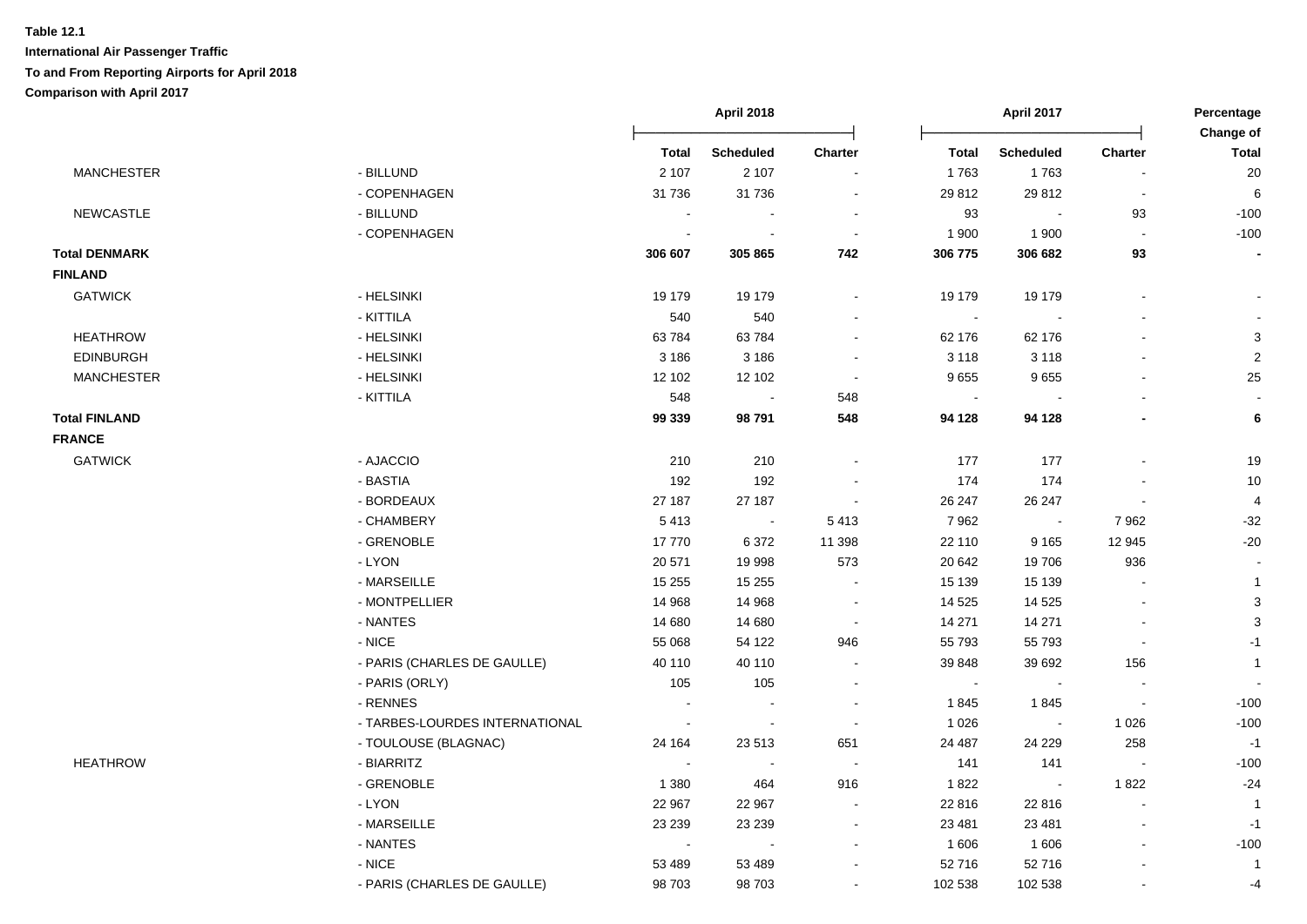|                    |                             |              | April 2018               |                | April 2017     |                  | Percentage |                           |
|--------------------|-----------------------------|--------------|--------------------------|----------------|----------------|------------------|------------|---------------------------|
|                    |                             | <b>Total</b> | <b>Scheduled</b>         | Charter        | <b>Total</b>   | <b>Scheduled</b> | Charter    | Change of<br><b>Total</b> |
|                    | - PARIS (ORLY)              | $\sim$       | $\blacksquare$           |                | 26 568         | 26 5 68          |            | $-100$                    |
|                    | - TOULOUSE (BLAGNAC)        | 21 9 28      | 21 9 28                  |                | 23 3 88        | 23 3 88          |            | -6                        |
| <b>LONDON CITY</b> | - BERGERAC                  |              |                          |                | 22             | 22               |            | $-100$                    |
|                    | - CHAMBERY                  | 245          | 245                      |                | 417            | 417              |            | $-41$                     |
|                    | $-$ NICE                    | 3 3 2 3      | 3 3 2 3                  |                | 3 4 4 2        | 3 4 4 2          |            | $-3$                      |
|                    | - PARIS (CHARLES DE GAULLE) | $\sim$       |                          |                | 192            |                  | 192        | $-100$                    |
|                    | - PARIS (ORLY)              | 9048         | 9048                     |                | $\sim$         | $\sim$           | $\sim$     |                           |
|                    | - TOULON / HYERES           | $\sim$       |                          |                | 676            | 676              |            | $-100$                    |
| <b>LUTON</b>       | - BEZIERS                   | 3593         | 3593                     |                | 3634           | 3634             |            | $-1$                      |
|                    | - BORDEAUX                  | 7981         | 7981                     | $\blacksquare$ | 8 1 3 5        | 8 1 3 5          |            | $-2$                      |
|                    | - BREST                     | $\sim$       | $\blacksquare$           | $\sim$         | 368            | 368              |            | $-100$                    |
|                    | - CHAMBERY                  | 198          | $\overline{\phantom{a}}$ | 198            | $\blacksquare$ | $\blacksquare$   |            |                           |
|                    | - CLERMONT FERRAND          |              | $\blacksquare$           | $\blacksquare$ | 406            | 406              |            | $-100$                    |
|                    | - GRENOBLE                  | 1958         | 1958                     |                | 2 1 9 1        | 1834             | 357        | $-11$                     |
|                    | - LYON                      | 8522         | 8522                     | $\blacksquare$ | 9 2 1 3        | 9 2 1 3          | $\sim$     | -8                        |
|                    | - MARSEILLE                 | 4 4 5 3      | 4 4 5 3                  | $\sim$         | 3928           | 3928             | $\sim$     | 13                        |
|                    | - MONTPELLIER               | $\sim$       |                          |                | 190            | 190              | $\sim$     | $-100$                    |
|                    | - NANTES                    | 4 4 7 2      | 4 4 7 2                  |                | 4 3 7 0        | 4 3 7 0          |            | $\boldsymbol{2}$          |
|                    | - NICE                      | 17573        | 17573                    |                | 17419          | 17419            |            | $\overline{1}$            |
|                    | - NIMES                     | 3529         | 3529                     |                | 4 0 78         | 4 0 78           |            | $-13$                     |
|                    | - PARIS (CHARLES DE GAULLE) | 26 40 5      | 26 40 5                  |                | 25 617         | 25 617           |            | $\mathbf{3}$              |
|                    | - PARIS (ORLY)              |              |                          |                | 5 1 9 9        | 5 1 9 9          |            | $-100$                    |
|                    | - STRASBOURG                | $\sim$       | $\overline{\phantom{a}}$ |                | 108            | 108              |            | $-100$                    |
|                    | - TOULOUSE (BLAGNAC)        | 5987         | 5987                     |                | 6 6 4 8        | 6 6 4 8          |            | $-10$                     |
| SOUTHEND           | - CAEN                      | 1 3 0 9      | 1 3 0 9                  |                | 1 4 6 0        | 1460             |            | $-10$                     |
|                    | - CHATEAUROUX DEOLS         | 26           | 26                       |                | $\sim$         |                  |            |                           |
|                    | - LYON                      | 1844         | 1844                     |                | 767            | 767              |            | 140                       |
|                    | - PARIS (CHARLES DE GAULLE) | 5 0 4 7      | 5 0 4 7                  |                | 4 5 4 3        | 4 5 4 3          |            | 11                        |
|                    | - RENNES                    | 3015         | 3015                     |                | 4514           | 4514             |            | $-33$                     |
| <b>STANSTED</b>    | - BERGERAC                  | 9709         | 9709                     |                | 9870           | 9870             |            | $-2$                      |
|                    | - BEZIERS                   | 3916         | 3916                     |                | $\blacksquare$ |                  |            | $\sim$                    |
|                    | - BIARRITZ                  | 12 307       | 12 307                   |                | 10 232         | 10 232           |            | $20\,$                    |
|                    | - BORDEAUX                  | 8 2 8 3      | 8 2 8 3                  |                | 4 9 8 9        | 4989             |            | 66                        |
|                    | - BRIVE-LA-GAILLARDE        | 1993         | 1993                     |                | 2614           | 2614             |            | $-24$                     |
|                    | - CARCASSONNE               | 9312         | 9312                     |                | 9 9 3 4        | 9934             |            | $\textnormal{-}6$         |
|                    | - CHAMBERY                  | 2750         | 723                      | 2 0 2 7        | 3 3 6 7        | 807              | 2 5 6 0    | $-18$                     |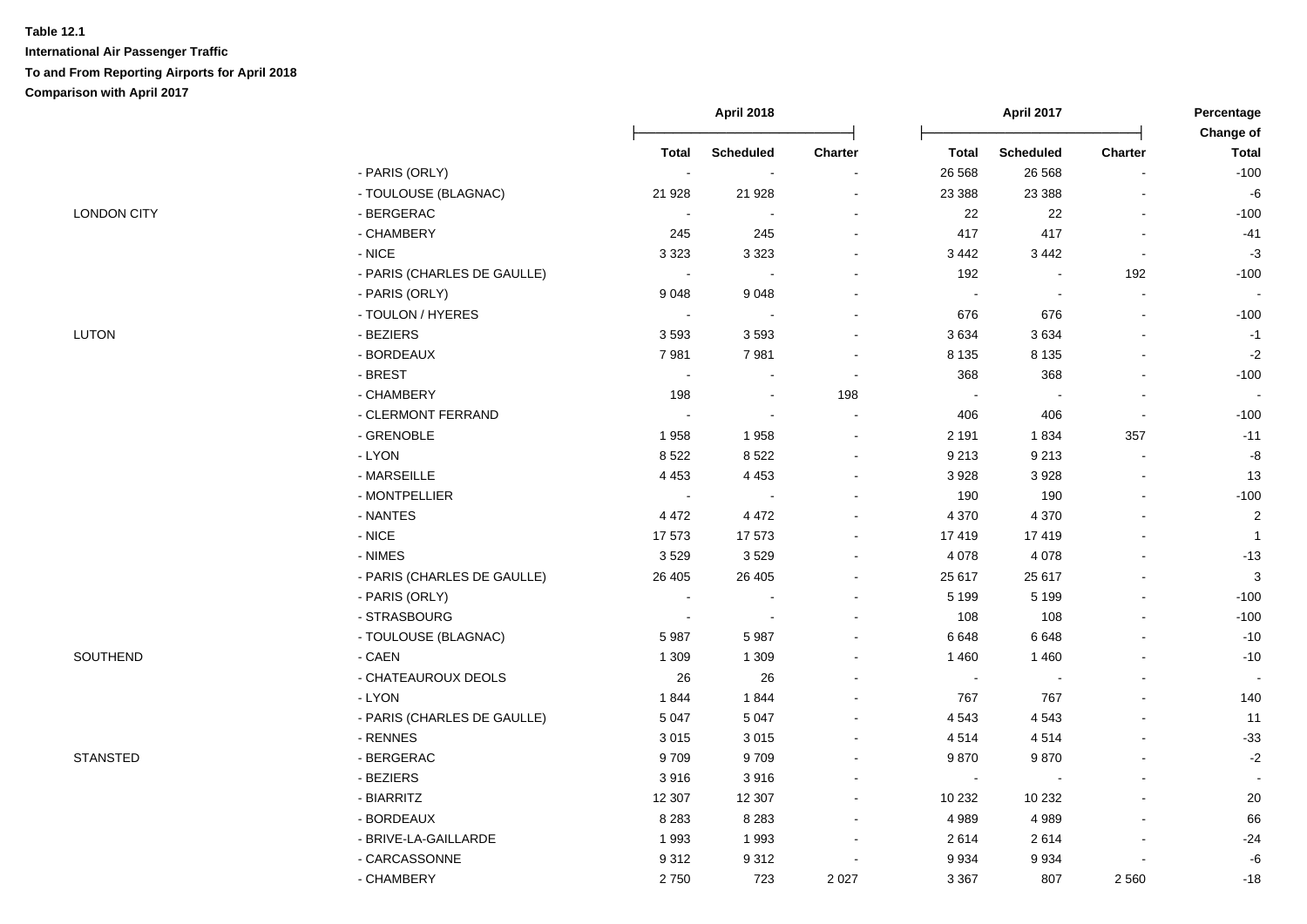|                       |                                | <b>April 2018</b> |                  |                | April 2017     |                  |                          |                    |
|-----------------------|--------------------------------|-------------------|------------------|----------------|----------------|------------------|--------------------------|--------------------|
|                       |                                | <b>Total</b>      | <b>Scheduled</b> | <b>Charter</b> | <b>Total</b>   | <b>Scheduled</b> | <b>Charter</b>           | Change of<br>Total |
|                       | - CLERMONT FERRAND             | 3 0 5 7           | 3 0 5 7          |                | $\blacksquare$ |                  |                          |                    |
|                       | - DEAUVILLE                    |                   |                  |                | 2419           | 2419             | $\overline{\phantom{a}}$ | $-100$             |
|                       | - DINARD                       | 7 3 0 8           | 7 3 0 8          | $\sim$         | 8 4 3 9        | 8 4 3 9          | $\overline{\phantom{a}}$ | $-13$              |
|                       | - GRENOBLE                     | 6589              | 6 3 2 2          | 267            | 1517           | 1 2 8 3          | 234                      | 334                |
|                       | - LA ROCHELLE                  | 7 0 6 5           | 7 0 6 5          | $\sim$         | 5 9 6 9        | 5 9 6 9          | $\sim$                   | 18                 |
|                       | - LIMOGES                      | 9912              | 9912             | $\sim$         | 8918           | 8918             | $\sim$                   | 11                 |
|                       | - LYON                         | 1 1 0 2           | 1 1 0 2          |                | 662            | $\blacksquare$   | 662                      | 66                 |
|                       | - MARSEILLE                    | 16 5 65           | 16 5 65          |                | 12 994         | 12 994           | $\Delta$                 | 27                 |
|                       | $-NICE$                        | 15 577            | 15 577           |                | 6 2 2 6        | 6 2 2 6          | $\blacksquare$           | 150                |
|                       | - NIMES                        | 5 4 9 9           | 5 4 9 9          |                | 5 2 1 8        | 5 2 1 8          | $\blacksquare$           | 5                  |
|                       | - PARIS (ORLY)                 | 186               | 186              |                | $\blacksquare$ |                  | $\blacksquare$           | $\blacksquare$     |
|                       | - PERPIGNAN                    | 6 3 5 2           | 6 3 5 2          |                | 5745           | 5745             | $\blacksquare$           | 11                 |
|                       | - POITIERS                     | 6 0 61            | 6 0 61           |                | 5 606          | 5 606            | $\blacksquare$           | $\bf 8$            |
|                       | - STRASBOURG                   | 2806              | 2806             |                | 2 9 6 1        | 2961             | $\blacksquare$           | $-5$               |
|                       | - TARBES-LOURDES INTERNATIONAL | 7 0 24            | 5815             | 1 2 0 9        | 4839           | 4 0 9 6          | 743                      | 45                 |
|                       | - TOULOUSE (BLAGNAC)           | 17 585            | 17 585           |                | 15 166         | 15 166           | $\overline{a}$           | 16                 |
|                       | - TOURS                        | 5562              | 5562             |                | 6855           | 6855             | $\overline{a}$           | $-19$              |
| ABERDEEN              | - PARIS (CHARLES DE GAULLE)    | 6676              | 6676             |                | 6871           | 6871             | $\blacksquare$           | $-3$               |
| BELFAST INTERNATIONAL | - BORDEAUX                     | 147               | 147              |                | $\sim$         |                  | $\blacksquare$           |                    |
|                       | $-LYON$                        | 601               | 601              |                | 877            | 877              | $\blacksquare$           | $-31$              |
|                       | - NICE                         | 296               | 296              |                | 186            | 186              | $\blacksquare$           | 59                 |
|                       | - PARIS (CHARLES DE GAULLE)    | 7 0 8 0           | 7 0 8 0          |                | 5 5 9 6        | 5 5 9 6          | $\Delta$                 | 27                 |
|                       | - TARBES-LOURDES INTERNATIONAL | 296               |                  | 296            | 188            |                  | 188                      | 57                 |
| <b>BIRMINGHAM</b>     | - BERGERAC                     | 1555              | 1 5 5 5          |                | 1 1 1 3        | 1 1 1 3          | $\overline{\phantom{a}}$ | 40                 |
|                       | - BORDEAUX                     | 2 4 3 3           | 2 4 3 3          | $\blacksquare$ | 3 1 4 9        | 3 1 4 9          | $\bullet$                | $-23$              |
|                       | - CHAMBERY                     | 1792              | 253              | 1 5 3 9        | 2 5 9 4        | 361              | 2 2 3 3                  | $-31$              |
|                       | - GRENOBLE                     | 2 3 0 1           | 2 3 0 1          |                | 1728           | 700              | 1 0 2 8                  | 33                 |
|                       | - LYON                         | 4 1 8 2           | 4 1 8 2          |                | 4 0 3 9        | 4 0 3 9          |                          | 4                  |
|                       | - NANTES                       | 2 2 4 9           | 2 2 4 9          |                | 1979           | 1979             |                          | 14                 |
|                       | - PARIS (CHARLES DE GAULLE)    | 30 797            | 30 797           |                | 34 074         | 34 0 74          | L.                       | $-10$              |
|                       | - PARIS (ORLY)                 | $\sim$            | $\sim$           |                | 3631           | 3631             | $\sim$                   | $-100$             |
|                       | - PERPIGNAN                    | 2 3 4 1           | 2 3 4 1          | $\sim$         | 2 6 0 2        | 2 6 0 2          | $\sim$                   | $-10$              |
|                       | - RENNES                       | $\sim$            | $\sim$           | $\sim$         | 719            | 719              | $\blacksquare$           | $-100$             |
|                       | - TARBES-LOURDES INTERNATIONAL | 146               | $\blacksquare$   | 146            | $\blacksquare$ |                  | $\blacksquare$           |                    |
|                       | - TOULOUSE (BLAGNAC)           |                   |                  |                | 3 2 3 9        | 3 2 3 9          |                          | $-100$             |
| <b>BRISTOL</b>        | - BEZIERS                      | 3972              | 3972             |                | 3881           | 3881             | $\blacksquare$           | $\overline{c}$     |
|                       |                                |                   |                  |                |                |                  |                          |                    |

# BELFAST INTERNATIONAL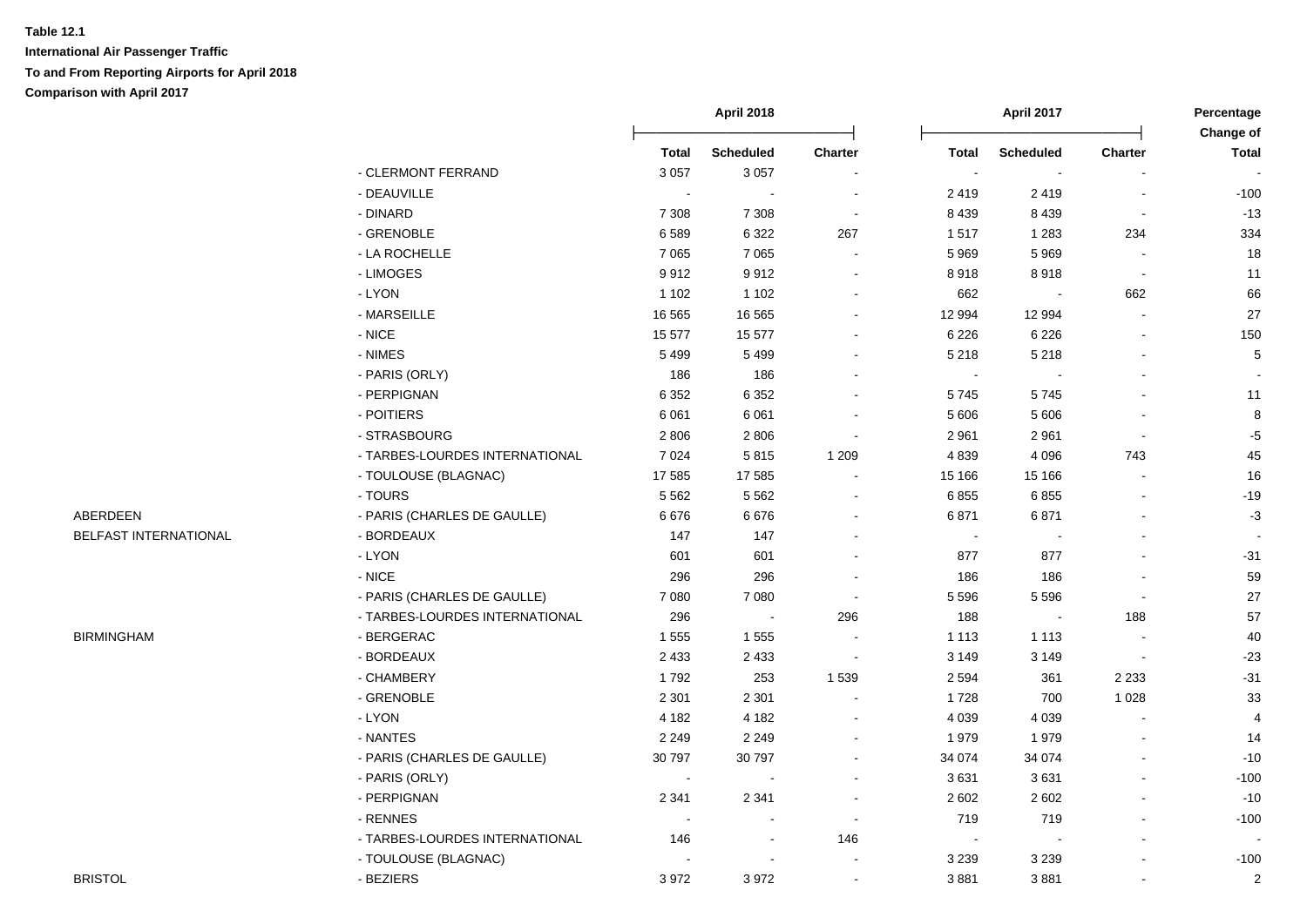|                             |                                | April 2018                 |                  |                          | <b>April 2017</b> |                  |                          |                           |
|-----------------------------|--------------------------------|----------------------------|------------------|--------------------------|-------------------|------------------|--------------------------|---------------------------|
|                             |                                | <b>Total</b>               | <b>Scheduled</b> | <b>Charter</b>           | <b>Total</b>      | <b>Scheduled</b> | <b>Charter</b>           | Change of<br><b>Total</b> |
|                             | - BORDEAUX                     | 5 2 9 0                    | 5 2 9 0          |                          | 4 0 5 5           | 4 0 5 5          |                          | 30                        |
|                             | - BRIVE-LA-GAILLARDE           | $\sim$                     | $\sim$           | $\blacksquare$           | 66                | $\sim$           | 66                       | $-100$                    |
|                             | - CHAMBERY                     | 1 0 8 2                    | $\sim$           | 1 0 8 2                  | 2 180             | 1 0 9 3          | 1 0 8 7                  | $-50$                     |
|                             | - GRENOBLE                     | 473                        | 473              |                          | 980               | 980              |                          | $-52$                     |
|                             | - LIMOGES                      | 2973                       | 2973             | $\overline{\phantom{a}}$ | 2 6 9 5           | 2695             |                          | 10                        |
|                             | - LYON                         | 730                        | 730              | $\sim$                   | 1 0 1 3           | 1 0 1 3          |                          | $-28$                     |
|                             | - MARSEILLE                    | $\mathcal{L}_{\mathbf{r}}$ | $\sim$           | $\sim$                   | 475               | 475              |                          | $-100$                    |
|                             | $-$ NICE                       | 9 0 4 2                    | 9 0 4 2          | $\overline{\phantom{a}}$ | 10 584            | 10 584           | $\sim$                   | $-15$                     |
|                             | - PARIS (CHARLES DE GAULLE)    | 12 623                     | 12 623           | $\sim$                   | 12 5 63           | 12 4 8 5         | 78                       | $\sim$                    |
|                             | - TARBES-LOURDES INTERNATIONAL | 188                        | $\sim$           | 188                      | 159               | 159              | $\sim$                   | 18                        |
|                             | - TOULOUSE (BLAGNAC)           | 11 284                     | 9682             | 1 602                    | 9860              | 8566             | 1 2 9 4                  | 14                        |
| <b>CARDIFF WALES</b>        | - CHAMBERY                     | 327                        | 327              | $\sim$                   | $\sim$            |                  | $\sim$                   |                           |
|                             | - PARIS (CHARLES DE GAULLE)    | 7 1 5 7                    | 7 1 5 7          | $\sim$                   | 5 3 4 5           | 5 3 4 5          | $\overline{\phantom{a}}$ | 34                        |
|                             | - PAU                          | 191                        | $\blacksquare$   | 191                      | $\sim$            |                  | $\overline{\phantom{a}}$ |                           |
|                             | - TARBES-LOURDES INTERNATIONAL | 296                        | $\blacksquare$   | 296                      | 445               | $\blacksquare$   | 445                      | $-33$                     |
| DONCASTER SHEFFIELD         | - CHAMBERY                     | 175                        | $\blacksquare$   | 175                      |                   |                  |                          |                           |
|                             | - PARIS (CHARLES DE GAULLE)    | 3506                       | 3506             |                          | 4 0 8 1           | 4 0 8 1          |                          | $-14$                     |
| EAST MIDLANDS INTERNATIONAL | - BERGERAC                     | 2622                       | 2622             | $\overline{\phantom{a}}$ | 2698              | 2698             |                          | $-3$                      |
|                             | - CARCASSONNE                  | 2916                       | 2916             | $\sim$                   | 3737              | 3737             |                          | $-22$                     |
|                             | - DINARD                       | 3696                       | 3696             | $\sim$                   | 4 1 4 7           | 4 1 4 7          |                          | $-11$                     |
|                             | - LIMOGES                      | 3 9 0 9                    | 3 9 0 9          | $\blacksquare$           | 4 2 3 1           | 4 2 3 1          |                          | $-8$                      |
|                             | - PARIS (CHARLES DE GAULLE)    | $\blacksquare$             | $\sim$           |                          | 2787              | 2787             |                          | $-100$                    |
| <b>EDINBURGH</b>            | - BEZIERS                      | 2790                       | 2790             |                          | 3 0 1 0           | 3010             |                          | $-7$                      |
|                             | - BORDEAUX                     | 4 1 5 1                    | 4 1 5 1          | $\overline{\phantom{a}}$ | 4 5 6 4           | 4 5 6 4          |                          | $-9$                      |
|                             | - CARCASSONNE                  | 2 3 1 0                    | 2 3 1 0          | $\sim$                   | $\blacksquare$    | $\blacksquare$   | $\overline{\phantom{a}}$ | $\sim$                    |
|                             | - CHAMBERY                     | 691                        | $\sim$           | 691                      | 962               | $\blacksquare$   | 962                      | $-28$                     |
|                             | - GRENOBLE                     | 756                        | 756              |                          | 985               | 985              |                          | $-23$                     |
|                             | - LYON                         | 2 3 8 2                    | 2 3 8 2          | $\blacksquare$           | 2 4 9 5           | 2 4 9 5          |                          | $-5$                      |
|                             | - MARSEILLE                    | 3 0 0 3                    | 3 0 0 3          |                          | 2829              | 2829             |                          | 6                         |
|                             | - NANTES                       | 3 1 3 8                    | 3 1 3 8          |                          | $\sim$            |                  |                          | $\blacksquare$            |
|                             | - NICE                         | 6463                       | 6463             | ÷                        | 8 4 0 2           | 8 4 0 2          |                          | $-23$                     |
|                             | - PARIS (CHARLES DE GAULLE)    | 31 174                     | 31 174           | $\blacksquare$           | 30 067            | 30 067           |                          | $\overline{4}$            |
|                             | - PARIS (ORLY)                 | 4973                       | 4973             | $\sim$                   | 4 6 7 6           | 4676             |                          | 6                         |
|                             | - TOULOUSE (BLAGNAC)           | 2843                       | 2843             | $\sim$                   | $\blacksquare$    |                  |                          |                           |
| <b>EXETER</b>               | - BERGERAC                     | 94                         | 94               |                          | 471               | 471              |                          | -80                       |
|                             | - CHAMBERY                     | 175                        | $\sim$           | 175                      | $\sim$            |                  |                          | $\blacksquare$            |
|                             |                                |                            |                  |                          |                   |                  |                          |                           |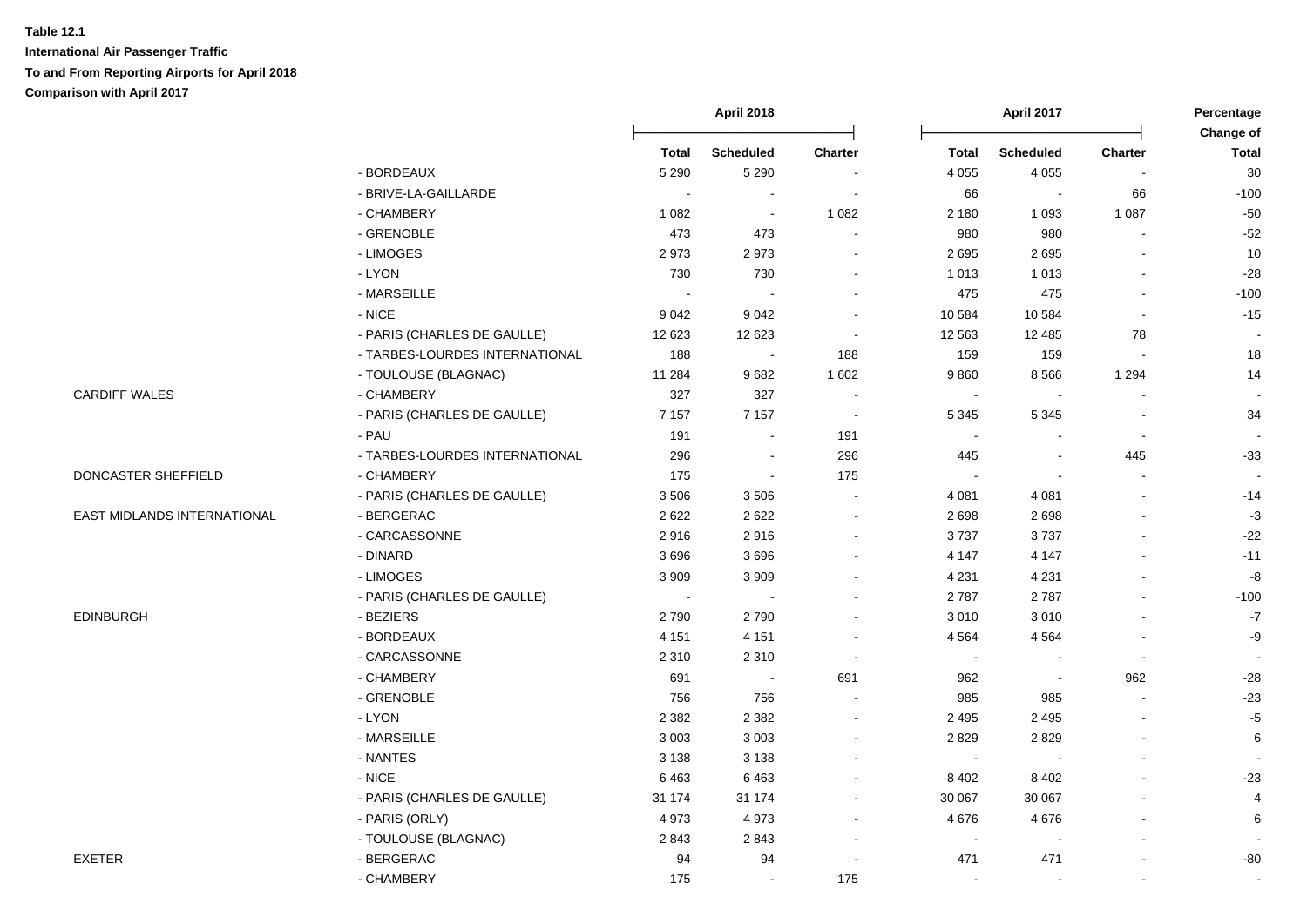|                         |                                | <b>April 2018</b>        |                          |                | April 2017   |                  |                          |                           |
|-------------------------|--------------------------------|--------------------------|--------------------------|----------------|--------------|------------------|--------------------------|---------------------------|
|                         |                                | <b>Total</b>             | <b>Scheduled</b>         | <b>Charter</b> | <b>Total</b> | <b>Scheduled</b> | <b>Charter</b>           | Change of<br><b>Total</b> |
|                         | - PARIS (CHARLES DE GAULLE)    | 3912                     | 3912                     |                | 3842         | 3842             |                          | $\sqrt{2}$                |
| <b>GLASGOW</b>          | - CARCASSONNE                  | 2 2 7 8                  | 2 2 7 8                  | $\sim$         | 2 9 8 3      | 2983             |                          | $-24$                     |
|                         | - CHAMBERY                     | 649                      | $\sim$                   | 649            | 1 0 4 8      |                  | 1 0 4 8                  | $-38$                     |
|                         | - GRENOBLE                     | 513                      | 513                      | $\sim$         | 649          | 649              | $\overline{\phantom{a}}$ | $-21$                     |
|                         | - PARIS (CHARLES DE GAULLE)    | 12911                    | 12911                    | $\sim$         | 13 065       | 13 0 65          | $\overline{\phantom{a}}$ | $-1$                      |
|                         | - TARBES-LOURDES INTERNATIONAL | 711                      | $\sim$                   | 711            | 741          | $\sim$           | 741                      | $-4$                      |
| <b>GUERNSEY</b>         | - DINARD                       | 100                      | 100                      | $\sim$         | 369          | 261              | 108                      | $-73$                     |
|                         | - GRENOBLE                     | 57                       | 57                       |                | $\sim$       |                  |                          |                           |
| <b>LEEDS BRADFORD</b>   | - BERGERAC                     | $\sim$                   | $\overline{\phantom{a}}$ |                | 78           | 78               |                          | $-100$                    |
|                         | - GRENOBLE                     | 426                      | 426                      |                | 651          | 651              |                          | $-35$                     |
|                         | - LIMOGES                      | 2973                     | 2973                     |                | 2933         | 2933             |                          | $\overline{1}$            |
|                         | - NICE                         | 2 1 6 7                  | 2 1 6 7                  |                | 2 0 7 3      | 2073             |                          | $\sqrt{5}$                |
|                         | - PARIS (CHARLES DE GAULLE)    | 4746                     | 4746                     |                | 4 2 7 2      | 4 2 7 2          | $\blacksquare$           | 11                        |
|                         | - PERPIGNAN                    | $\overline{\phantom{a}}$ |                          |                | 212          |                  | 212                      | $-100$                    |
| LIVERPOOL (JOHN LENNON) | - BERGERAC                     | 2758                     | 2758                     |                | 3 0 7 6      | 3 0 7 6          |                          | $-10$                     |
|                         | - GRENOBLE                     | 555                      | 555                      |                | 520          | 520              |                          | $\overline{7}$            |
|                         | $-NICE$                        | 9 2 5 5                  | 9 2 5 5                  |                | 9 4 4 0      | 9 4 4 0          |                          | $-2$                      |
|                         | - PARIS (CHARLES DE GAULLE)    | 8809                     | 8809                     |                | 9 2 3 6      | 9 2 3 6          |                          | $-5$                      |
| <b>MANCHESTER</b>       | - BEAUVAIS                     | $\sim$                   |                          |                | 3874         | 3874             |                          | $-100$                    |
|                         | - BEZIERS                      | 2643                     | 2643                     |                | 2 9 8 1      | 2981             |                          | $-11$                     |
|                         | - CARCASSONNE                  | 3 1 0 6                  | 3 1 0 6                  |                | 2 8 0 5      | 2805             |                          | 11                        |
|                         | - CHAMBERY                     | 2650                     | 635                      | 2015           | 2 2 2 8      | 169              | 2 0 5 9                  | 19                        |
|                         | - GRENOBLE                     | 3 3 9 3                  | 2 4 6 6                  | 927            | 5 0 9 3      | 4 4 6 2          | 631                      | $-33$                     |
|                         | - LIMOGES                      | 4 4 3 1                  | 4 4 3 1                  |                | 4615         | 4615             |                          | $-4$                      |
|                         | - LYON                         | 4 9 6 9                  | 4 9 6 9                  |                | 5 6 21       | 5 6 21           |                          | $-12$                     |
|                         | - MARSEILLE                    | 2 2 3 0                  | 2 2 3 0                  |                | 2710         | 2710             |                          | $-18$                     |
|                         | - NANTES                       | 1818                     | 1818                     |                | 1611         | 1611             |                          | 13                        |
|                         | - NICE                         | 2828                     | 2828                     |                | 2 3 4 4      | 2 3 4 4          |                          | 21                        |
|                         | - PARIS (CHARLES DE GAULLE)    | 48 952                   | 48 952                   | $\sim$         | 54 912       | 54 912           |                          | $-11$                     |
|                         | - PERPIGNAN                    | 155                      | $\sim$                   | 155            | $\sim$       | <b>.</b>         | $\sim$                   | $\overline{\phantom{a}}$  |
|                         | - TARBES-LOURDES INTERNATIONAL | 775                      | $\blacksquare$           | 775            | 1 0 3 3      | $\sim$           | 1 0 3 3                  | $-25$                     |
|                         | - TOULOUSE (BLAGNAC)           | 4605                     | 4 0 5 6                  | 549            | 4 5 9 3      | 4 0 61           | 532                      | $\overline{\phantom{a}}$  |
| <b>NEWCASTLE</b>        | - GRENOBLE                     | 447                      | 447                      | $\blacksquare$ | 609          | 609              |                          | $-27$                     |
|                         | $-NICE$                        | 496                      | 496                      |                | 1 0 6 5      | 1 0 6 5          |                          | $-53$                     |
|                         | - PARIS (CHARLES DE GAULLE)    | 10 350                   | 10 350                   |                | 12 158       | 12 158           |                          | $-15$                     |
|                         | - TARBES-LOURDES INTERNATIONAL | 148                      | 148                      |                | 379          | 379              |                          | -61                       |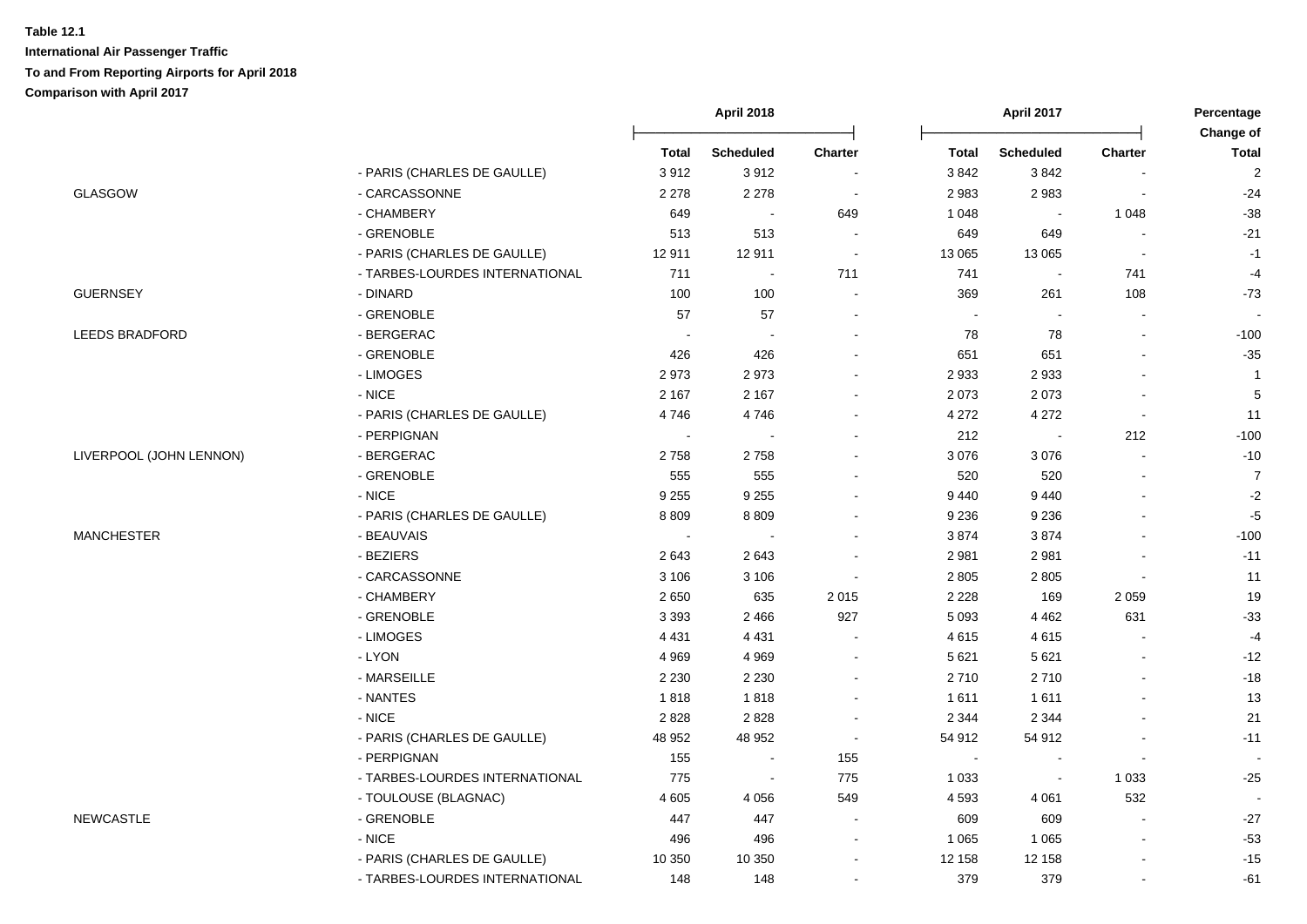|                     |                             |              | <b>April 2018</b>        |                          |                | April 2017               |                          | Percentage<br>Change of |
|---------------------|-----------------------------|--------------|--------------------------|--------------------------|----------------|--------------------------|--------------------------|-------------------------|
|                     |                             | <b>Total</b> | <b>Scheduled</b>         | Charter                  | <b>Total</b>   | <b>Scheduled</b>         | Charter                  | <b>Total</b>            |
| SOUTHAMPTON         | - BERGERAC                  | 3 3 9 2      | 3 3 9 2                  | $\sim$                   | 3 5 3 0        | 3530                     |                          | $-4$                    |
|                     | - BORDEAUX                  | 1412         | 1412                     | $\sim$                   | 1 4 3 7        | 1 4 3 7                  | $\overline{\phantom{a}}$ | $-2$                    |
|                     | - CHAMBERY                  | 1 0 8 1      | 687                      | 394                      | 1 2 8 2        | 742                      | 540                      | $-16$                   |
|                     | - LA ROCHELLE               | 1 1 6 6      | 1 1 6 6                  | $\blacksquare$           | 1 1 6 2        | 1 1 6 2                  | $\blacksquare$           |                         |
|                     | - LIMOGES                   | 1 2 3 4      | 1 2 3 4                  | $\ddot{\phantom{0}}$     | 1813           | 1813                     | $\blacksquare$           | $-32$                   |
|                     | - LYON                      | $\sim$       | $\sim$                   | $\overline{\phantom{a}}$ | 1649           | 1649                     | $\blacksquare$           | $-100$                  |
|                     | - NANTES                    | 1712         | 1712                     | $\sim$                   | 1884           | 1884                     | $\blacksquare$           | $-9$                    |
|                     | $-$ NICE                    | 68           | 68                       | $\overline{\phantom{a}}$ |                |                          |                          |                         |
|                     | - PARIS (CHARLES DE GAULLE) | 6637         | 6637                     | $\blacksquare$           | 6 0 53         | 6 0 5 3                  | $\overline{\phantom{a}}$ | 10                      |
|                     | - RENNES                    | 1 3 4 3      | 1 3 4 3                  |                          | 1 5 4 3        | 1543                     |                          | $-13$                   |
| <b>Total FRANCE</b> |                             | 1 097 595    | 1 061 441                | 36 154                   | 1 132 599      | 1 088 461                | 44 138                   | $-3$                    |
| <b>GERMANY</b>      |                             |              |                          |                          |                |                          |                          |                         |
| <b>GATWICK</b>      | - BERLIN (SCHONEFELD)       | 44 3 35      | 44 3 35                  | $\overline{\phantom{a}}$ | 43 975         | 43 975                   |                          | $\overline{1}$          |
|                     | - BRAUNSCHWEIG              | 39           | $\overline{\phantom{a}}$ | 39                       |                |                          |                          |                         |
|                     | - DUSSELDORF                |              |                          |                          | $\overline{1}$ |                          | $\overline{1}$           | $-100$                  |
|                     | - FRIEDRICHSHAFEN           | 2942         | 1848                     | 1 0 9 4                  | 3801           | 3552                     | 249                      | $-23$                   |
|                     | - HAMBURG                   | 15 971       | 15 971                   | $\overline{\phantom{a}}$ | 15 683         | 15 683                   | $\overline{\phantom{a}}$ | $\overline{2}$          |
|                     | - LEIPZIG                   | $\omega$     |                          | $\overline{\phantom{a}}$ | 60             |                          | 60                       | $-100$                  |
|                     | - MUNICH                    | 23 995       | 23 995                   | $\blacksquare$           | 24 1 24        | 24 1 24                  | $\blacksquare$           | $-1$                    |
|                     | - STUTTGART                 | 12 908       | 12 908                   | $\overline{\phantom{a}}$ | 12 655         | 12 655                   | $\blacksquare$           | $\sqrt{2}$              |
| <b>HEATHROW</b>     | - BERLIN (TEGEL)            | 65 441       | 65 441                   |                          | 63 098         | 63 098                   | $\blacksquare$           | 4                       |
|                     | - COLOGNE BONN              | 16 548       | 16 548                   | $\overline{\phantom{a}}$ | 15 4 83        | 15 4 83                  | $\blacksquare$           | $\overline{7}$          |
|                     | - DUSSELDORF                | 58 784       | 58 784                   | $\overline{\phantom{a}}$ | 64 867         | 64 867                   |                          | $-9$                    |
|                     | - FRANKFURT MAIN            | 126 943      | 126 943                  | $\blacksquare$           | 136 194        | 136 194                  |                          | $\textnormal{-}7$       |
|                     | - HAMBURG                   | 50 476       | 50 476                   | $\overline{\phantom{a}}$ | 51 876         | 51 876                   | $\blacksquare$           | $-3$                    |
|                     | - HANOVER                   | 18 201       | 18 201                   | $\sim$                   | 19 169         | 19 169                   |                          | $-5$                    |
|                     | - MUNICH                    | 100 078      | 100 078                  | $\overline{\phantom{a}}$ | 104 228        | 104 228                  |                          | $-4$                    |
|                     | - STUTTGART                 | 29 610       | 29 610                   | $\overline{\phantom{a}}$ | 28 162         | 28 162                   |                          | $\sqrt{5}$              |
| <b>LONDON CITY</b>  | - BERLIN (TEGEL)            | 9 4 5 5      | 9 4 5 5                  | $\sim$                   | 8888           | 8888                     |                          | 6                       |
|                     | - DUSSELDORF                | 14 173       | 14 173                   | $\blacksquare$           | 13 4 20        | 13 4 20                  |                          | $\,6$                   |
|                     | - FRANKFURT MAIN            | 21 499       | 21 4 9 9                 | $\blacksquare$           | 19 690         | 19690                    | $\blacksquare$           | $\boldsymbol{9}$        |
| LUTON               | - BERLIN (SCHONEFELD)       | 15 856       | 15 856                   | $\blacksquare$           | 17 491         | 17 491                   |                          | -9                      |
|                     | - COLOGNE BONN              | 213          | 213                      | $\overline{\phantom{a}}$ | $\sim$         |                          | $\blacksquare$           |                         |
|                     | - DORTMUND                  | 7757         | 7757                     | $\overline{\phantom{a}}$ | 8 2 5 9        | 8 2 5 9                  | $\blacksquare$           | -6                      |
|                     | - HAMBURG                   |              | $\sim$                   | $\sim$                   | 8567           | 8567                     |                          | $-100$                  |
|                     | - MEMMINGEN ALLGAU          |              | $\sim$                   | $\blacksquare$           | $\overline{c}$ | $\overline{\phantom{a}}$ | $\overline{\mathbf{c}}$  | $-100$                  |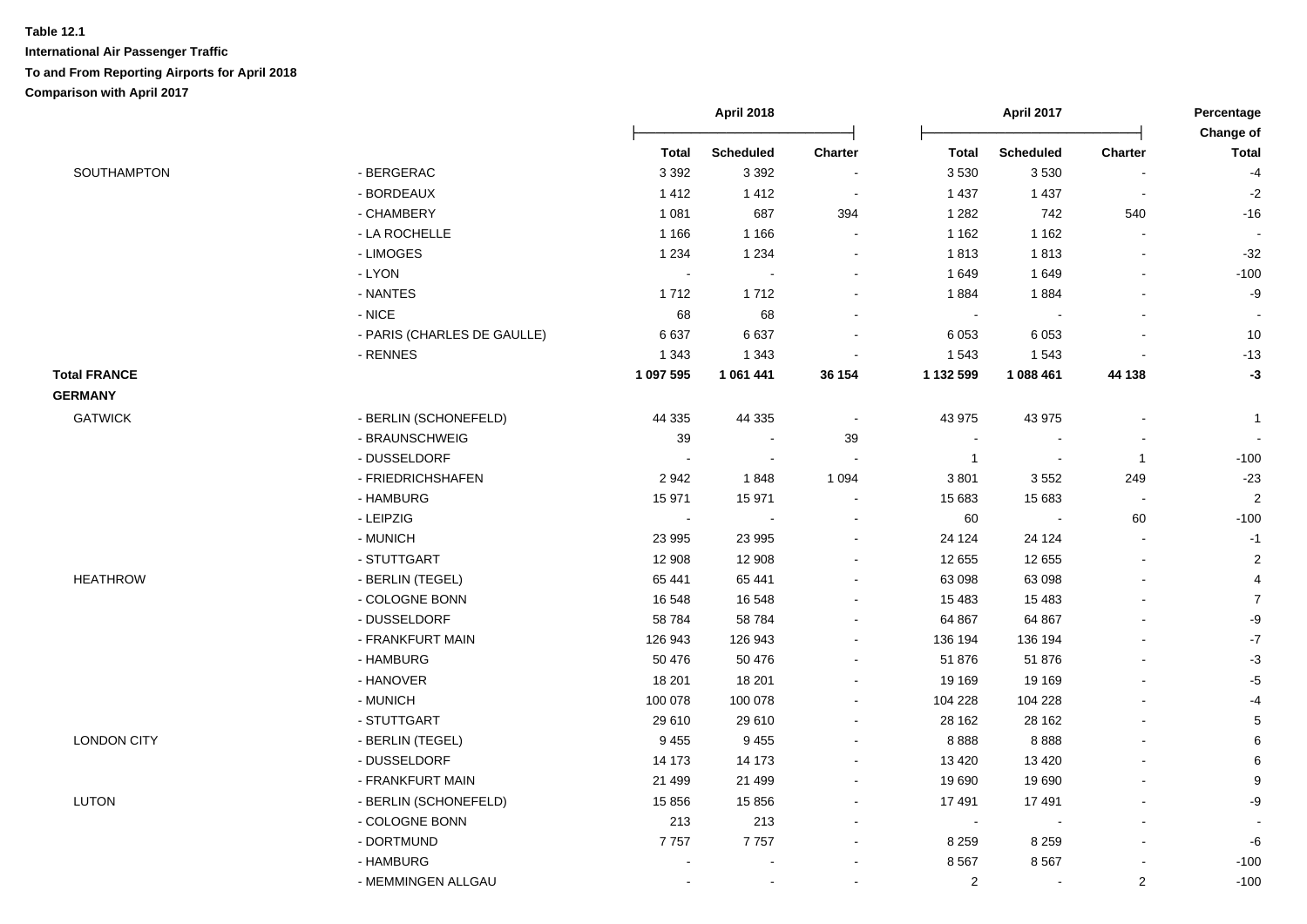| SOUTHEND |
|----------|
| STANSTED |

|                       |                         |         | April 2018       |                | April 2017     |                  | Percentage<br>Change of  |              |
|-----------------------|-------------------------|---------|------------------|----------------|----------------|------------------|--------------------------|--------------|
|                       |                         | Total   | <b>Scheduled</b> | <b>Charter</b> | Total          | <b>Scheduled</b> | <b>Charter</b>           | <b>Total</b> |
|                       | - MUNICH                | 6 3 0 5 | 6 3 0 5          |                | 7 2 6 0        | 7 2 6 0          |                          | $-13$        |
|                       | - NIEDERRHEIN           |         |                  |                | 3 1 0 1        | 3 1 0 1          |                          | $-100$       |
| SOUTHEND              | - COLOGNE BONN          | 2 7 3 4 | 2 7 3 4          |                | $\blacksquare$ |                  |                          |              |
| <b>STANSTED</b>       | - BERLIN (SCHONEFELD)   | 38 509  | 38 509           |                | 38772          | 38772            |                          | $-1$         |
|                       | - BERLIN (TEGEL)        | 701     | 701              |                | 674            | 674              |                          |              |
|                       | - BREMEN                | 16 593  | 16 593           |                | 10 227         | 10 227           | $\blacksquare$           | 62           |
|                       | - COLOGNE BONN          | 36 889  | 36 889           | $\sim$         | 35 011         | 35 011           | $\blacksquare$           | 5            |
|                       | - DORTMUND              | 10 0 32 | 10 0 32          | $\sim$         | 10 559         | 10 559           | $\mathbf{r}$             | $-5$         |
|                       | - FRANKFURT MAIN        | 20 666  | 20 666           | $\blacksquare$ | $\sim$         |                  | $\overline{\phantom{a}}$ |              |
|                       | - HAHN                  | 9 0 4 7 | 9 0 4 7          | $\sim$         | 10 503         | 10 503           |                          | $-14$        |
|                       | - HAMBURG               | 20 318  | 20 318           | $\blacksquare$ | 21 409         | 21 409           |                          | $-5$         |
|                       | - HANOVER               | 5 6 7 7 | 5 6 7 7          | $\blacksquare$ | 4 6 28         | 4 6 28           |                          | 23           |
|                       | - KARLSRUHE/BADEN BADEN | 10 309  | 10 309           | $\sim$         | 10 673         | 10 673           | $\overline{\phantom{a}}$ | $-3$         |
|                       | - LEIPZIG               | 3 2 8 0 | 3 2 8 0          | $\sim$         | 4 2 1 8        | 4 2 1 8          | $\blacksquare$           | $-22$        |
|                       | - MEMMINGEN ALLGAU      | 6779    | 6779             |                | 8 3 7 4        | 8 3 7 4          | $\blacksquare$           | $-19$        |
|                       | - MUNICH                | 13 545  | 13 545           |                | 13 668         | 13 6 68          | $\overline{a}$           | $-1$         |
|                       | - NIEDERRHEIN           | 5 5 9 0 | 5 5 9 0          |                | $\sim$         |                  |                          |              |
|                       | - NUREMBERG             | 16 304  | 16 304           |                | 16 986         | 16 986           |                          | $-4$         |
|                       | - STUTTGART             |         |                  |                | 7 0 6 5        | 7 0 6 5          |                          | $-100$       |
| ABERDEEN              | - FRANKFURT MAIN        |         |                  |                | 9 0 7 4        | 9074             |                          | $-100$       |
| BELFAST INTERNATIONAL | - BERLIN (SCHONEFELD)   | 2949    | 2949             |                | 4 0 9 7        | 4 0 9 7          |                          | $-28$        |
| <b>BIRMINGHAM</b>     | - BERLIN (TEGEL)        | 4 5 3 0 | 4530             | $\sim$         | 6 5 5 2        | 6552             |                          | $-31$        |
|                       | - DUSSELDORF            | 23 247  | 23 247           | $\blacksquare$ | 23 579         | 23 579           |                          | $-1$         |
|                       | - FRANKFURT MAIN        | 27 156  | 27 156           | $\sim$         | 29 35 6        | 29 35 6          |                          | $-7$         |
|                       | - HAMBURG               | 2837    | 2837             |                | 2 5 4 1        | 2541             |                          | 12           |
|                       | - HANOVER               | 3 1 5 7 | 3 1 5 7          |                | 3623           | 3623             |                          | $-13$        |
|                       | - MUNICH                | 16 172  | 16 172           |                | 16 270         | 16 270           |                          | $-1$         |
|                       | - PADERBORN             |         |                  |                | 443            | 443              |                          | $-100$       |
|                       | - STUTTGART             | 5925    | 5925             |                | 6 3 21         | 6 3 21           | $\blacksquare$           | $-6$         |
| <b>BRISTOL</b>        | - BERLIN (SCHONEFELD)   | 8945    | 8945             |                | 7648           | 7648             |                          | 17           |
|                       | - COLOGNE BONN          | 5 4 5 5 | 5 4 5 5          |                | $\sim$         |                  |                          |              |
|                       | - DUSSELDORF            | 993     | 993              |                | 1 2 3 9        | 1 2 3 9          |                          | $-20$        |
|                       | - FRANKFURT MAIN        | 4583    | 4583             |                | 3 9 9 4        | 3994             |                          | 15           |
|                       | - HAMBURG               | 1 1 4 9 | 1 1 4 9          | $\sim$         | 1 3 2 4        | 1 3 2 4          |                          | $-13$        |
|                       | - MUNICH                | 3885    | 3885             | $\sim$         | 3 1 1 0        | 3 1 1 0          |                          | 25           |
| <b>CARDIFF WALES</b>  | - BERLIN (TEGEL)        | 1 1 7 7 | 1 1 7 7          | $\blacksquare$ | 1 6 2 0        | 1620             | $\blacksquare$           | $-27$        |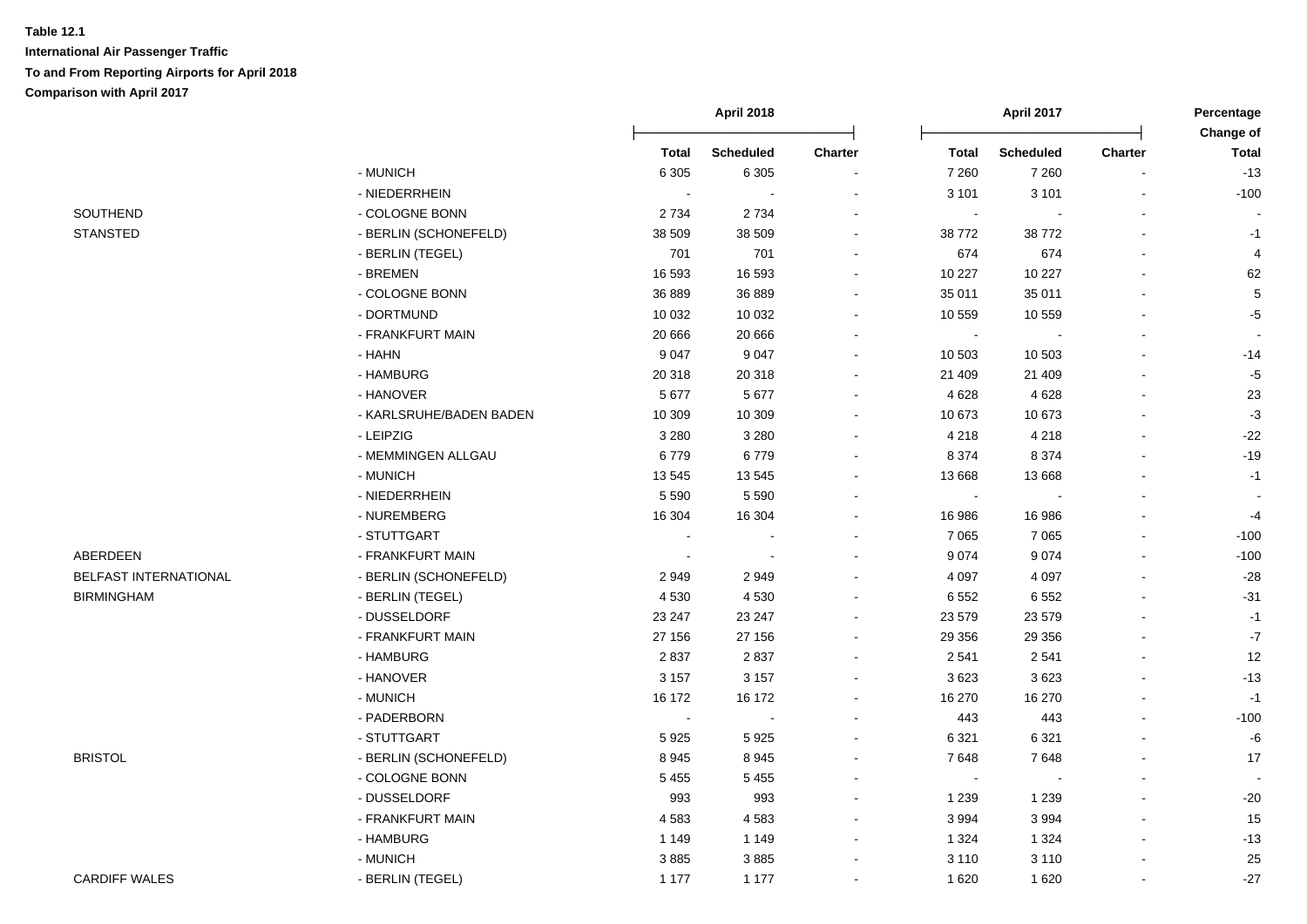|                             |                         |              | <b>April 2018</b> |                          |              | April 2017 |                | Percentage<br>Change of |
|-----------------------------|-------------------------|--------------|-------------------|--------------------------|--------------|------------|----------------|-------------------------|
|                             |                         | <b>Total</b> | <b>Scheduled</b>  | Charter                  | <b>Total</b> | Scheduled  | Charter        | <b>Total</b>            |
|                             | - DUSSELDORF            | 328          | 328               | $\blacksquare$           | 317          | 317        |                | 3                       |
|                             | - MUNICH                | 1 2 0 1      | 1 2 0 1           | $\sim$                   | 1 5 5 4      | 1 5 5 4    |                | $-23$                   |
| DONCASTER SHEFFIELD         | - BERLIN (TEGEL)        | 1 2 2 7      | 1 2 2 7           | $\sim$                   | 2 1 0 3      | 2 1 0 3    | $\blacksquare$ | $-42$                   |
| EAST MIDLANDS INTERNATIONAL | - BERLIN (SCHONEFELD)   | 4 2 8 2      | 4 2 8 2           | $\blacksquare$           | 4 0 36       | 4 0 3 6    | $\blacksquare$ | 6                       |
|                             | - HAMBURG               |              |                   | $\sim$                   | 174          | 174        | $\mathbf{r}$   | $-100$                  |
| <b>EDINBURGH</b>            | - BERLIN (SCHONEFELD)   | 10 335       | 10 335            | $\blacksquare$           | 8 4 2 2      | 8422       | $\mathbf{r}$   | 23                      |
|                             | - BREMEN                |              |                   |                          | 4 4 1 0      | 4410       |                | $-100$                  |
|                             | - COLOGNE BONN          | 6434         | 6434              | $\blacksquare$           | 6 1 2 7      | 6 1 2 7    |                | $5\phantom{.0}$         |
|                             | - DUSSELDORF            | 3 1 9 4      | 3 1 9 4           | $\overline{\phantom{a}}$ | 2861         | 2861       | $\blacksquare$ | 12                      |
|                             | - FRANKFURT MAIN        | 15792        | 15792             | $\blacksquare$           | 17 117       | 17 117     |                | -8                      |
|                             | - HAHN                  | 3782         | 3782              | $\blacksquare$           | 4 4 5 7      | 4 4 5 7    |                | $-15$                   |
|                             | - HAMBURG               | 10826        | 10826             | $\overline{\phantom{a}}$ | 7 3 5 1      | 7 3 5 1    |                | 47                      |
|                             | - KARLSRUHE/BADEN BADEN | 2639         | 2639              |                          |              |            |                |                         |
|                             | - MUNICH                | 12 402       | 12 402            | $\blacksquare$           | 13 2 31      | 13 2 31    |                | -6                      |
|                             | - NIEDERRHEIN           | 4 0 7 5      | 4 0 7 5           | $\sim$                   | 4588         | 4588       |                | $-11$                   |
|                             | - STUTTGART             | 2537         | 2 5 3 7           | $\sim$                   | 2 4 2 7      | 2 4 2 7    |                | $5\phantom{.0}$         |
| <b>GLASGOW</b>              | - BERLIN (SCHONEFELD)   | 16790        | 16790             | $\blacksquare$           | 18 260       | 18 260     |                | -8                      |
|                             | - DUSSELDORF            | 2722         | 2722              | $\sim$                   | 4 9 3 2      | 4 9 3 2    | $\overline{a}$ | $-45$                   |
|                             | - FRANKFURT MAIN        | 14 4 16      | 14 4 16           |                          |              |            |                |                         |
|                             | - MUNICH                | 4 0 5 7      | 4 0 5 7           |                          |              |            |                |                         |
| <b>GUERNSEY</b>             | - DUSSELDORF            | 23           | 23                | $\sim$                   | 36           | 36         |                | $-36$                   |
| <b>JERSEY</b>               | - DUSSELDORF            | 68           | $\sim$            | 68                       | 714          | 714        |                | $-90$                   |
|                             | - FRANKFURT MAIN        |              |                   | $\sim$                   | 147          | 147        |                | $-100$                  |
| <b>LEEDS BRADFORD</b>       | - BERLIN (SCHONEFELD)   | 1 640        | 1640              | $\blacksquare$           | 1 6 9 7      | 1697       |                | $-3$                    |
|                             | - DUSSELDORF            | 2 5 0 6      | 2 5 0 6           | $\overline{\phantom{a}}$ | 4 2 4 5      | 4 2 4 5    |                | $-41$                   |
| LIVERPOOL (JOHN LENNON)     | - BERLIN (SCHONEFELD)   | 5724         | 5724              |                          | 5465         | 5 4 6 5    |                | $5\phantom{.0}$         |
|                             | - HAMBURG               | $\sim$       |                   | $\overline{\phantom{a}}$ | 1 1 9 8      | 1 1 9 8    |                | $-100$                  |
| <b>MANCHESTER</b>           | - BERLIN (SCHONEFELD)   | 27 381       | 27 381            | $\blacksquare$           | 27 166       | 27 166     |                | $\overline{\mathbf{1}}$ |
|                             | - COLOGNE BONN          | 13 5 20      | 13 5 20           | $\blacksquare$           | 4 2 7 7      | 4 2 7 7    | $\blacksquare$ | 216                     |
|                             | - DUSSELDORF            | 21 8 14      | 21 8 14           | $\sim$                   | 20794        | 20794      | $\blacksquare$ | $5\phantom{.0}$         |
|                             | - FRANKFURT MAIN        | 43 272       | 43 27 2           | $\sim$                   | 33 178       | 33 178     | $\blacksquare$ | $30\,$                  |
|                             | - HAMBURG               | 21 7 11      | 21 7 11           | $\sim$                   | 29 122       | 29 122     | $\blacksquare$ | $-25$                   |
|                             | - HANOVER               | 3 2 5 7      | 3 2 5 7           | $\blacksquare$           | 3595         | 3595       |                | -9                      |
|                             | - MUNICH                | 30 095       | 30 095            | $\blacksquare$           | 30 180       | 30 180     |                |                         |
|                             | - NUREMBERG             | 7 1 4 6      | 7 1 4 6           | $\blacksquare$           | 9542         | 9542       |                | $-25$                   |
|                             | - STUTTGART             | 6766         | 6766              |                          | 9 1 4 7      | 9 1 4 7    |                | $-26$                   |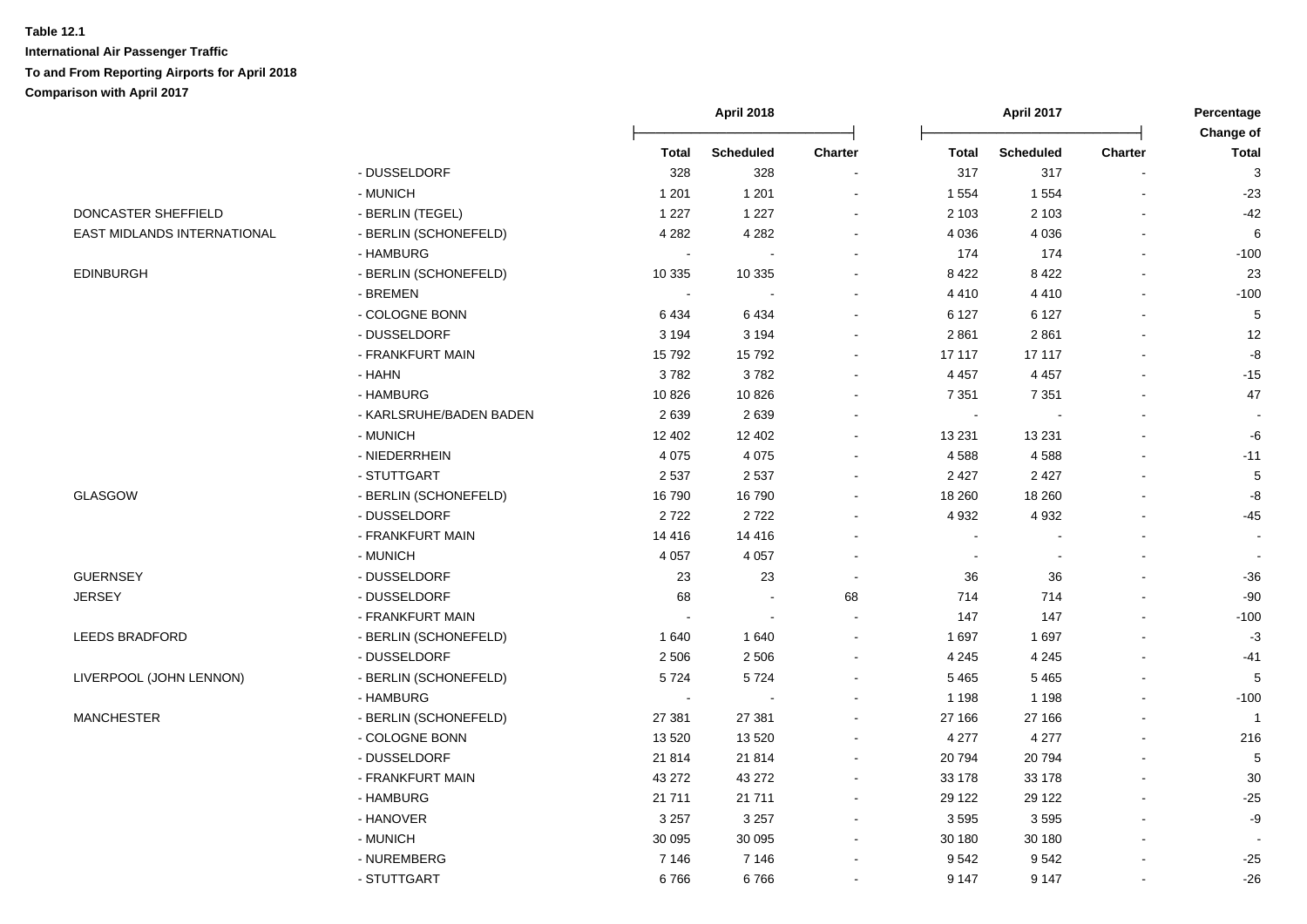|                        |                       |                | <b>April 2018</b>        |                          |              | <b>April 2017</b> |                          | Percentage<br>Change of |  |
|------------------------|-----------------------|----------------|--------------------------|--------------------------|--------------|-------------------|--------------------------|-------------------------|--|
|                        |                       | <b>Total</b>   | <b>Scheduled</b>         | Charter                  | <b>Total</b> | <b>Scheduled</b>  | Charter                  | <b>Total</b>            |  |
| <b>NEWCASTLE</b>       | - BERLIN (SCHONEFELD) | 3 1 3 8        | 3 1 3 8                  | $\overline{a}$           | 3 4 1 3      | 3413              | L,                       | -8                      |  |
|                        | - DUSSELDORF          | 3 0 6 8        | 3 0 6 8                  | $\sim$                   | 4575         | 4575              | $\blacksquare$           | $-33$                   |  |
| <b>NEWQUAY</b>         | $- HAHN$              | 2 1 8 6        | 2 1 8 6                  | $\blacksquare$           | 2 4 2 6      | 2 4 2 6           | ä,                       | $-10$                   |  |
| SOUTHAMPTON            | - BREMEN              | 115            | 115                      | $\blacksquare$           | $\sim$       | $\blacksquare$    | ä,                       |                         |  |
|                        | - DUSSELDORF          | 2637           | 2637                     | $\sim$                   | 2 5 6 2      | 2 5 6 2           | $\blacksquare$           | $\mathbf{3}$            |  |
|                        | - MUNICH              |                | $\overline{\phantom{a}}$ |                          | 2 3 6 5      | 2 3 6 5           | $\sim$                   | $-100$                  |  |
| <b>Total GERMANY</b>   |                       | 1 283 768      | 1 282 567                | 1 201                    | 1 281 823    | 1 281 511         | 312                      |                         |  |
| <b>GIBRALTAR</b>       |                       |                |                          |                          |              |                   |                          |                         |  |
| <b>GATWICK</b>         | - GIBRALTAR           | 15 5 5 3       | 15 5 5 3                 | ä,                       | 19 9 25      | 19 9 25           | ä,                       | $-22$                   |  |
| <b>HEATHROW</b>        | - GIBRALTAR           | 13 063         | 13 063                   | $\sim$                   | 11742        | 11742             | $\blacksquare$           | 11                      |  |
| <b>LUTON</b>           | - GIBRALTAR           | $\blacksquare$ | $\sim$                   | $\blacksquare$           | 5 3 9 9      | 5 3 9 9           | $\blacksquare$           | $-100$                  |  |
| <b>BIRMINGHAM</b>      | - GIBRALTAR           | $\blacksquare$ | $\sim$                   | $\blacksquare$           | 4 9 0 9      | 4 9 0 9           | $\blacksquare$           | $-100$                  |  |
| <b>BRISTOL</b>         | - GIBRALTAR           | 3723           | 3723                     |                          | 3852         | 3852              |                          | $-3$                    |  |
| <b>MANCHESTER</b>      | - GIBRALTAR           | 4 0 7 4        | 4 0 7 4                  |                          | 10 110       | 10 110            |                          | $-60$                   |  |
| <b>Total GIBRALTAR</b> |                       | 36 413         | 36 413                   |                          | 55 937       | 55 937            |                          | $-35$                   |  |
| <b>GREECE</b>          |                       |                |                          |                          |              |                   |                          |                         |  |
| <b>GATWICK</b>         | - ATHENS              | 17478          | 17478                    | $\blacksquare$           | 16 079       | 16 079            | ä,                       | $9\,$                   |  |
|                        | - CHANIA              | 8 2 6 9        | 8 2 6 9                  | $\sim$                   | 9 9 4 0      | 9940              | $\blacksquare$           | $-17$                   |  |
|                        | - CORFU               | 11 101         | 10 950                   | 151                      | 11 363       | 11 201            | 162                      | $-2$                    |  |
|                        | - HERAKLION           | 17 346         | 14 2 24                  | 3 1 2 2                  | 16760        | 13 667            | 3 0 9 3                  | $\mathbf{3}$            |  |
|                        | - KALAMATA            | 2698           | 2698                     | $\overline{\phantom{a}}$ | 2745         | 2745              | $\overline{a}$           | $-2$                    |  |
|                        | - KEFALLINIA          | 4 0 1 5        | 4 0 1 5                  | $\blacksquare$           | 2 9 9 6      | 2996              | $\overline{a}$           | 34                      |  |
|                        | $-KOS$                | 1 4 2 3        | 1 4 2 3                  | $\blacksquare$           | 1 4 6 2      | 1 4 6 1           | $\mathbf{1}$             | $-3$                    |  |
|                        | - MIKONOS             | 3 0 0 1        | 3 0 0 1                  | $\sim$                   | 3 2 0 3      | 3 2 0 3           | $\sim$                   | $\textnormal{-}6$       |  |
|                        | - PREVEZA             | 271            | 271                      | $\sim$                   | 262          | 262               | $\blacksquare$           | $\mathbf{3}$            |  |
|                        | - RHODES              | 7 2 3 9        | 4 2 8 5                  | 2 9 5 4                  | 7854         | 4727              | 3 1 2 7                  | -8                      |  |
|                        | - SALONIKA            | 15 0 25        | 15 0 25                  |                          | 14 2 34      | 14 2 34           |                          | 6                       |  |
|                        | - THIRA (SANTORINI)   | 11 605         | 11 605                   | $\ddot{\phantom{a}}$     | 10793        | 10793             | $\overline{\phantom{a}}$ | 8                       |  |
|                        | - ZAKINTHOS           | 3484           | 3 4 8 4                  | $\sim$                   | 3 8 0 2      | 3717              | 85                       | -8                      |  |
| <b>HEATHROW</b>        | - ATHENS              | 69 502         | 69 502                   | $\blacksquare$           | 66 410       | 66 410            | L.                       | $5\phantom{.0}$         |  |
|                        | - CORFU               | $\sim$         | $\sim$                   | $\blacksquare$           | 187          | 187               | $\blacksquare$           | $-100$                  |  |
|                        | - KALAMATA            | 150            | 150                      | $\sim$                   | 118          | 118               | $\sim$                   | 27                      |  |
|                        | - PREVEZA             | $\sim$         | $\sim$                   | $\sim$                   | 176          | $\sim$            | 176                      | $-100$                  |  |
|                        | - THIRA (SANTORINI)   | 249            | 249                      | $\overline{\phantom{a}}$ | 229          | 229               | $\blacksquare$           | 9                       |  |
| <b>LUTON</b>           | - ATHENS              | 951            | 951                      | $\blacksquare$           | 9            |                   | 9                        | 10467                   |  |
|                        | - CORFU               | 4816           | 4816                     |                          | 3 1 6 2      | 3 1 6 2           | L,                       | 52                      |  |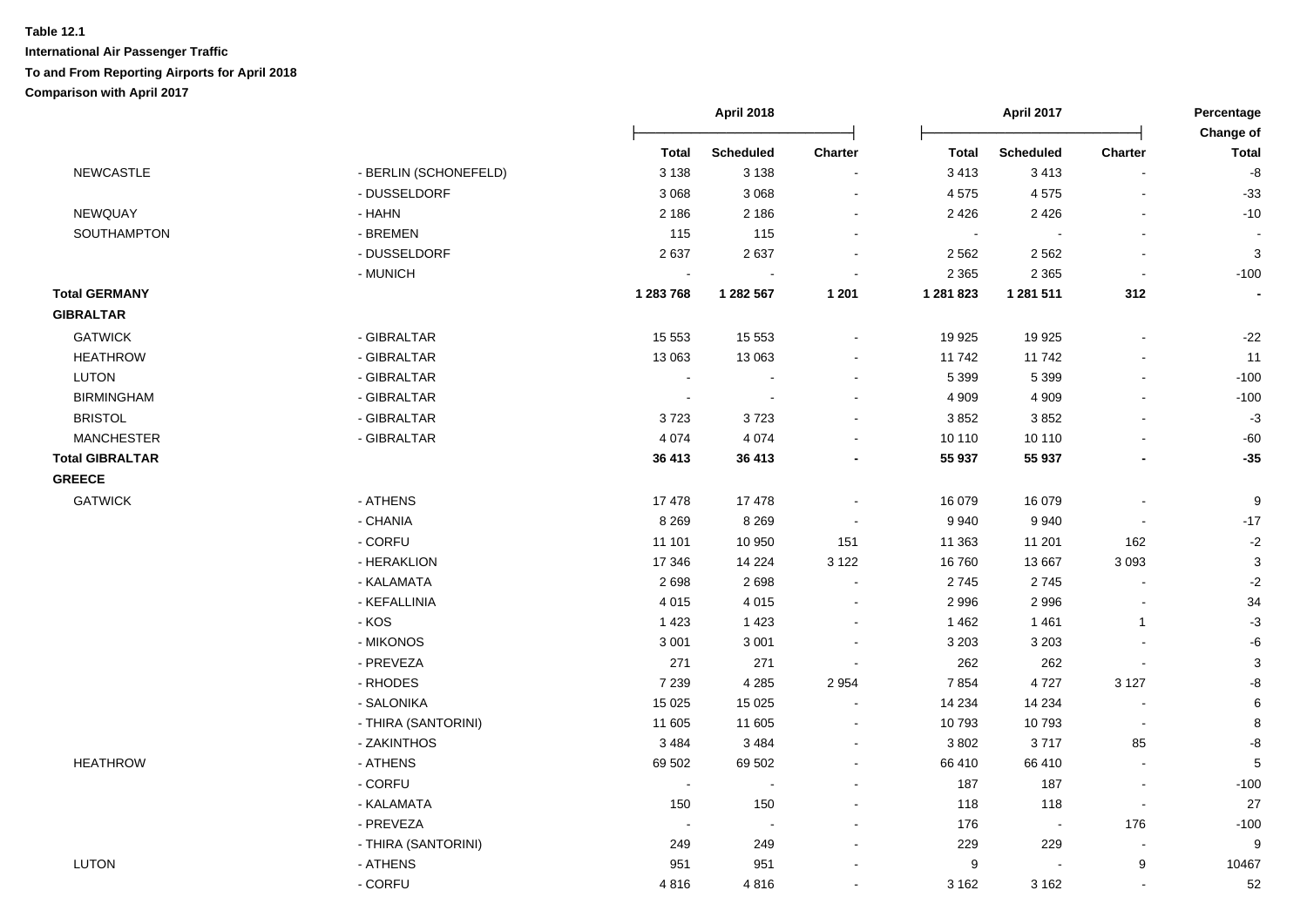|                             |              |                | <b>April 2018</b> |                          |              | <b>April 2017</b> |                          | Percentage<br><b>Change of</b> |
|-----------------------------|--------------|----------------|-------------------|--------------------------|--------------|-------------------|--------------------------|--------------------------------|
|                             |              | <b>Total</b>   | <b>Scheduled</b>  | Charter                  | <b>Total</b> | <b>Scheduled</b>  | <b>Charter</b>           | <b>Total</b>                   |
|                             | - HERAKLION  | 4516           | 4516              | $\overline{\phantom{a}}$ | 2712         | 2712              | $\sim$                   | 67                             |
|                             | - MIKONOS    | 483            | 483               | $\sim$                   | 193          | 193               | $\sim$                   | 150                            |
|                             | - RHODES     | 425            | 425               |                          | $\sim$       | $\sim$            | $\blacksquare$           |                                |
| <b>STANSTED</b>             | - ATHENS     | 17 054         | 17 054            | $\sim$                   | 16 650       | 16 650            | $\blacksquare$           | $\sqrt{2}$                     |
|                             | - CHANIA     | 3 2 1 7        | 3 2 1 7           | $\overline{\phantom{a}}$ | 2727         | 2727              | $\overline{\phantom{a}}$ | 18                             |
|                             | - CORFU      | 4 200          | 4 2 0 0           | $\sim$                   | 2878         | 2878              | $\blacksquare$           | 46                             |
|                             | - HERAKLION  | $\sim$         | $\sim$            |                          | 194          | 194               | $\blacksquare$           | $-100$                         |
|                             | - KEFALLINIA | 2648           | 2648              | $\sim$                   | $\sim$       |                   | $\blacksquare$           |                                |
|                             | - RHODES     | 2835           | 2835              | $\sim$                   | 3 1 8 1      | 3 1 8 1           | ä,                       | $-11$                          |
|                             | - SALONIKA   | 10 998         | 10 998            | $\sim$                   | 10 251       | 10 251            | $\blacksquare$           | $\overline{7}$                 |
|                             | - ZAKINTHOS  | 163            | 163               | $\sim$                   | $\sim$       |                   | $\blacksquare$           |                                |
| <b>BIRMINGHAM</b>           | - CHANIA     | 2713           | 2713              | $\blacksquare$           | 2835         | 2835              | $\blacksquare$           | $-4$                           |
|                             | - CORFU      | 2646           | 2646              |                          | 1 4 7 3      | 1 4 7 3           | $\sim$                   | 80                             |
|                             | - HERAKLION  | 1 1 8 5        | $\sim$            | 1 1 8 5                  | 185          | 185               | $\sim$                   | 541                            |
|                             | - RHODES     | 261            | $\sim$            | 261                      | 193          | 193               | ä,                       | 35                             |
| <b>BRISTOL</b>              | - ATHENS     | 3 1 8 2        | 3 1 8 2           | $\blacksquare$           | $\sim$       | $\sim$            | $\blacksquare$           |                                |
|                             | - CHANIA     | 3 0 0 9        | 3 0 0 9           | $\sim$                   | 2895         | 2895              | $\overline{a}$           | $\overline{4}$                 |
|                             | - CORFU      | 384            | 384               |                          | 1703         | 1703              | L.                       | $-77$                          |
|                             | - HERAKLION  | 2807           | 2807              | $\sim$                   | 2 5 2 0      | 2 5 2 0           | L.                       | 11                             |
|                             | - KEFALLINIA | 181            | 181               | $\sim$                   | 425          | 425               | $\mathbf{r}$             | $-57$                          |
| EAST MIDLANDS INTERNATIONAL | - CHANIA     | 1 3 6 3        | 1 3 6 3           | $\sim$                   | 1 4 7 8      | 1 4 7 8           | ä,                       | $\mbox{-}8$                    |
|                             | - CORFU      | 3016           | 3016              | $\blacksquare$           | 2 9 0 7      | 2 9 0 7           | ä,                       | $\overline{4}$                 |
|                             | - HERAKLION  | $\sim$         | $\blacksquare$    | $\sim$                   | 188          | 188               | $\blacksquare$           | $-100$                         |
|                             | - RHODES     | 1729           | 1729              | $\sim$                   | 1962         | 1962              | $\sim$                   | $-12$                          |
| <b>EDINBURGH</b>            | - ATHENS     | 3 0 7 1        | 3 0 7 1           | $\sim$                   | 3 1 8 5      | 3 1 8 5           | $\blacksquare$           | $-4$                           |
|                             | - CORFU      | 1 3 2 9        | 1 3 2 9           | $\overline{\phantom{a}}$ | $\sim$       | $\sim$            | $\blacksquare$           | $\overline{\phantom{a}}$       |
|                             | - HERAKLION  | 2758           | 2758              | $\sim$                   | 2765         | 2765              | ä,                       |                                |
|                             | - RHODES     | $\blacksquare$ | $\sim$            |                          | 174          | 174               | $\blacksquare$           | $-100$                         |
| <b>GLASGOW</b>              | - CHANIA     | 1 2 8 5        | 1 2 8 5           |                          | 1 2 3 3      | 1 2 3 3           | $\overline{a}$           | $\overline{4}$                 |
|                             | - HERAKLION  | $\sim$         | $\sim$            | $\sim$                   | 353          | 353               | $\sim$                   | $-100$                         |
|                             | - KOS        | 415            | 415               | $\sim$                   | 365          | 365               | $\mathbf{r}$             | 14                             |
|                             | - RHODES     | $\sim$         | $\sim$            | $\blacksquare$           | 166          | 166               | ä,                       | $-100$                         |
| <b>LEEDS BRADFORD</b>       | - CHANIA     | 2 5 9 3        | 2 5 9 3           | $\sim$                   | 2812         | 2812              | $\blacksquare$           | $\mbox{-}8$                    |
|                             | - CORFU      | 1 2 8 6        | 1 2 8 6           | $\overline{\phantom{a}}$ | 1 3 7 3      | 1 3 7 3           | $\blacksquare$           | $-6$                           |
|                             | - HERAKLION  |                | $\blacksquare$    | $\overline{\phantom{a}}$ | 223          | 223               | $\overline{\phantom{a}}$ | $-100$                         |
|                             | - RHODES     |                | $\sim$            | $\sim$                   | 174          | 174               | L.                       | $-100$                         |
|                             |              |                |                   |                          |              |                   |                          |                                |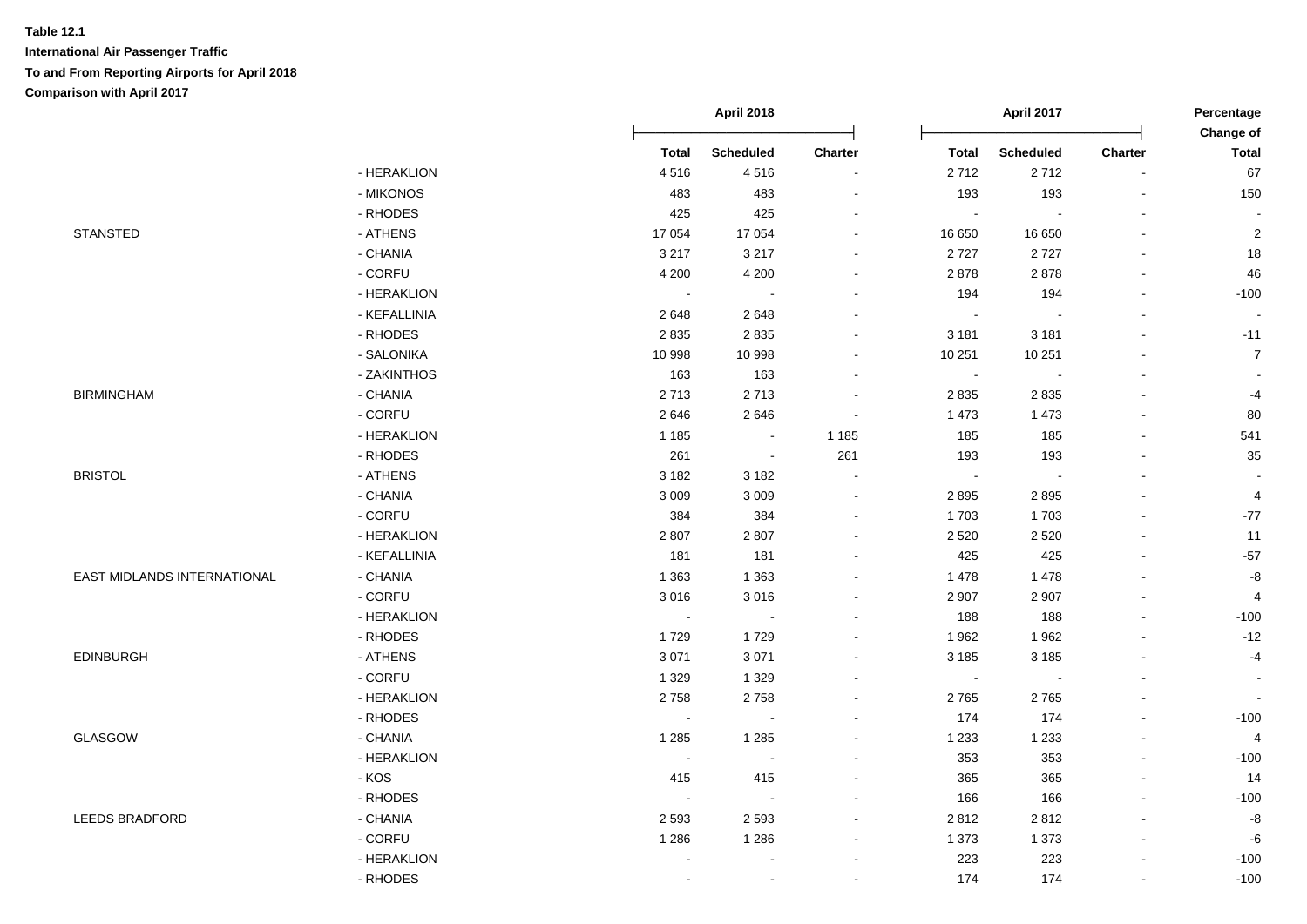|                         |                       |              | <b>April 2018</b> |                |              | April 2017       |                          | Percentage<br>Change of |
|-------------------------|-----------------------|--------------|-------------------|----------------|--------------|------------------|--------------------------|-------------------------|
|                         |                       | <b>Total</b> | <b>Scheduled</b>  | Charter        | <b>Total</b> | <b>Scheduled</b> | Charter                  | <b>Total</b>            |
| LIVERPOOL (JOHN LENNON) | - RHODES              | 185          | 185               |                | 679          | 679              |                          | $-73$                   |
| <b>MANCHESTER</b>       | - ATHENS              | 8568         | 8568              | $\blacksquare$ | 8 0 3 2      | 8 0 3 2          | $\blacksquare$           | $\overline{7}$          |
|                         | - CHANIA              | 2724         | 2724              | $\blacksquare$ | 3 1 4 3      | 3 1 4 3          | $\overline{\phantom{a}}$ | $-13$                   |
|                         | - CORFU               | 6 1 4 8      | 6 1 4 8           | $\sim$         | 6931         | 6931             | $\blacksquare$           | $-11$                   |
|                         | - HERAKLION           | 8752         | 5574              | 3 1 7 8        | 7915         | 4 9 9 2          | 2923                     | 11                      |
|                         | - KEFALLINIA          | 194          | 194               | $\sim$         | 1 0 2 7      | 982              | 45                       | $-81$                   |
|                         | - MIKONOS             |              |                   | $\sim$         | 167          | 167              |                          | $-100$                  |
|                         | - RHODES              | 4568         | 1492              | 3 0 7 6        | 4 2 3 8      | 1 2 5 1          | 2987                     | $\,8\,$                 |
|                         | - SALONIKA            | 4654         | 4 6 5 4           |                | 4 0 7 9      | 4 0 7 9          |                          | 14                      |
|                         | - THIRA (SANTORINI)   | 1 1 0 6      | 1 1 0 6           |                | 1 0 28       | 1 0 2 8          |                          | $\,8\,$                 |
| NEWCASTLE               | - CORFU               | 209          | 209               | $\blacksquare$ | $\sim$       |                  |                          |                         |
|                         | - HERAKLION           |              |                   |                | 382          | 382              |                          | $-100$                  |
|                         | - RHODES              | 176          | 176               |                | 336          | 336              |                          | $-48$                   |
| <b>Total GREECE</b>     |                       | 297 659      | 283732            | 13 9 27        | 280 114      | 267 506          | 12 608                   | 6                       |
| <b>IRISH REPUBLIC</b>   |                       |              |                   |                |              |                  |                          |                         |
| <b>GATWICK</b>          | - CORK                | 10 570       | 10 570            | $\overline{a}$ | 10 678       | 10 678           |                          | $-1$                    |
|                         | - DUBLIN              | 107 993      | 107 993           |                | 108 666      | 108 666          |                          | $-1$                    |
|                         | - IRELAND WEST(KNOCK) | 7 3 7 7      | 7 3 7 7           | ÷              | 7489         | 7489             |                          | $-1$                    |
|                         | - SHANNON             | 10 249       | 10 249            |                | 10 169       | 10 169           |                          | $\mathbf{1}$            |
| <b>HEATHROW</b>         | $-CORK$               | 33753        | 33753             | $\blacksquare$ | 33 164       | 33 164           |                          | $\sqrt{2}$              |
|                         | - DUBLIN              | 152 909      | 152 909           | $\blacksquare$ | 158 077      | 158 077          |                          | $-3$                    |
|                         | - SHANNON             | 22 083       | 22 083            | $\blacksquare$ | 23 0 39      | 23 039           |                          | $-4$                    |
| <b>LONDON CITY</b>      | - DUBLIN              | 38 891       | 38 891            | $\blacksquare$ | 38 988       | 38 988           |                          |                         |
| <b>LUTON</b>            | - DUBLIN              | 30 630       | 30 630            | $\blacksquare$ | 30 732       | 30 732           |                          | $\blacksquare$          |
|                         | - IRELAND WEST(KNOCK) | 13 046       | 13 046            | $\blacksquare$ | 13 24 2      | 13 24 2          |                          | -1                      |
|                         | - KERRY COUNTY        | 10 071       | 10 071            | $\blacksquare$ | 10 037       | 10 037           |                          | $\blacksquare$          |
| SOUTHEND                | - DUBLIN              | 10 5 24      | 10 5 24           | $\blacksquare$ | 67           | 67               | $\blacksquare$           | 15607                   |
| <b>STANSTED</b>         | - CORK                | 30 992       | 30 992            |                | 31 060       | 31 060           |                          |                         |
|                         | - DUBLIN              | 75 939       | 75 939            |                | 73 719       | 73719            |                          | $\mathbf{3}$            |
|                         | - IRELAND WEST(KNOCK) | 13779        | 13779             | $\blacksquare$ | 15 0 74      | 15 0 74          |                          | -9                      |
|                         | - KERRY COUNTY        | 7 2 3 0      | 7 2 3 0           | $\blacksquare$ | 8 1 3 5      | 8 1 3 5          | $\sim$                   | $-11$                   |
|                         | - SHANNON             | 17 112       | 17 112            | $\sim$         | 17 423       | 17 4 23          |                          | $-2$                    |
| ABERDEEN                | - DUBLIN              | 4 4 5 7      | 4 4 5 7           | $\sim$         | 4 2 9 0      | 4 2 9 0          |                          | 4                       |
| BELFAST INTERNATIONAL   | - DUBLIN              | 305          | $\sim$            | 305            | $\sim$       |                  |                          |                         |
| <b>BIRMINGHAM</b>       | - CORK                | 6802         | 6 8 0 2           |                | 6 6 0 3      | 6 6 0 3          |                          | $\sqrt{3}$              |
|                         | - DUBLIN              | 79 972       | 79 972            | $\sim$         | 79 043       | 79 043           |                          | $\mathbf{1}$            |
|                         |                       |              |                   |                |              |                  |                          |                         |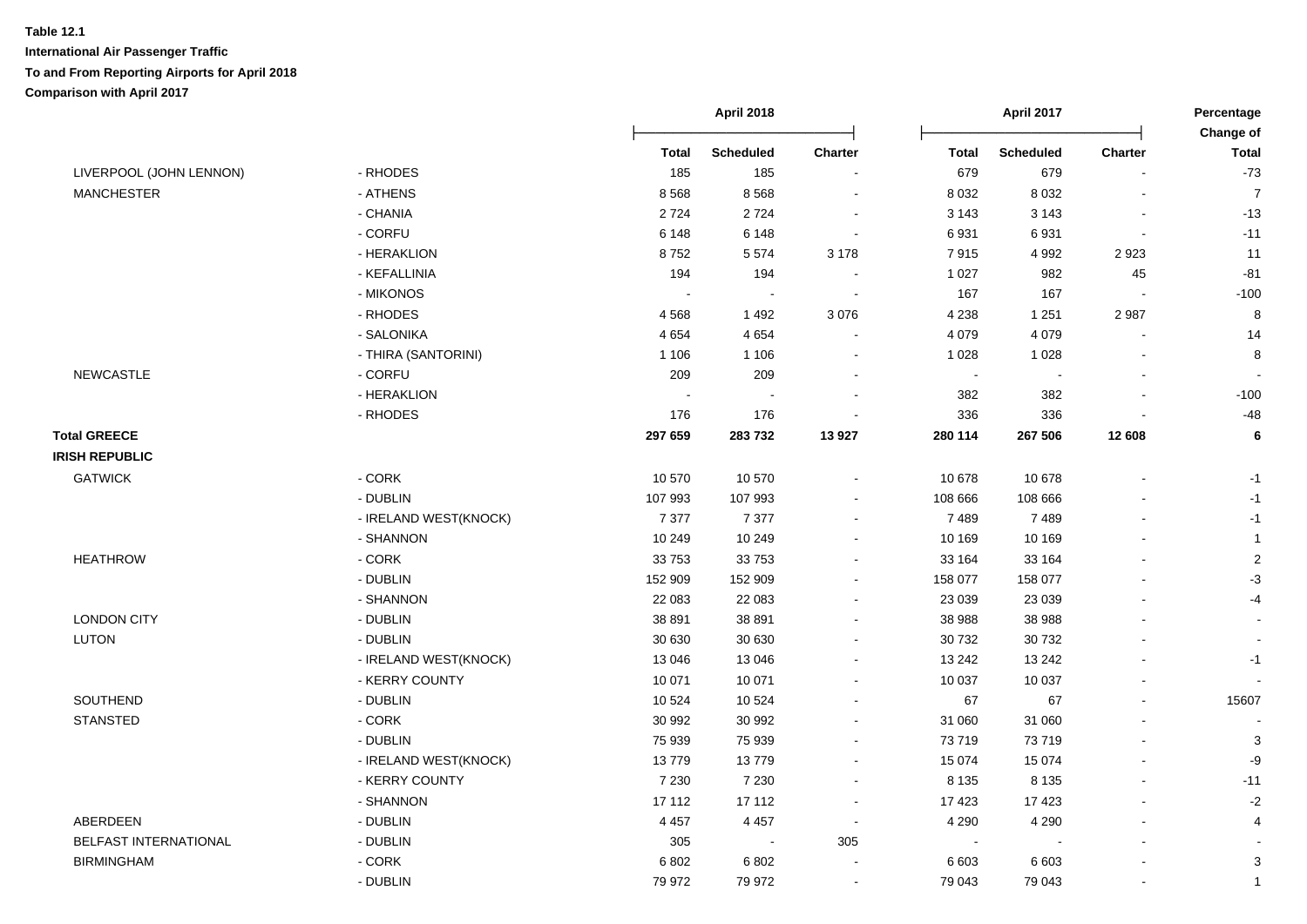|                             |                       |              | <b>April 2018</b> |                | <b>April 2017</b> |                  |                          | Percentage<br>Change of |  |
|-----------------------------|-----------------------|--------------|-------------------|----------------|-------------------|------------------|--------------------------|-------------------------|--|
|                             |                       | <b>Total</b> | <b>Scheduled</b>  | <b>Charter</b> | <b>Total</b>      | <b>Scheduled</b> | <b>Charter</b>           | <b>Total</b>            |  |
|                             | - IRELAND WEST(KNOCK) | 3 1 9 4      | 3 1 9 4           |                | 2 4 5 0           | 2 4 5 0          |                          | 30                      |  |
|                             | - SHANNON             | 3 4 3 5      | 3 4 3 5           | L,             | 3 3 1 6           | 3 3 1 6          |                          | $\overline{4}$          |  |
| <b>BRISTOL</b>              | - CORK                | 3635         | 3635              | ÷              | 3872              | 3872             |                          | -6                      |  |
|                             | - DUBLIN              | 37 338       | 37 338            | $\blacksquare$ | 39 29 6           | 39 29 6          |                          | $-5$                    |  |
|                             | - IRELAND WEST(KNOCK) | 3932         | 3 9 3 2           | $\blacksquare$ | 3 9 8 0           | 3 9 8 0          | $\blacksquare$           | $-1$                    |  |
| <b>CARDIFF WALES</b>        | - CORK                | 1 1 7 9      | 1 1 7 9           | $\sim$         | 1 1 9 6           | 1 1 9 6          | $\blacksquare$           | $-1$                    |  |
|                             | - DUBLIN              | 8914         | 8652              | 262            | 7671              | 7 5 0 5          | 166                      | 16                      |  |
|                             | - IRELAND WEST(KNOCK) |              | $\sim$            |                | 40                |                  | 40                       | $-100$                  |  |
| DONCASTER SHEFFIELD         | - DUBLIN              | 3729         | 3729              | $\blacksquare$ | 4 2 4 0           | 4 2 4 0          |                          | $-12$                   |  |
| EAST MIDLANDS INTERNATIONAL | - DUBLIN              | 18 251       | 18 251            | $\blacksquare$ | 18 475            | 18 475           | $\overline{\phantom{a}}$ | $-1$                    |  |
|                             | - IRELAND WEST(KNOCK) | 6630         | 6630              | $\blacksquare$ | 6781              | 6781             | $\blacksquare$           | $-2$                    |  |
| <b>EDINBURGH</b>            | - CORK                | 4 3 6 1      | 4 3 6 1           | $\blacksquare$ | 4 3 8 8           | 4 3 8 8          |                          | $-1$                    |  |
|                             | - DUBLIN              | 52 872       | 52 697            | 175            | 51 793            | 51793            |                          | $\overline{2}$          |  |
|                             | - IRELAND WEST(KNOCK) | 2567         | 2567              |                | 2 5 2 5           | 2 5 2 5          |                          | $\overline{c}$          |  |
|                             | - SHANNON             | 2 5 0 8      | 2 5 0 8           |                | 2 3 9 7           | 2 3 9 7          |                          | 5                       |  |
| <b>EXETER</b>               | - DUBLIN              | 3 2 9 1      | 3 2 9 1           | ÷              | 3659              | 3659             |                          | $-10$                   |  |
| GLASGOW                     | $-CORK$               | 2 3 2 8      | 2 3 2 8           | ÷              | 2 2 8 1           | 2 2 8 1          |                          | $\overline{2}$          |  |
|                             | - DONEGAL             | 595          | 595               | $\blacksquare$ | 1 0 3 1           | 1 0 3 1          |                          | $-42$                   |  |
|                             | - DUBLIN              | 41 697       | 41 697            | $\blacksquare$ | 41 675            | 41 675           |                          |                         |  |
| <b>INVERNESS</b>            | - DUBLIN              | 1 0 4 8      | 1 0 4 8           | $\blacksquare$ | 1830              | 1830             |                          | $-43$                   |  |
| <b>ISLE OF MAN</b>          | - DUBLIN              | 3416         | 3416              | $\blacksquare$ | 3616              | 3616             |                          | $-6$                    |  |
| <b>JERSEY</b>               | - CORK                |              |                   |                | 271               | 271              |                          | $-100$                  |  |
|                             | - DUBLIN              | 1823         | 1823              | $\sim$         | 1 3 3 7           | 1 3 3 7          |                          | 36                      |  |
| <b>LEEDS BRADFORD</b>       | - DUBLIN              | 25 818       | 25 818            | $\blacksquare$ | 26 25 2           | 26 25 2          |                          | $-2$                    |  |
| LIVERPOOL (JOHN LENNON)     | $-CORK$               | 5935         | 5935              | $\blacksquare$ | 5 6 23            | 5 6 2 3          | $\overline{\phantom{a}}$ | $\,6\,$                 |  |
|                             | - DUBLIN              | 33 922       | 33 922            | $\blacksquare$ | 35 293            | 35 293           |                          | $-4$                    |  |
|                             | - IRELAND WEST(KNOCK) | 7 104        | 7 104             | $\blacksquare$ | 6917              | 6917             |                          | 3                       |  |
| <b>MANCHESTER</b>           | - CORK                | 9570         | 9570              | $\sim$         | 9 4 4 0           | 9 4 4 0          | $\blacksquare$           | $\overline{1}$          |  |
|                             | - DUBLIN              | 85 006       | 84 806            | 200            | 83777             | 83 401           | 376                      | $\mathbf{1}$            |  |
|                             | - IRELAND WEST(KNOCK) | 3706         | 3706              | ÷,             | 3 2 6 0           | 3 2 6 0          |                          | 14                      |  |
|                             | - SHANNON             | 6 1 1 5      | 6 1 1 5           | $\sim$         | 5821              | 5821             | $\overline{\phantom{0}}$ | 5                       |  |
| <b>NEWCASTLE</b>            | $-CORK$               | 1 0 6 0      | 1 0 6 0           | $\blacksquare$ | 1 1 7 5           | 1 1 7 5          |                          | $-10$                   |  |
|                             | - DUBLIN              | 19 987       | 19 987            | $\sim$         | 23 960            | 23 960           |                          | $-17$                   |  |
| NEWQUAY                     | - DUBLIN              | 2640         | 2640              | $\blacksquare$ | 1763              | 1763             |                          | 50                      |  |
| SOUTHAMPTON                 | - CORK                | 2 2 5 5      | 2 2 5 5           | $\blacksquare$ | 2 1 9 2           | 2 1 9 2          |                          | 3                       |  |
|                             | - DUBLIN              | 13 3 8 6     | 13 3 8 6          | $\blacksquare$ | 11 343            | 11 343           |                          | 18                      |  |
|                             |                       |              |                   |                |                   |                  |                          |                         |  |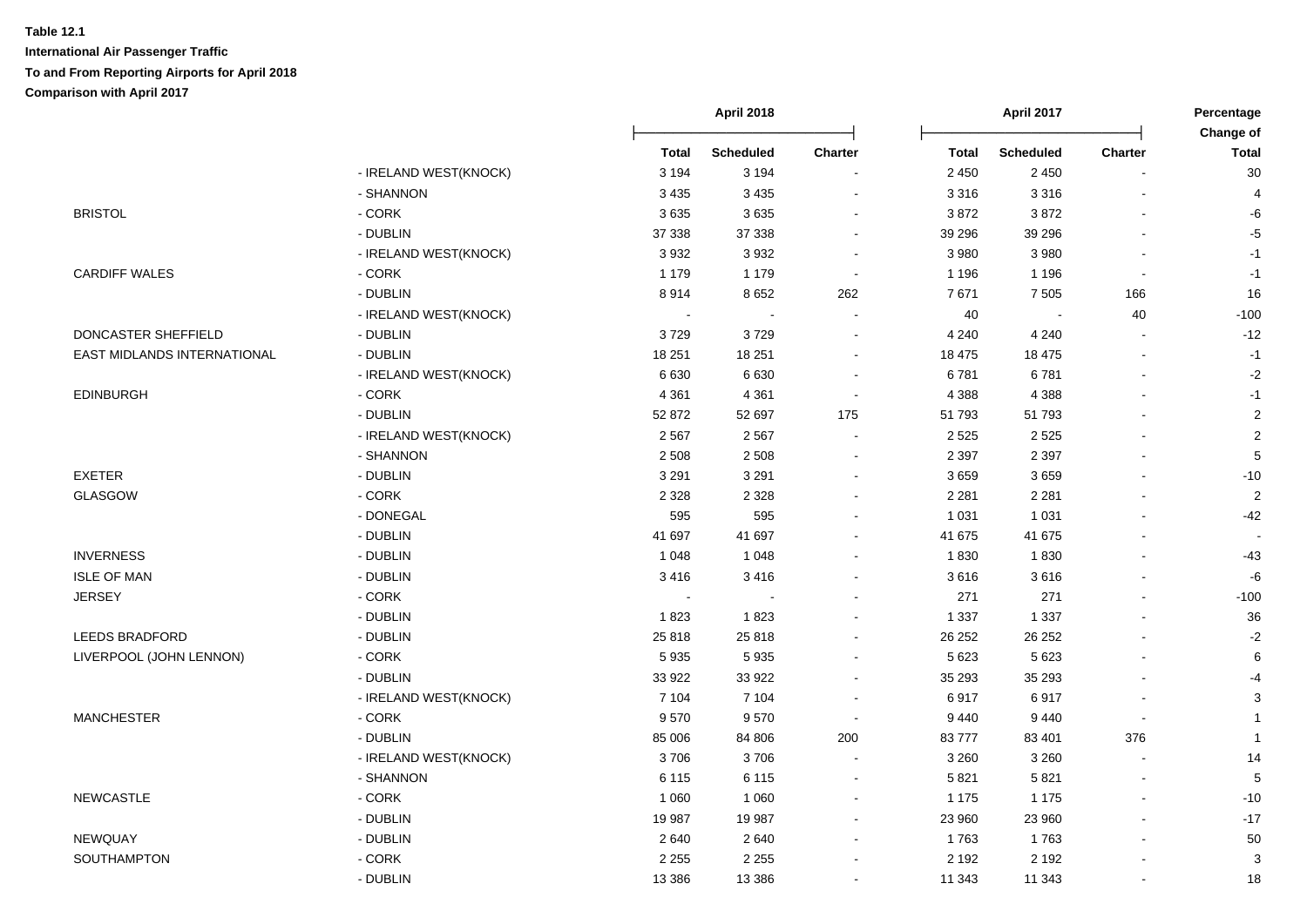|                             |                          |                | April 2018       |                          |                | April 2017               |                          | Percentage                |
|-----------------------------|--------------------------|----------------|------------------|--------------------------|----------------|--------------------------|--------------------------|---------------------------|
|                             |                          | <b>Total</b>   | <b>Scheduled</b> | <b>Charter</b>           | <b>Total</b>   | <b>Scheduled</b>         | <b>Charter</b>           | Change of<br><b>Total</b> |
| <b>Total IRISH REPUBLIC</b> |                          | 1 107 931      | 1 106 989        | 942                      | 1 104 631      | 1 104 049                | 582                      |                           |
| <b>ITALY</b>                |                          |                |                  |                          |                |                          |                          |                           |
| <b>GATWICK</b>              | - BARI (PALESE)          | 7 1 5 9        | 7 1 5 9          | $\blacksquare$           | 7775           | 7775                     |                          | -8                        |
|                             | - BOLOGNA                | 8512           | 8512             |                          | 8791           | 8791                     |                          | $-3$                      |
|                             | - CAGLIARI (ELMAS)       | 532            | 532              | $\blacksquare$           | 565            | 565                      |                          | -6                        |
|                             | - CATANIA (FONTANAROSSA) | 23 179         | 21 556           | 1 6 2 3                  | 23 450         | 21 891                   | 1 5 5 9                  | $-1$                      |
|                             | - FLORENCE               | 6 900          | 6 900            | $\sim$                   | 7 0 1 1        | 7011                     | $\blacksquare$           | $-2$                      |
|                             | - GENOA                  | 7 1 4 8        | 7 1 4 8          | $\sim$                   | 6843           | 6843                     |                          | $\overline{\mathbf{4}}$   |
|                             | - MILAN (LINATE)         | 26 26 5        | 26 26 5          | $\blacksquare$           | 25 7 26        | 25 7 26                  |                          | $\boldsymbol{2}$          |
|                             | - MILAN (MALPENSA)       | 52 403         | 52 403           | $\blacksquare$           | 50 935         | 50 935                   |                          | $\mathbf 3$               |
|                             | - NAPLES                 | 41 586         | 38 538           | 3 0 4 8                  | 43 440         | 40728                    | 2712                     | $-4$                      |
|                             | - OLBIA                  | 3 2 0 2        | 3 2 0 2          | $\sim$                   | 4798           | 4798                     |                          | $-33$                     |
|                             | - PALERMO                | 3643           | 3643             | $\blacksquare$           | 4 0 9 6        | 4 0 9 6                  | $\blacksquare$           | $-11$                     |
|                             | - PISA                   | 23 7 86        | 23 7 86          | $\blacksquare$           | 24 096         | 24 096                   |                          | $-1$                      |
|                             | - ROME (FIUMICINO)       | 61 937         | 61 937           | $\blacksquare$           | 61 935         | 61 935                   |                          | $\sim$                    |
|                             | - TURIN                  | 17 602         | 15 182           | 2 4 2 0                  | 17686          | 15 860                   | 1826                     |                           |
|                             | - VENICE                 | 63 150         | 63 150           | $\overline{\phantom{a}}$ | 69 313         | 69 127                   | 186                      | -9                        |
|                             | - VERONA VILLAFRANCA     | 24 4 48        | 24 2 29          | 219                      | 23 962         | 23 274                   | 688                      | $\sqrt{2}$                |
| <b>HEATHROW</b>             | - BOLOGNA                | 26 103         | 26 103           | $\sim$                   | 24 145         | 24 145                   |                          | 8                         |
|                             | - MILAN (LINATE)         | 53771          | 53 771           | $\sim$                   | 52 376         | 52 376                   | $\blacksquare$           | $\sqrt{3}$                |
|                             | - MILAN (MALPENSA)       | 24 7 34        | 24 7 34          | $\blacksquare$           | 21 793         | 21 793                   | $\overline{\phantom{a}}$ | 13                        |
|                             | - OLBIA                  | $\blacksquare$ |                  |                          | 112            | $\sim$                   | 112                      | $-100$                    |
|                             | - PALERMO                | 3563           | 3563             |                          | 3 4 2 0        | 3 4 2 0                  |                          | 4                         |
|                             | - PISA                   | 11 922         | 11 922           |                          | 11 798         | 11798                    | $\overline{a}$           | $\mathbf{1}$              |
|                             | - ROME (FIUMICINO)       | 97 543         | 97 543           | $\blacksquare$           | 87 033         | 87 033                   | $\overline{a}$           | 12                        |
|                             | - VENICE                 | 19 183         | 19 183           | $\blacksquare$           | 20 40 8        | 20 40 8                  |                          | -6                        |
| <b>LONDON CITY</b>          | - BOLOGNA                | 128            | 128              | $\blacksquare$           | 98             | 98                       |                          | 31                        |
|                             | - FLORENCE               | 8 2 9 2        | 8 2 9 2          |                          | 8 4 0 7        | 8 4 0 7                  |                          | $-1$                      |
|                             | - MILAN (LINATE)         | 25 683         | 25 683           | $\blacksquare$           | 17 943         | 17943                    |                          | 43                        |
|                             | - ROME (FIUMICINO)       | $\sim$         | $\sim$           | $\sim$                   | 3725           | 3725                     | $\overline{a}$           | $-100$                    |
|                             | - VENICE                 | 1677           | 1677             | $\sim$                   | 1807           | 1807                     | $\blacksquare$           | $\mathbf{-7}$             |
| LUTON                       | - ALGHERO (FERTILIA)     | 2 3 2 4        | 2 3 2 4          | $\blacksquare$           | $\sim$         |                          | $\overline{a}$           | $\sim$                    |
|                             | - BARI (PALESE)          | 3751           | 3751             | $\blacksquare$           | $\blacksquare$ | $\overline{\phantom{a}}$ | $\mathbf{r}$             |                           |
|                             | - CATANIA (FONTANAROSSA) | 5921           | 5921             | $\blacksquare$           | 4 701          | 4701                     |                          | 26                        |
|                             | - FLORENCE               | 2 1 2 0        | 2 1 2 0          |                          | 230            | 221                      | 9                        | 822                       |
|                             | - GENOA                  | 1802           | 1802             | $\sim$                   | $\sim$         | $\sim$                   | $\blacksquare$           | $\sim$                    |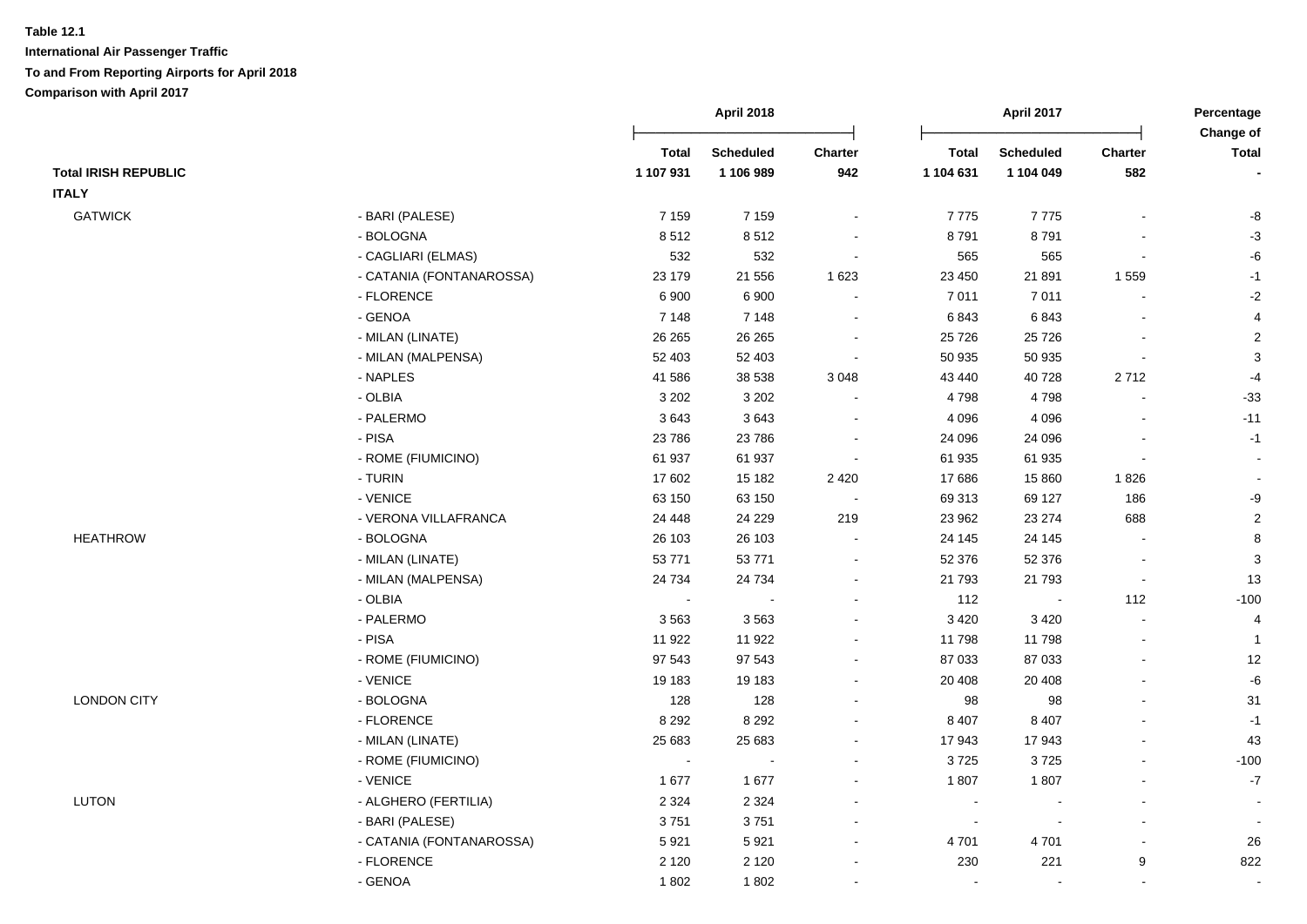**International Air Passenger Traffic To and From Reporting Airports for April 2018 Comparison with April 2017**

|                       |                                  |              | <b>April 2018</b> |                |                | April 2017       |                          | Percentage<br>Change of |  |
|-----------------------|----------------------------------|--------------|-------------------|----------------|----------------|------------------|--------------------------|-------------------------|--|
|                       |                                  | <b>Total</b> | <b>Scheduled</b>  | Charter        | <b>Total</b>   | <b>Scheduled</b> | Charter                  | <b>Total</b>            |  |
|                       | - MILAN (MALPENSA)               | 16791        | 16791             |                | 16 583         | 16 583           |                          | $\overline{1}$          |  |
|                       | - NAPLES                         | 12 3 18      | 12 3 18           |                | 8 2 8 3        | 8 2 8 3          |                          | 49                      |  |
|                       | - OLBIA                          | 515          | 515               |                | 1 2 9 8        | 1 2 9 8          |                          | $-60$                   |  |
|                       | - PALERMO                        | 2846         | 2846              |                | $\sim$         |                  |                          |                         |  |
|                       | - PISA                           | 9982         | 9982              |                | 7 4 31         | 7431             |                          | 34                      |  |
|                       | - ROME (FIUMICINO)               | 11 566       | 11 566            |                | 13 808         | 13808            | $\blacksquare$           | $-16$                   |  |
|                       | - TURIN                          | 4 500        | 4 5 0 0           | $\blacksquare$ | 5 1 4 0        | 4742             | 398                      | $-12$                   |  |
|                       | - VENICE                         | 9 4 5 7      | 9 4 5 7           | $\blacksquare$ | 9 2 0 2        | 9 2 0 2          |                          | $\mathbf{3}$            |  |
| <b>STANSTED</b>       | - ALGHERO (FERTILIA)             | 3919         | 3919              | $\sim$         | 4 4 4 4        | 4 4 4 4          |                          | $-12$                   |  |
|                       | - ANCONA                         | 9847         | 9847              | $\sim$         | 10 230         | 10 230           |                          | $-4$                    |  |
|                       | - BARI (PALESE)                  | 10 192       | 10 192            |                | 10 431         | 10 4 31          |                          | $-2$                    |  |
|                       | - BERGAMO                        | 40 819       | 40 819            |                | 41 550         | 41 550           |                          | $-2$                    |  |
|                       | - BOLOGNA                        | 19701        | 19701             | $\sim$         | 19 663         | 19663            |                          | $\sim$                  |  |
|                       | - BRINDISI                       | 6974         | 6974              |                | 7498           | 7498             |                          | $\mathbf{-7}$           |  |
|                       | - CAGLIARI (ELMAS)               | 12 5 35      | 12 5 35           |                | 13 078         | 13 0 78          |                          | $-4$                    |  |
|                       | - COMISO                         | 2876         | 2876              |                | 2629           | 2629             |                          | 9                       |  |
|                       | - GENOA                          | 8 1 4 6      | 8 1 4 6           | $\sim$         | 8 4 4 6        | 8 4 4 6          |                          | $-4$                    |  |
|                       | - LAMETIA-TERME                  | 5 3 6 4      | 5 3 6 4           |                | 5 6 6 7        | 5 6 6 7          |                          | $-5$                    |  |
|                       | - MILAN (LINATE)                 | 1 2 1 3      | 1 2 1 3           |                | 159            | 159              |                          | 663                     |  |
|                       | - MILAN (MALPENSA)               | 19669        | 19 669            |                | 20 454         | 20 454           |                          | $-4$                    |  |
|                       | - NAPLES                         | 29 713       | 29 713            |                | 16750          | 16750            |                          | 77                      |  |
|                       | - PALERMO                        | 10 4 27      | 10 4 27           |                | 10 625         | 10 625           |                          | $-2$                    |  |
|                       | - PERUGIA                        | 8651         | 8651              |                | 8 3 1 8        | 8 3 1 8          |                          | $\overline{4}$          |  |
|                       | - PESCARA                        | 7695         | 7695              |                | 7 4 6 7        | 7467             |                          | $\sqrt{3}$              |  |
|                       | - PISA                           | 30 782       | 30 782            |                | 31 089         | 31 089           |                          | $-1$                    |  |
|                       | - RIMINI                         | 2658         | 2658              |                | $\blacksquare$ |                  |                          |                         |  |
|                       | - ROME (CIAMPINO)                | 52 789       | 52789             |                | 53 265         | 53 265           |                          | $-1$                    |  |
|                       | - TREVISO                        | 27 787       | 27 787            |                | 28 413         | 28 413           |                          | $-2$                    |  |
|                       | - TRIESTE (RONCHI DEI LEGIONARI) | 5 6 1 1      | 5611              | $\sim$         | 5 7 5 4        | 5754             | $\overline{\phantom{a}}$ | $-2$                    |  |
|                       | - TURIN                          | 10819        | 9959              | 860            | 10 908         | 10 345           | 563                      | $-1$                    |  |
|                       | - VERONA VILLAFRANCA             | 7 1 7 4      | 7 1 7 4           |                | 7 1 1 5        | 7 1 1 5          |                          | $\overline{1}$          |  |
| BELFAST INTERNATIONAL | - BERGAMO                        | 2 4 7 7      | 2 4 7 7           |                | 2839           | 2839             |                          | $-13$                   |  |
| <b>BIRMINGHAM</b>     | - MILAN (MALPENSA)               | 4 6 0 3      | 4 6 0 3           |                | 8 2 0 8        | 8 2 0 8          |                          | $-44$                   |  |
|                       | - NAPLES                         | 4714         | 1 3 6 4           | 3 3 5 0        | 1 3 9 2        |                  | 1 3 9 2                  | 239                     |  |
|                       | - ROME (FIUMICINO)               | 6378         | 6378              |                | 6773           | 6773             |                          | -6                      |  |
|                       | - TURIN                          | 766          | 272               | 494            | 1 1 8 4        | 685              | 499                      | $-35$                   |  |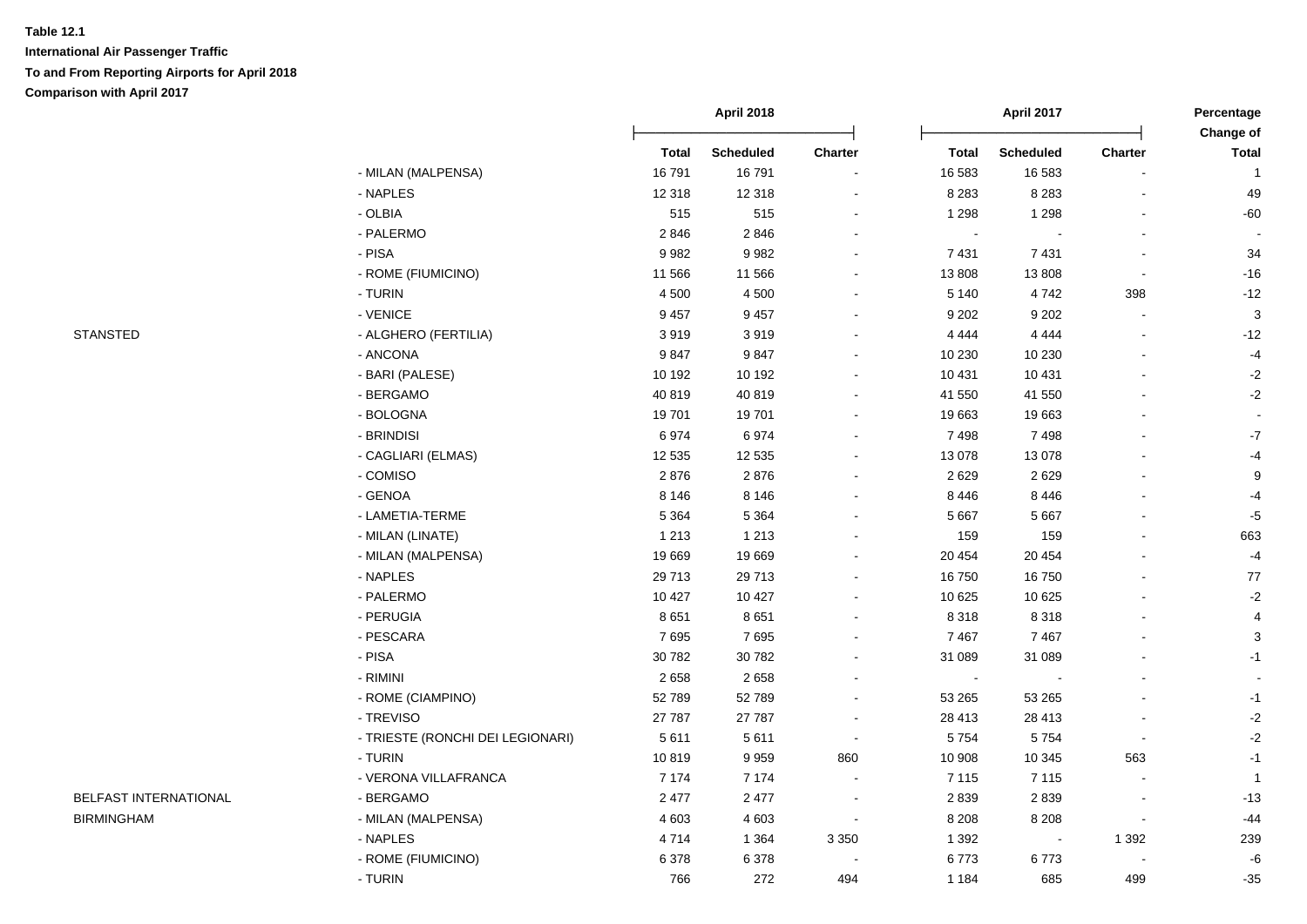|                             |                          |              | April 2018       |                          | April 2017               |                          | Percentage<br>Change of |                          |
|-----------------------------|--------------------------|--------------|------------------|--------------------------|--------------------------|--------------------------|-------------------------|--------------------------|
|                             |                          | <b>Total</b> | <b>Scheduled</b> | Charter                  | <b>Total</b>             | <b>Scheduled</b>         | <b>Charter</b>          | <b>Total</b>             |
|                             | - VENICE                 | $\sim$       | $\sim$           | $\blacksquare$           | 3 2 1 7                  | 3 0 5 0                  | 167                     | $-100$                   |
|                             | - VERONA VILLAFRANCA     | 3 1 5 5      | 3 1 5 5          | $\blacksquare$           | 2892                     | 2783                     | 109                     | 9                        |
| <b>BRISTOL</b>              | - BERGAMO                | 4 1 1 4      | 4 1 1 4          | $\blacksquare$           | 4 4 5 0                  | 4 4 5 0                  |                         | $\mbox{-}8$              |
|                             | - BOLOGNA                | 2822         | 2822             | $\sim$                   | 3 0 4 1                  | 3 0 4 1                  | $\overline{a}$          | $\mathbf{-7}$            |
|                             | - CATANIA (FONTANAROSSA) | 2611         | 2611             | $\blacksquare$           | $\blacksquare$           | $\sim$                   | $\overline{a}$          | $\sim$                   |
|                             | - MILAN (MALPENSA)       | 562          | 562              | $\sim$                   | 412                      | 412                      | L.                      | 36                       |
|                             | - NAPLES                 | 3 4 6 5      | 3 4 6 5          | $\blacksquare$           | 2 1 3 1                  | 2 1 3 1                  | $\overline{a}$          | 63                       |
|                             | - OLBIA                  | 247          | 247              | $\overline{\phantom{a}}$ | $\sim$                   |                          |                         |                          |
|                             | - PISA                   | 6437         | 6437             | $\blacksquare$           | 4645                     | 4645                     |                         | 39                       |
|                             | - ROME (FIUMICINO)       | 10711        | 10711            | $\sim$                   | 10 283                   | 10 283                   | $\blacksquare$          | $\overline{4}$           |
|                             | - TURIN                  | 1 3 7 9      | 718              | 661                      | 1 5 3 2                  | 1 5 3 2                  |                         | $-10$                    |
|                             | - VENICE                 | 14747        | 14747            | $\blacksquare$           | 14 29 3                  | 14 29 3                  | $\overline{a}$          | 3                        |
|                             | - VERONA VILLAFRANCA     | 207          | $\sim$           | 207                      | $\blacksquare$           |                          | $\overline{a}$          |                          |
| <b>CARDIFF WALES</b>        | - BERGAMO                | 146          | 146              | $\blacksquare$           | $\overline{\phantom{a}}$ |                          |                         |                          |
|                             | - MILAN (MALPENSA)       | 2 0 0 2      | 2 0 0 2          | $\sim$                   | 2 3 0 3                  | 2 3 0 3                  |                         | $-13$                    |
|                             | - PARMA                  | 86           | $\sim$           | 86                       | $\sim$                   |                          |                         | $\sim$                   |
|                             | - ROME (FIUMICINO)       | 1 6 3 3      | 1 6 3 3          | $\sim$                   | 1640                     | 1640                     |                         | $\overline{\phantom{a}}$ |
|                             | - VENICE                 | 1 2 3 0      | 1 2 3 0          | $\sim$                   | $\sim$                   |                          |                         | $\sim$                   |
|                             | - VERONA VILLAFRANCA     | 396          | 396              | $\sim$                   | 468                      | 468                      |                         | $-15$                    |
| EAST MIDLANDS INTERNATIONAL | - BERGAMO                | 4 1 3 4      | 4 1 3 4          | $\blacksquare$           | 4 4 4 0                  | 4 4 4 0                  |                         | $\textbf{-7}$            |
|                             | - NAPLES                 | 3824         | 3824             | $\blacksquare$           | 1 3 2 4                  | $\overline{\phantom{a}}$ | 1 3 2 4                 | 189                      |
|                             | - PISA                   | 3 0 4 1      | 3 0 4 1          | $\blacksquare$           | 3 0 9 5                  | 3 0 9 5                  |                         | $-2$                     |
|                             | - ROME (CIAMPINO)        | 4533         | 4533             | $\blacksquare$           | 4 6 22                   | 4 6 22                   | $\overline{a}$          | $-2$                     |
|                             | - TREVISO                | 4735         | 4735             | $\overline{\phantom{a}}$ | 5 6 5 8                  | 5 6 5 8                  | $\overline{a}$          | $-16$                    |
| <b>EDINBURGH</b>            | - BERGAMO                | 6921         | 6921             | $\blacksquare$           | 7 0 8 9                  | 7 0 8 9                  |                         | $-2$                     |
|                             | - BOLOGNA                | 3 1 1 7      | 3 1 1 7          | $\sim$                   | 2 8 2 5                  | 2825                     |                         | 10                       |
|                             | - MILAN (MALPENSA)       | 14 219       | 14 219           | $\blacksquare$           | 13 471                   | 13 4 71                  |                         | 6                        |
|                             | - NAPLES                 | 4739         | 4739             | $\sim$                   | 3 2 7 8                  | 3 2 7 8                  |                         | 45                       |
|                             | - PISA                   | 4 0 7 3      | 4 0 7 3          | $\blacksquare$           | 4 4 4 1                  | 4 4 4 1                  |                         | $\mbox{-}8$              |
|                             | - ROME (CIAMPINO)        | 7705         | 7705             | $\blacksquare$           | 7768                     | 7768                     |                         | $-1$                     |
|                             | - ROME (FIUMICINO)       | $\sim$       | $\sim$           | $\sim$                   | 2 5 4 4                  | 2544                     | $\blacksquare$          | $-100$                   |
|                             | - TREVISO                | 4 1 9 6      | 4 1 9 6          | $\blacksquare$           | $\blacksquare$           | $\overline{\phantom{a}}$ | $\overline{a}$          | $\overline{\phantom{a}}$ |
|                             | - TURIN                  | 213          | 213              | $\blacksquare$           | 462                      | 462                      |                         | $-54$                    |
|                             | - VENICE                 | 7546         | 7546             | $\sim$                   | 8 2 8 0                  | 8 2 8 0                  |                         | -9                       |
|                             | - VERONA VILLAFRANCA     | 93           | $\blacksquare$   | 93                       | 432                      | 432                      |                         | $-78$                    |
| <b>GLASGOW</b>              | - MILAN (MALPENSA)       | 3 0 5 4      | 3 0 5 4          | $\sim$                   | 3 4 0 2                  | 3 4 0 2                  |                         | $-10$                    |
|                             |                          |              |                  |                          |                          |                          |                         |                          |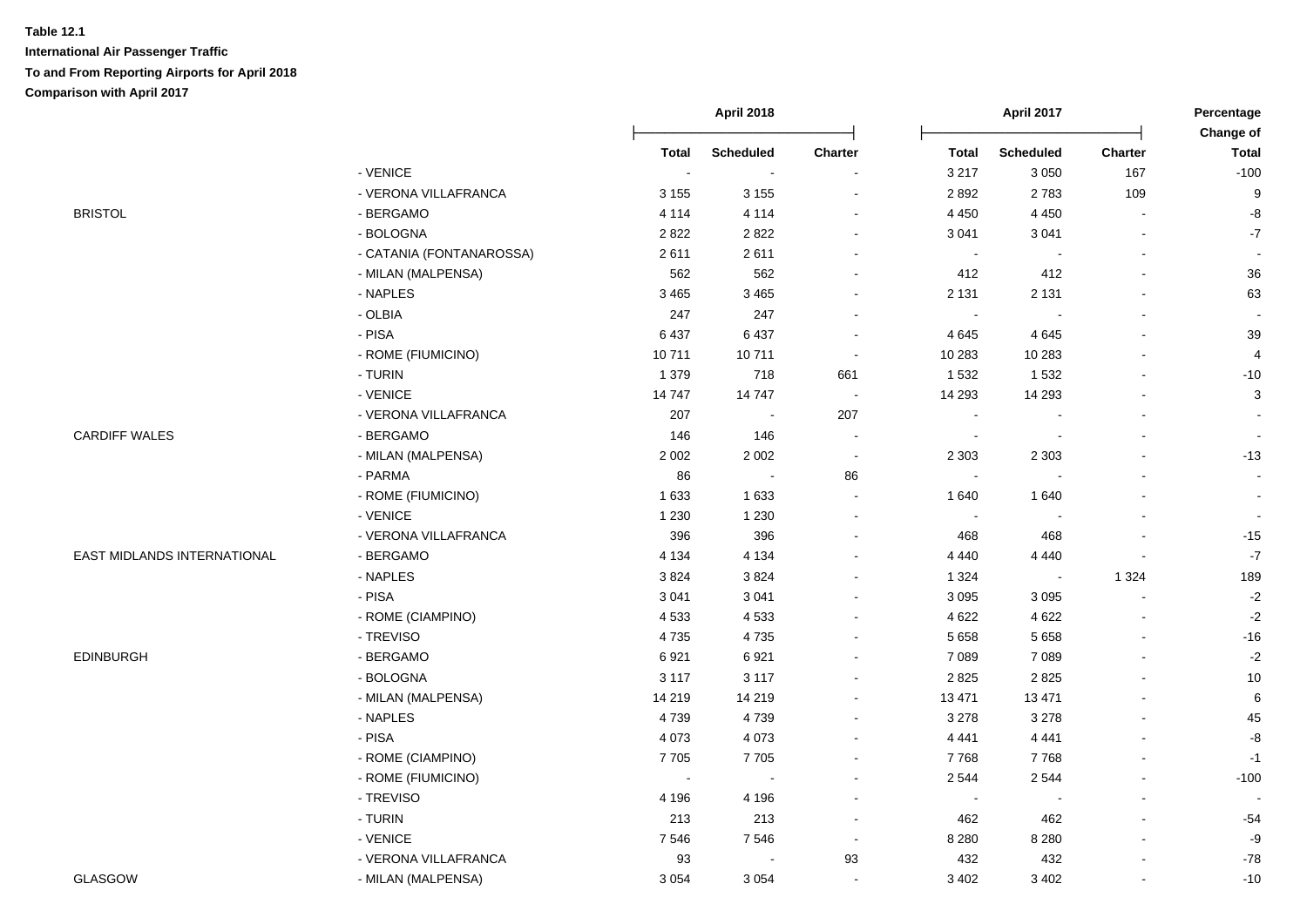|                         |                          |           | April 2018       |                          |                          | April 2017       |                | Percentage                       |
|-------------------------|--------------------------|-----------|------------------|--------------------------|--------------------------|------------------|----------------|----------------------------------|
|                         |                          | Total     | <b>Scheduled</b> | <b>Charter</b>           | <b>Total</b>             | <b>Scheduled</b> | <b>Charter</b> | <b>Change of</b><br><b>Total</b> |
|                         | - NAPLES                 | 1653      | $\blacksquare$   | 1 6 5 3                  | 1 6 5 5                  | $\sim$           | 1655           |                                  |
|                         | - ROME (FIUMICINO)       | 3 2 3 4   | 3 2 3 4          | $\blacksquare$           | 3 0 8 2                  | 3 0 8 2          | $\sim$         | 5                                |
|                         | - TURIN                  | 588       | $\blacksquare$   | 588                      | 622                      |                  | 622            | $-5$                             |
| LEEDS BRADFORD          | - NAPLES                 | 1 2 7 5   | 1 2 7 5          |                          | 2 2 7 7                  | 2 2 7 7          |                | $-44$                            |
|                         | - PISA                   | 3834      | 3834             | $\overline{\phantom{a}}$ | 4 0 5 4                  | 4 0 5 4          |                | $-5$                             |
|                         | - ROME (FIUMICINO)       | 2836      | 2836             | $\sim$                   | 3 0 5 7                  | 3 0 5 7          | $\blacksquare$ | $-7$                             |
|                         | - TREVISO                | 2514      | 2514             |                          | 2 9 9 3                  | 2993             | L,             | $-16$                            |
|                         | - VENICE                 | 2 5 2 4   | 2 5 2 4          |                          | 2 1 3 1                  | 2 1 3 1          | $\blacksquare$ | 18                               |
| LIVERPOOL (JOHN LENNON) | - BARI (PALESE)          | 2588      | 2588             |                          | 2 8 4 5                  | 2845             | $\overline{a}$ | $-9$                             |
|                         | - BERGAMO                | 1721      | 1721             | $\overline{\phantom{a}}$ | 2512                     | 2512             | $\blacksquare$ | $-31$                            |
|                         | - MILAN (MALPENSA)       | 3612      | 3612             |                          | $\sim$                   |                  |                |                                  |
|                         | - NAPLES                 | 2 2 9 0   | 2 2 9 0          | $\overline{\phantom{a}}$ | 3569                     | 3569             |                | $-36$                            |
|                         | - PISA                   | 2989      | 2989             | $\sim$                   | 2748                     | 2748             | $\overline{a}$ | $\boldsymbol{9}$                 |
|                         | - ROME (FIUMICINO)       | 6630      | 4 0 20           | 2610                     | 6 1 3 9                  | 6 1 3 9          | $\blacksquare$ | 8                                |
|                         | - TURIN                  |           |                  |                          | 155                      | 155              | $\blacksquare$ | $-100$                           |
|                         | - VENICE                 | 2 4 5 3   | 2 4 5 3          |                          | $\blacksquare$           |                  | $\blacksquare$ |                                  |
| <b>MANCHESTER</b>       | - BERGAMO                | 13 060    | 13 060           |                          | 13 4 21                  | 13 4 21          |                | $-3$                             |
|                         | - BOLOGNA                | 4 3 1 4   | 4 3 1 4          |                          | 4687                     | 4687             | $\overline{a}$ | $\mbox{-}8$                      |
|                         | - BRINDISI               | 3 0 4 9   | 3 0 4 9          |                          | 2610                     | 2610             | $\blacksquare$ | 17                               |
|                         | - CATANIA (FONTANAROSSA) | 7597      | 5 9 5 0          | 1 647                    | 5 2 2 2                  | 4566             | 656            | 45                               |
|                         | - GENOA                  | 2984      | 2984             |                          | $\sim$                   |                  |                |                                  |
|                         | - MILAN (MALPENSA)       | 13 5 95   | 13 5 95          |                          | 16 403                   | 16 403           | $\overline{a}$ | $-17$                            |
|                         | - NAPLES                 | 10 535    | 7 2 7 1          | 3 2 6 4                  | 12 136                   | 9481             | 2655           | $-13$                            |
|                         | - OLBIA                  | 984       | 984              | $\blacksquare$           | $\bullet$                | $\sim$           | $\blacksquare$ | $\sim$                           |
|                         | - PISA                   | 6711      | 6711             | $\overline{\phantom{a}}$ | 6850                     | 6 8 5 0          |                | $-2$                             |
|                         | - ROME (CIAMPINO)        | 15 4 54   | 15 4 54          | $\blacksquare$           | 15 360                   | 15 360           |                | $\mathbf{1}$                     |
|                         | - ROME (FIUMICINO)       | 7860      | 7860             | $\sim$                   | 9803                     | 9803             | $\blacksquare$ | $-20$                            |
|                         | - TURIN                  | 3 2 7 4   | 2 3 9 0          | 884                      | 3 4 7 0                  | 2918             | 552            | $\textnormal{-}6$                |
|                         | - VENICE                 | 11 233    | 11 233           | $\sim$                   | 15 873                   | 15 3 97          | 476            | $-29$                            |
|                         | - VERONA VILLAFRANCA     | 294       | $\blacksquare$   | 294                      | 388                      | $\sim$           | 388            | $-24$                            |
| <b>NEWCASTLE</b>        | - PISA                   |           | $\overline{a}$   |                          | 147                      | 147              | $\overline{a}$ | $-100$                           |
|                         | - ROME (FIUMICINO)       | 2 5 3 4   | 2 5 3 4          |                          | 2 1 6 5                  | 2 1 6 5          |                | 17                               |
|                         | - TURIN                  | 542       | 542              |                          | $\overline{\phantom{a}}$ |                  |                |                                  |
| <b>PRESTWICK</b>        | - PISA                   | 2798      | 2798             |                          | 2783                     | 2783             |                | $\overline{1}$                   |
|                         | - ROME (CIAMPINO)        | 2750      | 2750             |                          | 3 0 4 4                  | 3 0 4 4          |                | $-10$                            |
| <b>Total ITALY</b>      |                          | 1 364 645 | 1 340 644        | 24 001                   | 1 321 151                | 1 302 603        | 18 548         | 3                                |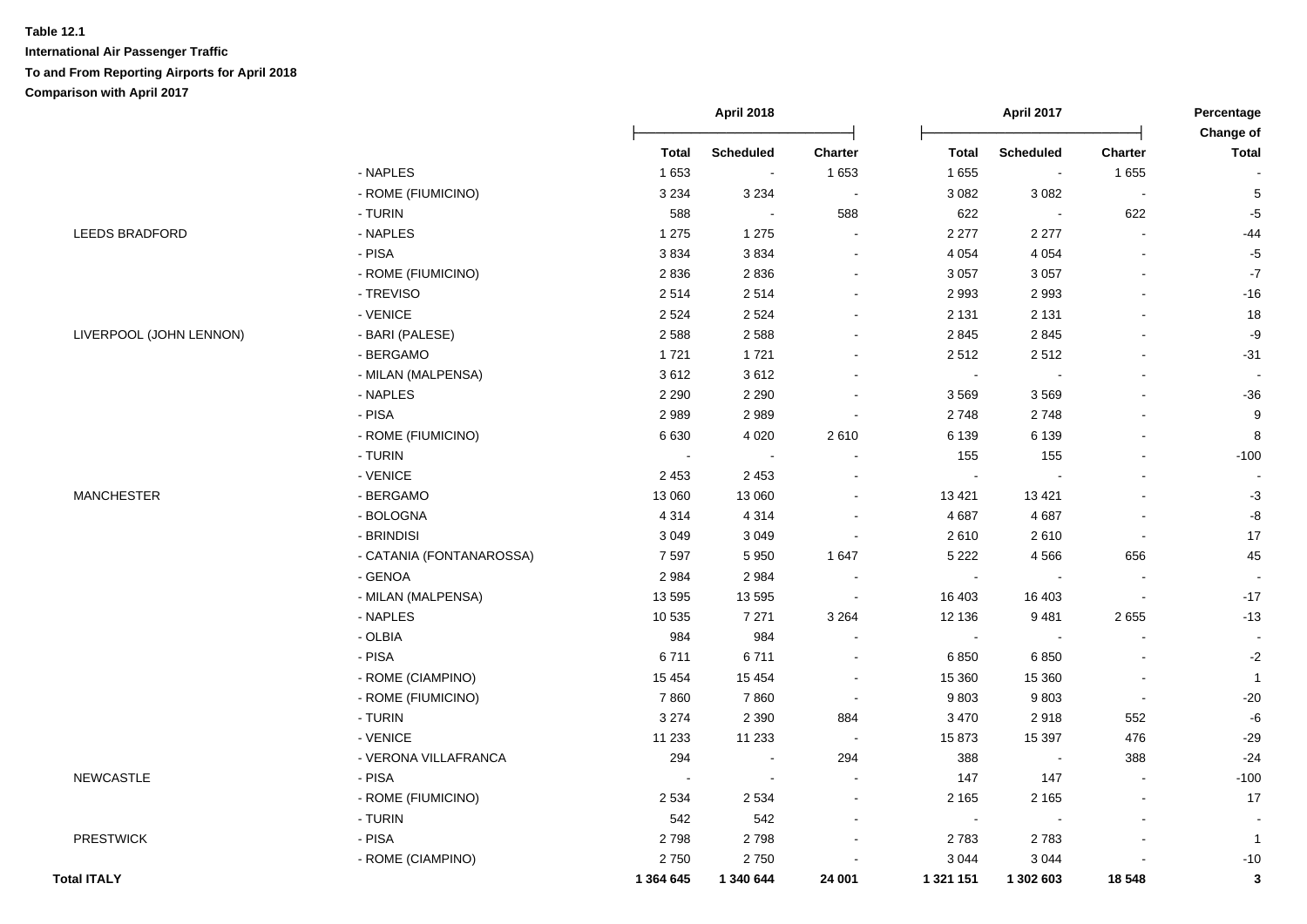|                             |              |              | <b>April 2018</b> |                |              | <b>April 2017</b>        |                | Percentage<br>Change of |
|-----------------------------|--------------|--------------|-------------------|----------------|--------------|--------------------------|----------------|-------------------------|
|                             |              | <b>Total</b> | <b>Scheduled</b>  | <b>Charter</b> | <b>Total</b> | <b>Scheduled</b>         | <b>Charter</b> | <b>Total</b>            |
| <b>LUXEMBOURG</b>           |              |              |                   |                |              |                          |                |                         |
| <b>GATWICK</b>              | - LUXEMBOURG | 6530         | 6530              |                | 6 3 8 0      | 6 3 8 0                  |                | 2                       |
| <b>HEATHROW</b>             | - LUXEMBOURG | 13 4 17      | 13 4 17           |                | 13 4 37      | 13 4 37                  |                |                         |
| <b>LONDON CITY</b>          | - LUXEMBOURG | 16 474       | 16 474            |                | 15 953       | 15 953                   |                | 3                       |
| LUTON                       | - LUXEMBOURG | 90           | 90                |                | $\sim$       |                          | $\blacksquare$ |                         |
| <b>STANSTED</b>             | - LUXEMBOURG | 9 2 7 7      | 9 2 7 7           |                | 9 9 9 4      | 9994                     |                | $\textnormal{-}7$       |
| <b>BIRMINGHAM</b>           | - LUXEMBOURG | $\sim$       | $\sim$            | $\sim$         | 2766         | 2766                     | $\blacksquare$ | $-100$                  |
| <b>MANCHESTER</b>           | - LUXEMBOURG | 2 7 0 3      | 2703              | $\sim$         | 3 2 3 2      | 3 2 3 2                  |                | $-16$                   |
| <b>PRESTWICK</b>            | - LUXEMBOURG |              |                   |                | 4            | 4                        | $\blacksquare$ | $-100$                  |
| <b>Total LUXEMBOURG</b>     |              | 48 491       | 48 491            |                | 51766        | 51766                    |                | -6                      |
| <b>MALTA</b>                |              |              |                   |                |              |                          |                |                         |
| <b>GATWICK</b>              | - MALTA      | 34 056       | 31 144            | 2912           | 33 228       | 30 24 3                  | 2985           | $\sqrt{2}$              |
| <b>HEATHROW</b>             | - MALTA      | 16798        | 16798             |                | 17468        | 17468                    |                | -4                      |
| <b>LUTON</b>                | - MALTA      | 11893        | 11893             | $\sim$         | 12 118       | 12 118                   | $\sim$         | $-2$                    |
| SOUTHEND                    | - MALTA      | 2 5 3 9      | 2 5 3 9           |                | $\sim$       |                          |                |                         |
| <b>STANSTED</b>             | - MALTA      | 10 041       | 10 041            |                | 7690         | 7690                     |                | 31                      |
| ABERDEEN                    | - MALTA      | 2 9 0 2      | 2 9 0 2           |                |              |                          |                |                         |
| BELFAST INTERNATIONAL       | - MALTA      | 3 2 3 8      | 3 2 3 8           |                | $\sim$       |                          |                |                         |
| <b>BIRMINGHAM</b>           | - MALTA      | 7 2 6 3      | 5820              | 1 4 4 3        | 6 0 4 8      | 4 5 5 3                  | 1 4 9 5        | 20                      |
| <b>BOURNEMOUTH</b>          | - MALTA      | 3 3 2 3      | 3 3 2 3           |                | $\sim$       | $\overline{\phantom{a}}$ |                |                         |
| <b>BRISTOL</b>              | - MALTA      | 6 2 6 9      | 6 2 6 9           | $\sim$         | 6 2 1 1      | 4576                     | 1 6 3 5        | $\overline{1}$          |
| EAST MIDLANDS INTERNATIONAL | - MALTA      | 5764         | 5764              | $\sim$         | 5 4 3 4      | 5 4 3 4                  |                | 6                       |
| <b>EDINBURGH</b>            | - MALTA      | 5938         | 5938              |                | 6 2 7 3      | 6 2 7 3                  |                | $-5$                    |
| <b>GLASGOW</b>              | - MALTA      | 1 3 4 2      | 1 3 4 2           | $\sim$         | 1 3 7 9      | 1 3 7 9                  |                | $-3$                    |
| <b>LEEDS BRADFORD</b>       | - MALTA      | 4 3 0 9      | 4 3 0 9           |                | 4 103        | 4 1 0 3                  |                | $\sqrt{5}$              |
| LIVERPOOL (JOHN LENNON)     | - MALTA      | 2836         | 2836              |                | 2789         | 2789                     |                | $\sqrt{2}$              |
| <b>MANCHESTER</b>           | - MALTA      | 23 069       | 19 400            | 3669           | 23 25 6      | 18 963                   | 4 2 9 3        | $-1$                    |
| NEWCASTLE                   | - MALTA      | 4 2 5 6      | 4 2 5 6           |                | 4 1 5 2      | 4 1 5 2                  |                | 3                       |
| <b>PRESTWICK</b>            | - MALTA      | 1 2 5 6      | 1 2 5 6           |                | 1 3 1 9      | 1 3 1 9                  |                | -5                      |
| <b>Total MALTA</b>          |              | 147 092      | 139 068           | 8 0 2 4        | 131 468      | 121 060                  | 10 408         | 12                      |
| <b>NETHERLANDS</b>          |              |              |                   |                |              |                          |                |                         |
| <b>GATWICK</b>              | - AMSTERDAM  | 94 713       | 94 713            |                | 92 866       | 92 866                   |                | $\overline{2}$          |
| <b>HEATHROW</b>             | - AMSTERDAM  | 148 889      | 148 889           | $\blacksquare$ | 143 134      | 143 134                  |                |                         |
| <b>LONDON CITY</b>          | - AMSTERDAM  | 52 838       | 52777             | 61             | 50 295       | 50 295                   | $\blacksquare$ | 5                       |
|                             | - ROTTERDAM  | 14 969       | 14 969            |                | 18 0 55      | 18 0 55                  |                | $-17$                   |
| <b>LUTON</b>                | - AMSTERDAM  | 71 371       | 71 371            | $\sim$         | 68 337       | 68 337                   | $\blacksquare$ | 4                       |
|                             |              |              |                   |                |              |                          |                |                         |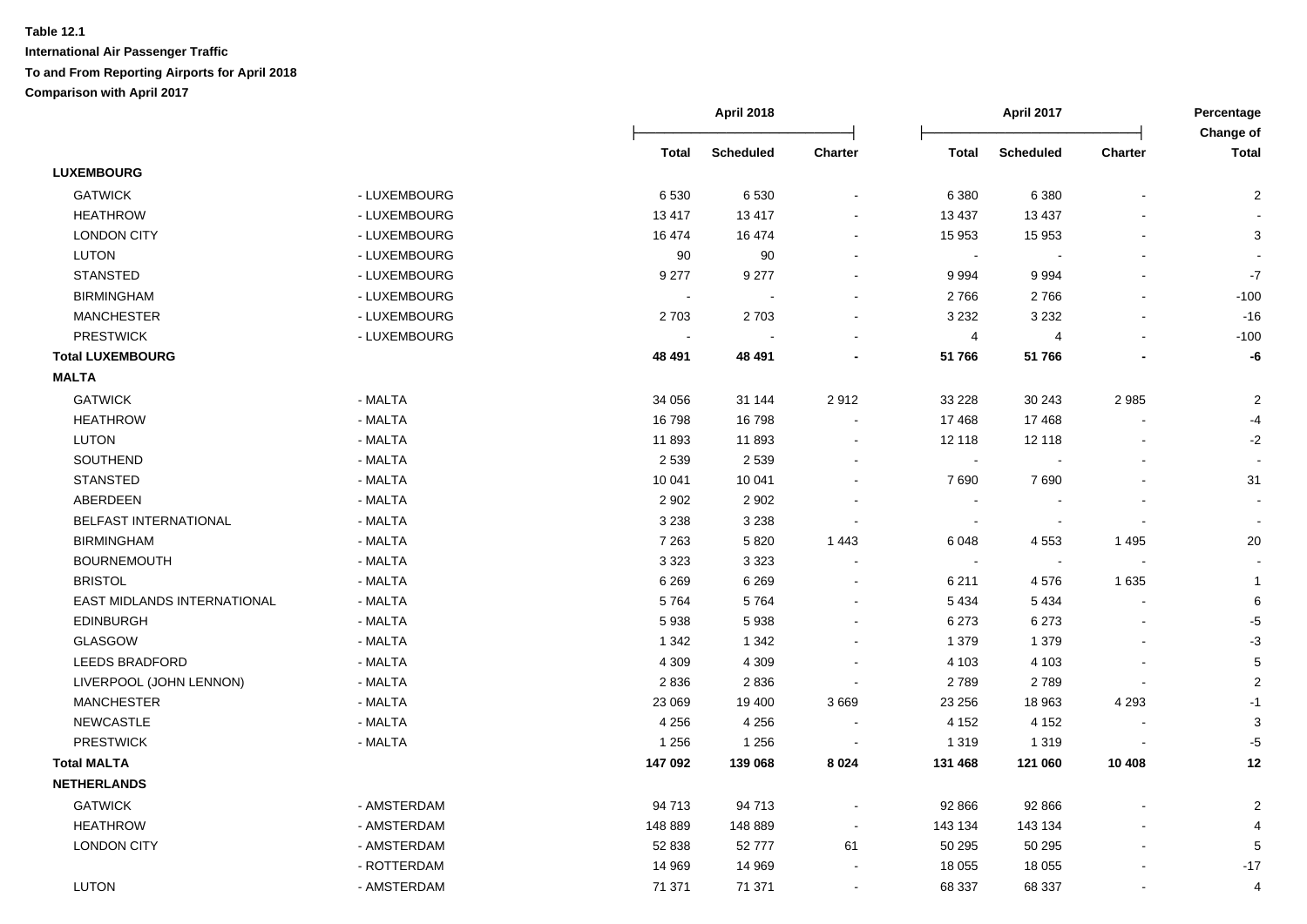|                                   |                                |          | <b>April 2018</b> |                          |         | <b>April 2017</b>        |                          | Percentage                |
|-----------------------------------|--------------------------------|----------|-------------------|--------------------------|---------|--------------------------|--------------------------|---------------------------|
|                                   |                                | Total    | <b>Scheduled</b>  | <b>Charter</b>           | Total   | <b>Scheduled</b>         | <b>Charter</b>           | Change of<br><b>Total</b> |
| SOUTHEND                          | - AMSTERDAM                    | 15 267   | 15 267            |                          | 20 336  | 20 336                   |                          | $-25$                     |
|                                   | - GRONINGEN                    | 5 2 6 7  | 5 2 6 7           |                          | 2751    | 2751                     |                          | 91                        |
| <b>STANSTED</b>                   | - AMSTERDAM                    | 30 031   | 30 031            |                          | 27 0 20 | 27 0 20                  |                          | 11                        |
|                                   | - EINDHOVEN                    | 20 108   | 20 108            |                          | 20 881  | 20 881                   | $\overline{\phantom{a}}$ | $-4$                      |
|                                   | - ROTTERDAM                    | $\sim$   |                   |                          | 260     |                          | 260                      | $-100$                    |
| ABERDEEN                          | - AMSTERDAM                    | 24 879   | 24 879            |                          | 22 742  | 22742                    | $\blacksquare$           | 9                         |
| <b>BELFAST CITY (GEORGE BEST)</b> | - AMSTERDAM                    | 4 1 9 2  | 4 1 9 2           |                          | 4 1 7 5 | 4 1 7 5                  |                          |                           |
| <b>BELFAST INTERNATIONAL</b>      | - AMSTERDAM                    | 12 4 9 0 | 12 490            |                          | 11 888  | 11888                    |                          | $\mathbf 5$               |
| <b>BIRMINGHAM</b>                 | - AMSTERDAM                    | 59 734   | 59 734            |                          | 61 236  | 61 236                   |                          | $-2$                      |
| <b>BRISTOL</b>                    | - AMSTERDAM                    | 36 190   | 36 190            |                          | 35 480  | 35 480                   |                          | $\boldsymbol{2}$          |
| <b>CARDIFF WALES</b>              | - AMSTERDAM                    | 12 083   | 12 083            |                          | 11 582  | 11 582                   |                          | 4                         |
| DONCASTER SHEFFIELD               | - AMSTERDAM                    | 5 0 8 7  | 5 0 8 7           |                          | 4636    | 4636                     |                          | 10                        |
| DURHAM TEES VALLEY                | - AMSTERDAM                    | 9697     | 9697              |                          | 8 4 0 0 | 8 4 0 0                  |                          | 15                        |
| EAST MIDLANDS INTERNATIONAL       | - AMSTERDAM                    | 4 1 5 8  | 4 1 5 8           |                          | 3861    | 3861                     |                          | 8                         |
| <b>EDINBURGH</b>                  | - AMSTERDAM                    | 58 889   | 58 889            |                          | 61 618  | 61 618                   |                          | $-4$                      |
|                                   | - EINDHOVEN                    | 4758     | 4758              |                          | $\sim$  |                          |                          |                           |
| <b>EXETER</b>                     | - AMSTERDAM                    | 4 0 9 3  | 4 0 9 3           |                          | 3879    | 3879                     |                          | 6                         |
| <b>GLASGOW</b>                    | - AMSTERDAM                    | 35 173   | 35 173            |                          | 39 574  | 39 574                   |                          | $-11$                     |
|                                   | - ROTTERDAM                    | 122      | $\blacksquare$    | 122                      | $\sim$  |                          |                          |                           |
| <b>GUERNSEY</b>                   | - ROTTERDAM                    | 107      | $\sim$            | 107                      | 253     | 253                      |                          | $-58$                     |
| <b>HUMBERSIDE</b>                 | - AMSTERDAM                    | 10 295   | 10 295            | $\blacksquare$           | 10 093  | 10 093                   |                          | $\sqrt{2}$                |
| <b>INVERNESS</b>                  | - AMSTERDAM                    | 6795     | 6795              |                          | 5 0 24  | 5 0 24                   |                          | 35                        |
| <b>JERSEY</b>                     | - ROTTERDAM                    |          |                   |                          | 117     | 117                      |                          | $-100$                    |
| <b>LEEDS BRADFORD</b>             | - AMSTERDAM                    | 23 508   | 23 4 33           | 75                       | 21 930  | 21 930                   |                          | $\overline{7}$            |
| LIVERPOOL (JOHN LENNON)           | - AMSTERDAM                    | 15849    | 15849             |                          | 18 278  | 18 278                   |                          | $-13$                     |
| <b>MANCHESTER</b>                 | - AMSTERDAM                    | 83 824   | 83 824            |                          | 90 991  | 90 991                   |                          | -8                        |
|                                   | - EINDHOVEN                    | 6 1 7 9  | 6 1 7 9           |                          | 5763    | 5763                     |                          | $\overline{7}$            |
| <b>NEWCASTLE</b>                  | - AMSTERDAM                    | 28 119   | 28 119            |                          | 33 868  | 33 868                   |                          | $-17$                     |
| <b>NORWICH</b>                    | - AMSTERDAM                    | 12897    | 12897             | $\overline{\phantom{a}}$ | 12 532  | $\overline{\phantom{a}}$ | 12 5 32                  | 3                         |
| <b>SOUTHAMPTON</b>                | - AMSTERDAM                    | 21 105   | 21 105            |                          | 19673   | 19673                    | $\overline{\phantom{a}}$ | $\overline{7}$            |
| <b>Total NETHERLANDS</b>          |                                | 933 676  | 933 311           | 365                      | 931 528 | 918736                   | 12792                    |                           |
| PORTUGAL(EXCLUDING MADEIRA)       |                                |          |                   |                          |         |                          |                          |                           |
| <b>GATWICK</b>                    | - AZORES LAJES TERCEIRA ISLAND |          |                   |                          | 205     | 205                      |                          | $-100$                    |
|                                   | - AZORES PONTA DELGADA         |          | $\sim$            | $\sim$                   | 326     | 326                      | $\blacksquare$           | $-100$                    |
|                                   | - FARO                         | 62764    | 60 941            | 1823                     | 73 893  | 72 660                   | 1 2 3 3                  | $-15$                     |
|                                   | - LISBON                       | 29 982   | 29 346            | 636                      | 39 4 24 | 38703                    | 721                      | $-24$                     |
|                                   |                                |          |                   |                          |         |                          |                          |                           |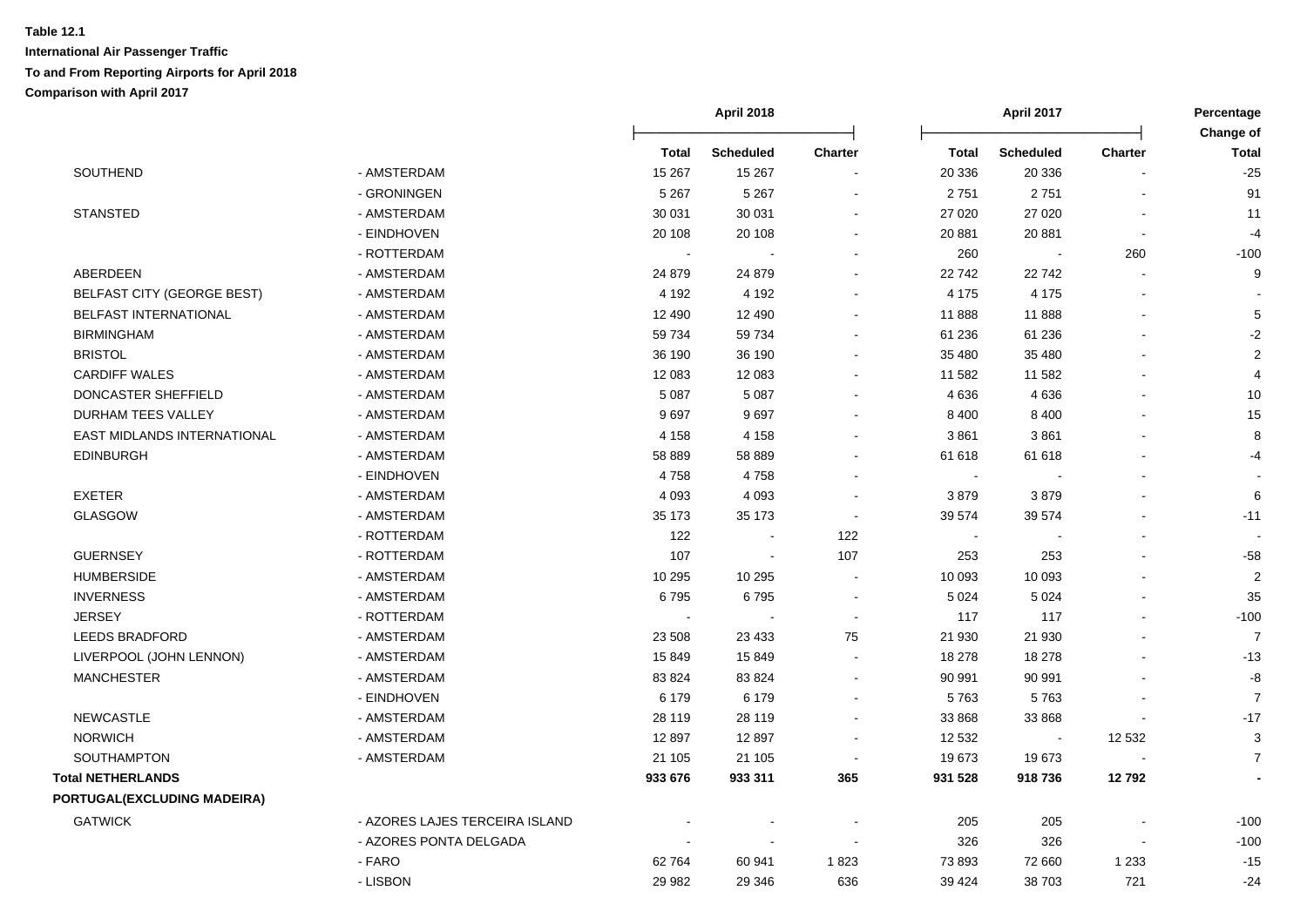|                                    |                        |                      | April 2018<br>April 2017 |         | Percentage     |                  |                |                           |
|------------------------------------|------------------------|----------------------|--------------------------|---------|----------------|------------------|----------------|---------------------------|
|                                    |                        | <b>Total</b>         | <b>Scheduled</b>         | Charter | <b>Total</b>   | <b>Scheduled</b> | Charter        | Change of<br><b>Total</b> |
|                                    | - OPORTO (PORTUGAL)    | 33 613               | 33 613                   |         | 30 198         | 30 198           |                | 11                        |
| <b>HEATHROW</b>                    | - FARO                 | 4 0 1 2              | 4 0 1 2                  |         | 2 5 8 1        | 2581             |                | 55                        |
|                                    | - LISBON               | 74 920               | 74 920                   |         | 81 673         | 81 673           |                | $\mbox{-}8$               |
| <b>LONDON CITY</b>                 | - LISBON               | 7 1 0 8              | 7 1 0 8                  |         |                |                  |                |                           |
|                                    | - OPORTO (PORTUGAL)    | 3 4 2 5              | 3 4 2 5                  |         | $\sim$         |                  |                |                           |
| <b>LUTON</b>                       | - FARO                 | 30 375               | 30 375                   |         | 23 359         | 23 3 5 9         |                | $30\,$                    |
|                                    | - LISBON               | 26 637               | 26 637                   | $\sim$  | 25 1 28        | 25 1 28          | $\sim$         | 6                         |
|                                    | - OPORTO (PORTUGAL)    | 5420                 | 4983                     | 437     | 6 2 8 9        | 6 2 8 9          |                | $-14$                     |
| SOUTHEND                           | - FARO                 | 9086                 | 9086                     |         | 10 637         | 10 637           |                | $-15$                     |
| <b>STANSTED</b>                    | - AZORES PONTA DELGADA | 1 3 9 4              | 1 3 9 4                  |         | 1 6 3 6        | 1636             | $\sim$         | $-15$                     |
|                                    | - FARO                 | 33 926               | 32 062                   | 1864    | 29 694         | 28 119           | 1575           | 14                        |
|                                    | - LISBON               | 32 055               | 32 055                   |         | 32 916         | 32 916           | $\sim$         | $-3$                      |
|                                    | - OPORTO (PORTUGAL)    | 27 831               | 27 831                   |         | 28 29 5        | 28 29 5          |                | $-2$                      |
| ABERDEEN                           | - FARO                 | 2712                 | 2712                     |         | $\blacksquare$ |                  |                |                           |
| <b>BELFAST CITY (GEORGE BEST)</b>  | - FARO                 |                      |                          |         | 6925           | 6925             |                | $-100$                    |
| <b>BELFAST INTERNATIONAL</b>       | - FARO                 | 15 851               | 15851                    |         | 16 090         | 16 090           |                | $-1$                      |
| <b>BIRMINGHAM</b>                  | - FARO                 | 21 643               | 19 936                   | 1707    | 30 481         | 29 264           | 1 2 1 7        | $-29$                     |
|                                    | - LISBON               | $\sim$               | $\sim$                   |         | 6 3 8 8        | 6 3 8 8          | $\overline{a}$ | $-100$                    |
|                                    | - OPORTO (PORTUGAL)    | 3 1 3 8              | 3 1 3 8                  | $\sim$  | 3 2 6 3        | 3 2 6 3          |                | $-4$                      |
| <b>BOURNEMOUTH</b>                 | - FARO                 | 6 2 4 3              | 6 2 4 3                  |         | $\blacksquare$ |                  |                |                           |
| <b>BRISTOL</b>                     | - FARO                 | 28753                | 28 632                   | 121     | 29 7 82        | 29 7 82          |                | $-3$                      |
|                                    | - LISBON               | 6938                 | 6938                     |         | 6768           | 6768             |                | $\ensuremath{\mathsf{3}}$ |
|                                    | - OPORTO (PORTUGAL)    | 3767                 | 3767                     |         | 3 9 7 4        | 3974             | $\blacksquare$ | $-5$                      |
| <b>CARDIFF WALES</b>               | - FARO                 | 6 1 3 9              | 6 1 3 9                  |         | 5 1 9 7        | 5 1 9 7          | $\blacksquare$ | 18                        |
| DONCASTER SHEFFIELD                | - FARO                 | 1830                 | 1830                     |         | 2 2 5 4        | 2 2 5 4          | $\blacksquare$ | $-19$                     |
| <b>EAST MIDLANDS INTERNATIONAL</b> | - FARO                 | 24 974               | 24 974                   |         | 24 391         | 24 391           |                | $\overline{2}$            |
| <b>EDINBURGH</b>                   | - FARO                 | 13 24 2              | 13 24 2                  |         | 12 845         | 12 845           |                | 3                         |
|                                    | - LISBON               | 4 3 2 2              | 4 3 2 2                  |         | 5 4 7 5        | 5 4 7 5          |                | $-21$                     |
|                                    | - OPORTO (PORTUGAL)    | 2794                 | 2794                     |         | 3 1 1 0        | 3 1 1 0          | $\overline{a}$ | $-10$                     |
| <b>EXETER</b>                      | - FARO                 | 1526                 | 1526                     |         | 1651           | 1651             | $\sim$         | -8                        |
| <b>GLASGOW</b>                     | - FARO                 | 8 3 3 6              | 8 3 3 6                  |         | 9443           | 9443             | ä,             | $-12$                     |
|                                    | - LISBON               | 3 2 3 9              | 3 2 3 9                  |         | 3 2 2 4        | 3 2 2 4          | $\sim$         |                           |
| <b>JERSEY</b>                      | - OPORTO (PORTUGAL)    | $\ddot{\phantom{0}}$ |                          |         | 130            | 130              |                | $-100$                    |
| <b>LEEDS BRADFORD</b>              | - FARO                 | 14 8 95              | 14 8 95                  |         | 21 114         | 21 114           |                | $-29$                     |
| LIVERPOOL (JOHN LENNON)            | - FARO                 | 21 229               | 21 2 2 9                 |         | 20 480         | 20 480           |                | 4                         |
|                                    | - LISBON               | 5 6 2 4              | 5624                     |         | 5 1 2 6        | 5 1 2 6          | $\sim$         | 10                        |
|                                    |                        |                      |                          |         |                |                  |                |                           |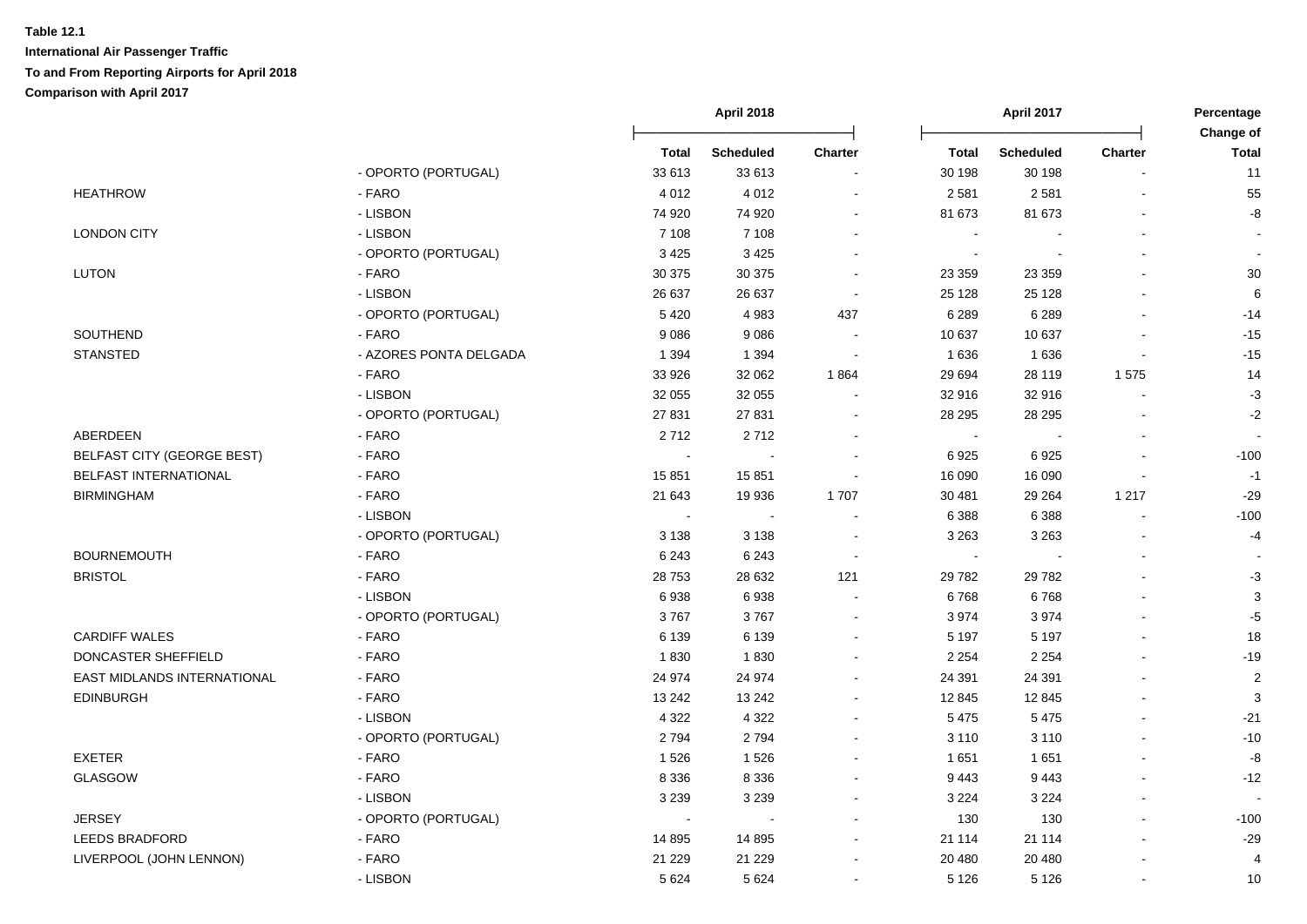|                                          |                     |         | <b>April 2018</b> |                          | April 2017   |                  | Percentage               |                           |
|------------------------------------------|---------------------|---------|-------------------|--------------------------|--------------|------------------|--------------------------|---------------------------|
|                                          |                     | Total   | <b>Scheduled</b>  | Charter                  | <b>Total</b> | <b>Scheduled</b> | <b>Charter</b>           | Change of<br><b>Total</b> |
|                                          | - OPORTO (PORTUGAL) | 3 2 0 0 | 3 2 0 0           |                          | 2740         | 2740             |                          | 17                        |
| <b>MANCHESTER</b>                        | - FARO              | 38 845  | 36 469            | 2 3 7 6                  | 45 763       | 44 157           | 1606                     | $-15$                     |
|                                          | - LISBON            | 19580   | 19 156            | 424                      | 17810        | 17458            | 352                      | 10                        |
|                                          | - OPORTO (PORTUGAL) | 4548    | 4548              | $\sim$                   | 4913         | 4913             | $\overline{a}$           | $\mathbf{-7}$             |
| NEWCASTLE                                | - FARO              | 18890   | 18 697            | 193                      | 16 008       | 16 008           | $\overline{\phantom{a}}$ | 18                        |
| NEWQUAY                                  | - FARO              | 2 6 0 5 | 2 6 0 5           | $\sim$                   | 2 9 2 0      | 2920             |                          | $-11$                     |
| <b>PRESTWICK</b>                         | - FARO              | 7560    | 7560              | $\overline{\phantom{a}}$ | 7651         | 7651             | $\blacksquare$           | $-1$                      |
| SOUTHAMPTON                              | - FARO              | 2 4 2 6 | 2 4 2 6           | $\blacksquare$           | 1840         | 1840             |                          | 32                        |
| <b>Total PORTUGAL(EXCLUDING MADEIRA)</b> |                     | 677 397 | 667816            | 9581                     | 704 010      | 697 306          | 6704                     | -4                        |
| PORTUGAL(MADEIRA)                        |                     |         |                   |                          |              |                  |                          |                           |
| <b>GATWICK</b>                           | - FUNCHAL           | 22 4 54 | 20 369            | 2 0 8 5                  | 27 888       | 24 670           | 3 2 1 8                  | $-19$                     |
| <b>STANSTED</b>                          | - FUNCHAL           | 3 0 9 9 | 3 0 9 9           |                          | 1 3 4 1      | 1 3 4 1          |                          | 131                       |
| BELFAST INTERNATIONAL                    | - FUNCHAL           | 156     | 156               |                          | $\sim$       |                  |                          |                           |
| <b>BIRMINGHAM</b>                        | - FUNCHAL           | 3 1 3 2 | 1585              | 1547                     | 3916         | 2616             | 1 300                    | $-20$                     |
| <b>BRISTOL</b>                           | - FUNCHAL           | 2963    | 2963              |                          | 2 7 8 4      | 2784             |                          | $\,6\,$                   |
| EAST MIDLANDS INTERNATIONAL              | - FUNCHAL           | 3 2 3 5 | 1629              | 1 606                    | 2 5 5 0      | 1 2 7 3          | 1 2 7 7                  | 27                        |
| <b>EDINBURGH</b>                         | - FUNCHAL           | 1 6 3 7 | 1637              |                          | 2614         | 2614             |                          | $-37$                     |
| <b>GLASGOW</b>                           | - FUNCHAL           | 1 6 3 3 | 1 6 3 3           |                          | 2 3 1 6      | 1 2 4 1          | 1 0 7 5                  | $-29$                     |
| <b>JERSEY</b>                            | - FUNCHAL           | 717     | $\blacksquare$    | 717                      | 834          | 834              |                          | $-14$                     |
| LEEDS BRADFORD                           | - FUNCHAL           | 1 6 4 3 | 1643              | $\blacksquare$           | 1 3 0 7      | 1 3 0 7          | $\sim$                   | 26                        |
| <b>MANCHESTER</b>                        | - FUNCHAL           | 7684    | 5766              | 1918                     | 10 231       | 7 5 6 5          | 2666                     | $-25$                     |
| <b>NEWCASTLE</b>                         | - FUNCHAL           | 1 608   | 1608              |                          | 1 1 8 9      | 1 1 8 9          |                          | 35                        |
| <b>Total PORTUGAL(MADEIRA)</b>           |                     | 49 961  | 42 088            | 7873                     | 56 970       | 47 434           | 9536                     | $-12$                     |
| <b>SLOVENIA</b>                          |                     |         |                   |                          |              |                  |                          |                           |
| <b>GATWICK</b>                           | - LJUBLJANA         | 5 609   | 5 6 0 9           |                          | 5 1 9 0      | 5 1 9 0          | $\overline{a}$           | 8                         |
| LUTON                                    | - LJUBLJANA         | 5 0 4 1 | 5 0 4 1           |                          | 5 5 1 4      | 5514             |                          | -9                        |
| <b>STANSTED</b>                          | - LJUBLJANA         | 12 039  | 12 039            |                          | 9438         | 9438             |                          | 28                        |
| <b>Total SLOVENIA</b>                    |                     | 22 689  | 22 689            |                          | 20 14 2      | 20 142           |                          | 13                        |
| <b>SPAIN</b>                             |                     |         |                   |                          |              |                  |                          |                           |
| <b>GATWICK</b>                           | - ALICANTE          | 67 960  | 63732             | 4 2 2 8                  | 81 387       | 78 290           | 3 0 9 7                  | $-16$                     |
|                                          | - ALMERIA           | 9678    | 9678              |                          | 14 100       | 14 100           |                          | $-31$                     |
|                                          | - ASTURIAS          | 2977    | 2977              |                          | 3 1 3 6      | 3 1 3 6          |                          | $-5$                      |
|                                          | - BARCELONA         | 130 451 | 130 451           |                          | 134 603      | 134 603          | $\overline{a}$           | $-3$                      |
|                                          | - BILBAO            | 8529    | 8529              |                          | 10 018       | 9679             | 339                      | $-15$                     |
|                                          | - GRANADA           | 4 0 6 2 | 4 0 6 2           |                          | 4 2 9 5      | 4 2 9 5          |                          | $-5$                      |
|                                          | - IBIZA             | 5012    | 5 0 1 2           | $\blacksquare$           | 6 5 9 8      | 6598             | $\blacksquare$           | $-24$                     |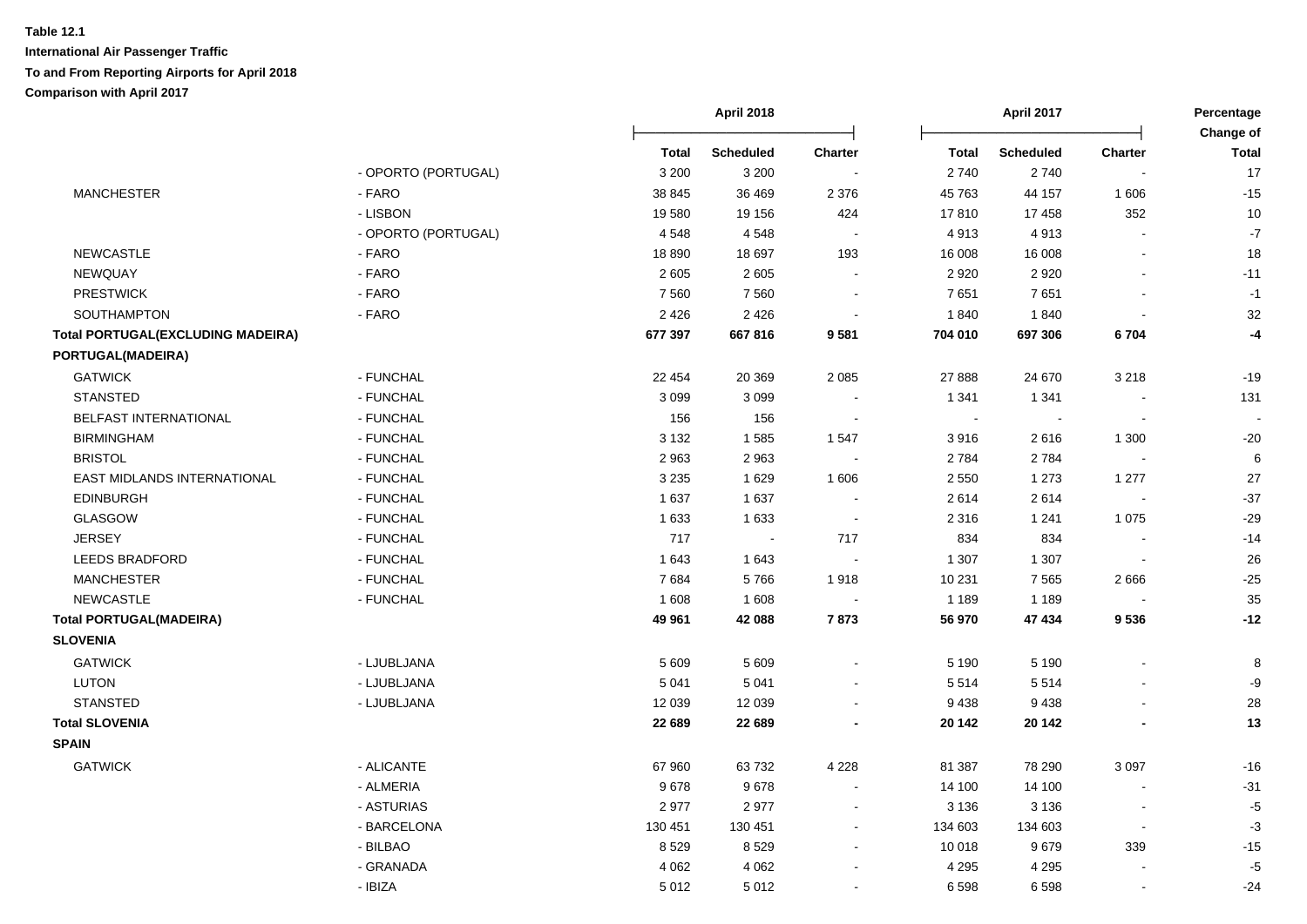|                    |                                  |              | <b>April 2018</b> |                          |                | <b>April 2017</b> |                          | Percentage                |
|--------------------|----------------------------------|--------------|-------------------|--------------------------|----------------|-------------------|--------------------------|---------------------------|
|                    |                                  | <b>Total</b> | <b>Scheduled</b>  | Charter                  | <b>Total</b>   | <b>Scheduled</b>  | <b>Charter</b>           | Change of<br><b>Total</b> |
|                    | - LIEIDA                         | 649          | 649               |                          | 639            |                   | 639                      | $\overline{2}$            |
|                    | - MADRID                         | 89 536       | 89 536            |                          | 91 799         | 91799             |                          | $-2$                      |
|                    | - MAHON                          | 6559         | 6559              | $\overline{\phantom{a}}$ | 8 9 4 3        | 8943              | $\blacksquare$           | $-27$                     |
|                    | - MALAGA                         | 98 198       | 91 2 23           | 6975                     | 109 987        | 103 947           | 6 0 4 0                  | $-11$                     |
|                    | - MURCIA SAN JAVIER              | 16 676       | 16 676            | $\sim$                   | 16 300         | 16 300            | $\overline{\phantom{a}}$ | $\overline{2}$            |
|                    | - PALMA DE MALLORCA              | 56 151       | 51 045            | 5 1 0 6                  | 63 436         | 58 618            | 4818                     | $-11$                     |
|                    | - SANTIAGO DE COMPOSTELA (SPAIN) | 2 2 7 2      | 2 2 7 2           | $\sim$                   | 5778           | 5778              |                          | $-61$                     |
|                    | - SEVILLE                        | 16 309       | 16 309            | $\blacksquare$           | 16 598         | 16 598            |                          | $-2$                      |
|                    | - VALENCIA                       | 30 341       | 30 341            | $\overline{\phantom{a}}$ | 29 095         | 29 0 95           | $\overline{\phantom{a}}$ | $\overline{4}$            |
|                    | - VALLADOLID                     |              |                   |                          | 286            |                   | 286                      | $-100$                    |
| <b>HEATHROW</b>    | - A CORUNA                       | 9 0 9 4      | 9 0 9 4           |                          | 8 3 7 5        | 8 3 7 5           |                          | 9                         |
|                    | - ALMERIA                        | 2 1 7 7      | 2 1 7 7           |                          | $\blacksquare$ |                   |                          |                           |
|                    | - ASTURIAS                       | 1587         | 1587              | $\sim$                   | 3723           | 3723              |                          | $-57$                     |
|                    | - BARCELONA                      | 62 950       | 62 950            | $\overline{\phantom{a}}$ | 60 347         | 60 347            |                          | $\overline{4}$            |
|                    | - BILBAO                         | 16 331       | 16 331            | $\overline{\phantom{a}}$ | 15 160         | 15 160            |                          | 8                         |
|                    | - IBIZA                          | 2 3 7 1      | 2 3 7 1           |                          | 2700           | 2700              |                          | $-12$                     |
|                    | - MADRID                         | 122 611      | 122 611           |                          | 122 224        | 122 224           |                          |                           |
|                    | - MAHON                          | 205          | 205               |                          | 258            | 258               |                          | $-21$                     |
|                    | - MALAGA                         | 11 558       | 11 558            |                          | 3 2 0 8        | 3 2 0 8           |                          | 260                       |
|                    | - MURCIA SAN JAVIER              | 2 1 3 3      | 2 1 3 3           |                          | 2 2 1 8        | 2 2 1 8           |                          | $-4$                      |
|                    | - PALMA DE MALLORCA              | 15 1 26      | 15 1 26           |                          | 9825           | 9825              |                          | 54                        |
| <b>LONDON CITY</b> | - GRANADA                        | 1866         | 1866              |                          | 1785           | 1785              |                          | $\sqrt{5}$                |
|                    | $-$ IBIZA                        | 5439         | 5 4 3 9           | $\sim$                   | 5722           | 5722              |                          | $-5$                      |
|                    | - MALAGA                         | 4 2 9 1      | 4 2 9 1           |                          | 4 4 5 9        | 4 4 5 9           |                          | $-4$                      |
|                    | - PALMA DE MALLORCA              | 2 2 8 1      | 2 2 8 1           |                          | 2 6 2 3        | 2623              |                          | $-13$                     |
| <b>LUTON</b>       | - ALICANTE                       | 18765        | 18765             |                          | 27 487         | 27 487            |                          | $-32$                     |
|                    | - BARCELONA                      | 34 168       | 34 168            |                          | 46 521         | 46 521            |                          | $-27$                     |
|                    | - GIRONA                         | 4 0 8 8      | 4 0 8 8           | $\blacksquare$           | 3 9 8 1        | 3 9 8 1           |                          | $\mathbf{3}$              |
|                    | - IBIZA                          | 1 4 3 1      | 679               | 752                      | 423            | 423               |                          | 238                       |
|                    | - MADRID                         | 12 993       | 12 8 20           | 173                      | 14 3 20        | 14 3 20           |                          | $-9$                      |
|                    | - MAHON                          | 692          | 692               |                          | 1 3 8 4        | 1 3 8 4           |                          | $-50$                     |
|                    | - MALAGA                         | 30 4 98      | 28 656            | 1842                     | 33 263         | 31 955            | 1 3 0 8                  | $\mbox{-}8$               |
|                    | - MURCIA SAN JAVIER              | 10 4 15      | 10 4 15           |                          | 10 203         | 10 203            |                          | $\overline{2}$            |
|                    | - PALMA DE MALLORCA              | 19734        | 18 327            | 1 4 0 7                  | 18 904         | 17 250            | 1 6 5 4                  | 4                         |
|                    | $-REUS$                          | 1831         | 1831              |                          |                |                   |                          |                           |
|                    | - SEVILLE                        | 4 3 9 8      | 4 3 9 8           |                          |                |                   |                          |                           |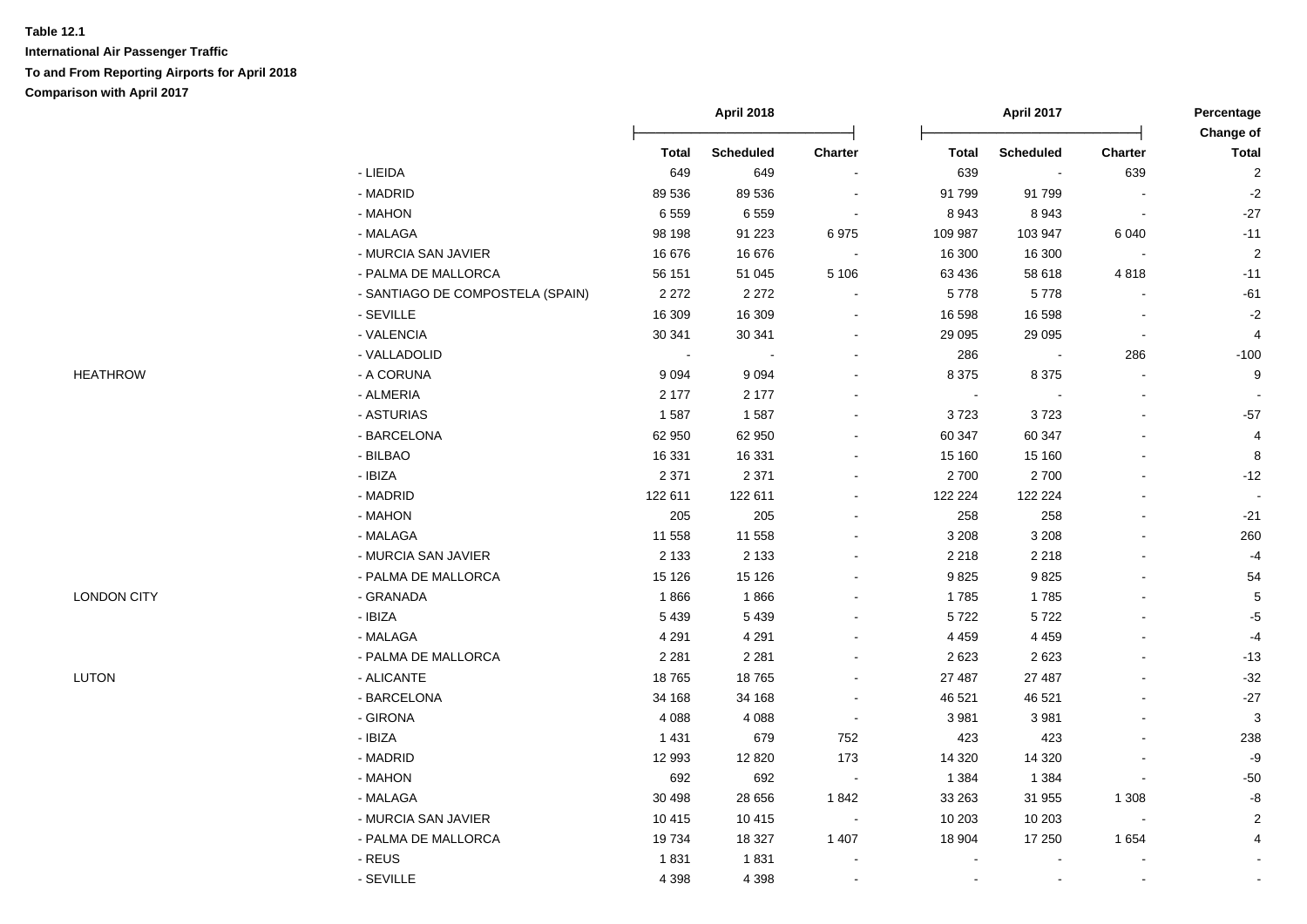|                                   |                                  |          | April 2018       |         |         | <b>April 2017</b> |                          | Percentage<br>Change of |
|-----------------------------------|----------------------------------|----------|------------------|---------|---------|-------------------|--------------------------|-------------------------|
|                                   |                                  | Total    | <b>Scheduled</b> | Charter | Total   | <b>Scheduled</b>  | Charter                  | <b>Total</b>            |
|                                   | - VALENCIA                       | 3662     | 3662             |         | 3714    | 3714              |                          | $-1$                    |
|                                   | - VIGO                           |          |                  |         | 351     | 351               |                          | $-100$                  |
| SOUTHEND                          | - ALICANTE                       | 8 9 0 8  | 8 9 0 8          |         | 9911    | 9911              |                          | $-10$                   |
|                                   | - BARCELONA                      | 4587     | 4587             |         | 3520    | 3520              |                          | 30                      |
|                                   | - IBIZA                          | $\sim$   |                  |         | 150     | 150               |                          | $-100$                  |
|                                   | - MALAGA                         | 8576     | 8576             |         | 8 9 4 0 | 8 9 4 0           |                          | $-4$                    |
|                                   | - MURCIA SAN JAVIER              | 2 3 2 0  | 2 3 2 0          |         | 529     | 529               | $\blacksquare$           | 339                     |
|                                   | - PALMA DE MALLORCA              | 7486     | 7486             |         | 7 3 6 3 | 7 3 6 3           | $\overline{\phantom{a}}$ | $\overline{2}$          |
| <b>STANSTED</b>                   | - ALICANTE                       | 36 214   | 36 214           |         | 28 536  | 28 536            | $\blacksquare$           | 27                      |
|                                   | - ALMERIA                        | 3 0 8 8  | 3 0 8 8          |         | 2719    | 2719              |                          | 14                      |
|                                   | - ASTURIAS                       | 4 3 7 0  | 4 3 7 0          |         | 8 2 5 5 | 8 2 5 5           |                          | $-47$                   |
|                                   | - BARCELONA                      | 41 180   | 41 180           |         | 42 316  | 42 316            |                          | $-3$                    |
|                                   | - BILBAO                         | 11 563   | 11 386           | 177     | 13753   | 13753             |                          | $-16$                   |
|                                   | - CASTELLON COSTA AZAHAR         | 3 1 0 0  | 3 100            | $\sim$  | 3 0 0 3 | 3 0 0 3           |                          | 3                       |
|                                   | - CASTELLON DE LA PLANA AIRPORT  | 830      | 830              | $\sim$  | 1 3 5 0 | 1 3 5 0           | $\blacksquare$           | $-39$                   |
|                                   | - GIRONA                         | 7 4 31   | 7 4 3 1          | $\sim$  | 7 603   | 7 603             |                          | $-2$                    |
|                                   | - IBIZA                          | 19 968   | 19 216           | 752     | 19 237  | 19 237            |                          | 4                       |
|                                   | - JEREZ                          | 6 2 8 3  | 6 2 8 3          |         | 5996    | 5996              |                          | 5                       |
|                                   | $-LEON$                          | 341      | $\blacksquare$   | 341     |         |                   |                          |                         |
|                                   | - MADRID                         | 41 516   | 41 516           |         | 43 516  | 43516             |                          | $-5$                    |
|                                   | - MAHON                          | $\sim$   |                  |         | 186     | 186               |                          | $-100$                  |
|                                   | - MALAGA                         | 51 545   | 51 545           |         | 34 889  | 34 889            |                          | 48                      |
|                                   | - MURCIA SAN JAVIER              | 13 3 5 5 | 13 3 5 5         |         | 13 24 3 | 13 24 3           |                          | $\overline{1}$          |
|                                   | - PALMA DE MALLORCA              | 38 786   | 38 7 86          |         | 35 078  | 35 078            |                          | 11                      |
|                                   | - REUS                           | 3 9 0 9  | 3 9 0 9          |         | 4702    | 4702              |                          | $-17$                   |
|                                   | - SALAMANCA                      | 157      | $\blacksquare$   | 157     | $\sim$  |                   |                          |                         |
|                                   | - SANTANDER                      | 7 2 6 9  | 7 2 6 9          |         | 7 0 3 5 | 7 0 3 5           |                          | 3                       |
|                                   | - SANTIAGO DE COMPOSTELA (SPAIN) | 7610     | 7610             |         | 7 3 3 0 | 7 3 3 0           |                          | $\overline{4}$          |
|                                   | - SEVILLE                        | 10 981   | 10 981           |         | 10879   | 10879             |                          | $\mathbf{1}$            |
|                                   | - VALENCIA                       | 10723    | 10723            |         | 10 631  | 10 631            |                          | $\mathbf{1}$            |
|                                   | - ZARAGOZA                       | 7 1 9 4  | 7 1 9 4          |         | 7756    | 7756              |                          | $\mathbf{-7}$           |
| ABERDEEN                          | - ALICANTE                       | 3 2 2 5  | 3 2 2 5          |         | 3 1 1 5 | 3 1 1 5           |                          | $\overline{4}$          |
|                                   | - MALAGA                         | 3 2 0 6  | 3 2 0 6          |         | 3 1 8 8 | 3 1 8 8           |                          | $\mathbf{1}$            |
| <b>BELFAST CITY (GEORGE BEST)</b> | - ALICANTE                       |          |                  |         | 1779    | 1779              |                          | $-100$                  |
|                                   | - MALAGA                         |          |                  |         | 6656    | 6656              |                          | $-100$                  |
|                                   | - PALMA DE MALLORCA              |          |                  |         | 2 0 1 8 | 2018              |                          | $-100$                  |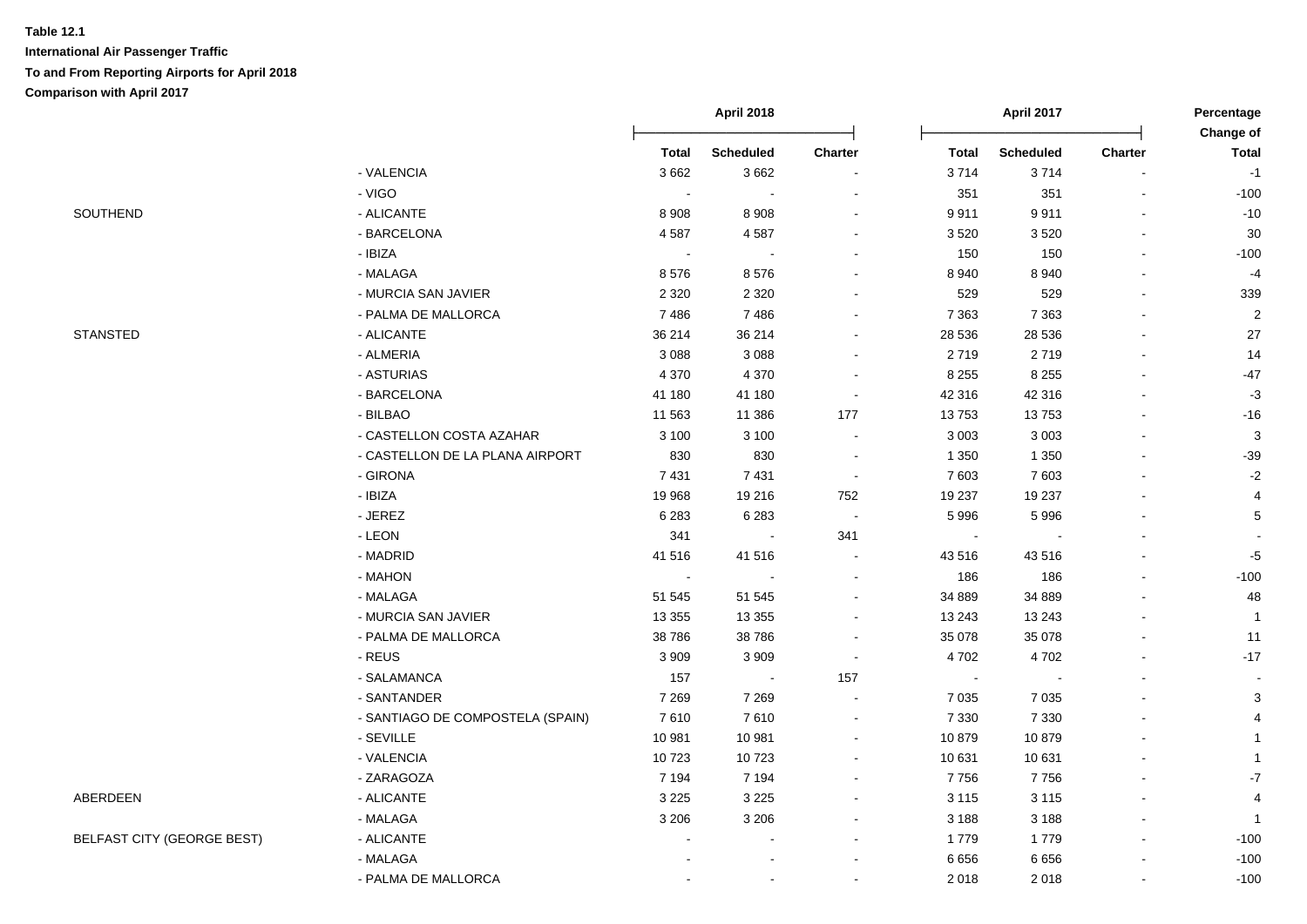|                              |                                 |              |                  | <b>April 2018</b>        |                |                  | April 2017               |                | Percentage<br><b>Change of</b> |
|------------------------------|---------------------------------|--------------|------------------|--------------------------|----------------|------------------|--------------------------|----------------|--------------------------------|
|                              |                                 | <b>Total</b> | <b>Scheduled</b> | Charter                  | <b>Total</b>   | <b>Scheduled</b> | Charter                  | <b>Total</b>   |                                |
| <b>BELFAST INTERNATIONAL</b> | - ALICANTE                      | 23 4 43      | 23 4 43          | $\blacksquare$           | 21 7 26        | 21 7 26          |                          | 8              |                                |
|                              | - BARCELONA                     | 6552         | 6552             | $\blacksquare$           | 6 2 5 3        | 6 2 5 3          |                          | 5              |                                |
|                              | - GIRONA                        | 2832         | 2832             | $\sim$                   | 2 4 8 1        | 2 4 8 1          |                          | 14             |                                |
|                              | - IBIZA                         |              |                  | $\blacksquare$           | 357            | 357              | $\mathbf{r}$             | $-100$         |                                |
|                              | - MAHON                         | $\sim$       |                  | $\blacksquare$           | 132            | 132              |                          | $-100$         |                                |
|                              | - MALAGA                        | 17 254       | 17 254           | $\sim$                   | 16914          | 16914            | $\blacksquare$           | $\overline{2}$ |                                |
|                              | - PALMA DE MALLORCA             | 16 341       | 16 341           | $\overline{\phantom{a}}$ | 12 897         | 12897            | $\sim$                   | 27             |                                |
|                              | - REUS                          |              |                  | $\overline{\phantom{a}}$ | 146            | 146              | $\blacksquare$           | $-100$         |                                |
|                              | - SEVILLE                       |              |                  | $\sim$                   | 448            |                  | 448                      | $-100$         |                                |
| <b>BIRMINGHAM</b>            | - ALICANTE                      | 28 8 9 2     | 25 948           | 2 9 4 4                  | 40 287         | 37 084           | 3 2 0 3                  | $-28$          |                                |
|                              | - ALMERIA                       | 206          | 206              |                          |                |                  |                          |                |                                |
|                              | - BARCELONA                     | 19 967       | 19 967           | $\blacksquare$           | 27 492         | 27 492           | $\blacksquare$           | $-27$          |                                |
|                              | - GIRONA                        | 4 0 9 4      | 4 0 9 4          | $\sim$                   | 4 1 1 1        | 4 1 1 1          |                          |                |                                |
|                              | - IBIZA                         | 3526         | 3 1 4 4          | 382                      | 3 4 1 9        | 3419             | $\overline{\phantom{a}}$ | $\mathbf{3}$   |                                |
|                              | - MADRID                        | 10 551       | 10 551           |                          | 11 829         | 11 453           | 376                      | $-11$          |                                |
|                              | - MAHON                         | $\sim$       |                  |                          | 187            | 187              |                          | $-100$         |                                |
|                              | - MALAGA                        | 29 30 3      | 24 2 22          | 5 0 8 1                  | 44 494         | 39 972           | 4522                     | $-34$          |                                |
|                              | - MURCIA SAN JAVIER             | 6039         | 6039             | $\sim$                   | 5 8 0 4        | 5 8 0 4          | $\blacksquare$           | $\overline{4}$ |                                |
|                              | - PALMA DE MALLORCA             | 26 809       | 23 29 2          | 3517                     | 30 381         | 25 389           | 4 9 9 2                  | $-12$          |                                |
|                              | $-REUS$                         | 2828         | 2828             | $\sim$                   | 2 9 9 4        | 2 9 9 4          |                          | $-6$           |                                |
| <b>BOURNEMOUTH</b>           | - ALICANTE                      | 6 2 5 8      | 6 2 5 8          | $\blacksquare$           | 179            | 179              |                          | 3396           |                                |
|                              | - GIRONA                        | 5 5 9 6      | 5 5 9 6          | $\sim$                   | $\blacksquare$ |                  | $\blacksquare$           |                |                                |
|                              | - MALAGA                        | 8608         | 8 6 0 8          |                          | 75             | 75               | $\blacksquare$           | 11377          |                                |
|                              | - MURCIA SAN JAVIER             | 5648         | 5648             | $\blacksquare$           |                |                  | $\blacksquare$           |                |                                |
|                              | - PALMA DE MALLORCA             | 9 2 3 0      | 7965             | 1 2 6 5                  | 1 3 7 4        | 102              | 1 2 7 2                  | 572            |                                |
| <b>BRISTOL</b>               | - ALICANTE                      | 32 818       | 31 0 35          | 1783                     | 32 523         | 32 5 23          | $\blacksquare$           | $\overline{1}$ |                                |
|                              | - BARCELONA                     | 19734        | 19734            | $\blacksquare$           | 17 335         | 17 335           |                          | 14             |                                |
|                              | - BILBAO                        | 2 5 8 4      | 2584             | $\blacksquare$           | 2570           | 2570             | $\overline{a}$           | $\overline{1}$ |                                |
|                              | - CASTELLON DE LA PLANA AIRPORT | $\sim$       |                  | $\blacksquare$           | 2814           | 2814             | ä,                       | $-100$         |                                |
|                              | - GIRONA                        | 7072         | 7072             |                          | 7 1 7 3        | 7 1 7 3          |                          | $-1$           |                                |
|                              | - IBIZA                         | 4 3 4 3      | 4 3 4 3          |                          | 3929           | 3929             |                          | 11             |                                |
|                              | - MADRID                        | 9 1 3 6      | 9 1 3 6          |                          | 9 1 2 8        | 9 1 2 8          |                          |                |                                |
|                              | - MAHON                         | 191          | 191              |                          | 719            | 719              |                          | $-73$          |                                |
|                              | - MALAGA                        | 33 638       | 31 476           | 2 1 6 2                  | 31 720         | 31720            |                          | 6              |                                |
|                              | - MURCIA SAN JAVIER             | 9940         | 9940             | $\sim$                   | 7455           | 7 4 5 5          |                          | 33             |                                |
|                              | - PALMA DE MALLORCA             | 32714        | 31 007           | 1707                     | 31 395         | 29 300           | 2 0 9 5                  | $\overline{4}$ |                                |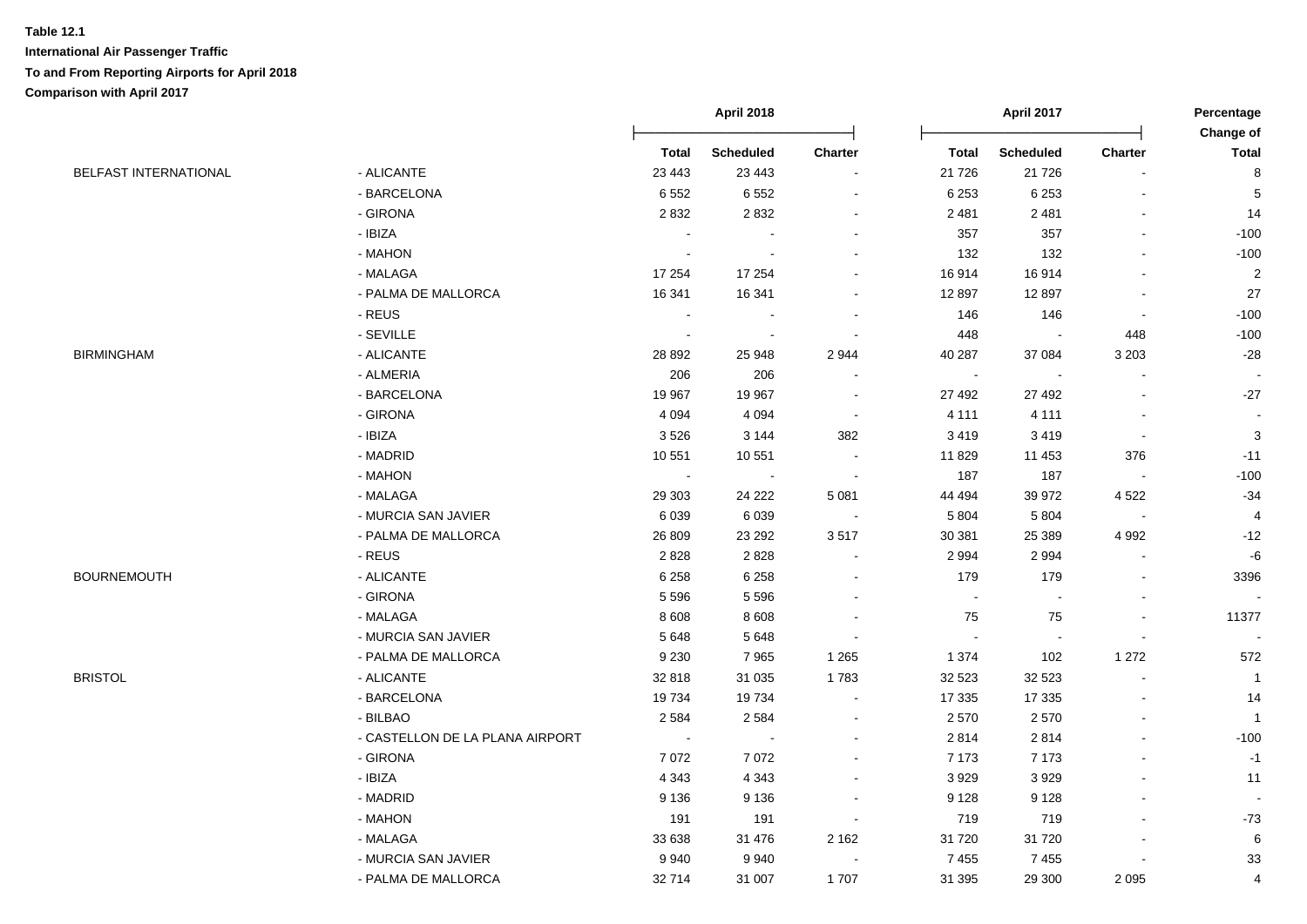|                             |                     | <b>April 2018</b> |                          |                | April 2017   |                  |                          | Percentage<br>Change of  |
|-----------------------------|---------------------|-------------------|--------------------------|----------------|--------------|------------------|--------------------------|--------------------------|
|                             |                     | <b>Total</b>      | <b>Scheduled</b>         | <b>Charter</b> | <b>Total</b> | <b>Scheduled</b> | Charter                  | <b>Total</b>             |
|                             | - VALENCIA          | 3 0 0 6           | 3 0 0 6                  | $\sim$         | $\sim$       | $\blacksquare$   | $\sim$                   |                          |
| <b>CARDIFF WALES</b>        | - ALICANTE          | 9718              | 6782                     | 2 9 3 6        | 10 043       | 6830             | 3 2 1 3                  | $-3$                     |
|                             | - BARCELONA         | 2974              | 2974                     | $\blacksquare$ | 2 4 3 3      | 2 4 3 3          | $\blacksquare$           | 22                       |
|                             | - MADRID            | $\sim$            | $\blacksquare$           | $\sim$         | 952          | 952              | $\sim$                   | $-100$                   |
|                             | - MALAGA            | 8 1 9 4           | 6317                     | 1877           | 6588         | 4701             | 1887                     | 24                       |
|                             | - PALMA DE MALLORCA | 3614              | 3614                     | $\sim$         | 3 2 9 2      | 3 2 9 2          | $\sim$                   | $10$                     |
| DONCASTER SHEFFIELD         | - ALICANTE          | 5 5 0 9           | 2 2 7 2                  | 3 2 3 7        | 7 2 6 3      | 2 5 2 2          | 4741                     | $-24$                    |
|                             | - MALAGA            | 5 6 0 2           | 2 1 5 9                  | 3 4 4 3        | 5708         | 2 1 7 5          | 3533                     | $-2$                     |
|                             | - PALMA DE MALLORCA | 3019              | $\sim$                   | 3 0 1 9        | 3 0 5 6      | $\sim$           | 3 0 5 6                  | $-1$                     |
| EAST MIDLANDS INTERNATIONAL | - ALICANTE          | 38726             | 35 770                   | 2 9 5 6        | 37 120       | 33 865           | 3 2 5 5                  | 4                        |
|                             | - BARCELONA         | 10 450            | 10 450                   | $\blacksquare$ | 10 533       | 10 533           | $\blacksquare$           | $-1$                     |
|                             | - GIRONA            | 2591              | 2591                     | $\blacksquare$ | 2856         | 2856             | $\blacksquare$           | -9                       |
|                             | - IBIZA             | 2 4 0 2           | 2 4 0 2                  | $\blacksquare$ | 2 9 6 0      | 2 9 6 0          | $\blacksquare$           | $-19$                    |
|                             | - LIEIDA            | 292               | $\sim$                   | 292            | $\sim$       | $\blacksquare$   | $\blacksquare$           | $\overline{\phantom{a}}$ |
|                             | - MADRID            | $\sim$            | $\overline{\phantom{a}}$ | $\blacksquare$ | 2 4 2 6      | $\sim$           | 2 4 2 6                  | $-100$                   |
|                             | - MAHON             | 3 1 8 4           | 3 1 8 4                  | $\sim$         | 2 8 21       | 2821             | $\sim$                   | $13$                     |
|                             | - MALAGA            | 30 535            | 27 258                   | 3 2 7 7        | 29 096       | 25 9 21          | 3 1 7 5                  | $\overline{5}$           |
|                             | - MURCIA SAN JAVIER | 10706             | 10706                    | $\sim$         | 10 234       | 10 234           | $\blacksquare$           | 5                        |
|                             | - PALMA DE MALLORCA | 31 017            | 28 127                   | 2890           | 31 302       | 28 207           | 3 0 9 5                  | $-1$                     |
|                             | - REUS              | 2727              | 2727                     |                | 2 7 3 4      | 2 7 3 4          |                          |                          |
|                             | - SEVILLE           | 2 5 9 3           | 2 5 9 3                  | $\blacksquare$ |              |                  | $\blacksquare$           |                          |
|                             | - VALENCIA          | 5869              | 5869                     | $\overline{a}$ | 4 4 5 1      | 4 4 5 1          | $\sim$                   | 32                       |
| <b>EDINBURGH</b>            | - ALICANTE          | 18 015            | 18 015                   | $\blacksquare$ | 19 905       | 19 905           | $\sim$                   | $-9$                     |
|                             | - ALMERIA           | $\sim$            | $\blacksquare$           | $\sim$         | 145          | 145              | $\overline{\phantom{a}}$ | $-100$                   |
|                             | - ASTURIAS          | 168               | $\blacksquare$           | 168            | $\sim$       |                  | L.                       |                          |
|                             | - BARCELONA         | 17429             | 17429                    | $\blacksquare$ | 16787        | 16787            | $\blacksquare$           | 4                        |
|                             | - BILBAO            | 2755              | 2755                     | $\blacksquare$ | 201          | 201              | $\blacksquare$           | 1271                     |
|                             | - GIRONA            | 2 7 3 4           | 2734                     | $\sim$         | 3 2 5 2      | 3 2 5 2          |                          | $-16$                    |
|                             | - IBIZA             | 2614              | 2614                     | $\sim$         | 3 0 0 4      | 3 0 0 4          | $\blacksquare$           | $-13$                    |
|                             | - MADRID            | 12513             | 12513                    | $\blacksquare$ | 16 579       | 16579            | ä,                       | $-25$                    |
|                             | - MAHON             | $\blacksquare$    | $\sim$                   | $\overline{a}$ | 138          | 138              | $\sim$                   | $-100$                   |
|                             | - MALAGA            | 15979             | 15 979                   | $\blacksquare$ | 18 451       | 18 451           | $\sim$                   | $-13$                    |
|                             | - MURCIA SAN JAVIER | 2518              | 2518                     | $\blacksquare$ | 2 1 8 6      | 2 1 8 6          | $\blacksquare$           | $15\,$                   |
|                             | - PALMA DE MALLORCA | 17 703            | 16 222                   | 1 4 8 1        | 18 985       | 17 367           | 1618                     | $-7$                     |
|                             | - REUS              | $\sim$            |                          |                | 154          | 154              |                          | $-100$                   |
|                             | - SANTANDER         | 2 9 3 0           | 2930                     |                | 3 1 2 9      | 3 1 2 9          |                          | -6                       |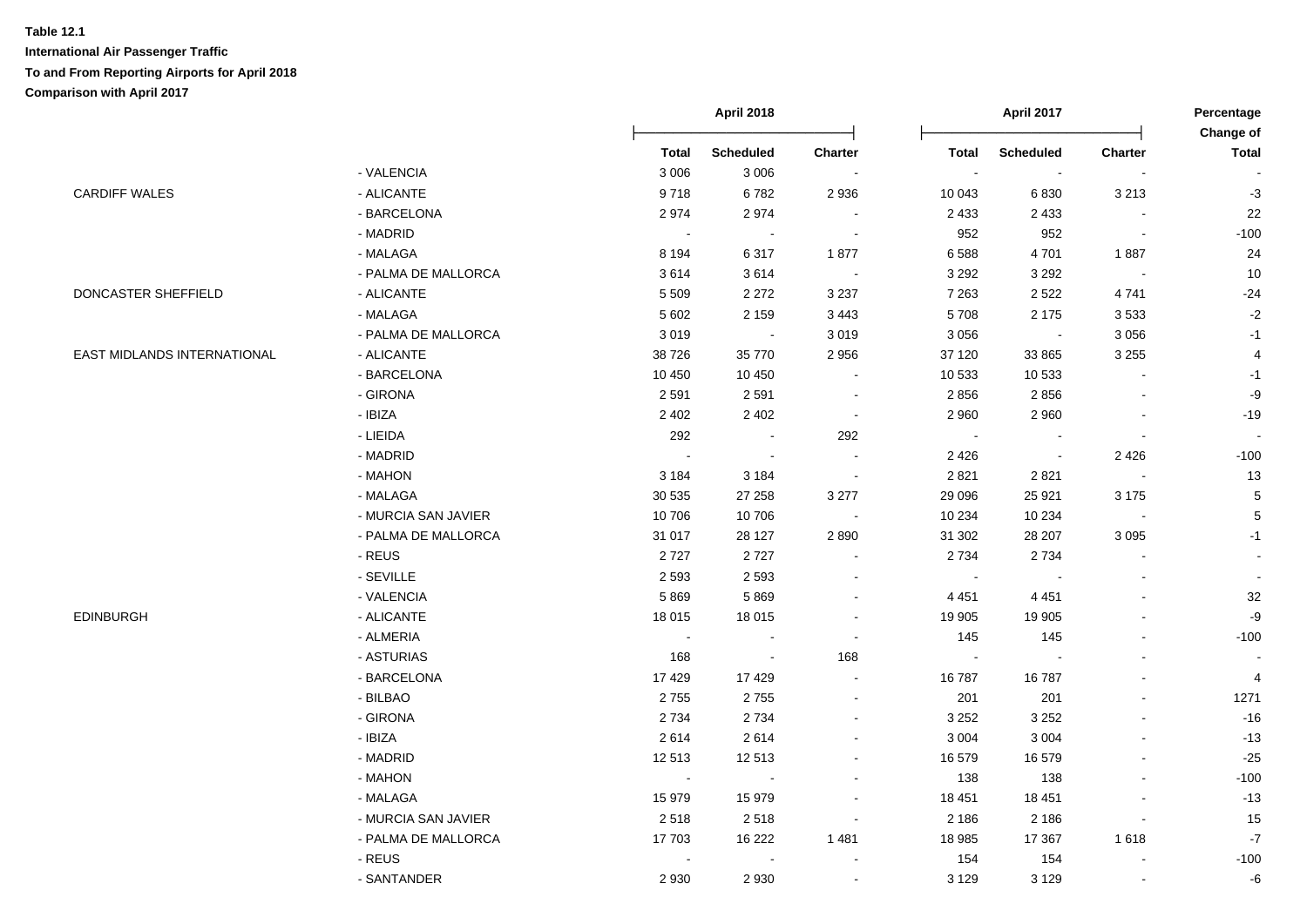|                         |                                  | <b>April 2018</b> |                  |                |                          | <b>April 2017</b>        |                          | Percentage<br>Change of  |
|-------------------------|----------------------------------|-------------------|------------------|----------------|--------------------------|--------------------------|--------------------------|--------------------------|
|                         |                                  | <b>Total</b>      | <b>Scheduled</b> | Charter        | <b>Total</b>             | Scheduled                | Charter                  | <b>Total</b>             |
|                         | - SEVILLE                        | 3 0 3 7           | 3 0 3 7          |                |                          |                          |                          |                          |
|                         | - VALENCIA                       | 4 10 6            | 4 1 0 6          |                | ÷                        | $\overline{\phantom{a}}$ | $\blacksquare$           | $\sim$                   |
|                         | - VALLADOLID                     | $\blacksquare$    | $\sim$           |                | 182                      | $\overline{\phantom{a}}$ | 182                      | $-100$                   |
|                         | - VIGO                           | 2587              | 2587             | $\sim$         | 2974                     | 2974                     | $\sim$                   | $-13$                    |
|                         | - ZARAGOZA                       | 189               | $\sim 100$       | 189            | 183                      | $\blacksquare$           | 183                      | $\sqrt{3}$               |
| EXETER                  | - ALICANTE                       | 3512              | 3512             | $\sim$         | 3 0 1 1                  | 3011                     | $\overline{\phantom{a}}$ | 17                       |
|                         | - MALAGA                         | 3936              | 3 9 3 6          | $\blacksquare$ | 3611                     | 3611                     | $\sim$                   | $\boldsymbol{9}$         |
|                         | - PALMA DE MALLORCA              | 4 3 4 1           | 1546             | 2795           | 4 4 4 0                  | 1411                     | 3 0 2 9                  | $\textnormal{-}2$        |
| <b>GLASGOW</b>          | - ALICANTE                       | 27 624            | 24 4 67          | 3 1 5 7        | 29 974                   | 23 203                   | 6771                     | $\mbox{-}8$              |
|                         | - BARCELONA                      | 4 2 7 1           | 4 2 7 1          |                | 4 2 6 8                  | 4 2 6 8                  | $\bullet$                | $\overline{\phantom{a}}$ |
|                         | - GIRONA                         | $\blacksquare$    | $\blacksquare$   |                | 183                      | 183                      | $\overline{\phantom{a}}$ | $-100$                   |
|                         | - IBIZA                          | $\sim$            |                  |                | 566                      | 391                      | 175                      | $-100$                   |
|                         | - MADRID                         | 5 6 6 2           | 5 6 6 2          |                |                          |                          |                          |                          |
|                         | - MAHON                          | 205               | 205              | $\sim$         | 192                      | 192                      | $\sim$                   | $\overline{7}$           |
|                         | - MALAGA                         | 24 138            | 21 998           | 2 140          | 24 5 31                  | 21709                    | 2822                     | $\textnormal{-}2$        |
|                         | - PALMA DE MALLORCA              | 17618             | 13 842           | 3776           | 16 011                   | 8875                     | 7 1 3 6                  | 10                       |
|                         | - REUS                           | $\blacksquare$    | $\sim$           | $\sim$         | 218                      | 218                      | $\sim$                   | $-100$                   |
|                         | - SANTIAGO DE COMPOSTELA (SPAIN) | $\blacksquare$    | $\blacksquare$   | $\sim$         | 148                      | $\blacksquare$           | 148                      | $-100$                   |
|                         | - VALENCIA                       | 3 1 0 2           | 3 1 0 2          | $\sim$         | 2644                     | 2644                     | $\blacksquare$           | 17                       |
| <b>JERSEY</b>           | - BARCELONA                      | 66                | $\blacksquare$   | 66             | $\overline{\phantom{a}}$ |                          | $\blacksquare$           | $\sim$                   |
|                         | - MADRID                         | $\sim$            |                  | $\sim$         | $\overline{4}$           | $\overline{\phantom{a}}$ | $\overline{4}$           | $-100$                   |
| LEEDS BRADFORD          | - ALICANTE                       | 25 3 26           | 25 3 26          |                | 29 710                   | 29710                    | $\blacksquare$           | $-15$                    |
|                         | - ALMERIA                        | $\blacksquare$    | $\sim$           | $\sim$         | 163                      | 163                      | $\blacksquare$           | $-100$                   |
|                         | - BARCELONA                      | 5705              | 5705             |                | 8 0 4 5                  | 8 0 4 5                  |                          | $-29$                    |
|                         | - GIRONA                         | 2777              | 2777             |                | 2843                     | 2843                     |                          | $-2$                     |
|                         | - IBIZA                          | 2863              | 2863             |                | 3 4 0 0                  | 3 4 0 0                  |                          | $-16$                    |
|                         | - MADRID                         |                   |                  |                | 337                      | 337                      |                          | $-100$                   |
|                         | - MAHON                          | $\blacksquare$    |                  |                | 181                      | 181                      |                          | $-100$                   |
|                         | - MALAGA                         | 25 541            | 25 541           |                | 27 394                   | 27 394                   | $\blacksquare$           | $-7$                     |
|                         | - MURCIA SAN JAVIER              | 6889              | 6889             |                | 6 1 2 5                  | 6 1 2 5                  | $\blacksquare$           | 12                       |
|                         | - PALMA DE MALLORCA              | 17416             | 17416            |                | 22 216                   | 22 216                   |                          | $-22$                    |
|                         | - REUS                           | $\sim$            | $\blacksquare$   |                | 137                      | 137                      |                          | $-100$                   |
| LIVERPOOL (JOHN LENNON) | - ALICANTE                       | 26 3 28           | 26 3 28          |                | 23 4 93                  | 23 4 93                  |                          | 12                       |
|                         | - BARCELONA                      | 22 8 64           | 22 8 64          |                | 24 504                   | 24 504                   |                          | $\mathbf{-7}$            |
|                         | - GIRONA                         | 3 0 6 1           | 3 0 6 1          |                | 2796                     | 2796                     | $\overline{\phantom{a}}$ | $\boldsymbol{9}$         |
|                         | - IBIZA                          | 3961              | 3 9 6 1          |                | 2 5 0 7                  | 2 5 0 7                  |                          | 58                       |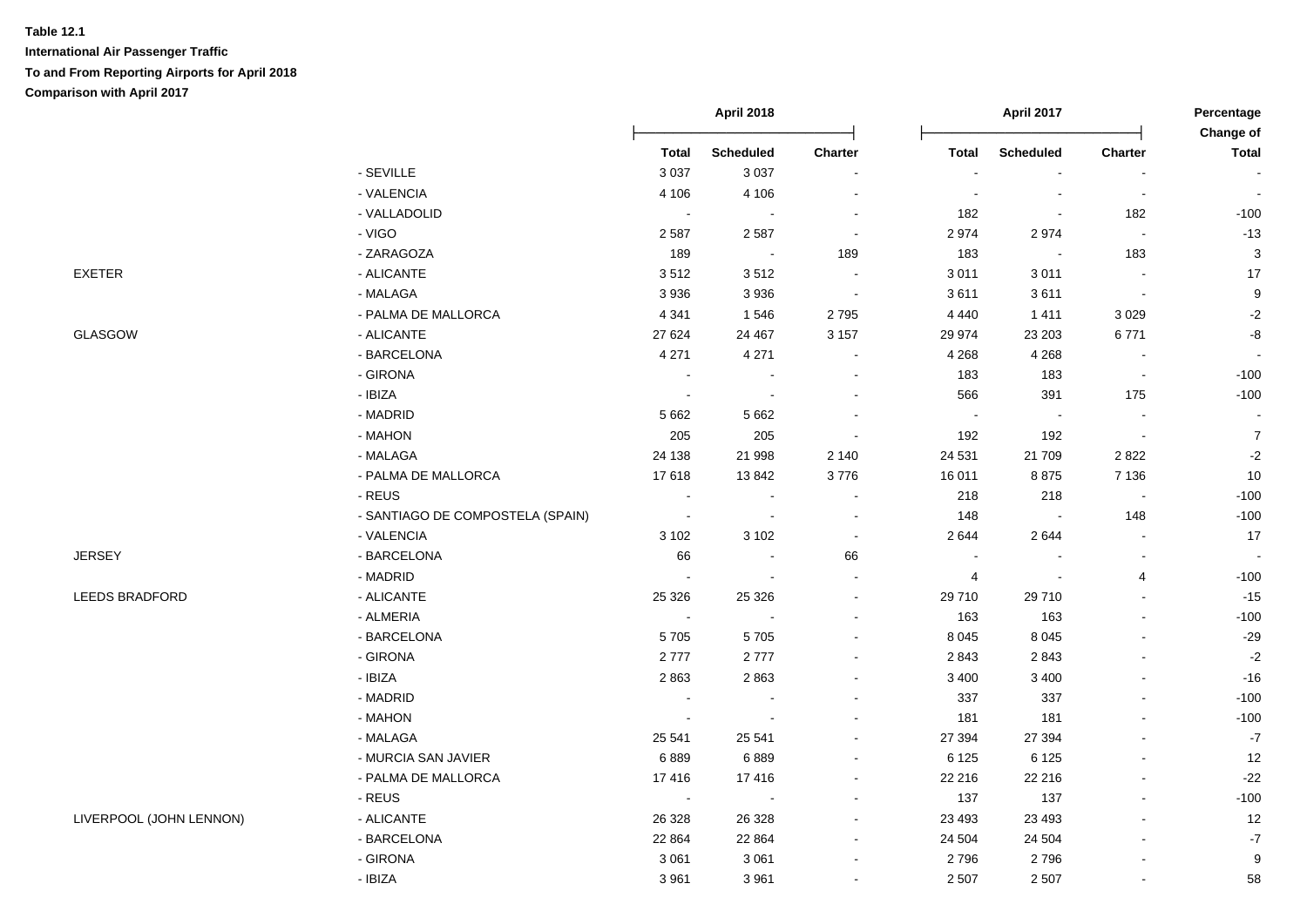|                   |                     |                | <b>April 2018</b> |         |                | April 2017       |                          | Percentage                |
|-------------------|---------------------|----------------|-------------------|---------|----------------|------------------|--------------------------|---------------------------|
|                   |                     | <b>Total</b>   | <b>Scheduled</b>  | Charter | <b>Total</b>   | <b>Scheduled</b> | Charter                  | Change of<br><b>Total</b> |
|                   | - MADRID            | 5870           | 5870              |         | 9 0 27         | 9 0 27           |                          | $-35$                     |
|                   | - MALAGA            | 25 5 66        | 25 5 66           |         | 23 218         | 23 218           |                          | 10                        |
|                   | - PALMA DE MALLORCA | 24 284         | 24 284            | $\sim$  | 18 4 32        | 18 4 32          | $\overline{a}$           | $32\,$                    |
|                   | - REUS              | 2828           | 2828              | $\sim$  | 2899           | 2899             | $\sim$                   | $-2$                      |
| <b>MANCHESTER</b> | - ALICANTE          | 62 042         | 54 737            | 7 3 0 5 | 76 599         | 68788            | 7811                     | $-19$                     |
|                   | - ALMERIA           | 212            | 212               | $\sim$  | 2919           | 2919             | $\bullet$                | $-93$                     |
|                   | - BARCELONA         | 37 353         | 37 353            | $\sim$  | 41 325         | 41 325           | $\blacksquare$           | $-10$                     |
|                   | - BILBAO            | 8 2 5 6        | 8 2 5 6           | $\sim$  | 5 1 7 8        | 5 1 7 8          | $\blacksquare$           | 59                        |
|                   | - GIRONA            | 3763           | 3763              | $\sim$  | 4816           | 4 6 3 2          | 184                      | $-22$                     |
|                   | - GRANADA           | 3 0 3 3        | 3 0 3 3           | $\sim$  | $\blacksquare$ |                  | $\sim$                   |                           |
|                   | - IBIZA             | 10 259         | 9715              | 544     | 10 499         | 10 499           | $\sim$                   | $-2$                      |
|                   | - LIEIDA            | 638            | 638               |         | 599            |                  | 599                      | $\boldsymbol{7}$          |
|                   | - MADRID            | 14 4 13        | 14 4 13           |         | 14 4 15        | 14 4 15          | $\overline{\phantom{a}}$ |                           |
|                   | - MAHON             | 201            | 201               |         | 3 0 1 5        | 3015             | $\overline{\phantom{a}}$ | $-93$                     |
|                   | - MALAGA            | 49 547         | 42 977            | 6570    | 66 453         | 60 545           | 5 9 0 8                  | $-25$                     |
|                   | - MURCIA SAN JAVIER | 15 5 66        | 15 5 66           |         | 14 874         | 14 8 74          |                          | $\sqrt{5}$                |
|                   | - PALMA DE MALLORCA | 51 549         | 46 316            | 5 2 3 3 | 50 951         | 46 385           | 4566                     | $\mathbf{1}$              |
|                   | - REUS              | 213            | 213               |         | 211            | 211              |                          | $\mathbf{1}$              |
|                   | - SEVILLE           | 4 6 9 3        | 4693              |         | $\sim$         |                  |                          |                           |
|                   | - VALENCIA          | 4689           | 4689              |         | 4 2 6 1        | 4 2 6 1          |                          | 10                        |
| <b>NEWCASTLE</b>  | - ALICANTE          | 31 563         | 31 563            | $\sim$  | 32 446         | 32 446           | L.                       | $-3$                      |
|                   | - BARCELONA         | 7 1 4 5        | 7 1 4 5           |         | 7 2 9 6        | 7 2 9 6          | ä,                       | $-2$                      |
|                   | - GIRONA            | 2 4 9 1        | 2491              |         | 2836           | 2836             | $\overline{\phantom{a}}$ | $-12$                     |
|                   | - IBIZA             | $\bullet$      | $\sim$            |         | 426            | 426              | $\Delta$                 | $-100$                    |
|                   | - MADRID            | 3099           | 3 0 9 9           |         | 2 5 0 7        | 2414             | 93                       | 24                        |
|                   | - MAHON             | $\blacksquare$ | $\sim$            |         | 143            | 143              | $\blacksquare$           | $-100$                    |
|                   | - MALAGA            | 24 5 15        | 24 5 15           |         | 25 25 9        | 25 25 9          | $\blacksquare$           | $-3$                      |
|                   | - MURCIA SAN JAVIER | 2 1 1 9        | 2 1 1 9           | $\sim$  | 2 106          | 2 1 0 6          | $\blacksquare$           | $\mathbf{1}$              |
|                   | - PALMA DE MALLORCA | 27 561         | 27 561            |         | 26 770         | 26 770           | $\blacksquare$           | 3                         |
|                   | - REUS              | $\sim$         | $\blacksquare$    |         | 194            | 194              | $\overline{a}$           | $-100$                    |
| NEWQUAY           | - ALICANTE          | 3013           | 3013              |         | 2873           | 2873             |                          | $\,$ 5 $\,$               |
| <b>NORWICH</b>    | - ALICANTE          | 1536           | 1536              |         | 1 540          | 1 540            |                          |                           |
|                   | - MALAGA            | 1636           | 1636              |         | 1 4 0 2        | 1 4 0 2          |                          | 17                        |
| <b>PRESTWICK</b>  | - ALICANTE          | 7652           | 7652              |         | 7 3 2 1        | 7 3 21           |                          | $\,$ 5 $\,$               |
|                   | - BARCELONA         | 9710           | 9710              |         | 10 136         | 10 136           |                          | $-4$                      |
|                   | - GIRONA            | 2 0 8 5        | 2085              |         | 2739           | 2739             | $\sim$                   | $-24$                     |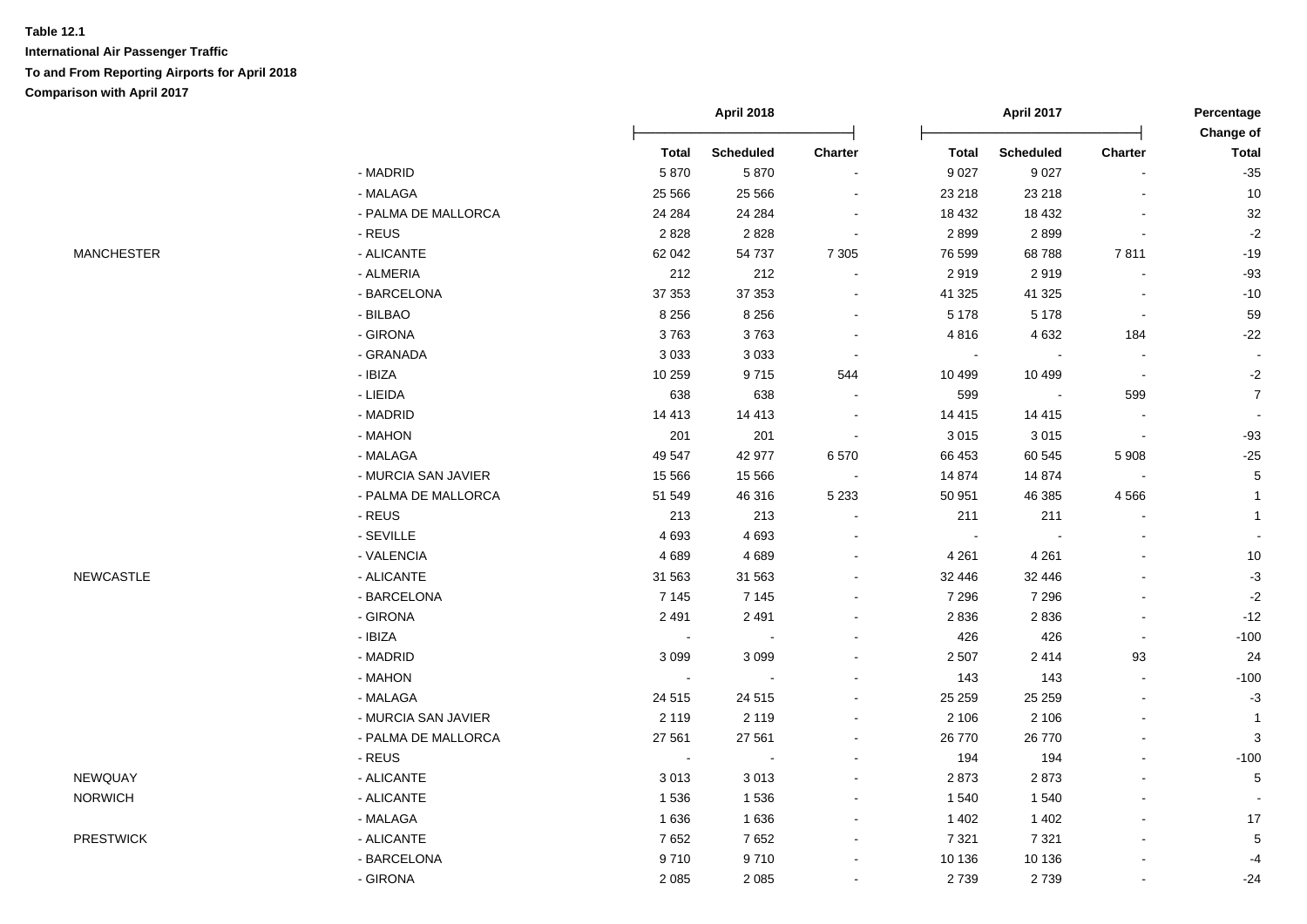|                              |                             |           | <b>April 2018</b> |         |              | April 2017       |         | Percentage<br>Change of |  |
|------------------------------|-----------------------------|-----------|-------------------|---------|--------------|------------------|---------|-------------------------|--|
|                              |                             | Total     | <b>Scheduled</b>  | Charter | Total        | <b>Scheduled</b> | Charter | <b>Total</b>            |  |
|                              | - IBIZA                     | 2572      | 2572              |         | 2825         | 2825             |         | -9                      |  |
|                              | - MALAGA                    | 8587      | 8587              |         | 7 1 5 0      | 7 1 5 0          |         | 20                      |  |
|                              | - MURCIA SAN JAVIER         | 3 0 9 6   | 3 0 9 6           |         | 2759         | 2759             |         | 12                      |  |
|                              | - PALMA DE MALLORCA         | 8 1 2 6   | 8 1 2 6           |         | 8 3 9 7      | 8 3 9 7          |         | $-3$                    |  |
| SOUTHAMPTON                  | - ALICANTE                  | 2778      | 2778              |         | 1744         | 1744             |         | 59                      |  |
|                              | - MALAGA                    | 3507      | 3507              |         | 2725         | 2725             |         | 29                      |  |
|                              | - PALMA DE MALLORCA         | 1 3 4 4   | 1 3 4 4           |         | 573          | 573              |         | 135                     |  |
| <b>Total SPAIN</b>           |                             | 2 704 244 | 2 606 142         | 98 102  | 2763732      | 2 659 033        | 104 699 | $-2$                    |  |
| <b>SPAIN(CANARY ISLANDS)</b> |                             |           |                   |         |              |                  |         |                         |  |
| <b>GATWICK</b>               | - ARRECIFE                  | 34 717    | 27 158            | 7 5 5 9 | 44 984       | 38 285           | 6699    | $-23$                   |  |
|                              | - FUERTEVENTURA             | 19 457    | 15 149            | 4 3 0 8 | 27 415       | 21 933           | 5482    | $-29$                   |  |
|                              | - LAS PALMAS                | 22 234    | 15 177            | 7 0 5 7 | 30 659       | 20 866           | 9793    | $-27$                   |  |
|                              | - SANTA CRUZ DE LA PALMA    | 3922      | 2640              | 1 2 8 2 | 5896         | 2846             | 3 0 5 0 | $-33$                   |  |
|                              | - TENERIFE (SURREINA SOFIA) | 56 872    | 45 012            | 11 860  | 77 261       | 63 585           | 13676   | $-26$                   |  |
| <b>HEATHROW</b>              | - LAS PALMAS                | 1 0 8 6   | 1 0 8 6           |         | 4 1 9 3      | 4 1 9 3          |         | $-74$                   |  |
|                              | - TENERIFE (SURREINA SOFIA) | 1 1 5 8   | 1 1 5 8           |         | $\mathbf{r}$ |                  |         |                         |  |
| <b>LUTON</b>                 | - ARRECIFE                  | 8995      | 5891              | 3 1 0 4 | 14 280       | 11 21 2          | 3 0 6 8 | $-37$                   |  |
|                              | - FUERTEVENTURA             | 4 0 3 7   | 2635              | 1 4 0 2 | 4897         | 3 1 0 7          | 1790    | $-18$                   |  |
|                              | - LAS PALMAS                | 5 0 4 3   | 3 1 8 5           | 1858    | 4 2 8 7      | 2829             | 1458    | 18                      |  |
|                              | - TENERIFE (SURREINA SOFIA) | 10 545    | 7609              | 2 9 3 6 | 20 894       | 18 0 20          | 2874    | $-50$                   |  |
| <b>SOUTHEND</b>              | - ARRECIFE                  |           |                   |         | 2 7 7 1      | 2771             |         | $-100$                  |  |
|                              | - TENERIFE (SURREINA SOFIA) |           | $\blacksquare$    |         | 2 5 5 5      | 2 5 5 5          |         | $-100$                  |  |
| <b>STANSTED</b>              | - ARRECIFE                  | 21 635    | 20 302            | 1 3 3 3 | 14 945       | 13 667           | 1 2 7 8 | 45                      |  |
|                              | - FUERTEVENTURA             | 13 179    | 11716             | 1 4 6 3 | 12 3 63      | 10915            | 1 4 4 8 | $\overline{7}$          |  |
|                              | - LAS PALMAS                | 13 969    | 12 0 54           | 1915    | 12 3 65      | 10878            | 1 4 8 7 | 13                      |  |
|                              | - TENERIFE (SURREINA SOFIA) | 29 310    | 26 480            | 2 8 3 0 | 25 39 6      | 22 579           | 2817    | 15                      |  |
| ABERDEEN                     | - TENERIFE (SURREINA SOFIA) | 2984      | $\sim$            | 2 9 8 4 | 3 1 4 0      | $\sim$           | 3 1 4 0 | $-5$                    |  |
| BELFAST INTERNATIONAL        | - ARRECIFE                  | 11 559    | 8426              | 3 1 3 3 | 10 215       | 7 5 0 9          | 2706    | 13                      |  |
|                              | - FUERTEVENTURA             | 1 0 6 1   | 1 0 6 1           | $\sim$  | 1 1 9 7      | 1 1 9 7          | $\sim$  | $-11$                   |  |
|                              | - LAS PALMAS                | 4825      | 2912              | 1913    | 2938         | 1 3 6 5          | 1573    | 64                      |  |
|                              | - TENERIFE (SURREINA SOFIA) | 10 578    | 5 5 6 4           | 5 0 1 4 | 10 705       | 5 3 0 2          | 5 4 0 3 | $-1$                    |  |
| <b>BIRMINGHAM</b>            | - ARRECIFE                  | 22 018    | 16 4 20           | 5 5 9 8 | 25 807       | 20 648           | 5 1 5 9 | $-15$                   |  |
|                              | - FUERTEVENTURA             | 12 5 69   | 9 3 6 4           | 3 2 0 5 | 16 623       | 13 092           | 3531    | $-24$                   |  |
|                              | - LAS PALMAS                | 14 6 26   | 10 0 76           | 4 5 5 0 | 16 539       | 13597            | 2942    | $-12$                   |  |
|                              | - TENERIFE (SURREINA SOFIA) | 27618     | 20 622            | 6996    | 43 120       | 36 037           | 7 0 8 3 | $-36$                   |  |
| <b>BOURNEMOUTH</b>           | - ARRECIFE                  | 3 2 5 4   | $\sim$            | 3 2 5 4 | 3 1 3 9      | $\blacksquare$   | 3 1 3 9 | $\overline{4}$          |  |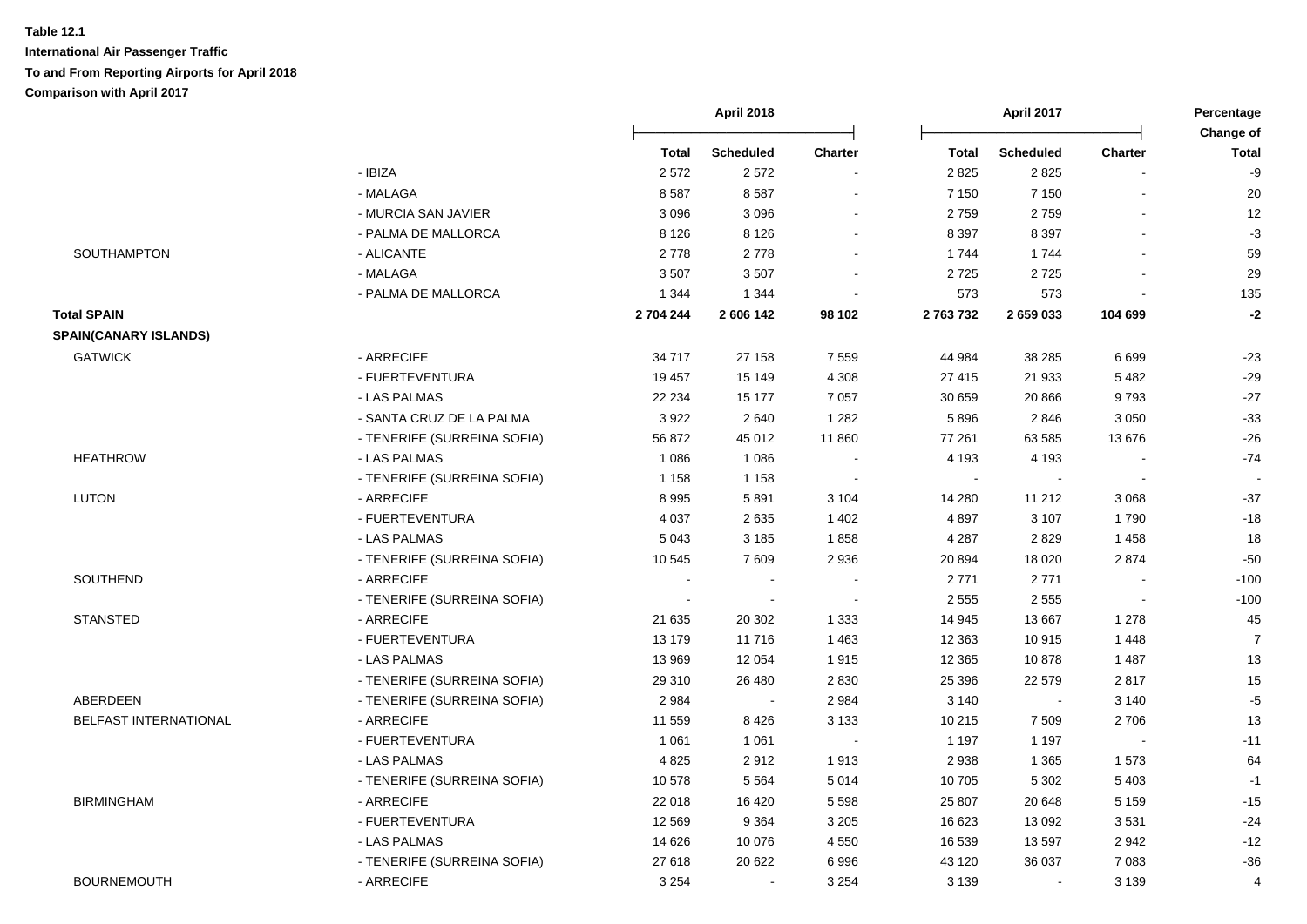|                             |                             | April 2017<br><b>April 2018</b> |                  | Percentage     |              |                             |                |                           |
|-----------------------------|-----------------------------|---------------------------------|------------------|----------------|--------------|-----------------------------|----------------|---------------------------|
|                             |                             | <b>Total</b>                    | <b>Scheduled</b> | <b>Charter</b> | <b>Total</b> | <b>Scheduled</b>            | <b>Charter</b> | Change of<br><b>Total</b> |
|                             | - LAS PALMAS                | 3 2 3 5                         | 1 3 7 6          | 1859           | 1 6 3 2      | 172                         | 1 4 6 0        | 98                        |
|                             | - TENERIFE (SURREINA SOFIA) | 4 1 8 1                         | 1 4 3 9          | 2742           | 2793         | $\mathcal{L}_{\mathcal{A}}$ | 2793           | 50                        |
| <b>BRISTOL</b>              | - ARRECIFE                  | 14783                           | 10 987           | 3796           | 15 176       | 11 536                      | 3640           | $-3$                      |
|                             | - FUERTEVENTURA             | 7 5 5 2                         | 5843             | 1709           | 8773         | 5 2 9 1                     | 3 4 8 2        | $-14$                     |
|                             | - LAS PALMAS                | 10 444                          | 6625             | 3819           | 8 1 2 4      | 6667                        | 1 4 5 7        | 29                        |
|                             | - TENERIFE (SURREINA SOFIA) | 17750                           | 14 2 35          | 3515           | 15 390       | 11 803                      | 3587           | 15                        |
| <b>CARDIFF WALES</b>        | - ARRECIFE                  | 3 3 3 2                         | $\sim$           | 3 3 3 2        | 3 3 2 6      | $\sim$                      | 3 3 2 6        |                           |
|                             | - LAS PALMAS                | 1 4 0 4                         | $\blacksquare$   | 1 4 0 4        | 1851         | $\blacksquare$              | 1851           | $-24$                     |
|                             | - TENERIFE (SURREINA SOFIA) | 5937                            | 1 4 0 8          | 4 5 2 9        | 5730         | 1 4 3 4                     | 4 2 9 6        | 4                         |
| <b>DONCASTER SHEFFIELD</b>  | - ARRECIFE                  | 3 4 6 1                         | $\blacksquare$   | 3 4 6 1        | 3 3 1 2      | $\blacksquare$              | 3312           | $\overline{4}$            |
|                             | - LAS PALMAS                | 1836                            | $\sim$           | 1836           | 1913         | $\blacksquare$              | 1913           | $-4$                      |
|                             | - TENERIFE (SURREINA SOFIA) | 4813                            | $\sim$           | 4813           | 4 4 6 3      | $\sim$                      | 4 4 6 3        | 8                         |
| EAST MIDLANDS INTERNATIONAL | - ARRECIFE                  | 18 272                          | 16828            | 1 4 4 4        | 22 480       | 19 433                      | 3 0 4 7        | $-19$                     |
|                             | - FUERTEVENTURA             | 10 374                          | 8969             | 1 4 0 5        | 12789        | 9629                        | 3 1 6 0        | $-19$                     |
|                             | - LAS PALMAS                | 11 146                          | 9505             | 1 641          | 11 658       | 9 1 7 1                     | 2 4 8 7        | $-4$                      |
|                             | - TENERIFE (SURREINA SOFIA) | 28 545                          | 23 912           | 4 6 3 3        | 28 155       | 23 598                      | 4 5 5 7        | $\mathbf{1}$              |
| <b>EDINBURGH</b>            | - ARRECIFE                  | 8571                            | 7 0 8 7          | 1 4 8 4        | 7 1 6 0      | 5771                        | 1 3 8 9        | 20                        |
|                             | - FUERTEVENTURA             | 5 6 2 4                         | 5 6 2 4          | $\sim$         | 5 5 4 5      | 5 5 4 5                     |                | $\mathbf{1}$              |
|                             | - LAS PALMAS                | 7 5 9 5                         | 5874             | 1721           | 7 0 0 3      | 5 6 6 7                     | 1 3 3 6        | 8                         |
|                             | - TENERIFE (SURREINA SOFIA) | 20 418                          | 17 537           | 2 8 8 1        | 20 341       | 17529                       | 2812           |                           |
| <b>EXETER</b>               | - ARRECIFE                  | 3 3 3 0                         | $\sim$           | 3 3 3 0        | 3 2 4 8      | $\mathcal{L}_{\mathcal{A}}$ | 3 2 4 8        | 3                         |
|                             | - LAS PALMAS                | 1865                            | $\sim$           | 1865           | 1 4 2 6      | $\blacksquare$              | 1 4 2 6        | 31                        |
|                             | - TENERIFE (SURREINA SOFIA) | 3970                            | $\sim$           | 3 9 7 0        | 3 9 8 5      | $\mathbf{r}$                | 3985           |                           |
| <b>GLASGOW</b>              | - ARRECIFE                  | 17 376                          | 15 3 26          | 2 0 5 0        | 16779        | 8 0 2 2                     | 8757           | $\overline{4}$            |
|                             | - FUERTEVENTURA             | 7743                            | 7743             |                | 9 2 3 1      | 3682                        | 5 5 4 9        | $-16$                     |
|                             | - LAS PALMAS                | 10612                           | 8750             | 1862           | 9749         | 5 1 0 0                     | 4 6 4 9        | 9                         |
|                             | - TENERIFE (SURREINA SOFIA) | 22 244                          | 19 001           | 3 2 4 3        | 23 974       | 7832                        | 16 142         | $\mathbf{-7}$             |
| <b>HUMBERSIDE</b>           | - TENERIFE (SURREINA SOFIA) |                                 | $\sim$           |                | 1 4 0 2      |                             | 1 4 0 2        | $-100$                    |
| <b>JERSEY</b>               | - TENERIFE (SURREINA SOFIA) | 136                             | $\sim$           | 136            | 886          | $\blacksquare$              | 886            | $-85$                     |
| LEEDS BRADFORD              | - ARRECIFE                  | 11 439                          | 11 439           |                | 11780        | 11 780                      |                | $-3$                      |
|                             | - FUERTEVENTURA             | 5993                            | 5993             | $\sim$         | 4 5 27       | 4527                        | L.             | 32                        |
|                             | - LAS PALMAS                | 7551                            | 7551             | $\sim$         | 7588         | 7588                        | $\blacksquare$ |                           |
|                             | - TENERIFE (SURREINA SOFIA) | 15888                           | 14 658           | 1 2 3 0        | 19631        | 18 29 2                     | 1 3 3 9        | $-19$                     |
| LIVERPOOL (JOHN LENNON)     | - ARRECIFE                  | 6074                            | 6 0 7 4          |                | 6 0 38       | 6038                        |                | $\mathbf{1}$              |
|                             | - FUERTEVENTURA             | 4 4 4 7                         | 4 4 4 7          |                | 5729         | 5729                        |                | $-22$                     |
|                             | - LAS PALMAS                | 2656                            | 2656             |                | 3 0 5 6      | 3 0 5 6                     |                | $-13$                     |
|                             |                             |                                 |                  |                |              |                             |                |                           |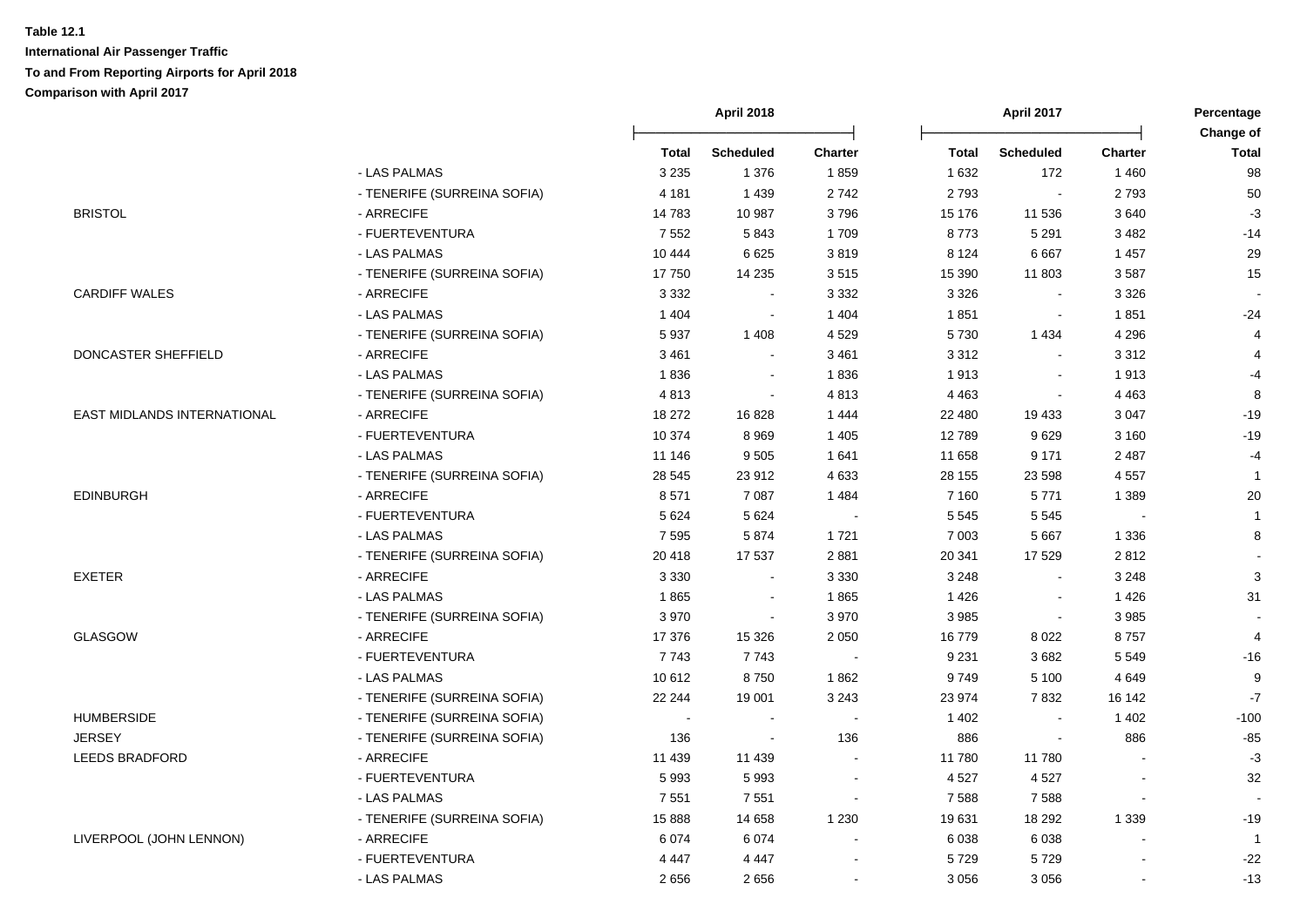|                                    |                               |                          | April 2018       |                | April 2017     |                  | Percentage     |                           |
|------------------------------------|-------------------------------|--------------------------|------------------|----------------|----------------|------------------|----------------|---------------------------|
|                                    |                               | Total                    | <b>Scheduled</b> | <b>Charter</b> | <b>Total</b>   | <b>Scheduled</b> | <b>Charter</b> | Change of<br><b>Total</b> |
|                                    | - TENERIFE (SURREINA SOFIA)   | 4655                     | 4655             |                | 4 1 1 4        | 4 1 1 4          |                | 13                        |
| <b>MANCHESTER</b>                  | - ARRECIFE                    | 39 29 6                  | 30 260           | 9036           | 41765          | 34 990           | 6775           | -6                        |
|                                    | - FUERTEVENTURA               | 20 641                   | 15 973           | 4 6 6 8        | 24 795         | 19575            | 5 2 2 0        | $-17$                     |
|                                    | - LAS PALMAS                  | 23 0 36                  | 16 146           | 6890           | 25 5 95        | 16894            | 8701           | $-10$                     |
|                                    | - SANTA CRUZ DE LA PALMA      | 2 2 7 3                  | $\sim$           | 2 2 7 3        | 2 9 5 4        | $\sim$           | 2 9 5 4        | $-23$                     |
|                                    | - TENERIFE (SURREINA SOFIA)   | 66 636                   | 50 579           | 16 057         | 80 329         | 66 099           | 14 230         | $-17$                     |
| <b>NEWCASTLE</b>                   | - ARRECIFE                    | 13 107                   | 13 107           | $\sim$         | 12 302         | 12 302           |                | $\overline{7}$            |
|                                    | - FUERTEVENTURA               | 4 4 0 1                  | 4 4 0 1          | $\blacksquare$ | 4 4 4 6        | 4 4 4 6          |                | $-1$                      |
|                                    | - LAS PALMAS                  | 4 5 0 3                  | 4 5 0 3          |                | 5 3 6 8        | 5 3 6 8          |                | $-16$                     |
|                                    | - TENERIFE (SURREINA SOFIA)   | 21 459                   | 21 459           |                | 22 241         | 22 241           |                | $-4$                      |
| <b>NORWICH</b>                     | - TENERIFE (NORTE LOS RODEOS) | 2694                     | $\overline{a}$   | 2694           | 2 9 9 0        | $\sim$           | 2 9 9 0        | $-10$                     |
| <b>PRESTWICK</b>                   | - ARRECIFE                    | 2709                     | 2709             |                | 3 0 3 6        | 3 0 3 6          |                | $-11$                     |
|                                    | - FUERTEVENTURA               | 1 3 6 3                  | 1 3 6 3          |                | 1 2 9 0        | 1 2 9 0          |                | 6                         |
|                                    | - LAS PALMAS                  | 2629                     | 2629             |                | 2 9 0 0        | 2 900            |                | $-9$                      |
|                                    | - TENERIFE (SURREINA SOFIA)   | 9 2 4 8                  | 9 2 4 8          |                | 9 0 5 2        | 9 0 5 2          |                | 2                         |
| <b>Total SPAIN(CANARY ISLANDS)</b> |                               | 886 498                  | 689 616          | 196 882        | 998 404        | 766 187          | 232 217        | $-11$                     |
| <b>SWEDEN</b>                      |                               |                          |                  |                |                |                  |                |                           |
| <b>GATWICK</b>                     | - GOTEBORG (LANDVETTER)       | 15 342                   | 15 342           |                | 16 830         | 16830            |                | -9                        |
|                                    | - OSTERSUND / FROSON          | 833                      | 833              |                | 728            | 728              |                | 14                        |
|                                    | - STOCKHOLM (ARLANDA)         | 41 973                   | 41 973           |                | 41 794         | 41793            | $\mathbf{1}$   |                           |
| <b>HEATHROW</b>                    | - GOTEBORG (LANDVETTER)       | 19643                    | 19643            |                | 21 708         | 21 708           | $\blacksquare$ | $-10$                     |
|                                    | - STOCKHOLM (ARLANDA)         | 81 095                   | 81 095           |                | 85 960         | 85 960           |                | -6                        |
| <b>LUTON</b>                       | - STOCKHOLM (ARLANDA)         | 4719                     | 4719             |                | 5 3 4 0        | 5 3 4 0          |                | $-12$                     |
| <b>STANSTED</b>                    | - GOTEBORG (LANDVETTER)       | 13 4 68                  | 13 4 68          |                | 14 707         | 14 707           |                | -8                        |
|                                    | - STOCKHOLM (SKAVSTA)         | 21 772                   | 21 772           |                | 19 604         | 19604            |                | 11                        |
|                                    | - VASTERAS                    | 6073                     | 6073             |                | 7 2 7 1        | 7 2 7 1          |                | $-16$                     |
| <b>ABERDEEN</b>                    | - STOCKHOLM (ARLANDA)         | $\overline{\phantom{a}}$ |                  |                | 14             | 14               |                | $-100$                    |
| <b>BIRMINGHAM</b>                  | - GOTEBORG (LANDVETTER)       | 133                      | 133              |                | $\blacksquare$ |                  |                |                           |
|                                    | - STOCKHOLM (ARLANDA)         | 816                      | 816              |                | 480            | 480              |                | 70                        |
| <b>BRISTOL</b>                     | - GOTEBORG (LANDVETTER)       | 138                      | 138              |                | $\sim$         |                  | ÷.             | $\sim$                    |
|                                    | - STOCKHOLM (ARLANDA)         | 2897                     | 2897             |                | $\blacksquare$ |                  |                | $\sim$                    |
| <b>EAST MIDLANDS INTERNATIONAL</b> | - GOTEBORG (LANDVETTER)       | $\overline{7}$           | $\overline{7}$   |                | $\blacksquare$ |                  |                |                           |
| <b>EDINBURGH</b>                   | - GOTEBORG (LANDVETTER)       | 3099                     | 3 0 9 9          |                | 2725           | 2725             |                | 14                        |
|                                    | - STOCKHOLM (ARLANDA)         | 12734                    | 12734            |                | 12 192         | 12 192           |                | 4                         |
| <b>MANCHESTER</b>                  | - GOTEBORG (LANDVETTER)       | 225                      | 225              |                | $\sim$         |                  |                |                           |
|                                    | - STOCKHOLM (ARLANDA)         | 15 4 39                  | 15 4 39          |                | 16 553         | 16 553           |                | $-7$                      |
|                                    |                               |                          |                  |                |                |                  |                |                           |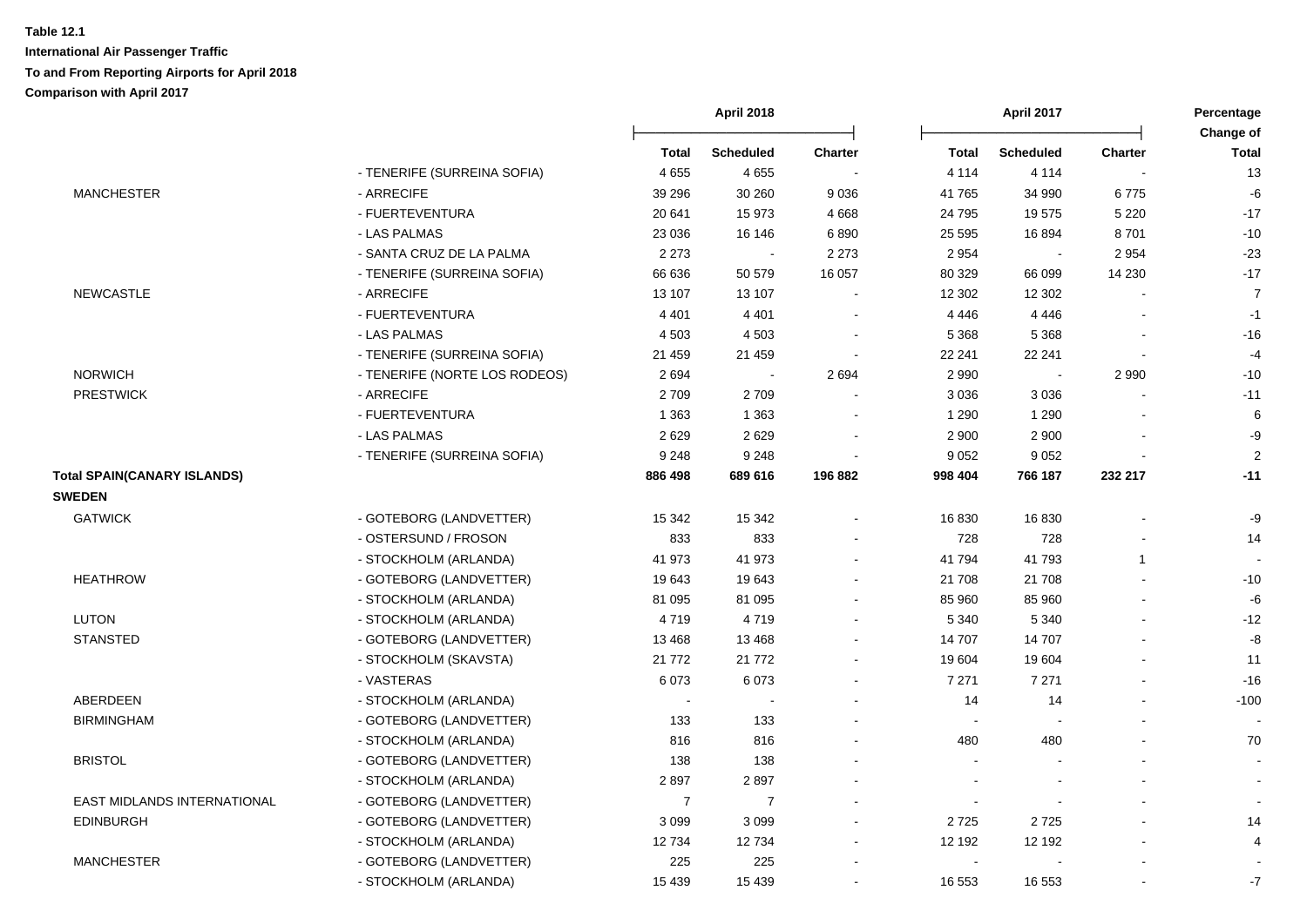|                                   |             |                          | <b>April 2018</b>           |                |                         | <b>April 2017</b>           |                         | Percentage<br>Change of  |
|-----------------------------------|-------------|--------------------------|-----------------------------|----------------|-------------------------|-----------------------------|-------------------------|--------------------------|
| <b>Total SWEDEN</b>               |             | <b>Total</b><br>240 406  | <b>Scheduled</b><br>240 406 | <b>Charter</b> | <b>Total</b><br>245 906 | <b>Scheduled</b><br>245 905 | Charter<br>$\mathbf{1}$ | <b>Total</b><br>$-2$     |
| <b>Total WESTERN EUROPE-EU</b>    |             | 11 947 583               | 11 485 136                  | 462 447        | 12 121 485              | 11 599 079                  | 522 406                 | $-1$                     |
| <b>WESTERN EUROPE-OTHER</b>       |             |                          |                             |                |                         |                             |                         |                          |
| <b>BOSNIA-HERZEGOVINA</b>         |             |                          |                             |                |                         |                             |                         |                          |
| <b>LUTON</b>                      | - TUZLA     |                          |                             |                | 2 4 4 3                 | 2 4 4 3                     |                         | $-100$                   |
| <b>Total BOSNIA-HERZEGOVINA</b>   |             |                          |                             |                | 2 4 4 3                 | 2 4 4 3                     |                         | $-100$                   |
| <b>FAROE ISLANDS</b>              |             |                          |                             |                |                         |                             |                         |                          |
| <b>CARDIFF WALES</b>              | - VAGAR     | 285                      | $\sim$                      | 285            | $\sim$                  | $\blacksquare$              | $\overline{a}$          |                          |
| <b>EDINBURGH</b>                  | - VAGAR     | 1 2 9 5                  | 1 2 9 5                     | $\blacksquare$ | 1464                    | 1464                        |                         | $-12$                    |
| <b>Total FAROE ISLANDS</b>        |             | 1580                     | 1 2 9 5                     | 285            | 1464                    | 1464                        |                         | 8                        |
| <b>ICELAND</b>                    |             |                          |                             |                |                         |                             |                         |                          |
| <b>GATWICK</b>                    | - KEFLAVIK  | 37 099                   | 37 099                      |                | 42 492                  | 42 492                      |                         | $-13$                    |
| <b>HEATHROW</b>                   | - KEFLAVIK  | 27 744                   | 27 744                      | $\blacksquare$ | 27 070                  | 27 070                      |                         | $\sqrt{2}$               |
| LUTON                             | - KEFLAVIK  | 8 2 7 2                  | 8 2 7 2                     | $\blacksquare$ | 8765                    | 8765                        |                         | -6                       |
| <b>STANSTED</b>                   | - KEFLAVIK  | 3882                     | 3882                        | $\blacksquare$ | 3 1 7 2                 | 3 1 7 2                     |                         | 22                       |
| ABERDEEN                          | - KEFLAVIK  | 971                      | 971                         | $\blacksquare$ | 1452                    | 1452                        | $\blacksquare$          | $-33$                    |
| <b>BELFAST CITY (GEORGE BEST)</b> | - KEFLAVIK  | 784                      | 784                         | $\blacksquare$ | $\blacksquare$          | $\sim$                      | $\overline{a}$          | $\overline{\phantom{a}}$ |
| BELFAST INTERNATIONAL             | - KEFLAVIK  | 1739                     | 1739                        |                | 1947                    | 1947                        |                         | $-11$                    |
| <b>BIRMINGHAM</b>                 | - KEFLAVIK  | $\blacksquare$           |                             | $\blacksquare$ | 4 4 7 8                 | 4 4 7 8                     |                         | $-100$                   |
| <b>BRISTOL</b>                    | - KEFLAVIK  | 2 0 5 4                  | 2 0 5 4                     |                | 2 0 5 9                 | 2 0 5 9                     |                         | $\overline{\phantom{a}}$ |
| <b>CARDIFF WALES</b>              | - AKUREYRI  | 186                      |                             | 186            |                         |                             |                         | $\blacksquare$           |
|                                   | - KEFLAVIK  | 2                        |                             | $\overline{2}$ | $\sim$                  | $\overline{\phantom{a}}$    | $\blacksquare$          |                          |
| <b>EDINBURGH</b>                  | - AKUREYRI  | $\overline{\phantom{a}}$ |                             | $\overline{a}$ | 363                     | $\blacksquare$              | 363                     | $-100$                   |
|                                   | - KEFLAVIK  | 9567                     | 9567                        | $\overline{a}$ | 8 2 2 3                 | 8 2 2 3                     | $\sim$                  | 16                       |
| GLASGOW                           | - KEFLAVIK  | 8 0 9 9                  | 8099                        | $\sim$         | 8739                    | 8739                        | $\blacksquare$          | $-7$                     |
| <b>MANCHESTER</b>                 | - KEFLAVIK  | 15 5 18                  | 15 5 18                     | $\blacksquare$ | 14 710                  | 14710                       | $\overline{a}$          | $\sqrt{5}$               |
| <b>NEWCASTLE</b>                  | - REYKJAVIK | 76                       | $\sim$                      | 76             | $\sim$                  | $\overline{\phantom{a}}$    | $\blacksquare$          |                          |
| <b>Total ICELAND</b>              |             | 115 993                  | 115729                      | 264            | 123 470                 | 123 107                     | 363                     | -6                       |
| <b>KOSOVO</b>                     |             |                          |                             |                |                         |                             |                         |                          |
| <b>GATWICK</b>                    | - PRISTINA  |                          |                             |                | 1 6 9 2                 | 1692                        |                         | $-100$                   |
| <b>LUTON</b>                      | - PRISTINA  | 4624                     | 4624                        | $\blacksquare$ | $\sim$                  | $\overline{\phantom{a}}$    |                         |                          |
| <b>Total KOSOVO</b>               |             | 4624                     | 4 6 24                      | $\blacksquare$ | 1692                    | 1692                        | ٠                       | 173                      |
| <b>MACEDONIA</b>                  |             |                          |                             |                |                         |                             |                         |                          |
|                                   | - OHRID     | 776                      | 776                         |                | 2 3 4 4                 | 2 3 4 4                     |                         | $-67$                    |
|                                   | - SKOPJE    | 6 5 5 2                  | 6552                        | $\sim$         | 7 1 8 2                 | 7 1 8 2                     | $\overline{a}$          | -9                       |
|                                   |             |                          |                             |                |                         |                             |                         |                          |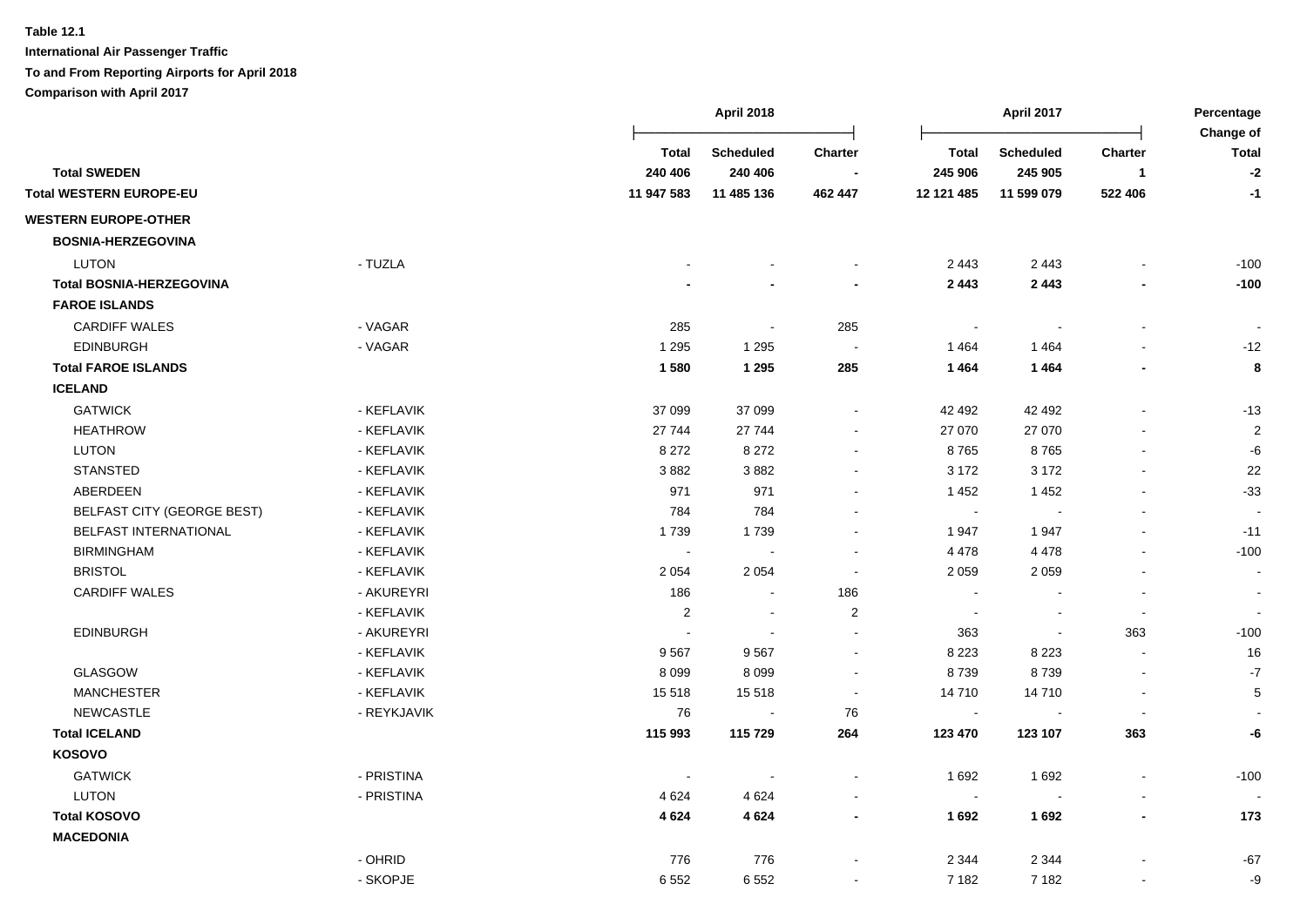|                                     |                       |              | April 2018       |                |                | April 2017       |                | Percentage              |
|-------------------------------------|-----------------------|--------------|------------------|----------------|----------------|------------------|----------------|-------------------------|
|                                     |                       | <b>Total</b> | <b>Scheduled</b> | <b>Charter</b> | <b>Total</b>   | <b>Scheduled</b> | <b>Charter</b> | Change of<br>Total      |
| <b>Total MACEDONIA</b>              |                       | 7 3 2 8      | 7 3 2 8          |                | 9526           | 9526             |                | $-23$                   |
| <b>NORWAY</b>                       |                       |              |                  |                |                |                  |                |                         |
| <b>GATWICK</b>                      | - BERGEN              | 17 203       | 17 203           |                | 15 945         | 15 945           |                | 8                       |
|                                     | - OSLO (GARDERMOEN)   | 35 637       | 35 637           |                | 34 708         | 34 708           |                | 3                       |
|                                     | - STAVANGER           | 8 4 6 1      | 8 4 6 1          |                | 8 2 8 5        | 8 2 8 5          |                | $\overline{2}$          |
|                                     | - TRONDHEIM (VAERNES) | 4787         | 4787             |                | 5 9 3 5        | 5935             |                | $-19$                   |
| <b>HEATHROW</b>                     | - BERGEN              |              |                  |                | 7628           | 7628             |                | $-100$                  |
|                                     | - OSLO (GARDERMOEN)   | 54 240       | 54 240           |                | 57 311         | 57 311           |                | $-5$                    |
|                                     | - STAVANGER           | 8800         | 8800             |                | 13788          | 13788            | $\blacksquare$ | $-36$                   |
| <b>STANSTED</b>                     | - OSLO (GARDERMOEN)   | 27 017       | 27 017           |                | 27 915         | 27 915           |                | $-3$                    |
|                                     | - SANDEFJORD(TORP)    | 5 5 6 5      | 5 5 6 5          |                | 6563           | 6563             |                | $-15$                   |
| ABERDEEN                            | - BERGEN              | 3868         | 3743             | 125            | 2889           | 2889             |                | 34                      |
|                                     | - OSLO (GARDERMOEN)   | 2897         | 2897             |                | 2684           | 2684             |                | 8                       |
|                                     | - STAVANGER           | 8 0 8 4      | 8 0 8 4          |                | 7 0 7 7        | 7077             |                | 14                      |
| <b>BIRMINGHAM</b>                   | - BERGEN              | 135          |                  | 135            | $\sim$         |                  |                |                         |
| <b>EDINBURGH</b>                    | - OSLO (GARDERMOEN)   | 11 276       | 11 276           |                | 9915           | 9915             |                | 14                      |
| <b>GLASGOW</b>                      | - STAVANGER           |              |                  |                | 73             | 73               |                | $-100$                  |
| LIVERPOOL (JOHN LENNON)             | - OSLO (GARDERMOEN)   | 358          |                  | 358            |                |                  |                |                         |
|                                     | - STAVANGER           | 155          | $\blacksquare$   | 155            | 78             |                  | 78             | 99                      |
| <b>MANCHESTER</b>                   | - BERGEN              | 1801         | 1653             | 148            | 1 657          | 1657             |                | $\boldsymbol{9}$        |
|                                     | - OSLO (GARDERMOEN)   | 14 307       | 14 307           | $\sim$         | 11 739         | 11 739           | L.             | 22                      |
|                                     | - SANDEFJORD(TORP)    | 5 6 9 6      | 5 6 9 6          | $\sim$         | 5 4 3 5        | 5 4 3 5          |                | 5                       |
|                                     | - STAVANGER           | 2681         | 2681             | $\blacksquare$ | 2 5 4 9        | 2549             |                | 5                       |
| <b>NEWCASTLE</b>                    | - STAVANGER           | 928          | 928              | $\blacksquare$ | 775            | 775              | $\overline{a}$ | 20                      |
| <b>PRESTWICK</b>                    | - OSLO (GARDERMOEN)   | 70           | $\overline{a}$   | 70             | $\blacksquare$ |                  | $\sim$         |                         |
| <b>Total NORWAY</b>                 |                       | 213 966      | 212 975          | 991            | 222 949        | 222 871          | 78             | -4                      |
| <b>REPUBLIC OF MONTENEGRO</b>       |                       |              |                  |                |                |                  |                |                         |
| <b>GATWICK</b>                      | - TIVAT               | 2979         | 2979             |                | 2 5 9 0        | 2 5 9 0          |                | 15                      |
| <b>STANSTED</b>                     | - PODGORICA           | 3 1 4 6      | 3 1 4 6          |                | 3 2 0 0        | 3 2 0 0          |                | $-2$                    |
| <b>MANCHESTER</b>                   | - TIVAT               | 2 4 9 5      | 2 4 9 5          | $\blacksquare$ | 2737           | 2737             | $\overline{a}$ | -9                      |
| <b>Total REPUBLIC OF MONTENEGRO</b> |                       | 8620         | 8620             |                | 8 5 27         | 8527             | $\blacksquare$ | $\mathbf{1}$            |
| <b>REPUBLIC OF SERBIA</b>           |                       |              |                  |                |                |                  |                |                         |
| <b>HEATHROW</b>                     | - BELGRADE            | 8 2 6 5      | 8 2 6 5          |                | 8 1 8 7        | 8 1 8 7          |                | $\overline{\mathbf{1}}$ |
| <b>LUTON</b>                        | - BELGRADE            | 4 0 0 4      | 4 0 0 4          |                | 4 170          | 4 1 7 0          |                | -4                      |
| <b>Total REPUBLIC OF SERBIA</b>     |                       | 12 269       | 12 269           |                | 12 3 5 7       | 12 3 5 7         | $\blacksquare$ | $-1$                    |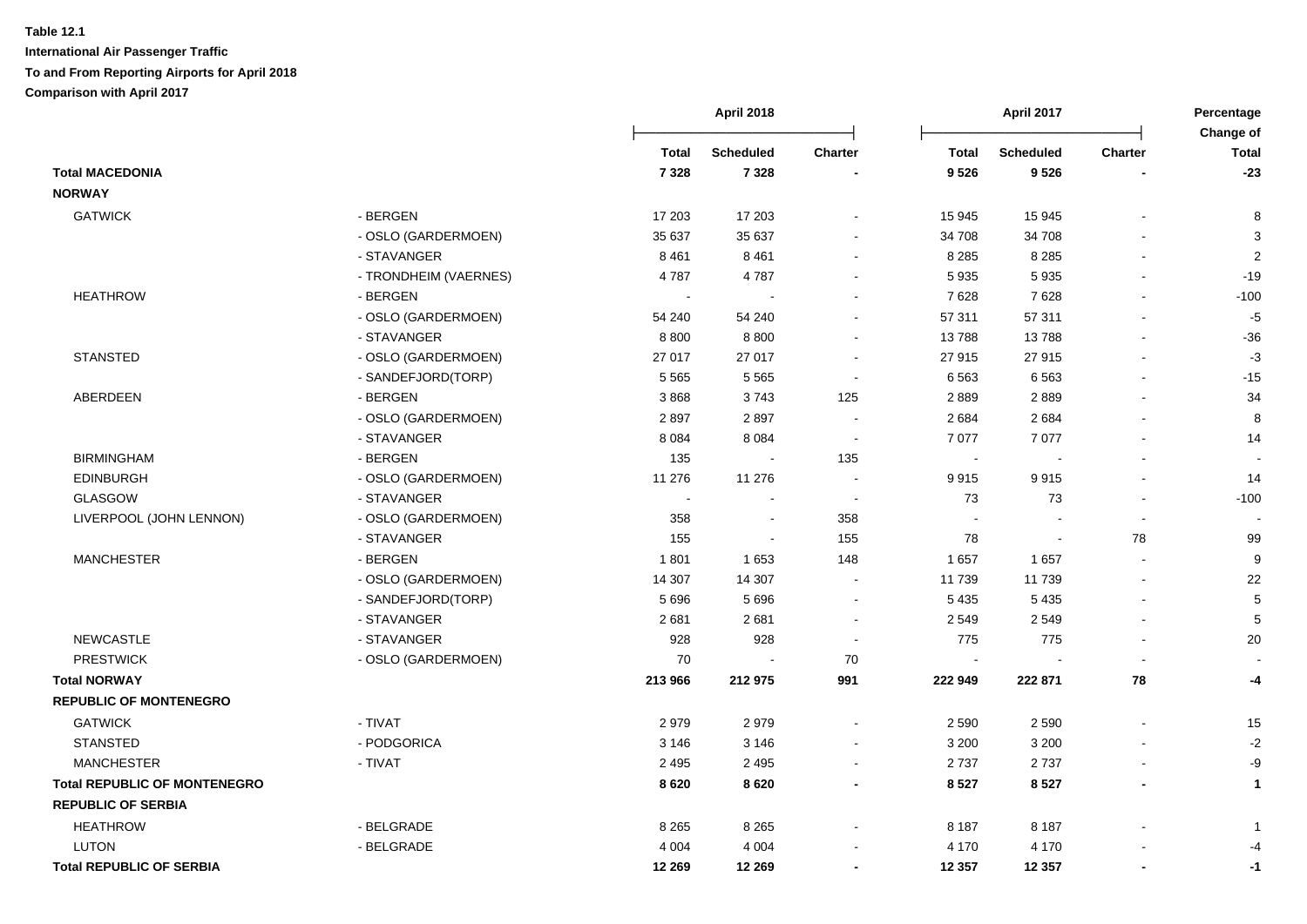|                             |                 | <b>April 2018</b>        |                  |                          |              | <b>April 2017</b> |                          | Percentage<br>Change of   |  |
|-----------------------------|-----------------|--------------------------|------------------|--------------------------|--------------|-------------------|--------------------------|---------------------------|--|
|                             |                 | <b>Total</b>             | <b>Scheduled</b> | Charter                  | <b>Total</b> | <b>Scheduled</b>  | <b>Charter</b>           | <b>Total</b>              |  |
| <b>SWITZERLAND</b>          |                 |                          |                  |                          |              |                   |                          |                           |  |
| <b>GATWICK</b>              | - BALE MULHOUSE | 25 966                   | 25 966           |                          | 24 670       | 24 670            |                          | 5                         |  |
|                             | - GENEVA        | 66 418                   | 62 947           | 3 4 7 1                  | 72 432       | 67 700            | 4732                     | -8                        |  |
|                             | - ZURICH        | 13729                    | 13729            |                          | 13 950       | 13 941            | 9                        | $-2$                      |  |
| <b>HEATHROW</b>             | - BALE MULHOUSE | 23 689                   | 23 689           | $\sim$                   | 21 321       | 21 3 21           | $\overline{\phantom{a}}$ | 11                        |  |
|                             | - GENEVA        | 83 876                   | 83 876           |                          | 90 421       | 89813             | 608                      | $\mathbf{-7}$             |  |
|                             | - ZURICH        | 100 314                  | 100 314          |                          | 102 696      | 102 696           | L.                       | $-2$                      |  |
| <b>LONDON CITY</b>          | - BALE MULHOUSE | $\sim$                   |                  | $\sim$                   | 2 2 1 7      | 2 2 1 7           | $\blacksquare$           | $-100$                    |  |
|                             | - BERNE         | 1 0 0 7                  | 1 0 0 7          | $\sim$                   | 848          | 848               | $\sim$                   | 19                        |  |
|                             | - GENEVA        | 18 281                   | 18 281           | $\overline{\phantom{a}}$ | 19612        | 19612             | $\overline{a}$           | $-7$                      |  |
|                             | - ZURICH        | 34 793                   | 34 793           |                          | 34 054       | 34 054            |                          | $\boldsymbol{2}$          |  |
| <b>LUTON</b>                | - BALE MULHOUSE | 8 3 2 0                  | 8 3 2 0          | $\sim$                   | 8 0 4 1      | 8 0 4 1           | $\overline{a}$           | $\ensuremath{\mathsf{3}}$ |  |
|                             | - GENEVA        | 25 652                   | 25 652           |                          | 25 389       | 25 3 89           | $\blacksquare$           | 1                         |  |
|                             | - ZURICH        | 16 339                   | 16 339           |                          | 15 992       | 15 992            | $\overline{\phantom{a}}$ | $\boldsymbol{2}$          |  |
| SOUTHEND                    | - GENEVA        | 4 3 3 9                  | 4 3 3 9          |                          | 5794         | 5794              | $\blacksquare$           | $-25$                     |  |
| <b>STANSTED</b>             | - BALE MULHOUSE | 9991                     | 9991             |                          | 10 186       | 10 186            |                          | $-2$                      |  |
|                             | - GENEVA        | 11 417                   | 11 417           |                          | 8 9 9 2      | 8992              |                          | 27                        |  |
| ABERDEEN                    | - GENEVA        | 1 2 3 9                  | 1 2 3 9          |                          | 712          | 712               |                          | 74                        |  |
| BELFAST INTERNATIONAL       | - GENEVA        | 1 2 8 1                  | 1 2 8 1          |                          | 2 3 9 9      | 2 3 9 9           |                          | $-47$                     |  |
| <b>BIRMINGHAM</b>           | - GENEVA        | 8 3 9 2                  | 8 2 0 3          | 189                      | 6871         | 6871              |                          | 22                        |  |
|                             | - ZURICH        | 8544                     | 8544             | $\blacksquare$           | 8 2 9 7      | 8 2 9 7           | $\blacksquare$           | $\ensuremath{\mathsf{3}}$ |  |
| <b>BOURNEMOUTH</b>          | - GENEVA        | 3 9 5 6                  | 3 9 5 6          | $\sim$                   | 5812         | 5812              | $\overline{a}$           | $-32$                     |  |
| <b>BRISTOL</b>              | - BALE MULHOUSE | 5 2 3 9                  | 5 2 3 9          | $\blacksquare$           | 4703         | 4703              | $\overline{a}$           | 11                        |  |
|                             | - GENEVA        | 19782                    | 19575            | 207                      | 23 5 63      | 22 447            | 1 1 1 6                  | $-16$                     |  |
| <b>CARDIFF WALES</b>        | - GENEVA        | 356                      | 356              |                          | 440          | 397               | 43                       | $-19$                     |  |
| EAST MIDLANDS INTERNATIONAL | - GENEVA        | 906                      | 906              | $\overline{\phantom{a}}$ | 2 4 9 3      | 2 4 9 3           |                          | $-64$                     |  |
| <b>EDINBURGH</b>            | - BALE MULHOUSE | 10 530                   | 10 530           |                          | 12 078       | 12 0 78           | $\overline{a}$           | $-13$                     |  |
|                             | - GENEVA        | 16 336                   | 16 336           | $\sim$                   | 17 092       | 16 943            | 149                      | $-4$                      |  |
|                             | - ZURICH        | 3701                     | 3701             |                          | 2 1 3 8      | 2 1 3 8           |                          | 73                        |  |
| <b>EXETER</b>               | - GENEVA        | 223                      | 223              |                          | 349          | 349               |                          | $-36$                     |  |
| <b>GLASGOW</b>              | - GENEVA        | 1 609                    | 1 609            |                          | 3547         | 3547              | $\blacksquare$           | $-55$                     |  |
| <b>ISLE OF MAN</b>          | - GENEVA        | 191                      | $\sim$           | 191                      | 244          | 244               | $\blacksquare$           | $-22$                     |  |
| <b>JERSEY</b>               | - BALE MULHOUSE |                          | $\overline{a}$   |                          | 71           | 71                | $\overline{a}$           | $-100$                    |  |
|                             | - BERNE         | $\overline{\phantom{a}}$ | $\sim$           | $\blacksquare$           | 82           | 82                | $\blacksquare$           | $-100$                    |  |
|                             | - GENEVA        | 151                      | 151              |                          | 340          | 340               | $\blacksquare$           | $-56$                     |  |
| <b>LEEDS BRADFORD</b>       | - GENEVA        | 3 3 2 2                  | 3 3 2 2          |                          | 4 5 24       | 4 5 24            | $\blacksquare$           | $-27$                     |  |
|                             |                 |                          |                  |                          |              |                   |                          |                           |  |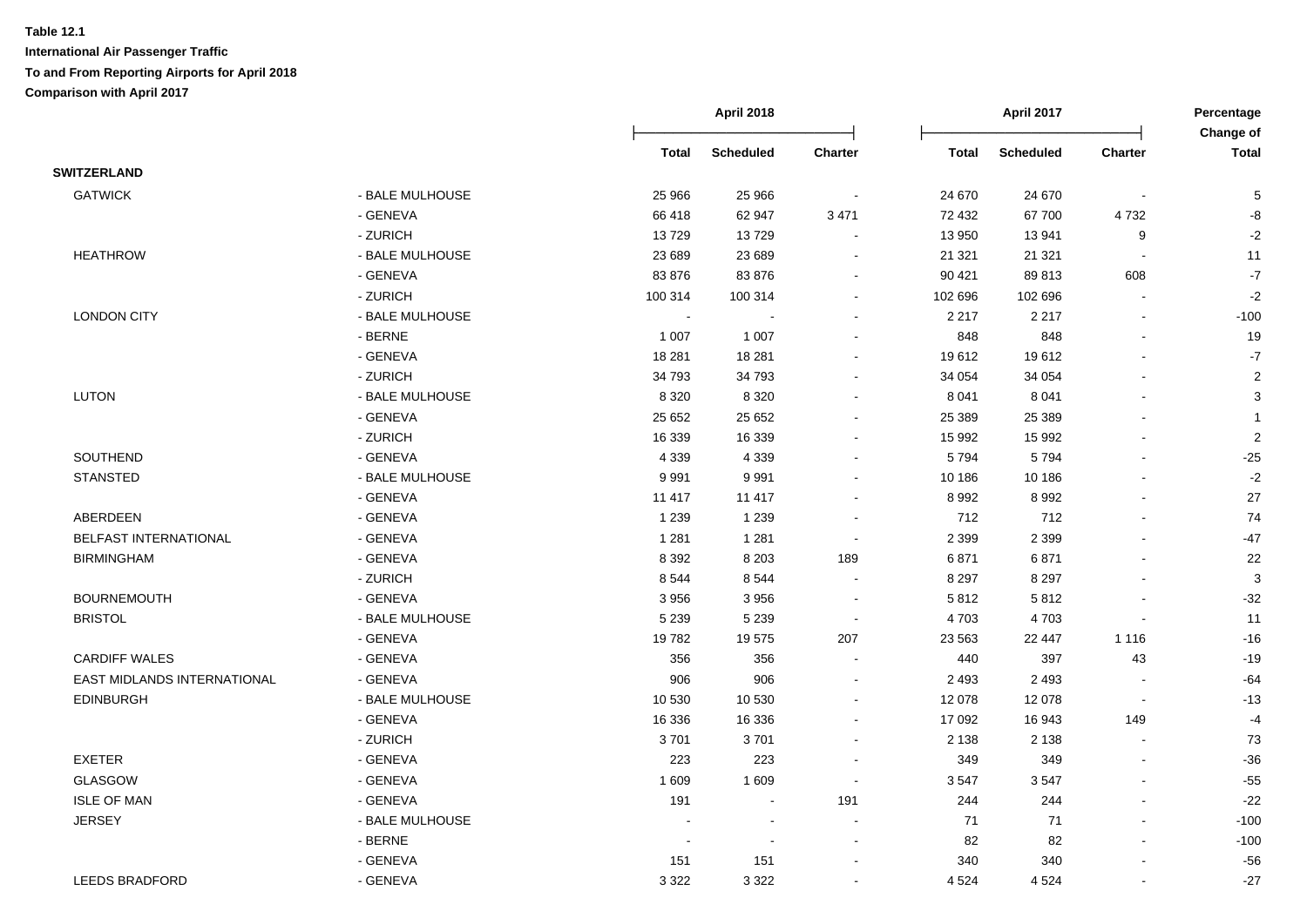|                             |                            |              | <b>April 2018</b> |                |                | <b>April 2017</b> |                          | Percentage<br>Change of |
|-----------------------------|----------------------------|--------------|-------------------|----------------|----------------|-------------------|--------------------------|-------------------------|
|                             |                            | <b>Total</b> | <b>Scheduled</b>  | <b>Charter</b> | <b>Total</b>   | <b>Scheduled</b>  | Charter                  | <b>Total</b>            |
| LIVERPOOL (JOHN LENNON)     | - BERNE                    | 27           | $\sim$            | 27             | $\sim$         | $\blacksquare$    |                          |                         |
|                             | - GENEVA                   | 8586         | 8586              | $\blacksquare$ | 11 492         | 11 492            | ÷,                       | $-25$                   |
| <b>MANCHESTER</b>           | - BALE MULHOUSE            | 8 4 7 7      | 8 4 7 7           | $\sim$         | 7 5 3 6        | 7536              | $\sim$                   | 12                      |
|                             | - GENEVA                   | 26 38 5      | 25 808            | 577            | 28 958         | 27 831            | 1 1 2 7                  | -9                      |
|                             | - ZURICH                   | 11 255       | 11 255            | $\sim$         | 11 040         | 11 040            | $\sim$                   | $\boldsymbol{2}$        |
| NEWCASTLE                   | - GENEVA                   | 6036         | 6036              | $\sim$         | 6521           | 6521              | $\blacksquare$           | $\mathbf{-7}$           |
| SOUTHAMPTON                 | - GENEVA                   | 2997         | 2997              | $\sim$         | 845            | 845               | $\blacksquare$           | 255                     |
| <b>Total SWITZERLAND</b>    |                            | 593 652      | 588 990           | 4662           | 618762         | 610 978           | 7784                     | $-4$                    |
| <b>TURKEY</b>               |                            |              |                   |                |                |                   |                          |                         |
| <b>GATWICK</b>              | - ANKARA (ESENBOGA)        | $\sim$       | $\sim$            |                | 9              | $\mathbf{r}$      | 9                        | $-100$                  |
|                             | - ANTALYA                  | 26 861       | 23 110            | 3751           | 17857          | 15 0 22           | 2835                     | 50                      |
|                             | - BODRUM (MILAS)           | 5 1 0 3      | 5 1 0 3           | $\sim$         | 4 5 5 2        | 4 5 5 2           |                          | 12                      |
|                             | - DALAMAN                  | 20 0 21      | 18 106            | 1915           | 12 166         | 10 561            | 1 605                    | 65                      |
|                             | - ISTANBUL                 | 20 807       | 20 807            | $\sim$         | 17 246         | 17 24 6           |                          | 21                      |
|                             | - ISTANBUL (SABIHA GOKCEN) | 5 9 0 5      | 5 9 0 5           |                | 5 2 8 3        | 5 2 8 3           |                          | 12                      |
|                             | - IZMIR (ADNAN MENDERES)   | 2757         | 2757              |                | 2876           | 2876              |                          | $-4$                    |
| <b>HEATHROW</b>             | - ISTANBUL                 | 94 962       | 94 962            |                | 90 227         | 90 227            |                          | 5                       |
| LUTON                       | - ANTALYA                  | 2 9 3 0      | 2 9 3 0           |                | 1785           | 1785              |                          | 64                      |
|                             | - BODRUM (MILAS)           | 2747         | 2747              |                | 226            | 226               | $\overline{a}$           | 1115                    |
|                             | - DALAMAN                  | 3 0 8 5      | 3 0 8 5           |                | $\sim$         | $\sim$            | $\sim$                   |                         |
| <b>STANSTED</b>             | - ANTALYA                  | 5 3 8 8      | 5 3 8 8           |                | 2 9 0 7        | 1567              | 1 3 4 0                  | 85                      |
|                             | - BODRUM (MILAS)           | 2 6 0 9      | 2609              |                | 781            | 781               | $\blacksquare$           | 234                     |
|                             | - DALAMAN                  | 8410         | 8410              |                | 4 3 2 9        | 4 3 2 9           | $\sim$                   | 94                      |
|                             | - ISTANBUL                 | 8 9 0 5      | 8 9 0 5           |                | 9 3 7 6        | 9311              | 65                       | $-5$                    |
|                             | - ISTANBUL (SABIHA GOKCEN) | 30 751       | 30 751            |                | 21 578         | 21 578            | $\sim$                   | 43                      |
|                             | - IZMIR (ADNAN MENDERES)   | 4 4 5 1      | 4 4 5 1           |                | 4 2 4 8        | 3629              | 619                      | 5                       |
| <b>BIRMINGHAM</b>           | - ANTALYA                  | 8702         | 7470              | 1 2 3 2        | 3791           | 3 3 2 2           | 469                      | 130                     |
|                             | - DALAMAN                  | 7769         | 6 1 1 6           | 1 6 5 3        | 3 2 4 1        | 1594              | 1647                     | 140                     |
|                             | - ISTANBUL                 | 12898        | 12898             |                | 11 998         | 11 998            |                          | 8                       |
| <b>BRISTOL</b>              | - BODRUM (MILAS)           | 237          | 237               | $\sim$         | $\blacksquare$ | $\sim$            | $\overline{\phantom{a}}$ |                         |
|                             | - DALAMAN                  | 5 0 9 1      | 5 0 9 1           |                | 3 4 5 0        | 1813              | 1 6 3 7                  | 48                      |
| EAST MIDLANDS INTERNATIONAL | - ANTALYA                  | 3 0 2 9      | 3 0 2 9           |                | 1692           | 1692              | $\sim$                   | 79                      |
|                             | - DALAMAN                  | 3 1 2 0      | 3 1 2 0           |                | 1868           | 1653              | 215                      | 67                      |
| <b>EDINBURGH</b>            | - ANTALYA                  | 1 1 7 8      | 1 1 7 8           |                | $\sim$         | $\sim$            | $\blacksquare$           |                         |
|                             | - BODRUM (MILAS)           | 414          | 414               |                | 1739           | 1739              | ä,                       | $-76$                   |
|                             | - DALAMAN                  | 2764         | 2764              |                | 2792           | 2792              | ä,                       | $-1$                    |
|                             |                            |              |                   |                |                |                   |                          |                         |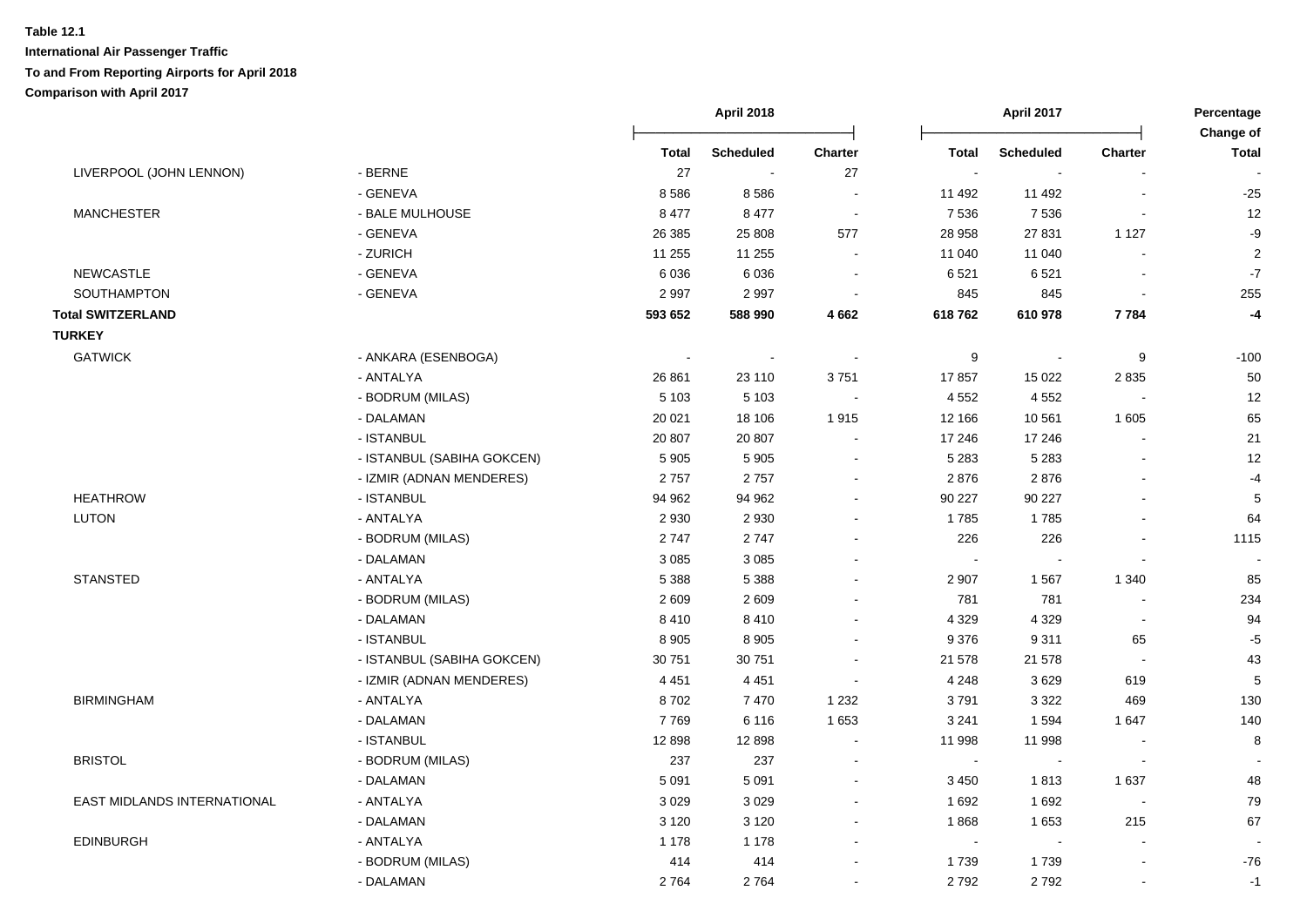|                                   |                          | <b>April 2018</b><br>April 2017 |                  | Percentage<br>Change of |              |                  |                          |                |
|-----------------------------------|--------------------------|---------------------------------|------------------|-------------------------|--------------|------------------|--------------------------|----------------|
|                                   |                          | <b>Total</b>                    | <b>Scheduled</b> | Charter                 | <b>Total</b> | <b>Scheduled</b> | Charter                  | <b>Total</b>   |
|                                   | - ISTANBUL               | 8 0 5 6                         | 8 0 5 6          |                         | 6912         | 6912             | $\overline{\phantom{a}}$ | 17             |
| GLASGOW                           | - ANTALYA                | 10918                           | 10918            |                         | 7 9 0 8      | 1 3 1 1          | 6597                     | 38             |
|                                   | - DALAMAN                | 6429                            | 6429             |                         | 4751         | 164              | 4587                     | 35             |
| <b>LEEDS BRADFORD</b>             | - ANTALYA                | 1 2 6 7                         | 1 2 6 7          |                         | 1 2 1 5      | 1 2 1 5          |                          | $\overline{4}$ |
|                                   | - DALAMAN                |                                 |                  |                         | 195          | 195              | $\blacksquare$           | $-100$         |
| LIVERPOOL (JOHN LENNON)           | - ANTALYA                |                                 |                  |                         | 100          | $\sim$           | 100                      | $-100$         |
|                                   | - BODRUM (MILAS)         | 1 3 1 7                         | 1 3 1 7          |                         | 1 1 4 6      | 1 1 4 6          | $\overline{\phantom{a}}$ | 15             |
| <b>MANCHESTER</b>                 | - ANTALYA                | 27 6 26                         | 24 30 6          | 3 3 2 0                 | 22 059       | 18 672           | 3 3 8 7                  | 25             |
|                                   | - BODRUM (MILAS)         | 524                             | 524              |                         | $\mathbf{u}$ | $\sim$           | $\sim$                   |                |
|                                   | - DALAMAN                | 24 115                          | 22 2 36          | 1879                    | 15 096       | 13516            | 1580                     | 60             |
|                                   | - ISTANBUL               | 20 605                          | 20 25 9          | 346                     | 17 509       | 17 509           | $\blacksquare$           | 18             |
|                                   | - IZMIR (ADNAN MENDERES) | $\sim$                          |                  |                         | 573          | $\sim$           | 573                      | $-100$         |
| <b>NEWCASTLE</b>                  | - ANTALYA                | 2924                            | 2924             |                         | 166          | 166              | $\blacksquare$           | 1661           |
|                                   | - DALAMAN                | 3 3 9 7                         | 3 3 9 7          |                         | 3 0 4 8      | 3 0 4 8          |                          | 11             |
| <b>Total TURKEY</b>               |                          | 398 072                         | 383 976          | 14 096                  | 306 695      | 279 430          | 27 265                   | 30             |
| <b>Total WESTERN EUROPE-OTHER</b> |                          | 1 356 104                       | 1 335 806        | 20 29 8                 | 1 307 885    | 1 272 395        | 35 490                   | 4              |
| <b>EASTERN EUROPE-EU</b>          |                          |                                 |                  |                         |              |                  |                          |                |
| <b>BULGARIA</b>                   |                          |                                 |                  |                         |              |                  |                          |                |
| <b>GATWICK</b>                    | - SOFIA                  | 9735                            | 9589             | 146                     | 9 2 5 5      | 9 2 5 5          |                          | 5              |
| <b>HEATHROW</b>                   | - SOFIA                  | 13854                           | 13854            |                         | 14 2 25      | 14 2 25          |                          | $-3$           |
| LUTON                             | - BURGAS                 | 5 0 1 3                         | 5013             | $\blacksquare$          | 4 3 4 6      | 4 3 4 6          |                          | 15             |
|                                   | - SOFIA                  | 27 457                          | 27 457           |                         | 26 107       | 26 107           |                          | 5              |
|                                   | - VARNA                  | 8877                            | 8877             | $\sim$                  | 9 3 6 1      | 9 3 6 1          |                          | $-5$           |
| <b>STANSTED</b>                   | - PLOVDIV                | 4511                            | 4511             | $\sim$                  | 4 2 7 5      | 4 2 7 5          |                          | 6              |
|                                   | - SOFIA                  | 22 360                          | 22 360           | $\sim$                  | 23 213       | 23 213           |                          | -4             |
| <b>BELFAST INTERNATIONAL</b>      | - PLOVDIV                | 218                             | $\sim$           | 218                     | $\sim$       | $\sim$           |                          |                |
| <b>BIRMINGHAM</b>                 | - SOFIA                  | 4 2 8 2                         | 4 2 8 2          |                         | 9012         | 9012             |                          | $-52$          |
| <b>BRISTOL</b>                    | - SOFIA                  | 192                             | $\sim$           | 192                     | 3 4 8 3      | 3 4 8 3          |                          | $-94$          |
| DONCASTER SHEFFIELD               | - SOFIA                  |                                 | $\sim$           |                         | 2 5 6 9      | 2 5 6 9          |                          | $-100$         |
| <b>EDINBURGH</b>                  | - SOFIA                  | 1796                            | 1796             |                         | $\sim$       |                  |                          |                |
| GLASGOW                           | - SOFIA                  | 3 1 0 8                         | 3 1 0 8          | $\sim$                  | 3 0 8 7      | 3 0 8 7          |                          |                |
| LIVERPOOL (JOHN LENNON)           | - SOFIA                  | 2757                            | 2757             | $\sim$                  | 2707         | 2707             |                          | $\overline{2}$ |
| <b>MANCHESTER</b>                 | - SOFIA                  | 5935                            | 5747             | 188                     | 5731         | 5731             |                          |                |
| <b>Total BULGARIA</b>             |                          | 110 095                         | 109 351          | 744                     | 117 371      | 117 371          | $\blacksquare$           | -6             |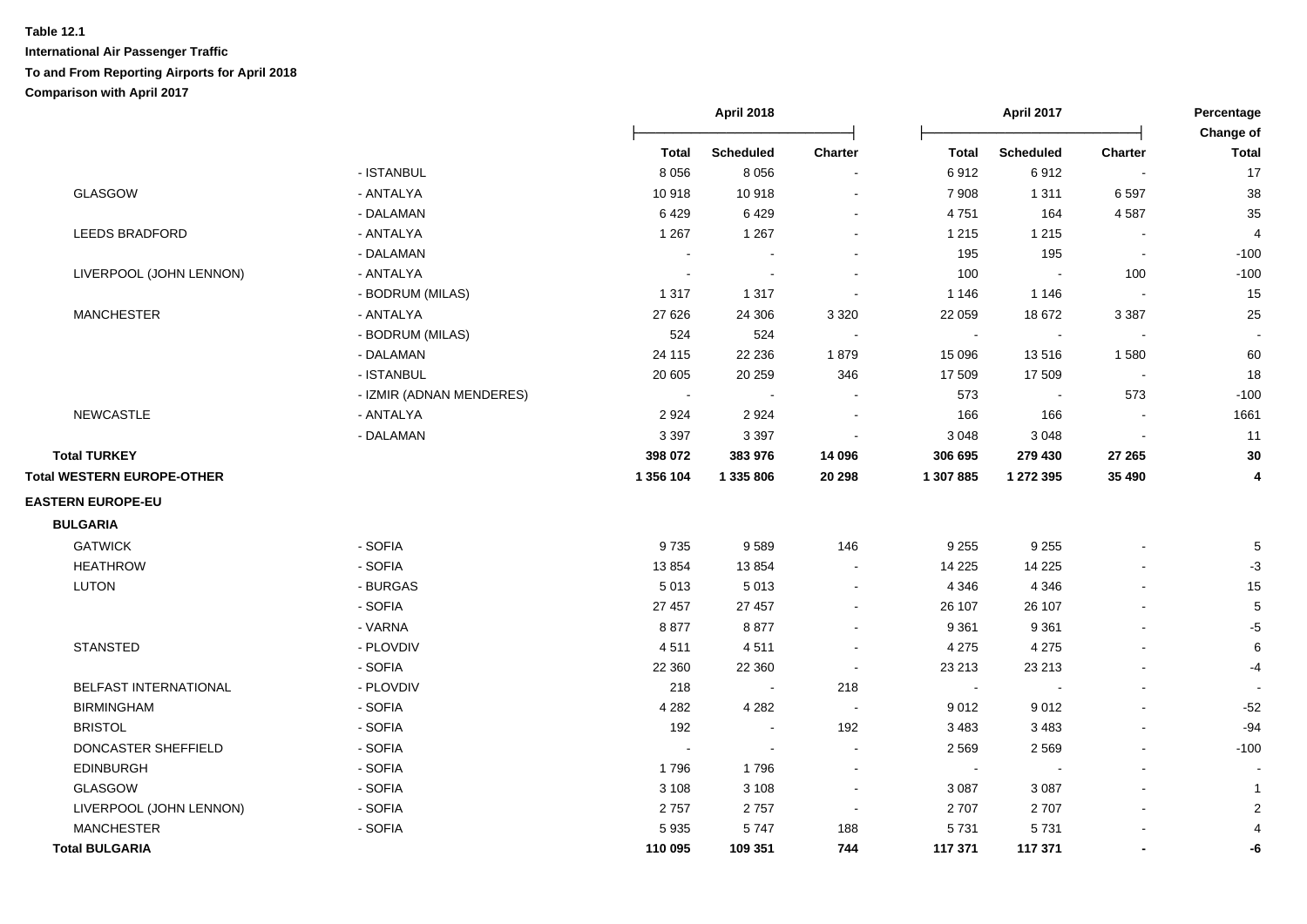|                             |                 | <b>April 2018</b> |                  |         | April 2017   |           | Percentage<br>Change of |                |
|-----------------------------|-----------------|-------------------|------------------|---------|--------------|-----------|-------------------------|----------------|
|                             |                 | <b>Total</b>      | <b>Scheduled</b> | Charter | <b>Total</b> | Scheduled | Charter                 | <b>Total</b>   |
| <b>CZECH REPUBLIC</b>       |                 |                   |                  |         |              |           |                         |                |
| <b>GATWICK</b>              | - PRAGUE        | 22 450            | 22 450           |         | 34 513       | 34 513    |                         | $-35$          |
| <b>HEATHROW</b>             | - PRAGUE        | 37 619            | 37 619           |         | 39 366       | 39 366    |                         | $-4$           |
| <b>LONDON CITY</b>          | - PRAGUE        | 3 2 0 3           | 3 2 0 3          |         | $\sim$       |           |                         |                |
| <b>LUTON</b>                | - BRNO (TURANY) |                   |                  |         | 3697         | 3697      |                         | $-100$         |
|                             | - PRAGUE        | 9529              | 9529             |         | 10717        | 10717     | $\blacksquare$          | $-11$          |
| SOUTHEND                    | - PRAGUE        | 5 2 2 6           | 5 2 2 6          |         | $\sim$       |           |                         |                |
| <b>STANSTED</b>             | - BRNO (TURANY) | 10 5 26           | 10 5 26          |         | 10 599       | 10 599    |                         | $-1$           |
|                             | - OSTRAVA       | 3828              | 3828             |         | 4 1 7 3      | 4 1 7 3   |                         | -8             |
|                             | - PARDUBICE     | 3894              | 3894             |         | $\sim$       |           |                         |                |
|                             | - PRAGUE        | 32 941            | 32 941           |         | 24 832       | 24 832    | L,                      | 33             |
| <b>BIRMINGHAM</b>           | - PRAGUE        | 8 0 0 4           | 8 0 0 4          |         | 5736         | 5736      |                         | 40             |
| <b>BRISTOL</b>              | - PRAGUE        | 7 4 0 6           | 7406             |         | 5470         | 5470      |                         | 35             |
| EAST MIDLANDS INTERNATIONAL | - PRAGUE        | 2 1 9 6           | 2 1 9 6          |         | 2 0 4 6      | 2 0 4 6   |                         | $\overline{7}$ |
| <b>EDINBURGH</b>            | - PRAGUE        | 13877             | 13877            |         | 7 0 8 2      | 7 0 8 2   |                         | 96             |
| <b>GLASGOW</b>              | - PRAGUE        | 2871              | 2871             |         | 2673         | 2673      |                         | 7              |
| <b>LEEDS BRADFORD</b>       | - PRAGUE        | 2 2 4 3           | 2 2 4 3          |         | 2 3 9 7      | 2 3 9 7   |                         | -6             |
| LIVERPOOL (JOHN LENNON)     | - PRAGUE        | 6 3 7 0           | 6 3 7 0          |         | 5943         | 5943      |                         | $\overline{7}$ |
| <b>MANCHESTER</b>           | - PRAGUE        | 15752             | 15752            |         | 15 102       | 15 102    |                         | 4              |
| <b>NEWCASTLE</b>            | - PRAGUE        | 2 4 2 5           | 2 4 2 5          |         | 2 1 4 9      | 2 1 4 9   |                         | 13             |
| <b>Total CZECH REPUBLIC</b> |                 | 190 360           | 190 360          |         | 176 495      | 176 495   | ٠                       | 8              |
| <b>ESTONIA</b>              |                 |                   |                  |         |              |           |                         |                |
| <b>GATWICK</b>              | - TALLIN        | 4 1 4 1           | 4 1 4 1          |         | 2 4 2 0      | 2 4 2 0   |                         | 71             |
| <b>HEATHROW</b>             | - TALLIN        | 2 2 7 1           | 2 2 7 1          |         | 2670         | 2670      |                         | $-15$          |
| <b>STANSTED</b>             | - TALLIN        | 6 3 6 4           | 6 3 6 4          |         | 6 0 4 4      | 6 0 4 4   |                         | $\sqrt{5}$     |
| <b>Total ESTONIA</b>        |                 | 12776             | 12776            |         | 11 134       | 11 134    |                         | 15             |
| <b>HUNGARY</b>              |                 |                   |                  |         |              |           |                         |                |
| <b>GATWICK</b>              | - BUDAPEST      | 13790             | 13790            |         | 18 0 22      | 18 0 22   |                         | $-23$          |
| <b>HEATHROW</b>             | - BUDAPEST      | 32 891            | 32 891           |         | 26 170       | 26 170    |                         | 26             |
| LUTON                       | - BUDAPEST      | 49 921            | 49 921           |         | 47 566       | 47 566    |                         | 5              |
|                             | - DEBRECEN      | 12 645            | 12 645           |         | 10 928       | 10 928    |                         | 16             |
| SOUTHEND                    | - BUDAPEST      | 1563              | 1563             |         | $\sim$       |           |                         |                |
| <b>STANSTED</b>             | - BUDAPEST      | 35 986            | 35 986           |         | 32 487       | 32 487    |                         | 11             |
| <b>BIRMINGHAM</b>           | - BUDAPEST      | 3734              | 3734             |         | 4 0 16       | 4016      |                         | $-7$           |
| <b>BRISTOL</b>              | - BUDAPEST      | 4 2 8 6           | 4 2 8 6          |         | 4737         | 4737      |                         | $-10$          |
|                             |                 |                   |                  |         |              |           |                         |                |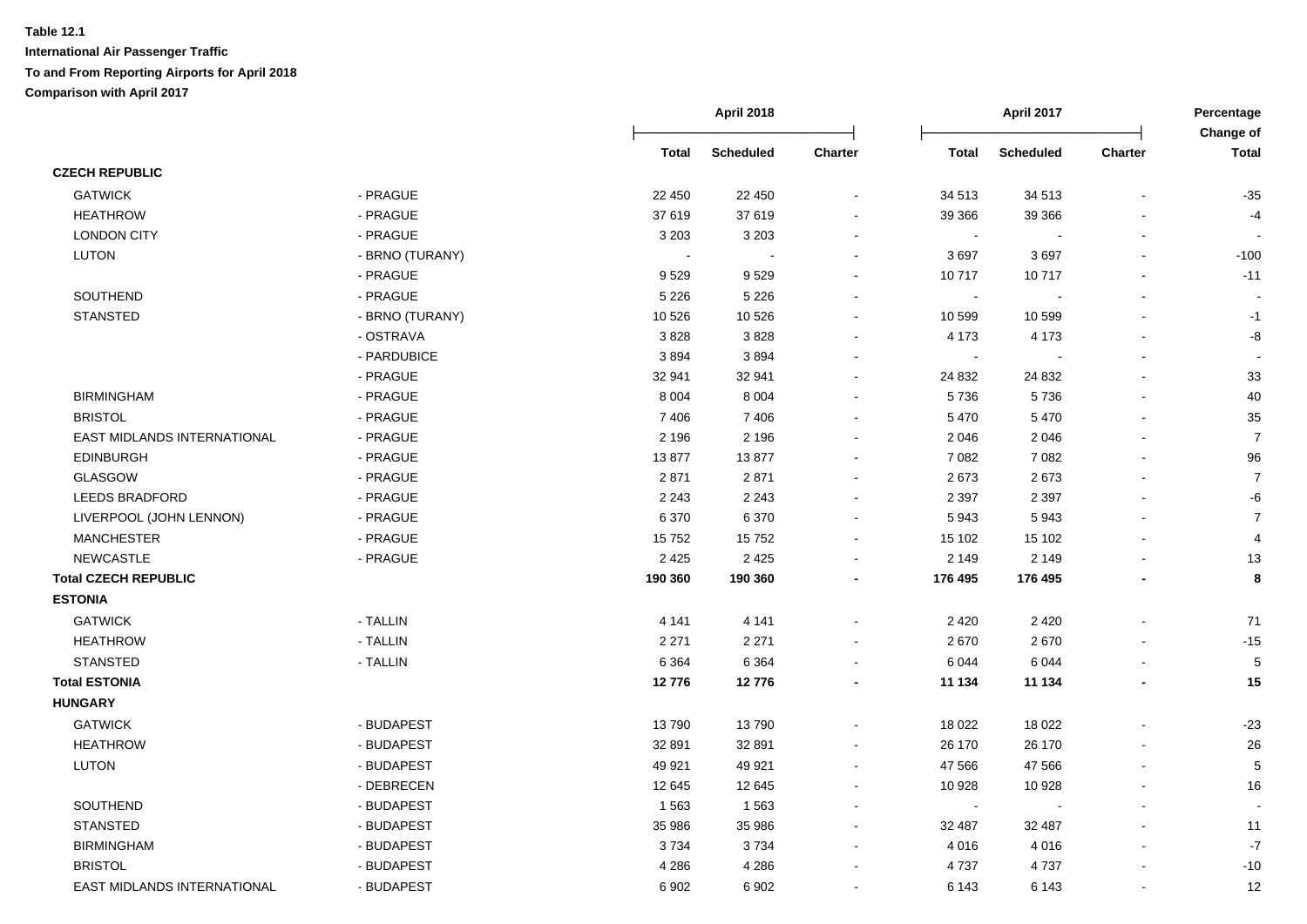|                             |            |                | <b>April 2018</b> |                          |                            | April 2017       |         | Percentage                |  |
|-----------------------------|------------|----------------|-------------------|--------------------------|----------------------------|------------------|---------|---------------------------|--|
|                             |            | Total          | <b>Scheduled</b>  | Charter                  | <b>Total</b>               | <b>Scheduled</b> | Charter | Change of<br><b>Total</b> |  |
| <b>EDINBURGH</b>            | - BUDAPEST | 8 3 7 0        | 8 3 7 0           |                          | 3619                       | 3619             |         | 131                       |  |
| <b>GLASGOW</b>              | - BUDAPEST | 2 4 9 0        | 2 4 9 0           |                          | 4 0 8 3                    | 4 0 8 3          |         | $-39$                     |  |
| <b>HUMBERSIDE</b>           | - BUDAPEST | 46             |                   | 46                       | $\mathcal{L}_{\mathbf{r}}$ |                  |         |                           |  |
| <b>LEEDS BRADFORD</b>       | - BUDAPEST | 3 2 2 1        | 3 2 2 1           |                          | 2 2 0 8                    | 2 2 0 8          |         | 46                        |  |
| LIVERPOOL (JOHN LENNON)     | - BUDAPEST | 3830           | 3830              |                          | 3 9 6 7                    | 3 9 6 7          |         | $-3$                      |  |
| <b>MANCHESTER</b>           | - BUDAPEST | 12 5 9 7       | 12 5 9 7          |                          | 12741                      | 12741            |         | $-1$                      |  |
| <b>Total HUNGARY</b>        |            | 192 272        | 192 226           | 46                       | 176 687                    | 176 687          |         | 9                         |  |
| <b>LATVIA</b>               |            |                |                   |                          |                            |                  |         |                           |  |
| <b>GATWICK</b>              | - RIGA     | 12 938         | 12 938            | $\blacksquare$           | 11 770                     | 11770            |         | 10                        |  |
| <b>LUTON</b>                | - RIGA     | 17 992         | 17 992            |                          | 15 277                     | 15 277           |         | 18                        |  |
| <b>STANSTED</b>             | - RIGA     | 21 109         | 21 109            |                          | 21 30 3                    | 21 303           |         | $-1$                      |  |
| DONCASTER SHEFFIELD         | - RIGA     | 3 1 4 4        | 3 1 4 4           |                          | 3659                       | 3659             |         | $-14$                     |  |
| EAST MIDLANDS INTERNATIONAL | - RIGA     | 4568           | 4568              |                          | 4 1 8 6                    | 4 1 8 6          |         | 9                         |  |
| GLASGOW                     | - RIGA     | 3 1 9 6        | 3 1 9 6           |                          | 3 1 6 6                    | 3 1 6 6          |         | -1                        |  |
| <b>LEEDS BRADFORD</b>       | - RIGA     | 3 1 5 6        | 3 1 5 6           |                          | 3 0 5 8                    | 3 0 5 8          |         | 3                         |  |
| LIVERPOOL (JOHN LENNON)     | - RIGA     |                |                   |                          | 2727                       | 2727             |         | $-100$                    |  |
| <b>MANCHESTER</b>           | - RIGA     | 4 2 6 3        | 4 2 6 3           |                          | 4 5 4 7                    | 4547             |         | -6                        |  |
| <b>Total LATVIA</b>         |            | 70 366         | 70 366            |                          | 69 693                     | 69 693           |         | $\mathbf{1}$              |  |
| <b>LITHUANIA</b>            |            |                |                   |                          |                            |                  |         |                           |  |
| <b>LUTON</b>                | - KAUNAS   | 19 950         | 19 950            |                          | 20 008                     | 20 008           |         |                           |  |
|                             | - PALANGA  | 5 2 8 2        | 5 2 8 2           |                          | 5 3 0 9                    | 5 3 0 9          |         | $-1$                      |  |
|                             | - VILNIUS  | 30 933         | 30 933            |                          | 25 6 69                    | 25 6 69          |         | 21                        |  |
| <b>STANSTED</b>             | - KAUNAS   | 7 2 5 8        | 7 2 5 8           |                          | 5 9 4 1                    | 5941             |         | 22                        |  |
|                             | - PALANGA  | 2838           | 2838              |                          | 3 1 9 7                    | 3 1 9 7          |         | $-11$                     |  |
|                             | - VILNIUS  | 10 4 98        | 10 4 98           |                          | 10 655                     | 10 655           |         | $-1$                      |  |
| BELFAST INTERNATIONAL       | - VILNIUS  | 3 0 8 4        | 3 0 8 4           |                          | 2 9 8 7                    | 2987             |         | 3                         |  |
| <b>BIRMINGHAM</b>           | - KAUNAS   | $\blacksquare$ | $\blacksquare$    |                          | 154                        | 154              |         | $-100$                    |  |
|                             | - VILNIUS  | 2829           | 2829              |                          | 3 0 6 0                    | 3 0 6 0          |         | -8                        |  |
| <b>BRISTOL</b>              | - KAUNAS   | 4 6 2 9        | 4 4 7 9           | 150                      | 3 0 8 9                    | 3 0 8 9          |         | 50                        |  |
| DONCASTER SHEFFIELD         | - VILNIUS  | 3 0 5 3        | 3 0 5 3           |                          | 3784                       | 3784             |         | $-19$                     |  |
| <b>EDINBURGH</b>            | - KAUNAS   | 2865           | 2865              | $\sim$                   | 3 1 7 7                    | 3 1 7 7          |         | $-10$                     |  |
| GLASGOW                     | - PALANGA  | 2 9 0 5        | 2 9 0 5           | $\overline{\phantom{a}}$ | 2876                       | 2876             |         | $\mathbf{1}$              |  |
| <b>LEEDS BRADFORD</b>       | - VILNIUS  | 3 1 1 2        | 3 1 1 2           |                          | 2614                       | 2614             |         | 19                        |  |
| LIVERPOOL (JOHN LENNON)     | - VILNIUS  | 3 1 5 6        | 3 1 5 6           |                          | 3 1 2 4                    | 3 1 2 4          |         | $\mathbf{1}$              |  |
| <b>Total LITHUANIA</b>      |            | 102 392        | 102 242           | 150                      | 95 644                     | 95 644           |         | $\overline{7}$            |  |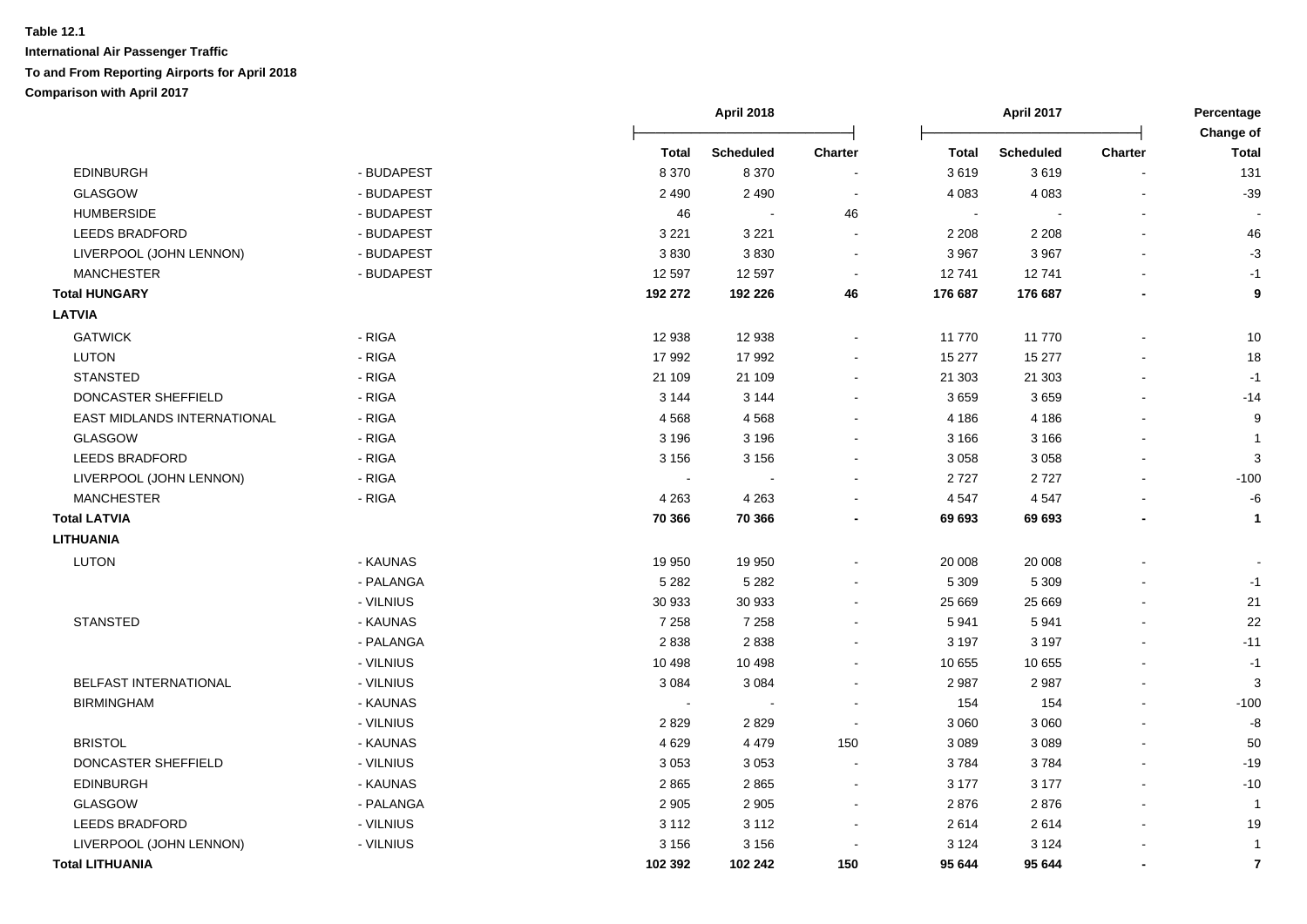|                       |                           | <b>April 2018</b>        |                  |                          | April 2017     |                  |                          |                           |
|-----------------------|---------------------------|--------------------------|------------------|--------------------------|----------------|------------------|--------------------------|---------------------------|
|                       |                           | <b>Total</b>             | <b>Scheduled</b> | Charter                  | <b>Total</b>   | <b>Scheduled</b> | Charter                  | Change of<br><b>Total</b> |
| <b>POLAND</b>         |                           |                          |                  |                          |                |                  |                          |                           |
| <b>GATWICK</b>        | - GDANSK                  | $\overline{\phantom{a}}$ |                  | $\blacksquare$           | $\overline{1}$ |                  | $\mathbf{1}$             | $-100$                    |
|                       | - KRAKOW                  | 12 106                   | 12 106           | $\overline{\phantom{a}}$ | 11 583         | 11 583           |                          | 5                         |
|                       | - WROCLAW                 | 109                      | $\sim$           | 109                      | $\sim$         |                  |                          |                           |
| <b>HEATHROW</b>       | - KRAKOW                  | 8945                     | 8945             | $\blacksquare$           | 8 3 7 4        | 8 3 7 4          | $\overline{\phantom{a}}$ | $\boldsymbol{7}$          |
|                       | - WARSAW (CHOPIN)         | 42 059                   | 42 059           | $\blacksquare$           | 35 143         | 35 143           |                          | $20\,$                    |
| <b>LUTON</b>          | - BYDGOSZCZ               | 5894                     | 5894             | $\blacksquare$           | $\blacksquare$ |                  | $\blacksquare$           |                           |
|                       | - GDANSK                  | 29 652                   | 29 652           | $\overline{\phantom{a}}$ | 23 806         | 23 806           |                          | 25                        |
|                       | - KATOWICE                | 33790                    | 33790            | $\blacksquare$           | 27 716         | 27 716           |                          | 22                        |
|                       | - LUBLIN (PORT LOTNICZY)  | 9994                     | 9994             |                          | 9650           | 9650             |                          | $\overline{4}$            |
|                       | - POZNAN                  | 13 602                   | 13 602           | $\overline{\phantom{a}}$ | 13 968         | 13 968           |                          | $-3$                      |
|                       | - RZESZOW                 | 4 2 6 5                  | 4 2 6 5          |                          | 4 6 3 4        | 4 6 3 4          |                          | -8                        |
|                       | - SZCZECIN (GOLENOW)      | $\blacksquare$           | $\blacksquare$   |                          | 3 9 2 3        | 3923             |                          | $-100$                    |
|                       | - SZYMANY (MAZURY)        | 3012                     | 3012             |                          | 3 9 5 2        | 3 9 5 2          |                          | $-24$                     |
|                       | - WARSAW (CHOPIN)         | 39 096                   | 39 096           |                          | 36 436         | 36 436           |                          | $\overline{7}$            |
|                       | - WROCLAW                 | 12877                    | 12877            |                          | 9 3 9 7        | 9 3 9 7          |                          | 37                        |
| <b>STANSTED</b>       | - BYDGOSZCZ               | 10 055                   | 10 055           | $\overline{\phantom{a}}$ | 10 307         | 10 307           |                          | $-2$                      |
|                       | - GDANSK                  | 17017                    | 17 017           | $\blacksquare$           | 16 907         | 16 907           |                          | $\mathbf{1}$              |
|                       | - KATOWICE                | 10 197                   | 10 197           | $\blacksquare$           | 10 597         | 10 597           |                          | $-4$                      |
|                       | - KRAKOW                  | 29 5 93                  | 29 196           | 397                      | 29 106         | 29 106           |                          | $\sqrt{2}$                |
|                       | - LODZ LUBLINEK           | 9 0 61                   | 9 0 6 1          | $\blacksquare$           | 9 2 3 8        | 9 2 3 8          |                          | $-2$                      |
|                       | - LUBLIN (PORT LOTNICZY)  | 5979                     | 5979             |                          | 5974           | 5974             |                          | $\sim$                    |
|                       | - POZNAN                  | 13 0 70                  | 13 0 70          | $\blacksquare$           | 10 568         | 10 568           |                          | 24                        |
|                       | - RZESZOW                 | 13884                    | 13884            | $\sim$                   | 13841          | 13841            |                          |                           |
|                       | - SZCZECIN (GOLENOW)      | 10 155                   | 10 155           |                          | 10 143         | 10 143           |                          |                           |
|                       | - SZYMANY (MAZURY)        | 3 9 6 6                  | 3966             | $\blacksquare$           | 4 3 1 7        | 4 3 1 7          |                          | -8                        |
|                       | - WARSAW (CHOPIN)         | 203                      | $\sim$           | 203                      | $\sim$         |                  |                          |                           |
|                       | - WARSAW (MODLIN MASOVIA) | 35 455                   | 35 455           |                          | 35 966         | 35 966           |                          | $-1$                      |
|                       | - WROCLAW                 | 18 3 67                  | 18 3 67          | $\sim$                   | 18 697         | 18 697           |                          | $-2$                      |
| ABERDEEN              | - GDANSK                  | 2620                     | 2620             | $\blacksquare$           | 3 4 1 9        | 3419             | $\sim$                   | $-23$                     |
|                       | - WARSAW (CHOPIN)         | $\sim$                   | $\sim$           |                          | 2 5 3 1        | 2 5 3 1          | $\overline{a}$           | $-100$                    |
| BELFAST INTERNATIONAL | - GDANSK                  | 2769                     | 2769             | $\sim$                   | 2 9 6 9        | 2969             | $\blacksquare$           | $-7$                      |
|                       | - KATOWICE                | $\sim$                   | $\sim$           | $\overline{\phantom{a}}$ | 2 6 0 2        | 2 6 0 2          | $\blacksquare$           | $-100$                    |
|                       | - KRAKOW                  | 8632                     | 8632             |                          | 8 0 5 4        | 8 0 5 4          |                          | $\overline{7}$            |
|                       | - WARSAW (MODLIN MASOVIA) | 2783                     | 2783             |                          | 2766           | 2766             |                          | $\overline{1}$            |
|                       | - WROCLAW                 | 3 0 27                   | 3 0 2 7          | $\overline{\phantom{a}}$ | 2 4 8 2        | 2 4 8 2          |                          | 22                        |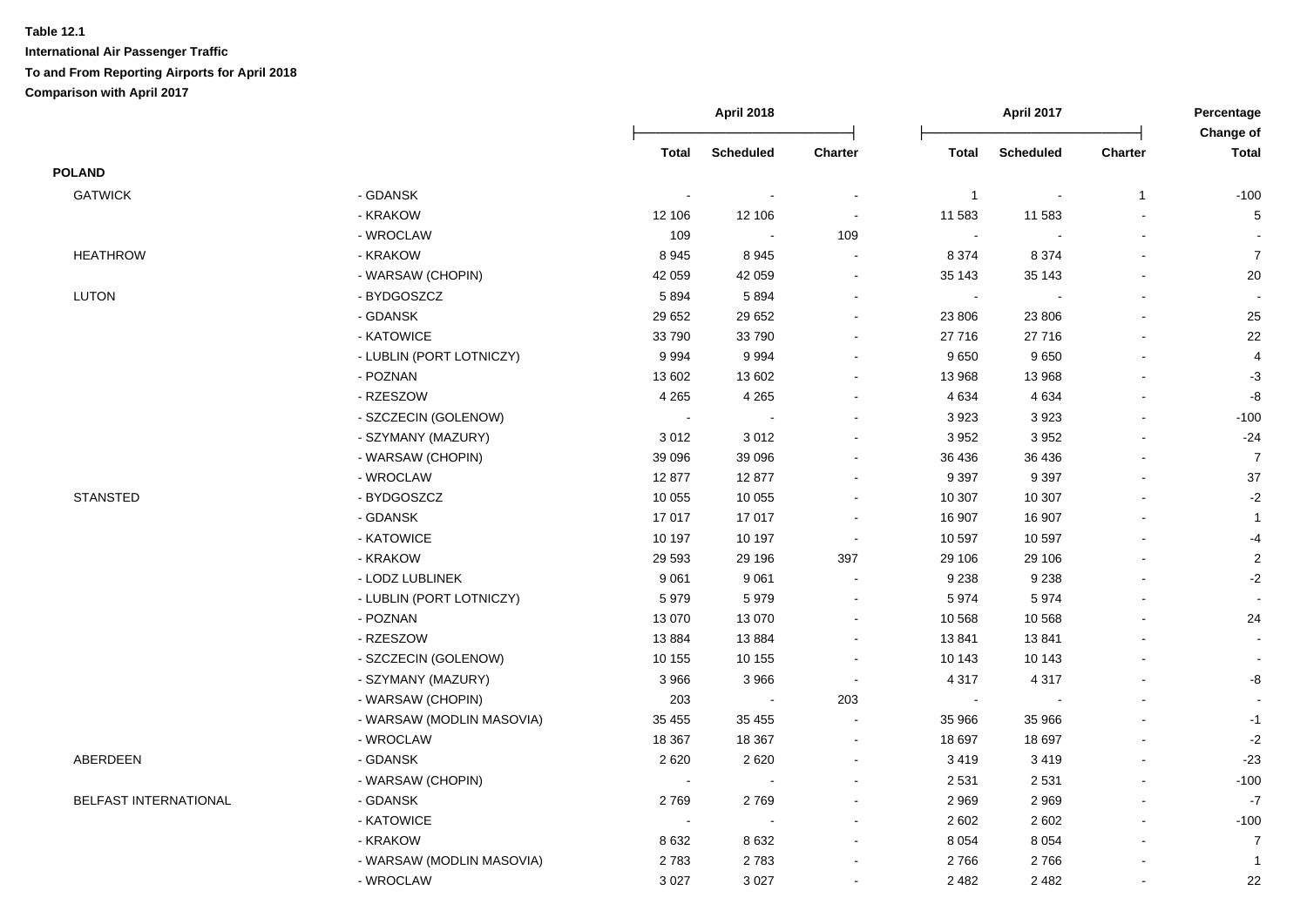|                                    |                           | April 2018   |                  |                          | April 2017   |                  |                |                           |
|------------------------------------|---------------------------|--------------|------------------|--------------------------|--------------|------------------|----------------|---------------------------|
|                                    |                           | <b>Total</b> | <b>Scheduled</b> | Charter                  | <b>Total</b> | <b>Scheduled</b> | Charter        | Change of<br><b>Total</b> |
| <b>BIRMINGHAM</b>                  | - BYDGOSZCZ               | 4 2 8 1      | 4 2 8 1          | $\overline{\phantom{a}}$ | 4 5 23       | 4523             |                | $-5$                      |
|                                    | - GDANSK                  | 3 1 2 3      | 3 1 2 3          | $\blacksquare$           | 3 1 7 4      | 3 1 7 4          |                | $-2$                      |
|                                    | - KATOWICE                | 3 1 8 0      | 3 1 8 0          | $\blacksquare$           | 2817         | 2817             | ÷.             | 13                        |
|                                    | - KRAKOW                  | 6 1 3 6      | 6 1 3 6          | $\blacksquare$           | 3 1 7 7      | 3 1 7 7          | $\mathbf{r}$   | 93                        |
|                                    | - POZNAN                  | 2 5 3 0      | 2 5 3 0          | ä,                       | 2884         | 2884             | ä,             | $-12$                     |
|                                    | - WARSAW (CHOPIN)         | 3589         | 3589             | $\blacksquare$           | 3 9 7 1      | 3 9 7 1          | $\blacksquare$ | $-10$                     |
|                                    | - WARSAW (MODLIN MASOVIA) | 4 3 8 0      | 4 3 8 0          | $\blacksquare$           | 4 2 9 4      | 4 2 9 4          | $\blacksquare$ | $\overline{2}$            |
|                                    | - WROCLAW                 | 2679         | 2679             | ۰                        | 2 4 7 3      | 2 4 7 3          | $\overline{a}$ | 8                         |
| <b>BOURNEMOUTH</b>                 | - KRAKOW                  | 3 100        | 3 1 0 0          | $\blacksquare$           | $\sim$       |                  | $\blacksquare$ |                           |
| <b>BRISTOL</b>                     | - GDANSK                  | 3 2 1 5      | 3 2 1 5          |                          | 2 9 0 5      | 2 9 0 5          |                | 11                        |
|                                    | - KATOWICE                | 3650         | 3650             | $\blacksquare$           | 3528         | 3528             | ä,             | 3                         |
|                                    | - KRAKOW                  | 10 365       | 10 365           |                          | 10 281       | 10 281           |                | $\overline{1}$            |
|                                    | - POZNAN                  | 3 2 1 3      | 3 2 1 3          |                          | 3 2 9 7      | 3 2 9 7          |                | $-3$                      |
|                                    | - RZESZOW                 | 3 2 8 6      | 3 2 8 6          | $\sim$                   | 2857         | 2857             | L.             | 15                        |
|                                    | - WARSAW (CHOPIN)         | $\sim$       | $\sim$           | $\sim$                   | 2778         | 2778             |                | $-100$                    |
|                                    | - WARSAW (MODLIN MASOVIA) | 6 1 2 7      | 6 1 2 7          | $\sim$                   | 5 8 7 2      | 5872             |                | 4                         |
|                                    | - WROCLAW                 | 3 2 2 9      | 3 2 2 9          | $\sim$                   | 3 2 6 5      | 3 2 6 5          | L.             | $-1$                      |
| DONCASTER SHEFFIELD                | - GDANSK                  | 6 3 7 8      | 6378             | ä,                       | 6 2 5 5      | 6 2 5 5          | $\blacksquare$ | $\overline{2}$            |
|                                    | - KATOWICE                | 7579         | 7579             | $\blacksquare$           | 7 0 6 9      | 7 0 6 9          | L.             | $\overline{7}$            |
|                                    | - LUBLIN (PORT LOTNICZY)  | 3 1 1 5      | 3 1 1 5          | ä,                       | 3655         | 3655             |                | $-15$                     |
|                                    | - POZNAN                  | 4 3 8 4      | 4 3 8 4          | ۰                        | 6 2 6 0      | 6 2 6 0          | $\blacksquare$ | $-30$                     |
|                                    | - WARSAW (CHOPIN)         | 5 4 5 1      | 5 4 5 1          | $\blacksquare$           | 5 1 1 3      | 5 1 1 3          | $\blacksquare$ | $\overline{7}$            |
|                                    | - WROCLAW                 | 2899         | 2899             | $\blacksquare$           | 4 4 1 0      | 4 4 1 0          |                | $-34$                     |
| <b>EAST MIDLANDS INTERNATIONAL</b> | - KRAKOW                  | 4658         | 4658             | $\blacksquare$           | 4 2 6 9      | 4 2 6 9          | ä,             | 9                         |
|                                    | - LODZ LUBLINEK           | 2843         | 2843             |                          | 3 1 5 4      | 3 1 5 4          |                | $-10$                     |
|                                    | - RZESZOW                 | 4 3 3 7      | 4 3 3 7          |                          | 4 5 9 3      | 4593             |                | -6                        |
|                                    | - WARSAW (MODLIN MASOVIA) | 4 1 2 8      | 4 1 2 8          | $\blacksquare$           | 1 5 3 5      | 1 5 3 5          | L.             | 169                       |
|                                    | - WROCLAW                 | 7 3 0 8      | 7 3 0 8          | $\sim$                   | 7 2 8 5      | 7 2 8 5          |                |                           |
| <b>EDINBURGH</b>                   | - GDANSK                  | 4 3 3 4      | 4 3 3 4          | $\blacksquare$           | 4 6 2 5      | 4 6 2 5          |                | -6                        |
|                                    | - KATOWICE                | 3 0 6 5      | 3 0 6 5          | $\sim$                   | $\sim$       |                  | L.             | $\sim$                    |
|                                    | - KRAKOW                  | 11 755       | 11 755           | ۰                        | 11 845       | 11845            | ä,             | $-1$                      |
|                                    | - POZNAN                  | 3 2 0 3      | 3 2 0 3          | ۰                        | 2 8 6 0      | 2860             | ä,             | 12                        |
|                                    | - SZCZECIN (GOLENOW)      | 2 3 0 7      | 2 3 0 7          | $\overline{\phantom{a}}$ | $\sim$       |                  | $\blacksquare$ | $\sim$                    |
|                                    | - WARSAW (MODLIN MASOVIA) | 4704         | 4 7 0 4          | ۰                        | 4 5 0 4      | 4 5 0 4          |                | 4                         |
|                                    | - WROCLAW                 | 2737         | 2737             | $\blacksquare$           | $\sim$       |                  | $\overline{a}$ |                           |
| GLASGOW                            | - BYDGOSZCZ               | 3 1 9 1      | 3 1 9 1          |                          | 2746         | 2746             |                | 16                        |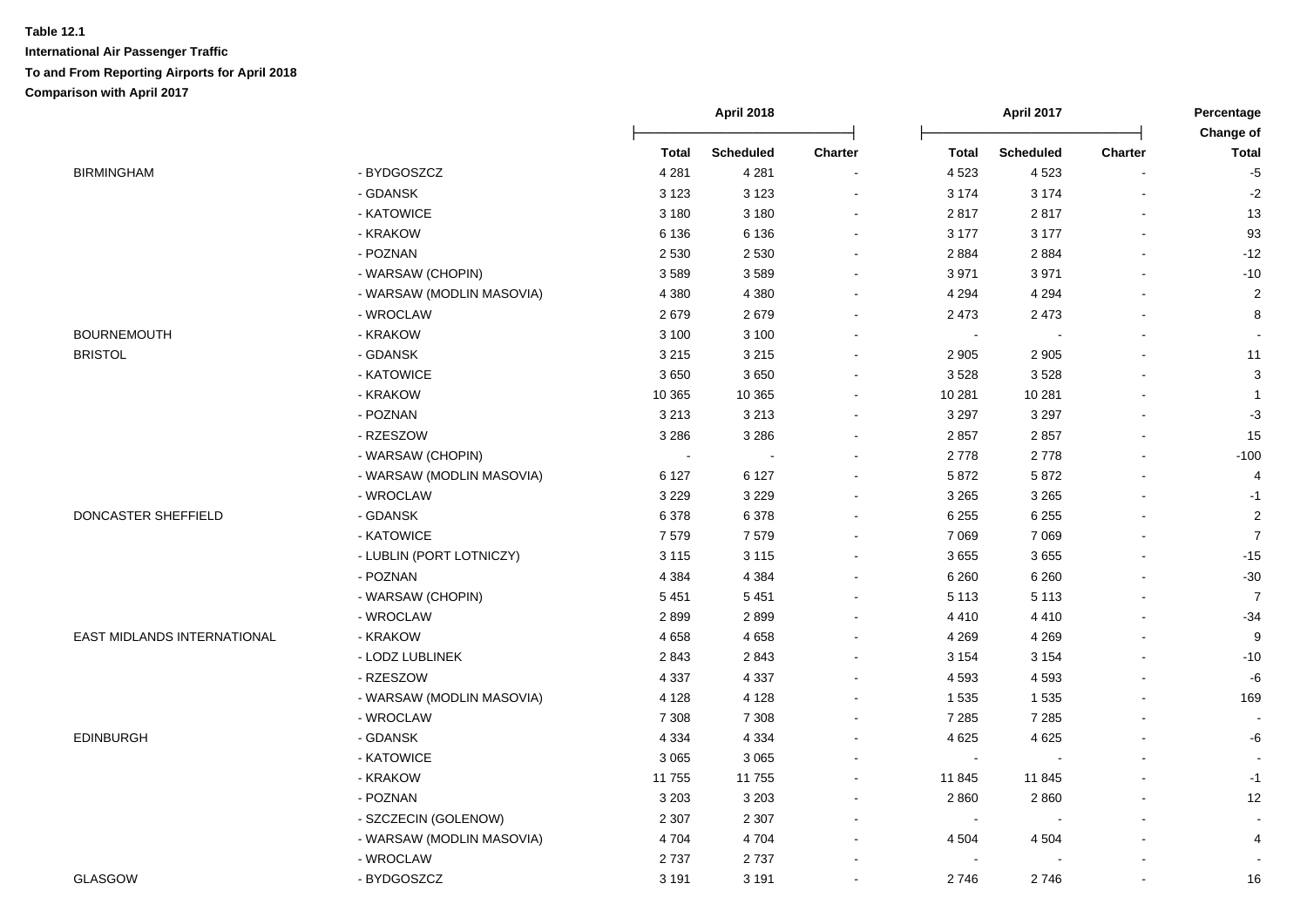|                         |                           | April 2018               |                  |                | April 2017   |                  |                |                           |
|-------------------------|---------------------------|--------------------------|------------------|----------------|--------------|------------------|----------------|---------------------------|
|                         |                           | <b>Total</b>             | <b>Scheduled</b> | Charter        | <b>Total</b> | <b>Scheduled</b> | Charter        | Change of<br><b>Total</b> |
|                         | - GDANSK                  | $\overline{\phantom{a}}$ |                  |                | 2718         | 2718             |                | $-100$                    |
|                         | - KATOWICE                | 2835                     | 2835             |                | 3568         | 3568             |                | $-21$                     |
|                         | - KRAKOW                  | 3 1 3 0                  | 3 1 3 0          |                | $\sim$       |                  |                |                           |
|                         | - LUBLIN (PORT LOTNICZY)  |                          |                  |                | 2 5 5 4      | 2 5 5 4          | $\overline{a}$ | $-100$                    |
|                         | - WARSAW (CHOPIN)         | $\blacksquare$           |                  | $\blacksquare$ | 3 0 4 9      | 3 0 4 9          | $\blacksquare$ | $-100$                    |
|                         | - WARSAW (MODLIN MASOVIA) | 4684                     | 4684             |                | 4 0 8 1      | 4 0 8 1          | $\blacksquare$ | 15                        |
|                         | - WROCLAW                 | 3 1 6 9                  | 3 1 6 9          | $\blacksquare$ | 2875         | 2875             |                | 10                        |
| <b>LEEDS BRADFORD</b>   | - GDANSK                  | 5 3 5 1                  | 5 3 5 1          | $\sim$         | 5 4 7 1      | 5 4 7 1          |                | $-2$                      |
|                         | - KRAKOW                  | 6 0 65                   | 6 0 6 5          | $\blacksquare$ | 6787         | 6787             |                | $-11$                     |
|                         | - WARSAW (MODLIN MASOVIA) | 2962                     | 2962             | $\blacksquare$ | 2975         | 2975             |                | $\blacksquare$            |
|                         | - WROCLAW                 | 2970                     | 2970             | $\blacksquare$ | $\sim$       |                  |                | $\blacksquare$            |
| LIVERPOOL (JOHN LENNON) | - GDANSK                  | 4 4 6 9                  | 4 4 6 9          | $\blacksquare$ | 5 2 8 6      | 5 2 8 6          |                | $-15$                     |
|                         | - KATOWICE                | 2879                     | 2879             | $\blacksquare$ | 3 3 5 0      | 3 3 5 0          |                | $-14$                     |
|                         | - KRAKOW                  | 8428                     | 8428             |                | 7982         | 7982             |                | 6                         |
|                         | - LUBLIN (PORT LOTNICZY)  | 2811                     | 2811             |                | $\sim$       |                  |                |                           |
|                         | - POZNAN                  | 2725                     | 2725             |                | 3 0 5 5      | 3 0 5 5          |                | $-11$                     |
|                         | - SZCZECIN (GOLENOW)      | 3 0 9 1                  | 3 0 9 1          | ÷              | 3 1 4 5      | 3 1 4 5          |                | $-2$                      |
|                         | - WARSAW (CHOPIN)         | 4 0 8 8                  | 4 0 8 8          |                | 3 9 3 9      | 3939             |                | 4                         |
|                         | - WARSAW (MODLIN MASOVIA) | 5 5 7 5                  | 5575             |                | 5 5 9 1      | 5 5 9 1          |                | $\sim$                    |
|                         | - WROCLAW                 | 4 4 3 4                  | 4 4 3 4          | $\blacksquare$ | 4 4 4 3      | 4 4 4 3          |                | $\overline{a}$            |
| <b>MANCHESTER</b>       | - GDANSK                  | 4 5 0 2                  | 4 5 0 2          | $\blacksquare$ | 4 0 61       | 4 0 6 1          |                | 11                        |
|                         | - KRAKOW                  | 13 0 33                  | 13 0 33          | $\blacksquare$ | 13 214       | 13 214           |                | $-1$                      |
|                         | - RZESZOW                 | 3 2 2 7                  | 3 2 2 7          | $\blacksquare$ | 3 1 8 0      | 3 1 8 0          |                | $\mathbf{1}$              |
|                         | - WARSAW (MODLIN MASOVIA) | 4518                     | 4518             | $\sim$         | 4 1 4 1      | 4 1 4 1          |                | $\boldsymbol{9}$          |
|                         | - WROCLAW                 | 4 4 5 5                  | 4 4 5 5          | $\blacksquare$ | 4 1 1 4      | 4 1 1 4          |                | 8                         |
| <b>NEWCASTLE</b>        | - GDANSK                  | 2946                     | 2946             |                | 2 5 8 8      | 2588             |                | 14                        |
|                         | - KRAKOW                  | 2646                     | 2646             |                | 2 1 9 0      | 2 1 9 0          |                | 21                        |
|                         | - WARSAW (MODLIN MASOVIA) | 2 5 6 2                  | 2 5 6 2          |                | 2 4 4 9      | 2 4 4 9          |                | $\,$ 5 $\,$               |
|                         | - WROCLAW                 | 2913                     | 2913             |                | 2850         | 2850             |                | $\sqrt{2}$                |
| <b>PRESTWICK</b>        | - RZESZOW                 | 2678                     | 2678             | $\blacksquare$ | $\sim$       |                  |                | $\sim$                    |
| <b>Total POLAND</b>     |                           | 679 839                  | 679 130          | 709            | 640 997      | 640 996          | $\mathbf{1}$   | 6                         |
| <b>ROMANIA</b>          |                           |                          |                  |                |              |                  |                |                           |
| <b>GATWICK</b>          | - BUCHAREST (OTOPENI)     | 12 6 24                  | 12 6 24          |                | 10 804       | 10 804           |                | 17                        |
| <b>HEATHROW</b>         | - BUCHAREST (OTOPENI)     | 22 4 44                  | 22 4 44          | $\blacksquare$ | 23 000       | 23 000           |                | $\textnormal{-}2$         |
| <b>LUTON</b>            | - BACAU                   | 7946                     | 7946             | $\blacksquare$ | 7640         | 7640             |                | $\overline{4}$            |
|                         | - BUCHAREST (OTOPENI)     | 51 639                   | 51 639           |                | 46 422       | 46 422           |                | 11                        |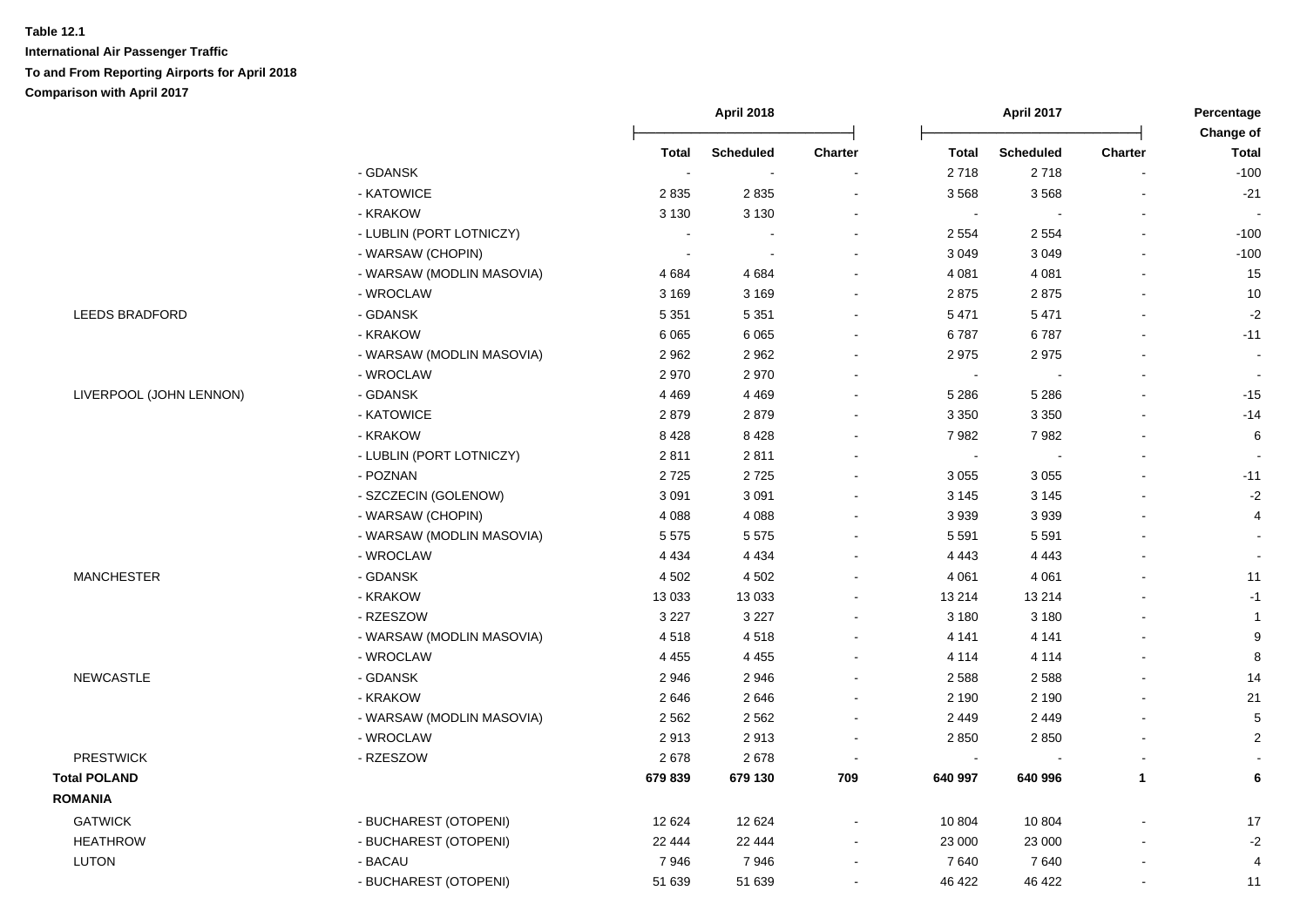|                                |                       | April 2018     |                  |                | April 2017 |                  | Percentage<br>Change of |                  |
|--------------------------------|-----------------------|----------------|------------------|----------------|------------|------------------|-------------------------|------------------|
|                                |                       | <b>Total</b>   | <b>Scheduled</b> | <b>Charter</b> | Total      | <b>Scheduled</b> | <b>Charter</b>          | <b>Total</b>     |
|                                | - CLUJ NAPOCA         | 30 659         | 30 659           |                | 29 517     | 29 517           |                         | 4                |
|                                | - CONSTANTA           | 7076           | 7076             |                | 3 0 9 8    | 3 0 9 8          |                         | 128              |
|                                | - CRAIOVA             | 10 230         | 10 230           |                | 9762       | 9762             |                         | $\mathbf 5$      |
|                                | - IASI                | 16 638         | 16 638           |                | 14 978     | 14 978           |                         | 11               |
|                                | - SATU MARE           | 3 3 3 0        | 3 3 3 0          |                | 2 8 3 1    | 2831             |                         | 18               |
|                                | - SIBIU               | 7 2 6 7        | 7 2 6 7          |                | 6 6 8 2    | 6 6 8 2          |                         | $\boldsymbol{9}$ |
|                                | - SUCEAVA             | 13 080         | 13 080           |                | 5 8 8 5    | 5885             | $\blacksquare$          | 122              |
|                                | - TIMISOARA           | 9993           | 9993             |                | 9 5 0 4    | 9504             |                         | $\mathbf 5$      |
| <b>STANSTED</b>                | - BUCHAREST (OTOPENI) | 21 5 6 7       | 21 5 6 7         |                | 21 269     | 21 269           |                         | $\mathbf{1}$     |
|                                | - ORADEA              | 4549           | 4549             |                | $\sim$     |                  |                         |                  |
|                                | - TIMISOARA           | $\sim$         |                  |                | 10 232     | 10 232           | $\blacksquare$          | $-100$           |
| <b>BIRMINGHAM</b>              | - BUCHAREST (OTOPENI) | 7952           | 7952             |                | 4 1 9 6    | 4 1 9 6          | $\blacksquare$          | 90               |
|                                | - CLUJ NAPOCA         | 2838           | 2838             |                | $\sim$     |                  | $\overline{a}$          |                  |
| <b>BRISTOL</b>                 | - BUCHAREST (OTOPENI) | 2 9 0 3        | 2 9 0 3          |                | 3 1 7 5    | 3 1 7 5          | $\blacksquare$          | -9               |
| DONCASTER SHEFFIELD            | - BUCHAREST (OTOPENI) | 5 4 5 7        | 5 4 5 7          | $\blacksquare$ | 4 8 9 4    | 4 8 9 4          | $\blacksquare$          | 12               |
|                                | - CLUJ NAPOCA         | 3 0 7 6        | 3 0 7 6          |                | 2 9 6 5    | 2 9 6 5          |                         | 4                |
| GLASGOW                        | - BUCHAREST (OTOPENI) | 4 1 3 1        | 4 1 3 1          |                | 6 104      | 6 1 0 4          |                         | $-32$            |
| LIVERPOOL (JOHN LENNON)        | - BACAU               | 2 2 4 7        | 2 2 4 7          | $\sim$         | 2 2 1 3    | 2 2 1 3          |                         | $\sqrt{2}$       |
|                                | - BUCHAREST (OTOPENI) | 4 4 2 6        | 4426             |                | 4 9 0 2    | 4 9 0 2          |                         | $-10$            |
|                                | - CLUJ NAPOCA         | 2018           | 2018             | $\sim$         | 1987       | 1987             | $\blacksquare$          | $\sqrt{2}$       |
|                                | - CRAIOVA             |                |                  |                | 2725       | 2725             |                         | $-100$           |
| <b>Total ROMANIA</b>           |                       | 254 090        | 254 090          | ۰              | 234 785    | 234 785          |                         | 8                |
| <b>SLOVAK REPUBLIC</b>         |                       |                |                  |                |            |                  |                         |                  |
| <b>LUTON</b>                   | - BRATISLAVA          | 9422           | 9422             |                |            |                  |                         |                  |
|                                | - KOSICE              | 10 163         | 10 163           |                | 11 651     | 11 651           |                         | $-13$            |
|                                | - TATRY-POPRAD        | 3 9 6 2        | 3 9 6 2          |                | 4 0 5 1    | 4 0 5 1          | $\blacksquare$          | $-2$             |
| <b>STANSTED</b>                | - BRATISLAVA          | 18 0 23        | 18 0 23          |                | 15 694     | 15 694           |                         | 15               |
| <b>BIRMINGHAM</b>              | - BRATISLAVA          | 4 1 2 8        | 4 1 2 8          | $\blacksquare$ | 4661       | 4 6 6 1          | $\sim$                  | $-11$            |
| <b>BRISTOL</b>                 | - KOSICE              | $\blacksquare$ |                  |                | 2 4 6 6    | 2 4 6 6          | $\overline{a}$          | $-100$           |
| DONCASTER SHEFFIELD            | - KOSICE              | 4 4 9 6        | 4496             |                | 3876       | 3876             |                         | 16               |
| <b>EDINBURGH</b>               | - BRATISLAVA          | 3 0 9 0        | 3 0 9 0          |                | 3 1 9 2    | 3 1 9 2          |                         | $-3$             |
| <b>LEEDS BRADFORD</b>          | - BRATISLAVA          | 3 1 6 0        | 3 1 6 0          |                | 2738       | 2738             |                         | 15               |
| <b>MANCHESTER</b>              | - BRATISLAVA          | 4 5 4 5        | 4545             |                | 4586       | 4586             |                         | $-1$             |
| <b>Total SLOVAK REPUBLIC</b>   |                       | 60 989         | 60 989           |                | 52 915     | 52915            |                         | 15               |
| <b>Total EASTERN EUROPE-EU</b> |                       | 1 673 179      | 1671530          | 1649           | 1 575 721  | 1 575 720        | $\mathbf{1}$            | 6                |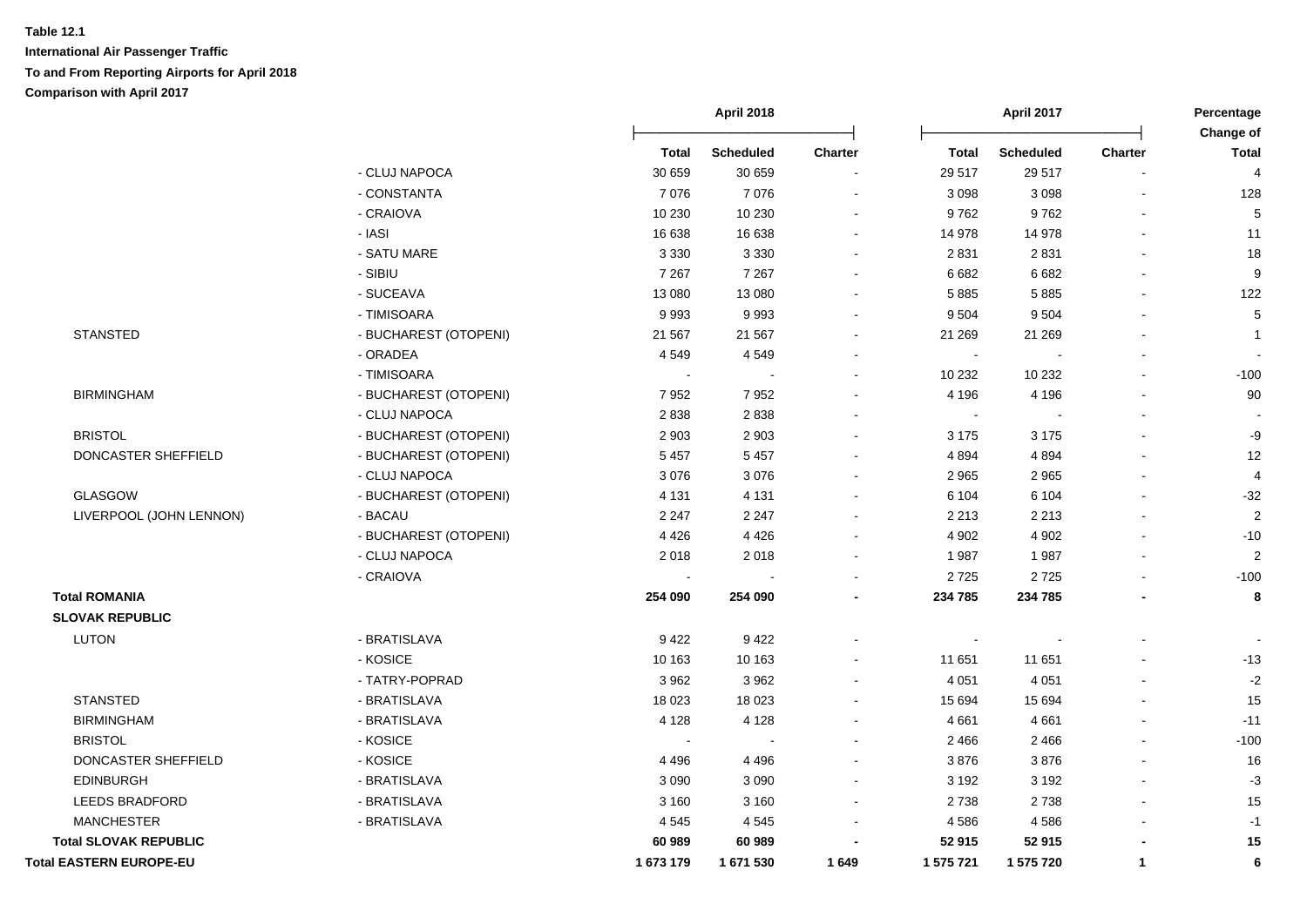|                                  |                              | <b>April 2018</b> |                          |                          | April 2017     |                  | Percentage<br>Change of |              |
|----------------------------------|------------------------------|-------------------|--------------------------|--------------------------|----------------|------------------|-------------------------|--------------|
|                                  |                              | <b>Total</b>      | <b>Scheduled</b>         | Charter                  | <b>Total</b>   | <b>Scheduled</b> | Charter                 | <b>Total</b> |
| <b>EASTERN EUROPE -OTHER</b>     |                              |                   |                          |                          |                |                  |                         |              |
| <b>ALBANIA</b>                   |                              |                   |                          |                          |                |                  |                         |              |
| <b>GATWICK</b>                   | - TIRANA                     | 6 5 5 2           | 6 3 5 3                  | 199                      | 6 2 3 9        | 6 187            | 52                      | 5            |
| <b>LUTON</b>                     | - TIRANA                     | 1775              | 1775                     |                          | $\sim$         |                  | $\sim$                  |              |
| <b>Total ALBANIA</b>             |                              | 8 3 2 7           | 8 1 2 8                  | 199                      | 6 2 3 9        | 6 187            | 52                      | 33           |
| <b>AZERBAIJAN</b>                |                              |                   |                          |                          |                |                  |                         |              |
| <b>HEATHROW</b>                  | - BAKU (HEYDER ALIYEV INT'L) | 3 3 6 6           | 3 3 6 6                  |                          | 4 6 24         | 4 6 24           | $\blacksquare$          | $-27$        |
| <b>LUTON</b>                     | - BAKU (HEYDER ALIYEV INT'L) | 1 2 1 9           | $\sim$                   | 1 2 1 9                  | $\sim$         |                  |                         |              |
| <b>Total AZERBAIJAN</b>          |                              | 4585              | 3 3 6 6                  | 1 2 1 9                  | 4 6 24         | 4 6 24           |                         | $-1$         |
| <b>BELARUS</b>                   |                              |                   |                          |                          |                |                  |                         |              |
| <b>GATWICK</b>                   | - MINSK INT'L                | 2 0 3 6           | 2 0 3 6                  |                          | 2 5 4 2        | 2 5 4 2          |                         | $-20$        |
| <b>Total BELARUS</b>             |                              | 2 0 3 6           | 2036                     |                          | 2 5 4 2        | 2 5 4 2          |                         | $-20$        |
| <b>GEORGIA</b>                   |                              |                   |                          |                          |                |                  |                         |              |
|                                  | - TBILISI                    | 973               | 973                      |                          |                |                  | $\overline{a}$          |              |
| <b>LUTON</b>                     | - KUTAISI                    | 2 4 7 4           | 2 4 7 4                  |                          |                |                  |                         |              |
| <b>Total GEORGIA</b>             |                              | 3 4 4 7           | 3 4 4 7                  |                          |                |                  | $\blacksquare$          | Infinity     |
| <b>KAZAKHSTAN</b>                |                              |                   |                          |                          |                |                  |                         |              |
| <b>HEATHROW</b>                  | - ASTANA                     | 3 3 7 0           | 3 3 7 0                  |                          | 3 1 8 8        | 3 1 8 8          |                         | 6            |
| <b>Total KAZAKHSTAN</b>          |                              | 3 3 7 0           | 3 3 7 0                  |                          | 3 1 8 8        | 3 1 8 8          |                         | 6            |
| <b>REPUBLIC OF MOLDOVA</b>       |                              |                   |                          |                          |                |                  |                         |              |
| <b>LUTON</b>                     | - CHISINAU (KISHINEV)        | 8 9 0 2           | 8902                     |                          | 6849           | 6849             |                         | 30           |
| <b>STANSTED</b>                  | - CHISINAU (KISHINEV)        | 5 0 21            | 5 0 21                   |                          | 5 2 4 6        | 5 2 4 6          |                         | -4           |
| <b>Total REPUBLIC OF MOLDOVA</b> |                              | 13923             | 13923                    |                          | 12 095         | 12 095           |                         | 15           |
| <b>RUSSIA</b>                    |                              |                   |                          |                          |                |                  |                         |              |
| <b>GATWICK</b>                   | - MOSCOW (SHEREMETYEVO)      | $\sim$            |                          |                          | 6790           | 6790             |                         | $-100$       |
|                                  | - ST PETERSBURG              | 3704              | 3704                     |                          | $\sim$         |                  |                         |              |
| <b>HEATHROW</b>                  | - MOSCOW (DOMODEDOVO)        | 22 089            | 22 089                   | $\sim$                   | 23 508         | 23 508           |                         | -6           |
|                                  | - MOSCOW (SHEREMETYEVO)      | 39 087            | 39 087                   | $\sim$                   | 35 874         | 35 874           | $\blacksquare$          | 9            |
|                                  | - ST PETERSBURG              | 7 3 4 6           | 7 3 4 6                  | $\overline{\phantom{a}}$ | 7919           | 7919             | $\blacksquare$          | $-7$         |
| <b>LUTON</b>                     | - ADLER / SOCHI              | $\blacksquare$    | $\overline{\phantom{a}}$ | $\overline{\phantom{a}}$ | 453            | $\sim$           | 453                     | $-100$       |
|                                  | - MOSCOW (SHEREMETYEVO)      | 113               | $\blacksquare$           | 113                      | $\blacksquare$ | $\sim$           | $\blacksquare$          |              |
| <b>Total RUSSIA</b>              |                              | 72 339            | 72 226                   | 113                      | 74 544         | 74 091           | 453                     | $-3$         |
| <b>TURKMENISTAN</b>              |                              |                   |                          |                          |                |                  |                         |              |
| <b>HEATHROW</b>                  | - ASHKHABAD                  | 745               | 745                      |                          | 1 2 3 6        | 1 2 3 6          |                         | -40          |
| <b>BIRMINGHAM</b>                | - ASHKHABAD                  | 5 1 5 0           | 5 1 5 0                  | $\sim$                   | 3 2 3 0        | 3 2 3 0          | $\blacksquare$          | 59           |
|                                  |                              |                   |                          |                          |                |                  |                         |              |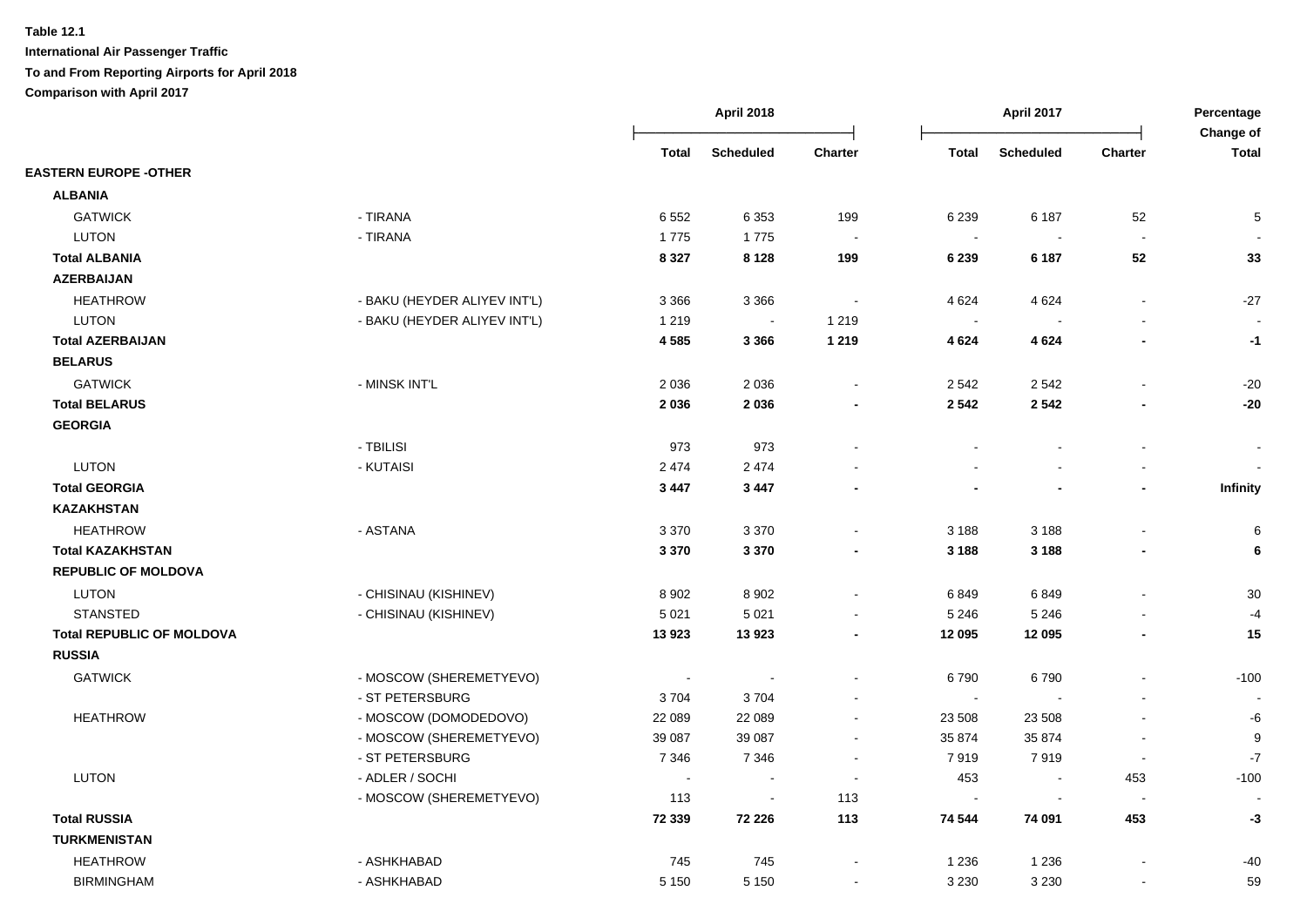|                                    |                   |              | <b>April 2018</b> |         |              | April 2017       |                | Percentage<br>Change of |
|------------------------------------|-------------------|--------------|-------------------|---------|--------------|------------------|----------------|-------------------------|
|                                    |                   | <b>Total</b> | <b>Scheduled</b>  | Charter | <b>Total</b> | <b>Scheduled</b> | Charter        | <b>Total</b>            |
| <b>Total TURKMENISTAN</b>          |                   | 5895         | 5895              |         | 4 4 6 6      | 4 4 6 6          |                | 32                      |
| <b>UKRAINE</b>                     |                   |              |                   |         |              |                  |                |                         |
| <b>GATWICK</b>                     | - KIEV (BORISPOL) | 16972        | 16972             |         | 15 0 76      | 15 0 76          |                | 13                      |
| <b>HEATHROW</b>                    | - KIEV (BORISPOL) | 7 1 4 0      | 7 140             |         | 7499         | 7499             |                | $-5$                    |
| <b>LUTON</b>                       | - KIEV (ZHULYANY) | 4 0 38       | 4 0 38            |         | 2 8 5 5      | 2855             |                | 41                      |
| <b>Total UKRAINE</b>               |                   | 28 150       | 28 150            |         | 25 430       | 25 4 30          |                | 11                      |
| <b>UZBEKISTAN</b>                  |                   |              |                   |         |              |                  |                |                         |
| <b>HEATHROW</b>                    | - TASHKENT        | 2 5 7 4      | 2574              |         | 2 4 6 7      | 2 4 6 7          |                | $\overline{4}$          |
| <b>Total UZBEKISTAN</b>            |                   | 2574         | 2574              |         | 2 4 6 7      | 2 4 6 7          |                | 4                       |
| <b>Total EASTERN EUROPE -OTHER</b> |                   | 144 646      | 143 115           | 1 5 3 1 | 135 595      | 135 090          | 505            | $\overline{7}$          |
| <b>NEAR EAST</b>                   |                   |              |                   |         |              |                  |                |                         |
| <b>ISRAEL</b>                      |                   |              |                   |         |              |                  |                |                         |
| <b>GATWICK</b>                     | - TEL AVIV        | 4628         | 4628              |         | 4 9 4 7      | 4576             | 371            | -6                      |
| <b>HEATHROW</b>                    | - TEL AVIV        | 58 637       | 58 637            |         | 51 874       | 51 874           |                | 13                      |
| <b>LUTON</b>                       | - OVDA            | 193          | $\sim$            | 193     | 1408         | 1019             | 389            | $-86$                   |
|                                    | - TEL AVIV        | 40775        | 40 775            |         | 41 088       | 39 085           | 2 0 0 3        | $-1$                    |
| <b>STANSTED</b>                    | - TEL AVIV        | 1 2 9 5      | 1 2 9 5           |         | $\sim$       |                  |                |                         |
| <b>MANCHESTER</b>                  | - TEL AVIV        | 3 1 9 7      | 3 1 9 7           |         | 5 6 3 4      | 5 6 3 4          |                | $-43$                   |
| <b>Total ISRAEL</b>                |                   | 108725       | 108 532           | 193     | 104 951      | 102 188          | 2763           | 4                       |
| <b>JORDAN</b>                      |                   |              |                   |         |              |                  |                |                         |
| <b>HEATHROW</b>                    | - AMMAN           | 22 185       | 22 185            |         | 20 882       | 20 882           | $\blacksquare$ | $\,6$                   |
| BELFAST INTERNATIONAL              | - AMMAN           |              |                   |         | 67           |                  | 67             | $-100$                  |
| <b>Total JORDAN</b>                |                   | 22 185       | 22 185            |         | 20 949       | 20 882           | 67             | $6\phantom{1}6$         |
| <b>LEBANON</b>                     |                   |              |                   |         |              |                  |                |                         |
| <b>HEATHROW</b>                    | - BEIRUT          | 26 36 3      | 26 363            |         | 25 7 37      | 25 7 37          |                | $\overline{2}$          |
| <b>BELFAST INTERNATIONAL</b>       | - BEIRUT          | 66           |                   | 66      | $\sim$       |                  |                |                         |
| <b>Total LEBANON</b>               |                   | 26 4 29      | 26 363            | 66      | 25 737       | 25 737           |                | 3                       |
| <b>Total NEAR EAST</b>             |                   | 157 339      | 157 080           | 259     | 151 637      | 148 807          | 2830           | 4                       |
| <b>NORTH AFRICA</b>                |                   |              |                   |         |              |                  |                |                         |
| <b>ALGERIA</b>                     |                   |              |                   |         |              |                  |                |                         |
| <b>GATWICK</b>                     | - ALGIERS         | 5742         | 5742              |         | 5 2 7 2      | 5 2 7 2          |                | 9                       |
| <b>HEATHROW</b>                    | - ALGIERS         | 6780         | 6780              |         | 6811         | 6811             |                |                         |
| <b>Total ALGERIA</b>               |                   | 12 5 22      | 12 5 22           |         | 12 083       | 12 083           |                | 4                       |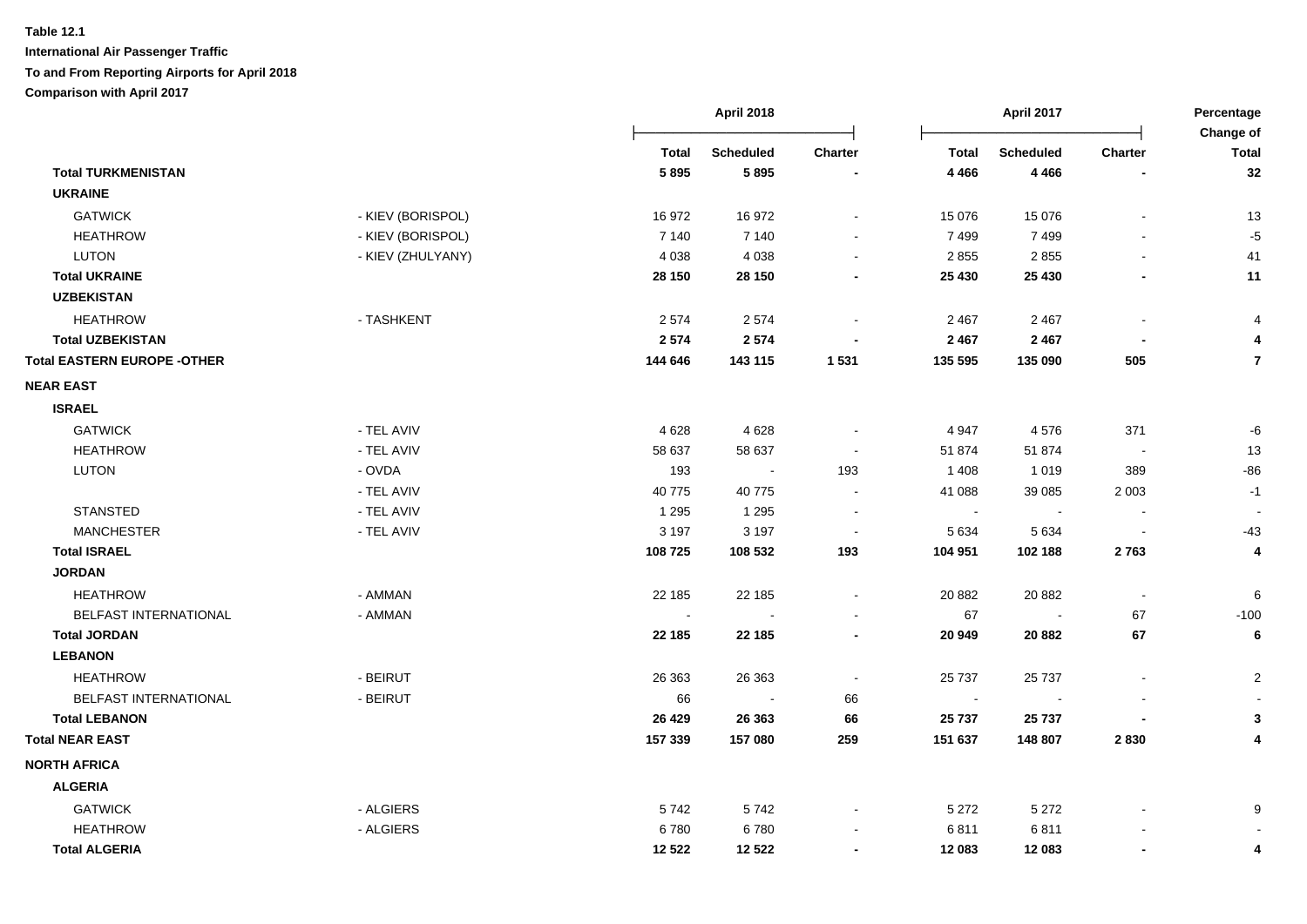|                             |                         | <b>April 2018</b> |                  |                          |                | April 2017               |                | Percentage<br>Change of  |  |
|-----------------------------|-------------------------|-------------------|------------------|--------------------------|----------------|--------------------------|----------------|--------------------------|--|
|                             |                         | Total             | <b>Scheduled</b> | <b>Charter</b>           | <b>Total</b>   | <b>Scheduled</b>         | Charter        | <b>Total</b>             |  |
| <b>EGYPT</b>                |                         |                   |                  |                          |                |                          |                |                          |  |
| <b>GATWICK</b>              | - HURGHADA              | 20775             | 20775            |                          | 14 14 1        | 6 0 21                   | 8 1 2 0        | 47                       |  |
|                             | - MARSA ALAM            | 2848              | 2848             | $\overline{\phantom{a}}$ | 1 3 9 2        | 1 3 9 2                  |                | 105                      |  |
| <b>HEATHROW</b>             | - CAIRO                 | 35 063            | 35 063           | $\sim$                   | 35 4 93        | 35 4 93                  |                | $-1$                     |  |
|                             | - LUXOR                 | 1 0 9 2           | 1 0 9 2          |                          | 992            | 992                      | $\blacksquare$ | $10$                     |  |
| <b>BIRMINGHAM</b>           | - HURGHADA              | 8586              | 8586             | $\sim$                   | 3 9 3 9        | $\overline{\phantom{a}}$ | 3939           | 118                      |  |
|                             | - MARSA ALAM            | 2 1 2 5           | 2 1 2 5          |                          |                |                          |                |                          |  |
| <b>BRISTOL</b>              | - HURGHADA              | 1836              | 1836             |                          |                |                          |                | $\sim$                   |  |
| EAST MIDLANDS INTERNATIONAL | - HURGHADA              | 1 3 7 1           | 1 3 7 1          |                          |                |                          |                | $\overline{\phantom{a}}$ |  |
| <b>GLASGOW</b>              | - HURGHADA              | 1 3 5 8           | 1 3 5 8          |                          | $\sim$         |                          |                | $\sim$                   |  |
| <b>MANCHESTER</b>           | - HURGHADA              | 15 346            | 15 346           | $\sim$                   | 13761          | 2631                     | 11 130         | 12                       |  |
| <b>NEWCASTLE</b>            | - HURGHADA              | 1976              | 1976             |                          | $\sim$         |                          |                |                          |  |
| <b>Total EGYPT</b>          |                         | 92 376            | 92 376           |                          | 69718          | 46 529                   | 23 189         | 32                       |  |
| <b>MOROCCO</b>              |                         |                   |                  |                          |                |                          |                |                          |  |
| <b>GATWICK</b>              | - AGADIR (AL MASSIRA)   | 7 3 3 6           | 7 3 3 6          | $\sim$                   | 7 2 9 0        | 7 2 9 0                  |                | $\overline{1}$           |  |
|                             | - CASABLANCA MOHAMED V  | 7467              | 7467             |                          | 6677           | 6677                     |                | 12                       |  |
|                             | - FEZ                   | 1691              | 1691             | $\sim$                   | $\blacksquare$ |                          | $\overline{a}$ | $\sim$                   |  |
|                             | - MARRAKESH             | 35 648            | 35 648           | $\sim$                   | 32 054         | 32 054                   | $\sim$         | 11                       |  |
|                             | - OUARZAZATE            | 722               | $\sim$           | 722                      | 819            | $\blacksquare$           | 819            | $-12$                    |  |
|                             | - RABAT                 | 228               | $\blacksquare$   | 228                      | 947            | 654                      | 293            | $-76$                    |  |
|                             | - TANGIERS (IBN BATUTA) | 2412              | 2412             | $\blacksquare$           | 2745           | 2745                     | $\blacksquare$ | $-12$                    |  |
| <b>HEATHROW</b>             | - CASABLANCA MOHAMED V  | 7927              | 7927             | $\sim$                   | 8 0 5 9        | 8 0 5 9                  | $\blacksquare$ | $\textnormal{-}2$        |  |
|                             | - RABAT                 | 1 4 6 4           | 1 4 6 4          | $\sim$                   | 1 477          | 1 477                    | $\blacksquare$ | $-1$                     |  |
| LUTON                       | - ESSAOUIRA             | 2696              | 2696             | $\sim$                   | 2 8 8 4        | 2884                     | $\blacksquare$ | $\textnormal{-}7$        |  |
|                             | - MARRAKESH             | 6 1 5 9           | 6 1 5 9          | $\sim$                   | 6 104          | 6 1 0 4                  | $\sim$         | $\overline{1}$           |  |
| <b>STANSTED</b>             | - AGADIR (AL MASSIRA)   | 2948              | 2948             | $\sim$                   | 3 2 9 7        | 3 2 9 7                  |                | $-11$                    |  |
|                             | - FEZ                   | 3 2 3 1           | 3 2 3 1          | $\sim$                   | 3 2 6 8        | 3 2 6 8                  |                | $-1$                     |  |
|                             | - MARRAKESH             | 11 544            | 10 903           | 641                      | 10 985         | 10 678                   | 307            | $\,$ 5 $\,$              |  |
|                             | - RABAT                 | 4 2 2 8           | 4 2 2 8          | $\sim$                   | 4 5 5 9        | 4559                     | $\overline{a}$ | $-7$                     |  |
| <b>BIRMINGHAM</b>           | - MARRAKESH             | 1466              | 1466             | $\sim$                   | 1469           | 1469                     | $\sim$         |                          |  |
| <b>BRISTOL</b>              | - MARRAKESH             | $\sim$            | $\sim$           | $\blacksquare$           | 2741           | 2741                     | $\blacksquare$ | $-100$                   |  |
| LIVERPOOL (JOHN LENNON)     | - MARRAKESH             | 3 1 4 6           | 3 1 4 6          | $\overline{\phantom{a}}$ | 2799           | 2799                     | $\overline{a}$ | 12                       |  |
| <b>MANCHESTER</b>           | - AGADIR (AL MASSIRA)   | 7 3 2 5           | 7 3 2 5          | $\sim$                   | 2 9 64         | 2 9 6 4                  | $\blacksquare$ | 147                      |  |
|                             | - CASABLANCA MOHAMED V  | 3 0 0 5           | 3 0 0 5          | $\sim$                   | 2 9 5 0        | 2 9 5 0                  | $\blacksquare$ | $\sqrt{2}$               |  |
|                             | - MARRAKESH             | 7 3 0 6           | 6928             | 378                      | 7 0 4 1        | 6800                     | 241            | $\overline{4}$           |  |
| <b>Total MOROCCO</b>        |                         | 117949            | 115 980          | 1969                     | 111 129        | 109 469                  | 1660           | 6                        |  |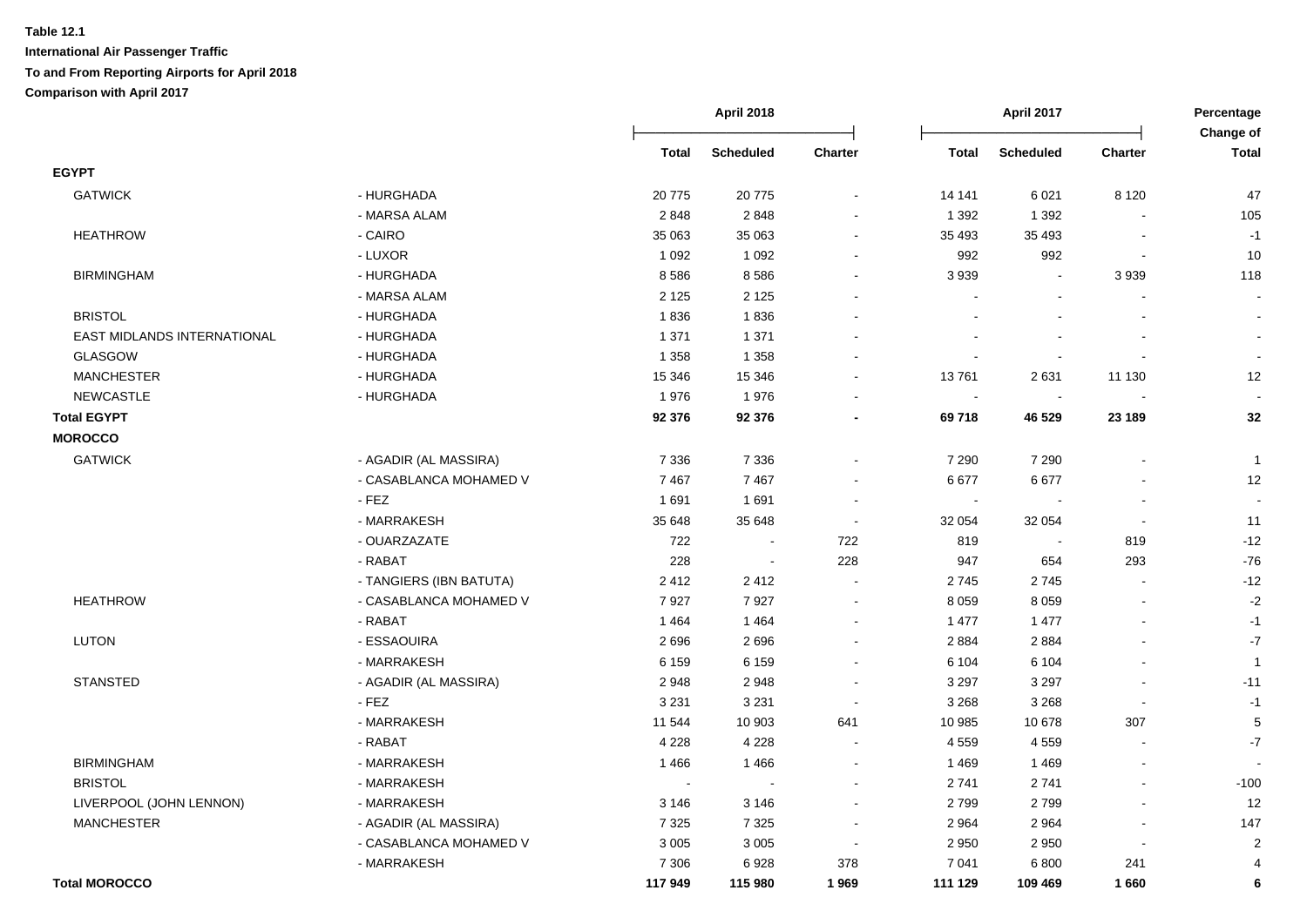|                           |                           |         | April 2018       |                |              | April 2017 |                | Percentage<br>Change of  |
|---------------------------|---------------------------|---------|------------------|----------------|--------------|------------|----------------|--------------------------|
|                           |                           | Total   | <b>Scheduled</b> | Charter        | <b>Total</b> | Scheduled  | <b>Charter</b> | <b>Total</b>             |
| <b>TUNISIA</b>            |                           |         |                  |                |              |            |                |                          |
| <b>GATWICK</b>            | - ENFIDHA - HAMMAMET INTL | 2 2 0 2 | 2 2 0 2          |                |              |            |                |                          |
|                           | - TUNIS                   | 2899    | 2899             |                | 2 5 6 9      | 2569       |                | 13                       |
| <b>HEATHROW</b>           | - TUNIS                   | 4 0 7 0 | 4 0 7 0          |                | 4 3 2 0      | 4 3 2 0    |                | -6                       |
| <b>BIRMINGHAM</b>         | - ENFIDHA - HAMMAMET INTL | 1697    | 1697             |                |              |            |                |                          |
| GLASGOW                   | - ENFIDHA - HAMMAMET INTL | 1518    | 1518             |                |              |            |                |                          |
| <b>MANCHESTER</b>         | - ENFIDHA - HAMMAMET INTL | 3 1 1 8 | 3 1 1 8          |                |              |            |                |                          |
| <b>Total TUNISIA</b>      |                           | 15 5 04 | 15 5 04          |                | 6889         | 6889       |                | 125                      |
| <b>Total NORTH AFRICA</b> |                           | 238 351 | 236 382          | 1969           | 199 819      | 174 970    | 24 849         | 19                       |
| <b>EAST AFRICA</b>        |                           |         |                  |                |              |            |                |                          |
| <b>ETHIOPIA</b>           |                           |         |                  |                |              |            |                |                          |
| <b>HEATHROW</b>           | - ADDIS ABABA             | 17 356  | 17 356           |                | 16 135       | 16 135     |                | 8                        |
| <b>Total ETHIOPIA</b>     |                           | 17 356  | 17 356           |                | 16 135       | 16 135     |                | 8                        |
| <b>KENYA</b>              |                           |         |                  |                |              |            |                |                          |
|                           | - NAIROBI                 | 28 8 39 | 28 8 39          |                | 29 057       | 29 057     |                | $-1$                     |
| <b>Total KENYA</b>        |                           | 28 839  | 28 839           |                | 29 057       | 29 057     |                | $-1$                     |
| <b>RWANDA</b>             |                           |         |                  |                |              |            |                |                          |
| <b>GATWICK</b>            | - KIGALI                  | 891     | 891              |                |              |            |                |                          |
| <b>Total RWANDA</b>       |                           | 891     | 891              |                |              |            |                | Infinity                 |
| <b>Total EAST AFRICA</b>  |                           | 47 086  | 47 086           |                | 45 192       | 45 192     |                | $\boldsymbol{4}$         |
| <b>WEST AFRICA</b>        |                           |         |                  |                |              |            |                |                          |
| <b>GAMBIA</b>             |                           |         |                  |                |              |            |                |                          |
|                           | - BANJUL                  | 5463    | 3 3 2 9          | 2 1 3 4        | 3659         | 1 4 6 8    | 2 1 9 1        | 49                       |
| <b>MANCHESTER</b>         | - BANJUL                  | 3 1 3 6 | 3 1 3 6          |                | 1 4 5 5      | 1 4 5 5    |                | 116                      |
| <b>Total GAMBIA</b>       |                           | 8599    | 6465             | 2 1 3 4        | 5 1 1 4      | 2923       | 2 1 9 1        | 68                       |
| <b>GHANA</b>              |                           |         |                  |                |              |            |                |                          |
| <b>HEATHROW</b>           | - ACCRA                   | 16 924  | 16924            |                | 16 963       | 16 963     |                |                          |
| <b>Total GHANA</b>        |                           | 16924   | 16924            | $\blacksquare$ | 16 963       | 16 963     |                | $\overline{\phantom{a}}$ |
| <b>NIGERIA</b>            |                           |         |                  |                |              |            |                |                          |
| <b>GATWICK</b>            | - LAGOS                   |         |                  |                | 7 1 2 9      | 7 1 2 9    |                | $-100$                   |
| <b>HEATHROW</b>           | - ABUJA                   | 10 247  | 10 247           |                | 2 5 9 8      | 2 5 9 8    |                | 294                      |
|                           | - LAGOS                   | 32 658  | 32 658           |                | 29 800       | 29 800     |                | 10                       |
| <b>Total NIGERIA</b>      |                           | 42 905  | 42 905           |                | 39 527       | 39 527     |                | 9                        |
| <b>Total WEST AFRICA</b>  |                           | 68 4 28 | 66 294           | 2 1 3 4        | 61 604       | 59 413     | 2 1 9 1        | 11                       |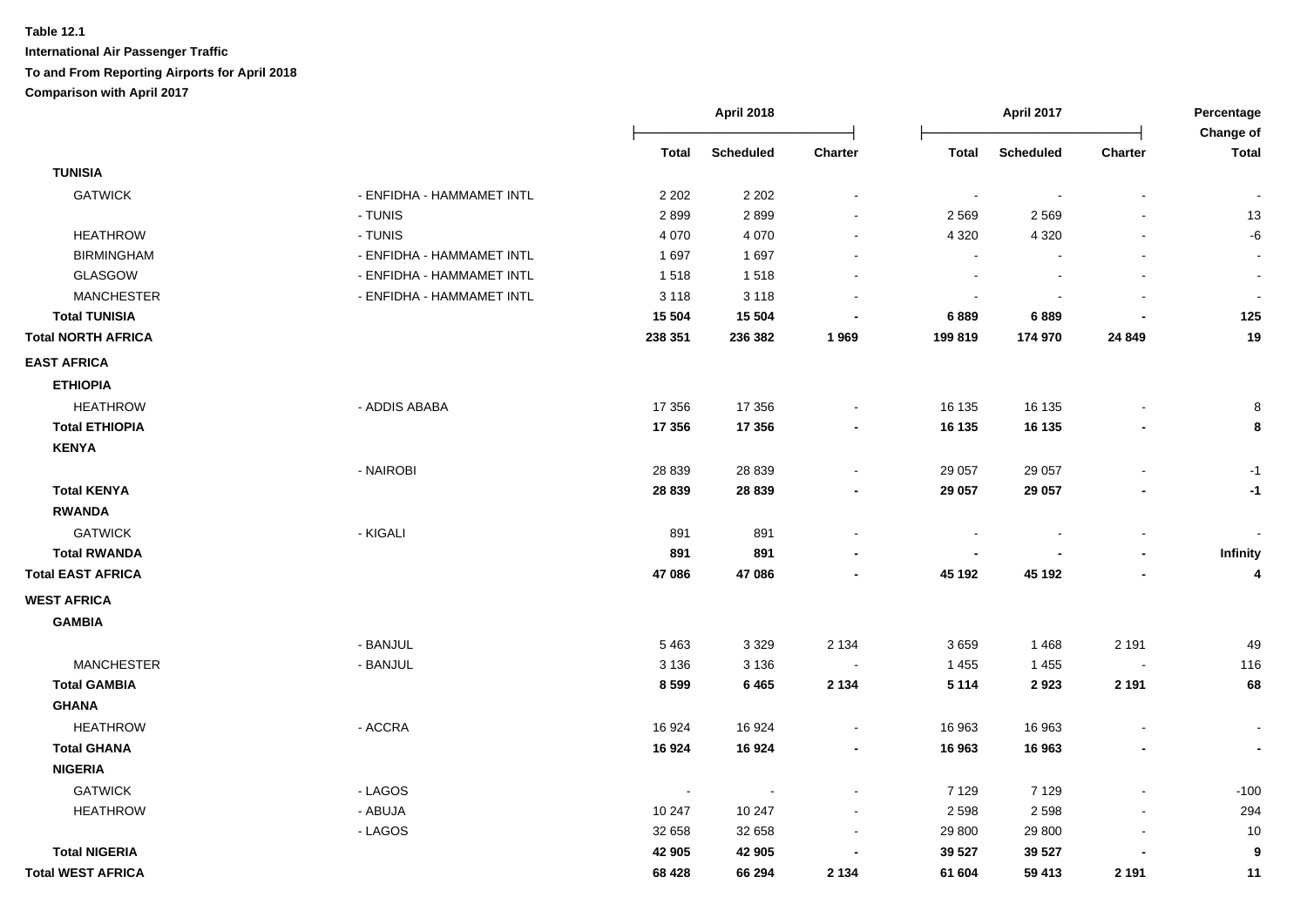|                                       |                        |              | <b>April 2018</b> |                          |                | April 2017       |                          | Percentage<br>Change of |
|---------------------------------------|------------------------|--------------|-------------------|--------------------------|----------------|------------------|--------------------------|-------------------------|
|                                       |                        | <b>Total</b> | <b>Scheduled</b>  | Charter                  | <b>Total</b>   | <b>Scheduled</b> | <b>Charter</b>           | <b>Total</b>            |
| <b>CENTRAL AFRICA</b>                 |                        |              |                   |                          |                |                  |                          |                         |
| <b>ANGOLA</b>                         |                        |              |                   |                          |                |                  |                          |                         |
|                                       | - LUANDA               | 559          | 559               | $\blacksquare$           | 795            | 795              | $\blacksquare$           | $-30$                   |
| <b>Total ANGOLA</b>                   |                        | 559          | 559               |                          | 795            | 795              |                          | $-30$                   |
| <b>Total CENTRAL AFRICA</b>           |                        | 559          | 559               |                          | 795            | 795              |                          | $-30$                   |
| <b>SOUTHERN AFRICA</b>                |                        |              |                   |                          |                |                  |                          |                         |
| <b>REPUBLIC OF SOUTH AFRICA</b>       |                        |              |                   |                          |                |                  |                          |                         |
|                                       | - CAPE TOWN            | 20 9 24      | 20 9 24           |                          | 19864          | 19864            |                          | 5                       |
|                                       | - JOHANNESBURG         | 73 568       | 73 568            |                          | 79 138         | 79 138           |                          | $-7$                    |
| <b>Total REPUBLIC OF SOUTH AFRICA</b> |                        | 94 492       | 94 492            |                          | 99 002         | 99 002           |                          | $-5$                    |
| <b>Total SOUTHERN AFRICA</b>          |                        | 94 492       | 94 492            |                          | 99 002         | 99 002           | $\blacksquare$           | $-5$                    |
| <b>MIDDLE EAST</b>                    |                        |              |                   |                          |                |                  |                          |                         |
| <b>BAHRAIN</b>                        |                        |              |                   |                          |                |                  |                          |                         |
|                                       | - BAHRAIN              | 31 015       | 31 015            |                          | 30 779         | 30779            |                          | $\mathbf{1}$            |
| <b>Total BAHRAIN</b>                  |                        | 31 015       | 31 015            | $\blacksquare$           | 30 779         | 30779            | $\overline{\phantom{a}}$ | $\mathbf{1}$            |
| <b>IRAN</b>                           |                        |              |                   |                          |                |                  |                          |                         |
|                                       | - TEHRAN IMAM KHOMEINI | 14 5 8 7     | 14 5 8 7          | $\overline{\phantom{a}}$ | 15 932         | 15 9 32          | $\overline{\phantom{a}}$ | -8                      |
| <b>Total IRAN</b>                     |                        | 14 587       | 14 5 8 7          | $\blacksquare$           | 15 932         | 15 932           | $\overline{\phantom{a}}$ | -8                      |
| <b>IRAQ</b>                           |                        |              |                   |                          |                |                  |                          |                         |
| <b>GATWICK</b>                        | - BAGHDAD (GECA)       | 771          | 771               | $\blacksquare$           | 818            | 818              | $\blacksquare$           | -6                      |
|                                       | - SULAYMANIYAH INT     | 1 0 9 0      | 1 0 9 0           | $\blacksquare$           | 1 0 4 6        | 1 0 4 6          |                          | 4                       |
| <b>MANCHESTER</b>                     | - BAGHDAD (GECA)       | 640          | 640               | $\sim$                   | 1 2 6 9        | 1 2 6 9          |                          | $-50$                   |
| <b>Total IRAQ</b>                     |                        | 2 5 0 1      | 2501              | $\blacksquare$           | 3 1 3 3        | 3 1 3 3          | $\blacksquare$           | $-20$                   |
| <b>KUWAIT</b>                         |                        |              |                   |                          |                |                  |                          |                         |
| <b>HEATHROW</b>                       | - KUWAIT               | 31 7 33      | 31 7 33           |                          | 36 388         | 36 388           | $\overline{\phantom{a}}$ | $-13$                   |
| <b>Total KUWAIT</b>                   |                        | 31 733       | 31 733            | $\blacksquare$           | 36 388         | 36 388           | $\overline{\phantom{a}}$ | $-13$                   |
| <b>OMAN</b>                           |                        |              |                   |                          |                |                  |                          |                         |
|                                       | - MUSCAT               | 29 4 29      | 29 4 29           | $\sim$                   | 29 949         | 29 949           |                          | $-2$                    |
| <b>MANCHESTER</b>                     | - MUSCAT               | 11 129       | 11 129            |                          | $\blacksquare$ |                  |                          |                         |
| <b>Total OMAN</b>                     |                        | 40 558       | 40 558            | $\blacksquare$           | 29 949         | 29 949           | $\overline{\phantom{0}}$ | 35                      |
| QATAR                                 |                        |              |                   |                          |                |                  |                          |                         |
| <b>HEATHROW</b>                       | - DOHA HAMAD           | 107 274      | 107 274           | $\blacksquare$           | 125 638        | 125 638          |                          | $-15$                   |
| <b>BIRMINGHAM</b>                     | - DOHA HAMAD           | 11 0 37      | 11 0 37           |                          | 12 130         | 12 130           |                          | $-9$                    |
| <b>EDINBURGH</b>                      | - DOHA HAMAD           | 11 207       | 11 207            | $\sim$                   | 11 789         | 11789            | $\blacksquare$           | $-5$                    |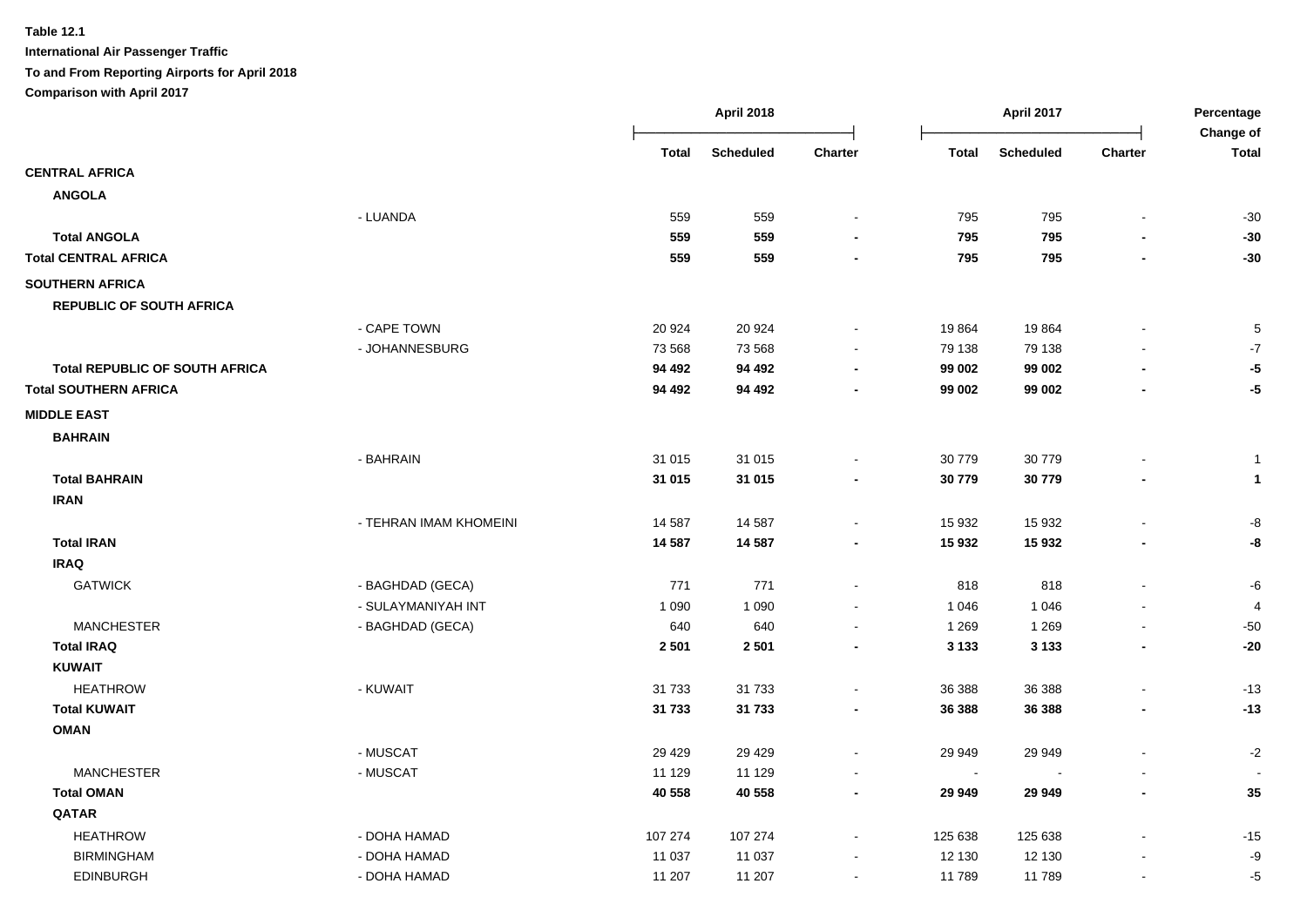|                                   |                            |         | <b>April 2018</b> |                |              | April 2017       |                | Percentage<br>Change of |
|-----------------------------------|----------------------------|---------|-------------------|----------------|--------------|------------------|----------------|-------------------------|
|                                   |                            | Total   | <b>Scheduled</b>  | <b>Charter</b> | <b>Total</b> | <b>Scheduled</b> | <b>Charter</b> | <b>Total</b>            |
| <b>MANCHESTER</b>                 | - DOHA HAMAD               | 27 578  | 27 578            |                | 30 335       | 30 335           |                | -9                      |
| <b>Total QATAR</b>                |                            | 157 096 | 157 096           |                | 179 892      | 179 892          |                | $-13$                   |
| <b>SAUDI ARABIA</b>               |                            |         |                   |                |              |                  |                |                         |
| <b>HEATHROW</b>                   | - JEDDAH                   | 22 212  | 22 212            |                | 23 549       | 23 549           |                | -6                      |
|                                   | - RIYADH                   | 24 955  | 24 955            |                | 25 152       | 25 152           |                | $-1$                    |
| <b>MANCHESTER</b>                 | - JEDDAH                   | 8531    | 8531              |                | 10 078       | 10 078           |                | $-15$                   |
| <b>Total SAUDI ARABIA</b>         |                            | 55 698  | 55 698            |                | 58779        | 58779            |                | $-5$                    |
| <b>UNITED ARAB EMIRATES</b>       |                            |         |                   |                |              |                  |                |                         |
| <b>GATWICK</b>                    | - DUBAI                    | 95 070  | 95 070            |                | 82 550       | 82 550           |                | 15                      |
| <b>HEATHROW</b>                   | - ABU DHABI INTERNATIONAL  | 86 068  | 86 068            |                | 87 091       | 87 091           |                | $-1$                    |
|                                   | - DUBAI                    | 216 542 | 216 542           |                | 246 926      | 246 926          |                | $-12$                   |
| <b>BIRMINGHAM</b>                 | - DUBAI                    | 64 433  | 64 433            |                | 70 214       | 70 214           |                | -8                      |
| <b>EDINBURGH</b>                  | - ABU DHABI INTERNATIONAL  | 9 2 9 2 | 9 2 9 2           |                | 9784         | 9784             |                | $-5$                    |
| GLASGOW                           | - DUBAI                    | 38707   | 38 707            | $\sim$         | 36 615       | 36 615           |                | 6                       |
| <b>MANCHESTER</b>                 | - ABU DHABI INTERNATIONAL  | 39 341  | 39 341            |                | 39 459       | 39 45 9          |                |                         |
|                                   | - DUBAI                    | 87 192  | 87 192            |                | 84 191       | 84 191           |                | $\overline{4}$          |
| <b>NEWCASTLE</b>                  | - DUBAI                    | 21 208  | 21 208            |                | 20 535       | 20 5 35          |                | 3                       |
| <b>Total UNITED ARAB EMIRATES</b> |                            | 657853  | 657853            |                | 677 365      | 677 365          |                | -3                      |
| <b>Total MIDDLE EAST</b>          |                            | 991 041 | 991 041           |                | 1 032 217    | 1 032 217        |                | -4                      |
| <b>INDIAN SUB-CONTINENT</b>       |                            |         |                   |                |              |                  |                |                         |
| <b>BANGLADESH</b>                 |                            |         |                   |                |              |                  |                |                         |
| <b>HEATHROW</b>                   | - DHAKHA                   | 7657    | 7657              |                | 7 5 5 1      | 7 5 5 1          |                | $\mathbf{1}$            |
|                                   | - SYLHET                   | 3 4 2 2 | 3 4 2 2           |                | 3978         | 3978             |                | -14                     |
| <b>Total BANGLADESH</b>           |                            | 11 079  | 11 079            |                | 11 529       | 11 529           |                | -4                      |
| <b>INDIA</b>                      |                            |         |                   |                |              |                  |                |                         |
| <b>GATWICK</b>                    | - GOA                      | 3978    | 1946              | 2 0 3 2        | 2 3 9 2      |                  | 2 3 9 2        | 66                      |
| <b>HEATHROW</b>                   | - AHMEDABAD                | 5 1 3 6 | 5 1 3 6           | $\sim$         | 5441         | 5441             | $\overline{a}$ | -6                      |
|                                   | - AMRITSAR                 | 184     | 184               |                | 457          | 457              |                | $-60$                   |
|                                   | - BANGALORE (BENGALURU)    | 13584   | 13584             | $\sim$         | 14 000       | 14 000           |                | $-3$                    |
|                                   | - CHENNAI                  | 9929    | 9929              |                | 10 415       | 10 4 15          |                | $-5$                    |
|                                   | - DELHI                    | 75 854  | 75 854            |                | 77 558       | 77 558           |                | $-2$                    |
|                                   | - HYDERABAD (RAJIV GHANDI) | 10735   | 10735             |                | 10 388       | 10 388           |                | 3                       |
|                                   | - MUMBAI                   | 83 947  | 83 947            |                | 74 877       | 74 877           |                | 12                      |
| <b>BIRMINGHAM</b>                 | - AMRITSAR                 | 7 1 5 8 | 7 1 5 8           |                | 6955         | 6955             |                | 3                       |
|                                   |                            |         |                   |                |              |                  |                |                         |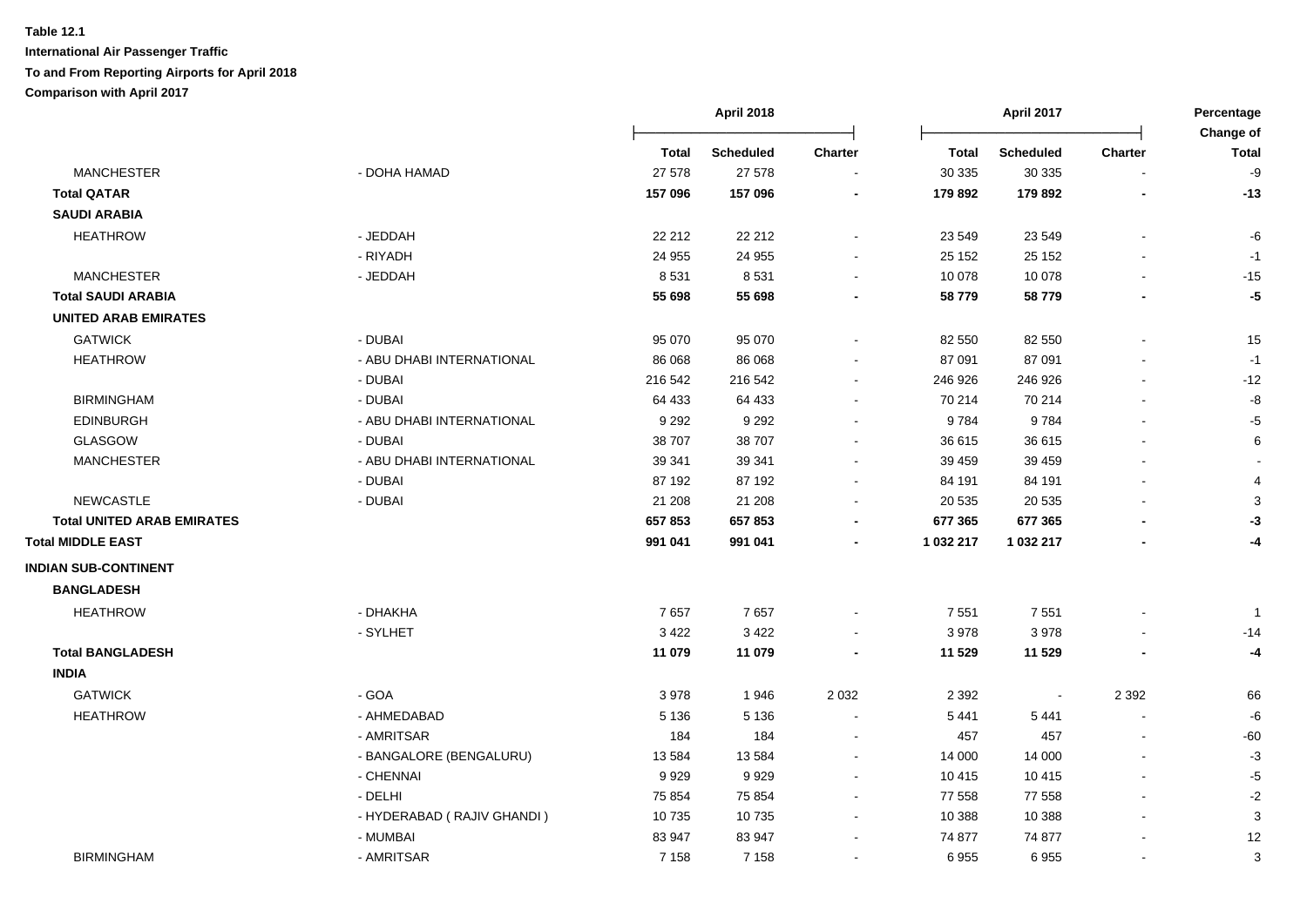|                                   |                                    | <b>April 2018</b> |                  |                | April 2017     | Percentage<br>Change of     |                          |                |
|-----------------------------------|------------------------------------|-------------------|------------------|----------------|----------------|-----------------------------|--------------------------|----------------|
|                                   |                                    | <b>Total</b>      | <b>Scheduled</b> | <b>Charter</b> | <b>Total</b>   | <b>Scheduled</b>            | <b>Charter</b>           | <b>Total</b>   |
|                                   | - DELHI                            | 4745              | 4745             | $\sim$         | 5 4 2 2        | 5422                        | $\blacksquare$           | $-12$          |
|                                   | $-GOA$                             | 681               | $\sim$           | 681            |                |                             |                          | $\blacksquare$ |
| <b>MANCHESTER</b>                 | $-GOA$                             | 6 0 4 5           | 4 0 31           | 2 0 1 4        | $\sim$         |                             | $\blacksquare$           | $\sim$         |
| <b>Total INDIA</b>                |                                    | 221 976           | 217 249          | 4727           | 207 905        | 205 513                     | 2 3 9 2                  | $\overline{7}$ |
| <b>PAKISTAN</b>                   |                                    |                   |                  |                |                |                             |                          |                |
| <b>GATWICK</b>                    | - ISLAMABAD                        | 140               | $\sim$           | 140            | 85             | $\mathcal{L}_{\mathcal{A}}$ | 85                       | 65             |
| <b>HEATHROW</b>                   | - ISLAMABAD                        | 13875             | 13875            | $\sim$         | 11 872         | 11872                       | $\sim$                   | 17             |
|                                   | - KARACHI                          | 4 2 0 7           | 4 2 0 7          | $\sim$         | 4 1 9 6        | 4 1 9 6                     | $\sim$                   | $\sim$         |
|                                   | - LAHORE                           | 7616              | 7616             | $\sim$         | 7 3 4 3        | 7 3 4 3                     | $\blacksquare$           | 4              |
| <b>BIRMINGHAM</b>                 | - ISLAMABAD                        | 6710              | 6710             | $\sim$         | 9623           | 9623                        | $\overline{\phantom{a}}$ | $-30$          |
| <b>MANCHESTER</b>                 | - ISLAMABAD                        | 17433             | 17 433           | $\sim$         | 17 459         | 17 459                      | $\ddot{\phantom{a}}$     | $\sim$         |
|                                   | - KARACHI                          | $\sim$            | $\sim$           |                | 332            | 332                         | $\blacksquare$           | $-100$         |
|                                   | - LAHORE                           | 3834              | 3834             | $\sim$         | 3 9 8 4        | 3 9 8 4                     | $\sim$                   | $-4$           |
| <b>Total PAKISTAN</b>             |                                    | 53 815            | 53 675           | 140            | 54 894         | 54 809                      | 85                       | -2             |
| <b>SRI LANKA</b>                  |                                    |                   |                  |                |                |                             |                          |                |
| <b>GATWICK</b>                    | - COLOMBO                          | 902               | $\blacksquare$   | 902            | 1763           | $\blacksquare$              | 1763                     | $-49$          |
| <b>HEATHROW</b>                   | - COLOMBO                          | 16746             | 16746            |                | 15 8 85        | 15 8 85                     | $\sim$                   | $\sqrt{5}$     |
| <b>Total SRI LANKA</b>            |                                    | 17648             | 16746            | 902            | 17 648         | 15885                       | 1763                     |                |
| <b>Total INDIAN SUB-CONTINENT</b> |                                    | 304 518           | 298 749          | 5769           | 291 976        | 287 736                     | 4 2 4 0                  | 4              |
| <b>FAR EAST</b>                   |                                    |                   |                  |                |                |                             |                          |                |
| <b>BRUNEI</b>                     |                                    |                   |                  |                |                |                             |                          |                |
|                                   | - BANDAR SERI BEGAWAN              | 5 0 0 4           | 5 0 0 4          |                | 6759           | 6759                        |                          | $-26$          |
| <b>Total BRUNEI</b>               |                                    | 5 0 0 4           | 5 0 0 4          | $\blacksquare$ | 6759           | 6759                        | $\blacksquare$           | $-26$          |
| <b>CHINA</b>                      |                                    |                   |                  |                |                |                             |                          |                |
| <b>GATWICK</b>                    | - CHONGQING JIANGBEI INTERNATIONAL | 899               | 899              |                | 2 0 8 0        | 2 0 8 0                     |                          | $-57$          |
|                                   | - TIANJIN                          | 1728              | 1728             |                | 982            | 982                         | $\blacksquare$           | 76             |
|                                   | - XIAMEN                           | $\sim$            | $\sim$           |                | $\overline{1}$ |                             | $\mathbf{1}$             | $-100$         |
| <b>HEATHROW</b>                   | - BEIJING                          | 43 304            | 43 304           |                | 40 226         | 40 226                      |                          | 8              |
|                                   | - CHANGSHA HUANGHUA INTERNATIONA   | 2816              | 2816             |                | $\sim$         |                             | $\blacksquare$           |                |
|                                   | - GUANGZHOU BAIYUN INTERNATIONAL   | 11 290            | 11 290           | $\sim$         | 11 127         | 11 127                      | $\blacksquare$           | $\mathbf{1}$   |
|                                   | - QINGDAO                          | 2 5 2 3           | 2523             |                | $\sim$         |                             | $\blacksquare$           |                |
|                                   | - SHANGHAI (PU DONG)               | 39 973            | 39 973           | $\sim$         | 40 497         | 40 497                      | $\sim$                   | $-1$           |
| <b>MANCHESTER</b>                 | - BEIJING                          | 6539              | 6539             |                | 6750           | 6750                        |                          | $-3$           |
| <b>Total CHINA</b>                |                                    | 109 072           | 109 072          | $\blacksquare$ | 101 663        | 101 662                     | $\mathbf{1}$             | $\overline{7}$ |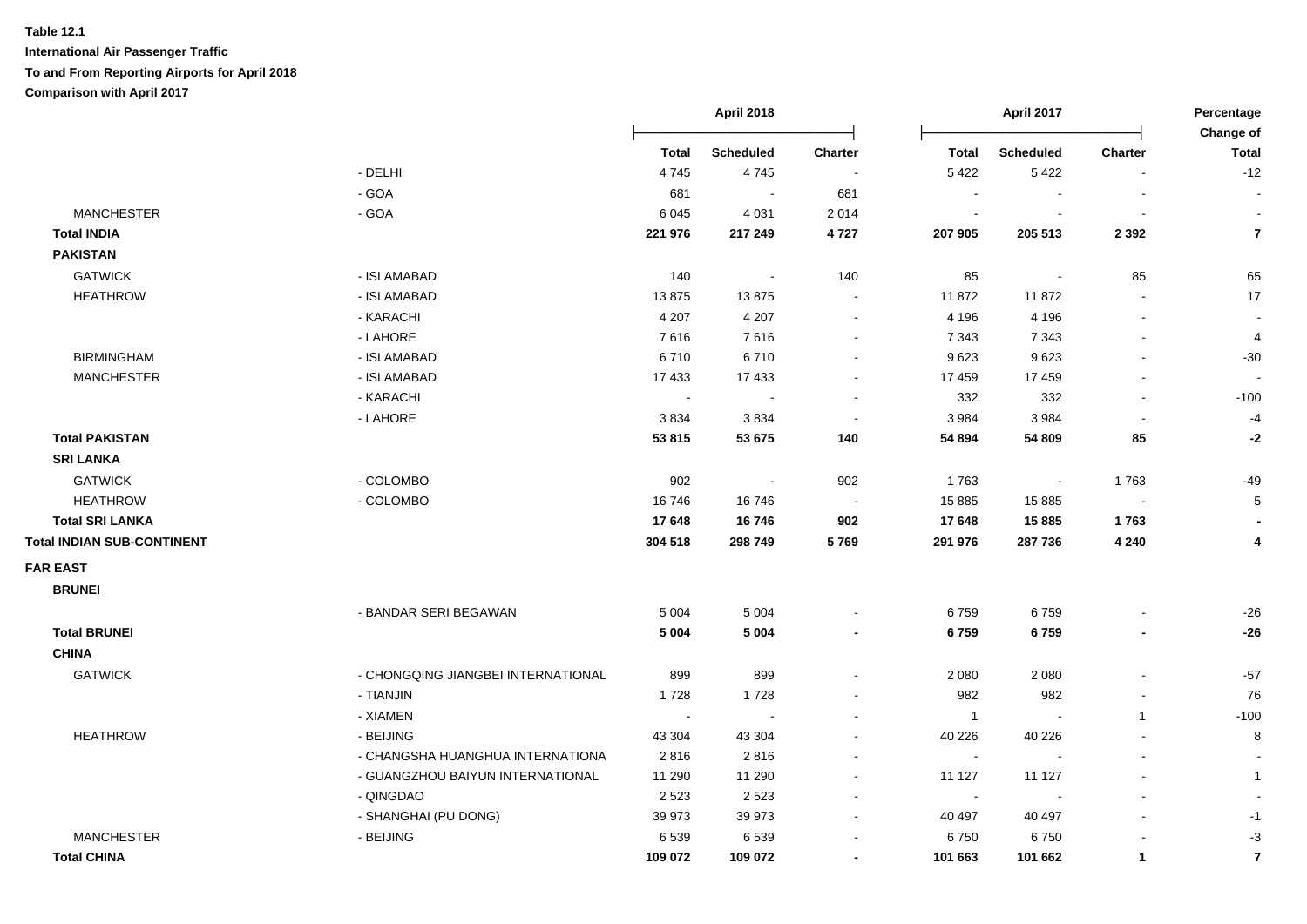| <b>Total</b><br><b>Scheduled</b><br><b>Charter</b><br><b>Total</b><br><b>Scheduled</b><br>Charter<br><b>HONG KONG</b><br><b>GATWICK</b><br>13729<br>- HONG KONG (CHEK LAP KOK)<br>13729<br>8 5 9 1<br>8591<br><b>HEATHROW</b><br>- HONG KONG (CHEK LAP KOK)<br>120 990<br>131 914<br>120 990<br>131 914<br><b>MANCHESTER</b><br>- HONG KONG (CHEK LAP KOK)<br>14 211<br>10 350<br>14 211<br>10 350<br><b>Total HONG KONG</b><br>148 930<br>148 930<br>150 855<br>150 855<br>$\blacksquare$<br><b>INDONESIA</b><br><b>HEATHROW</b><br>- JAKARTA (SOEKARNO-HATTA INTNL)<br>4736<br>4736<br>2825<br>2825<br>2825<br><b>Total INDONESIA</b><br>4736<br>4736<br>2 8 2 5<br>$\blacksquare$<br><b>JAPAN</b><br>- TOKYO (HANEDA)<br>48 28 6<br>39 227<br>39 227<br>48 28 6<br>- TOKYO (NARITA)<br>11 375<br>11 375<br>11 382<br>11 382<br><b>Total JAPAN</b><br>59 661<br>59 661<br>50 609<br>50 609<br>$\blacksquare$<br>$\blacksquare$<br><b>MALAYSIA</b><br>- KUALA LUMPUR (SEPANG)<br>39 970<br>60 342<br>39 970<br>60 342<br><b>Total MALAYSIA</b><br>39 970<br>39 970<br>60 342<br>60 342<br>$\blacksquare$<br><b>PHILIPPINES</b><br>- MANILA<br>14 4 7 5<br>14 4 7 5<br>13 25 6<br>13 25 6<br><b>Total PHILIPPINES</b><br>14 4 75<br>14 4 75<br>13 25 6<br>13 25 6<br>$\blacksquare$<br><b>REPUBLIC OF KOREA</b><br>- SEOUL (INCHEON)<br>43 143<br>43 143<br>41 665<br>41 665<br><b>Total REPUBLIC OF KOREA</b><br>41 665<br>41 665<br>43 143<br>43 143<br>$\blacksquare$<br>$\blacksquare$<br><b>SINGAPORE</b><br><b>GATWICK</b><br>- SINGAPORE<br>9583<br>9583<br>$\blacksquare$<br><b>HEATHROW</b><br>- SINGAPORE<br>111 007<br>111 007<br>103 372<br>103 372<br>$\blacksquare$<br><b>MANCHESTER</b><br>- SINGAPORE<br>6553<br>6553<br>7688<br>7688<br>$\blacksquare$<br><b>Total SINGAPORE</b><br>127 143<br>127 143<br>111 060<br>111 060<br>$\blacksquare$<br>$\blacksquare$<br><b>TAIWAN</b><br><b>GATWICK</b><br>- TAIPEI<br>9714<br>9714<br>$\ddot{\phantom{0}}$<br><b>HEATHROW</b><br>- TAIPEI<br>1660<br>1656<br>1660<br>1656<br>$\blacksquare$ | Percentage<br>Change of |  |
|-----------------------------------------------------------------------------------------------------------------------------------------------------------------------------------------------------------------------------------------------------------------------------------------------------------------------------------------------------------------------------------------------------------------------------------------------------------------------------------------------------------------------------------------------------------------------------------------------------------------------------------------------------------------------------------------------------------------------------------------------------------------------------------------------------------------------------------------------------------------------------------------------------------------------------------------------------------------------------------------------------------------------------------------------------------------------------------------------------------------------------------------------------------------------------------------------------------------------------------------------------------------------------------------------------------------------------------------------------------------------------------------------------------------------------------------------------------------------------------------------------------------------------------------------------------------------------------------------------------------------------------------------------------------------------------------------------------------------------------------------------------------------------------------------------------------------------------------------------------------------------------------------------------------------------------------------------------------------------------------------------------------------------------------------------------|-------------------------|--|
|                                                                                                                                                                                                                                                                                                                                                                                                                                                                                                                                                                                                                                                                                                                                                                                                                                                                                                                                                                                                                                                                                                                                                                                                                                                                                                                                                                                                                                                                                                                                                                                                                                                                                                                                                                                                                                                                                                                                                                                                                                                           | <b>Total</b>            |  |
|                                                                                                                                                                                                                                                                                                                                                                                                                                                                                                                                                                                                                                                                                                                                                                                                                                                                                                                                                                                                                                                                                                                                                                                                                                                                                                                                                                                                                                                                                                                                                                                                                                                                                                                                                                                                                                                                                                                                                                                                                                                           |                         |  |
|                                                                                                                                                                                                                                                                                                                                                                                                                                                                                                                                                                                                                                                                                                                                                                                                                                                                                                                                                                                                                                                                                                                                                                                                                                                                                                                                                                                                                                                                                                                                                                                                                                                                                                                                                                                                                                                                                                                                                                                                                                                           | 60                      |  |
|                                                                                                                                                                                                                                                                                                                                                                                                                                                                                                                                                                                                                                                                                                                                                                                                                                                                                                                                                                                                                                                                                                                                                                                                                                                                                                                                                                                                                                                                                                                                                                                                                                                                                                                                                                                                                                                                                                                                                                                                                                                           | -8                      |  |
|                                                                                                                                                                                                                                                                                                                                                                                                                                                                                                                                                                                                                                                                                                                                                                                                                                                                                                                                                                                                                                                                                                                                                                                                                                                                                                                                                                                                                                                                                                                                                                                                                                                                                                                                                                                                                                                                                                                                                                                                                                                           | 37                      |  |
|                                                                                                                                                                                                                                                                                                                                                                                                                                                                                                                                                                                                                                                                                                                                                                                                                                                                                                                                                                                                                                                                                                                                                                                                                                                                                                                                                                                                                                                                                                                                                                                                                                                                                                                                                                                                                                                                                                                                                                                                                                                           | $-1$                    |  |
|                                                                                                                                                                                                                                                                                                                                                                                                                                                                                                                                                                                                                                                                                                                                                                                                                                                                                                                                                                                                                                                                                                                                                                                                                                                                                                                                                                                                                                                                                                                                                                                                                                                                                                                                                                                                                                                                                                                                                                                                                                                           |                         |  |
|                                                                                                                                                                                                                                                                                                                                                                                                                                                                                                                                                                                                                                                                                                                                                                                                                                                                                                                                                                                                                                                                                                                                                                                                                                                                                                                                                                                                                                                                                                                                                                                                                                                                                                                                                                                                                                                                                                                                                                                                                                                           | 68                      |  |
|                                                                                                                                                                                                                                                                                                                                                                                                                                                                                                                                                                                                                                                                                                                                                                                                                                                                                                                                                                                                                                                                                                                                                                                                                                                                                                                                                                                                                                                                                                                                                                                                                                                                                                                                                                                                                                                                                                                                                                                                                                                           | 68                      |  |
|                                                                                                                                                                                                                                                                                                                                                                                                                                                                                                                                                                                                                                                                                                                                                                                                                                                                                                                                                                                                                                                                                                                                                                                                                                                                                                                                                                                                                                                                                                                                                                                                                                                                                                                                                                                                                                                                                                                                                                                                                                                           |                         |  |
|                                                                                                                                                                                                                                                                                                                                                                                                                                                                                                                                                                                                                                                                                                                                                                                                                                                                                                                                                                                                                                                                                                                                                                                                                                                                                                                                                                                                                                                                                                                                                                                                                                                                                                                                                                                                                                                                                                                                                                                                                                                           | 23                      |  |
|                                                                                                                                                                                                                                                                                                                                                                                                                                                                                                                                                                                                                                                                                                                                                                                                                                                                                                                                                                                                                                                                                                                                                                                                                                                                                                                                                                                                                                                                                                                                                                                                                                                                                                                                                                                                                                                                                                                                                                                                                                                           |                         |  |
|                                                                                                                                                                                                                                                                                                                                                                                                                                                                                                                                                                                                                                                                                                                                                                                                                                                                                                                                                                                                                                                                                                                                                                                                                                                                                                                                                                                                                                                                                                                                                                                                                                                                                                                                                                                                                                                                                                                                                                                                                                                           | 18                      |  |
|                                                                                                                                                                                                                                                                                                                                                                                                                                                                                                                                                                                                                                                                                                                                                                                                                                                                                                                                                                                                                                                                                                                                                                                                                                                                                                                                                                                                                                                                                                                                                                                                                                                                                                                                                                                                                                                                                                                                                                                                                                                           |                         |  |
|                                                                                                                                                                                                                                                                                                                                                                                                                                                                                                                                                                                                                                                                                                                                                                                                                                                                                                                                                                                                                                                                                                                                                                                                                                                                                                                                                                                                                                                                                                                                                                                                                                                                                                                                                                                                                                                                                                                                                                                                                                                           | $-34$                   |  |
|                                                                                                                                                                                                                                                                                                                                                                                                                                                                                                                                                                                                                                                                                                                                                                                                                                                                                                                                                                                                                                                                                                                                                                                                                                                                                                                                                                                                                                                                                                                                                                                                                                                                                                                                                                                                                                                                                                                                                                                                                                                           | $-34$                   |  |
|                                                                                                                                                                                                                                                                                                                                                                                                                                                                                                                                                                                                                                                                                                                                                                                                                                                                                                                                                                                                                                                                                                                                                                                                                                                                                                                                                                                                                                                                                                                                                                                                                                                                                                                                                                                                                                                                                                                                                                                                                                                           |                         |  |
|                                                                                                                                                                                                                                                                                                                                                                                                                                                                                                                                                                                                                                                                                                                                                                                                                                                                                                                                                                                                                                                                                                                                                                                                                                                                                                                                                                                                                                                                                                                                                                                                                                                                                                                                                                                                                                                                                                                                                                                                                                                           | 9                       |  |
|                                                                                                                                                                                                                                                                                                                                                                                                                                                                                                                                                                                                                                                                                                                                                                                                                                                                                                                                                                                                                                                                                                                                                                                                                                                                                                                                                                                                                                                                                                                                                                                                                                                                                                                                                                                                                                                                                                                                                                                                                                                           | 9                       |  |
|                                                                                                                                                                                                                                                                                                                                                                                                                                                                                                                                                                                                                                                                                                                                                                                                                                                                                                                                                                                                                                                                                                                                                                                                                                                                                                                                                                                                                                                                                                                                                                                                                                                                                                                                                                                                                                                                                                                                                                                                                                                           |                         |  |
|                                                                                                                                                                                                                                                                                                                                                                                                                                                                                                                                                                                                                                                                                                                                                                                                                                                                                                                                                                                                                                                                                                                                                                                                                                                                                                                                                                                                                                                                                                                                                                                                                                                                                                                                                                                                                                                                                                                                                                                                                                                           | $\overline{4}$          |  |
|                                                                                                                                                                                                                                                                                                                                                                                                                                                                                                                                                                                                                                                                                                                                                                                                                                                                                                                                                                                                                                                                                                                                                                                                                                                                                                                                                                                                                                                                                                                                                                                                                                                                                                                                                                                                                                                                                                                                                                                                                                                           | 4                       |  |
|                                                                                                                                                                                                                                                                                                                                                                                                                                                                                                                                                                                                                                                                                                                                                                                                                                                                                                                                                                                                                                                                                                                                                                                                                                                                                                                                                                                                                                                                                                                                                                                                                                                                                                                                                                                                                                                                                                                                                                                                                                                           |                         |  |
|                                                                                                                                                                                                                                                                                                                                                                                                                                                                                                                                                                                                                                                                                                                                                                                                                                                                                                                                                                                                                                                                                                                                                                                                                                                                                                                                                                                                                                                                                                                                                                                                                                                                                                                                                                                                                                                                                                                                                                                                                                                           |                         |  |
|                                                                                                                                                                                                                                                                                                                                                                                                                                                                                                                                                                                                                                                                                                                                                                                                                                                                                                                                                                                                                                                                                                                                                                                                                                                                                                                                                                                                                                                                                                                                                                                                                                                                                                                                                                                                                                                                                                                                                                                                                                                           | $\bf 7$                 |  |
|                                                                                                                                                                                                                                                                                                                                                                                                                                                                                                                                                                                                                                                                                                                                                                                                                                                                                                                                                                                                                                                                                                                                                                                                                                                                                                                                                                                                                                                                                                                                                                                                                                                                                                                                                                                                                                                                                                                                                                                                                                                           | $-15$                   |  |
|                                                                                                                                                                                                                                                                                                                                                                                                                                                                                                                                                                                                                                                                                                                                                                                                                                                                                                                                                                                                                                                                                                                                                                                                                                                                                                                                                                                                                                                                                                                                                                                                                                                                                                                                                                                                                                                                                                                                                                                                                                                           | 14                      |  |
|                                                                                                                                                                                                                                                                                                                                                                                                                                                                                                                                                                                                                                                                                                                                                                                                                                                                                                                                                                                                                                                                                                                                                                                                                                                                                                                                                                                                                                                                                                                                                                                                                                                                                                                                                                                                                                                                                                                                                                                                                                                           |                         |  |
|                                                                                                                                                                                                                                                                                                                                                                                                                                                                                                                                                                                                                                                                                                                                                                                                                                                                                                                                                                                                                                                                                                                                                                                                                                                                                                                                                                                                                                                                                                                                                                                                                                                                                                                                                                                                                                                                                                                                                                                                                                                           |                         |  |
|                                                                                                                                                                                                                                                                                                                                                                                                                                                                                                                                                                                                                                                                                                                                                                                                                                                                                                                                                                                                                                                                                                                                                                                                                                                                                                                                                                                                                                                                                                                                                                                                                                                                                                                                                                                                                                                                                                                                                                                                                                                           |                         |  |
| <b>Total TAIWAN</b><br>11 374<br>11 374<br>1656<br>1656<br>$\blacksquare$                                                                                                                                                                                                                                                                                                                                                                                                                                                                                                                                                                                                                                                                                                                                                                                                                                                                                                                                                                                                                                                                                                                                                                                                                                                                                                                                                                                                                                                                                                                                                                                                                                                                                                                                                                                                                                                                                                                                                                                 | 587                     |  |
| <b>THAILAND</b>                                                                                                                                                                                                                                                                                                                                                                                                                                                                                                                                                                                                                                                                                                                                                                                                                                                                                                                                                                                                                                                                                                                                                                                                                                                                                                                                                                                                                                                                                                                                                                                                                                                                                                                                                                                                                                                                                                                                                                                                                                           |                         |  |
| <b>GATWICK</b><br>- KRABI<br>882<br>882<br>$\blacksquare$                                                                                                                                                                                                                                                                                                                                                                                                                                                                                                                                                                                                                                                                                                                                                                                                                                                                                                                                                                                                                                                                                                                                                                                                                                                                                                                                                                                                                                                                                                                                                                                                                                                                                                                                                                                                                                                                                                                                                                                                 |                         |  |
| - PHUKET<br>1851<br>2 1 2 7<br>1851<br>2 1 2 7<br>$\blacksquare$<br>$\blacksquare$                                                                                                                                                                                                                                                                                                                                                                                                                                                                                                                                                                                                                                                                                                                                                                                                                                                                                                                                                                                                                                                                                                                                                                                                                                                                                                                                                                                                                                                                                                                                                                                                                                                                                                                                                                                                                                                                                                                                                                        | $-13$                   |  |
| <b>HEATHROW</b><br>- BANGKOK SUVARNABHUMI<br>70 338<br>70 338<br>77 667<br>77 667<br>$\overline{\phantom{a}}$                                                                                                                                                                                                                                                                                                                                                                                                                                                                                                                                                                                                                                                                                                                                                                                                                                                                                                                                                                                                                                                                                                                                                                                                                                                                                                                                                                                                                                                                                                                                                                                                                                                                                                                                                                                                                                                                                                                                             | -9                      |  |
| <b>BIRMINGHAM</b><br>- PHUKET<br>872<br>872<br>$\blacksquare$<br>$\blacksquare$                                                                                                                                                                                                                                                                                                                                                                                                                                                                                                                                                                                                                                                                                                                                                                                                                                                                                                                                                                                                                                                                                                                                                                                                                                                                                                                                                                                                                                                                                                                                                                                                                                                                                                                                                                                                                                                                                                                                                                           | $\sim$                  |  |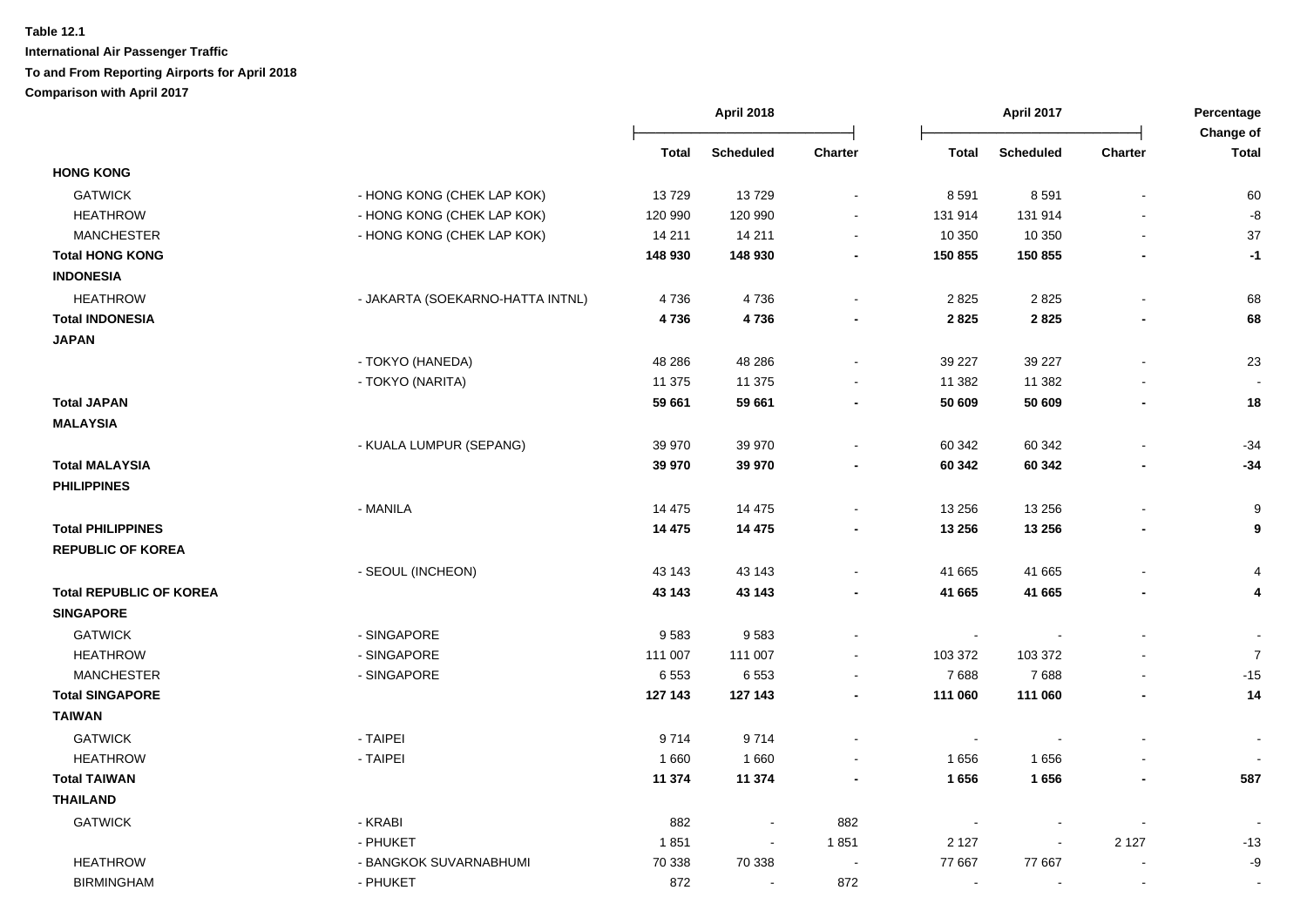|                          |                          |         | <b>April 2018</b> |                          |                | April 2017       |                          | Percentage<br>Change of |
|--------------------------|--------------------------|---------|-------------------|--------------------------|----------------|------------------|--------------------------|-------------------------|
|                          |                          | Total   | <b>Scheduled</b>  | Charter                  | <b>Total</b>   | <b>Scheduled</b> | <b>Charter</b>           | <b>Total</b>            |
| <b>MANCHESTER</b>        | - PHUKET                 | 837     |                   | 837                      | 868            | $\blacksquare$   | 868                      | $-4$                    |
| <b>Total THAILAND</b>    |                          | 74 780  | 70 338            | 4 4 4 2                  | 80 662         | 77 667           | 2995                     | $-7$                    |
| <b>VIETNAM</b>           |                          |         |                   |                          |                |                  |                          |                         |
| <b>HEATHROW</b>          | - HANOI                  | 7 2 9 6 | 7 2 9 6           | $\sim$                   | 7 5 4 2        | 7542             | $\blacksquare$           | $-3$                    |
|                          | - HO CHI MINH CITY       | 5512    | 5512              |                          | 5832           | 5 8 3 2          |                          | $-5$                    |
| <b>Total VIETNAM</b>     |                          | 12 808  | 12 808            | $\overline{\phantom{a}}$ | 13 374         | 13 3 7 4         |                          | -4                      |
| <b>Total FAR EAST</b>    |                          | 651 096 | 646 654           | 4 4 4 2                  | 634 726        | 631 730          | 2996                     | 3                       |
| <b>AUSTRALASIA</b>       |                          |         |                   |                          |                |                  |                          |                         |
| <b>AUSTRALIA</b>         |                          |         |                   |                          |                |                  |                          |                         |
|                          | - MELBOURNE              | 1700    | 1700              | $\sim$                   | 12 063         | 12 063           | $\blacksquare$           | $-86$                   |
|                          | - PERTH (AUSTRALIA)      | 10 692  | 10 692            |                          | $\sim$         |                  |                          |                         |
|                          | - SYDNEY                 | 13 0 84 | 13 0 84           |                          | 23 240         | 23 240           | $\ddot{\phantom{a}}$     | -44                     |
| <b>Total AUSTRALIA</b>   |                          | 25 4 76 | 25 4 76           |                          | 35 30 3        | 35 30 3          |                          | $-28$                   |
| <b>NEW ZEALAND</b>       |                          |         |                   |                          |                |                  |                          |                         |
|                          | - AUCKLAND INTERNATIONAL | 949     | 949               | $\sim$                   | 1 0 7 4        | 1 0 7 4          | $\blacksquare$           | $-12$                   |
| <b>Total NEW ZEALAND</b> |                          | 949     | 949               |                          | 1 0 7 4        | 1 0 7 4          |                          | $-12$                   |
| <b>Total AUSTRALASIA</b> |                          | 26 4 25 | 26 4 25           |                          | 36 377         | 36 377           | $\blacksquare$           | $-27$                   |
| <b>CANADA</b>            |                          |         |                   |                          |                |                  |                          |                         |
| <b>CANADA</b>            |                          |         |                   |                          |                |                  |                          |                         |
| <b>GATWICK</b>           | - CALGARY                | 8 3 1 7 | 8 3 1 7           | $\blacksquare$           | 8 1 5 2        | 8 1 5 2          |                          | $\overline{c}$          |
|                          | - OTTAWA INTERNATIONAL   | 166     | 166               |                          | $\blacksquare$ |                  | $\blacksquare$           |                         |
|                          | - TORONTO                | 30 618  | 30 618            | $\sim$                   | 29 570         | 29 570           | $\overline{a}$           | $\overline{4}$          |
|                          | - VANCOUVER              | 5 5 28  | 5 5 2 8           | $\sim$                   | 4 8 4 7        | 4 8 4 7          | $\mathbf{r}$             | 14                      |
| <b>HEATHROW</b>          | - CALGARY                | 25 4 72 | 25 4 72           | $\sim$                   | 23 979         | 23 979           | $\blacksquare$           | 6                       |
|                          | - HALIFAX INT            | 7 3 1 2 | 7312              | $\sim$                   | 6674           | 6674             | $\overline{\phantom{a}}$ | 10                      |
|                          | - MONTREAL (DORVAL)      | 23 972  | 23 972            | $\sim$                   | 24 623         | 24 623           | $\overline{\phantom{a}}$ | $-3$                    |
|                          | - OTTAWA INTERNATIONAL   | 7987    | 7987              | $\blacksquare$           | 10 541         | 10 541           | $\blacksquare$           | $-24$                   |
|                          | - ST JOHNS               | 2016    | 2016              | $\sim$                   | 3 0 5 6        | 3056             | $\blacksquare$           | $-34$                   |
|                          | - TORONTO                | 85 438  | 85 438            | $\sim$                   | 89 0 29        | 89 0 29          | $\mathbf{r}$             | $-4$                    |
|                          | - VANCOUVER              | 40 629  | 40 629            | $\sim$                   | 41 889         | 41 889           | $\blacksquare$           | $-3$                    |
| <b>GLASGOW</b>           | - TORONTO                | 4 2 9 3 | 4 2 9 3           | $\sim$                   | 2 0 1 1        | 2011             | $\sim$                   | 113                     |
| <b>LEEDS BRADFORD</b>    | - TORONTO                | 46      | $\sim$            | 46                       | 25             |                  | 25                       | 84                      |
| <b>MANCHESTER</b>        | - TORONTO                | 4 4 0 5 | 4 4 0 5           |                          | 2 3 9 8        | 2 3 9 8          | $\sim$                   | 84                      |
| <b>Total CANADA</b>      |                          | 246 199 | 246 153           | 46                       | 246 794        | 246 769          | 25                       |                         |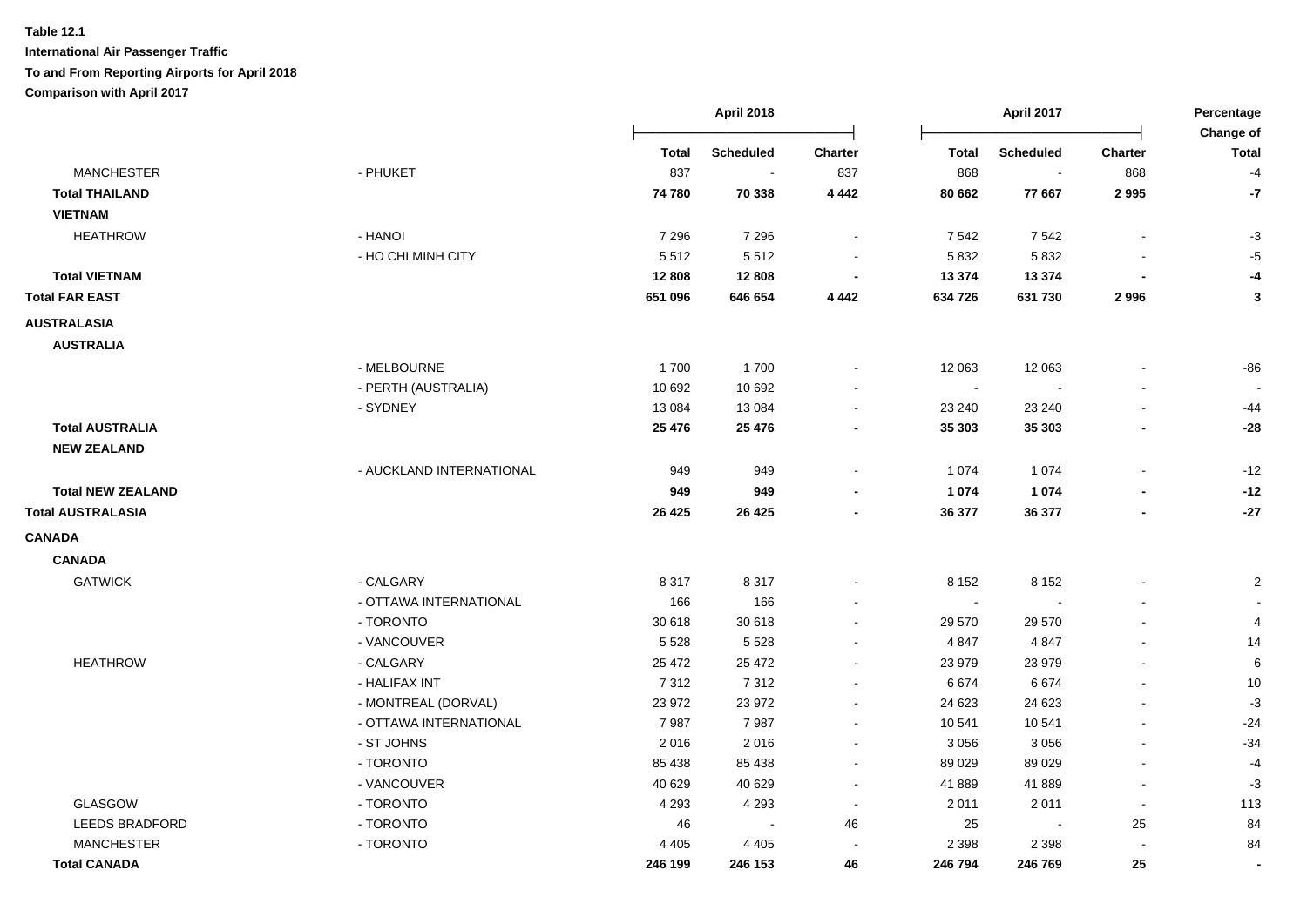|                                 |                              | <b>April 2018</b> |                             | April 2017               |                         |                             | Percentage<br>Change of      |              |
|---------------------------------|------------------------------|-------------------|-----------------------------|--------------------------|-------------------------|-----------------------------|------------------------------|--------------|
| <b>Total CANADA</b>             |                              | Total<br>246 199  | <b>Scheduled</b><br>246 153 | Charter<br>46            | <b>Total</b><br>246 794 | <b>Scheduled</b><br>246 769 | <b>Charter</b><br>${\bf 25}$ | <b>Total</b> |
|                                 |                              |                   |                             |                          |                         |                             |                              |              |
| <b>UNITED STATES OF AMERICA</b> |                              |                   |                             |                          |                         |                             |                              |              |
| <b>USA</b>                      |                              |                   |                             |                          |                         |                             |                              |              |
| <b>GATWICK</b>                  | - AUSTIN (BERGSTROM)         | 6911              | 6911                        |                          |                         |                             |                              |              |
|                                 | - BOSTON                     | 18 3 32           | 18 3 32                     |                          | 10 20 2                 | 10 20 2                     |                              | 80           |
|                                 | - CHICAGO (O'HARE)           | 16 576            | 16 576                      |                          | $\sim$                  |                             |                              |              |
|                                 | - DENVER INTERNATIONAL       | 5923              | 5923                        |                          |                         |                             |                              |              |
|                                 | - FORT LAUDERDALE            | 12 537            | 12 537                      |                          | 3715                    | 3715                        |                              | 237          |
|                                 | - LAS VEGAS                  | 24 7 62           | 24 7 62                     |                          | 24 686                  | 24 686                      |                              |              |
|                                 | - LOS ANGELES INTERNATIONAL  | 26 35 5           | 26 355                      | $\overline{\phantom{a}}$ | 16 423                  | 16 4 23                     |                              | 60           |
|                                 | - NEW YORK (JF KENNEDY)      | 43 339            | 43 339                      | $\blacksquare$           | 31 342                  | 31 342                      |                              | 38           |
|                                 | - OAKLAND                    | 17 183            | 17 183                      | $\sim$                   | 15 066                  | 15 0 66                     | $\overline{\phantom{a}}$     | 14           |
|                                 | - ORLANDO                    | 81 388            | 81 082                      | 306                      | 84 222                  | 83 573                      | 649                          | $-3$         |
|                                 | - SANFORD                    | 4780              |                             | 4780                     | 3 9 6 8                 |                             | 3 9 6 8                      | 20           |
|                                 | - SEATTLE (TACOMA)           | 10 098            | 10 098                      | $\overline{\phantom{a}}$ | $\sim$                  |                             |                              | $\sim$       |
|                                 | - TAMPA                      | 13 1 28           | 13 1 28                     |                          | 13 862                  | 13862                       |                              | $-5$         |
| <b>HEATHROW</b>                 | - ATLANTA                    | 52 211            | 52 211                      | $\overline{\phantom{a}}$ | 57 155                  | 57 155                      |                              | -9           |
|                                 | - AUSTIN (BERGSTROM)         | 13 690            | 13 690                      |                          | 11 1 26                 | 11 1 26                     |                              | 23           |
|                                 | - BALTIMORE                  | 10 040            | 10 040                      |                          | 11 238                  | 11 238                      |                              | $-11$        |
|                                 | - BOSTON                     | 68 849            | 68 849                      |                          | 70 624                  | 70 624                      |                              | $-3$         |
|                                 | - CHARLOTTE                  | 23 086            | 23 086                      | $\blacksquare$           | 28 413                  | 28 413                      |                              | $-19$        |
|                                 | - CHICAGO (O'HARE)           | 86 502            | 86 502                      |                          | 86 919                  | 86919                       |                              | $\sim$       |
|                                 | - DALLAS/FORT WORTH          | 53 643            | 53 643                      |                          | 57 572                  | 57 572                      |                              | $-7$         |
|                                 | - DENVER INTERNATIONAL       | 24 760            | 24 760                      |                          | 15 541                  | 15 541                      |                              | 59           |
|                                 | - DETROIT                    | 11 840            | 11 840                      |                          | 18 407                  | 18 407                      |                              | -36          |
|                                 | - HOUSTON                    | 37 533            | 37 533                      |                          | 39 455                  | 39 455                      |                              | $-5$         |
|                                 | - LAS VEGAS                  | 26 28 6           | 26 28 6                     |                          | 28 4 33                 | 28 4 33                     |                              | -8           |
|                                 | - LOS ANGELES INTERNATIONAL  | 142 478           | 142 478                     | $\sim$                   | 133 793                 | 133 793                     |                              | 6            |
|                                 | - MIAMI INTERNATIONAL        | 86 287            | 86 287                      | $\blacksquare$           | 86 915                  | 86915                       |                              | $-1$         |
|                                 | - MINNEAPOLIS-ST PAUL        | 10 946            | 10 946                      | $\sim$                   | 10810                   | 10810                       |                              | $\mathbf{1}$ |
|                                 | - NEW ORLEANS                | 7600              | 7600                        | $\blacksquare$           | 6 1 6 3                 | 6 1 6 3                     |                              | 23           |
|                                 | - NEW YORK (JF KENNEDY)      | 252 144           | 252 144                     | $\blacksquare$           | 269 604                 | 269 604                     |                              | -6           |
|                                 | - NEW YORK (NEWARK)          | 84 187            | 84 187                      | $\blacksquare$           | 89 238                  | 89 238                      |                              | -6           |
|                                 | - PHILADELPHIA INTERNATIONAL | 35 506            | 35 506                      | $\blacksquare$           | 45 042                  | 45 042                      |                              | $-21$        |
|                                 | - PHOENIX                    | 20 105            | 20 10 5                     |                          | 18 273                  | 18 273                      |                              | 10           |
|                                 | - RALEIGH                    | 10 004            | 10 004                      |                          | 11 564                  | 11 564                      |                              | $-13$        |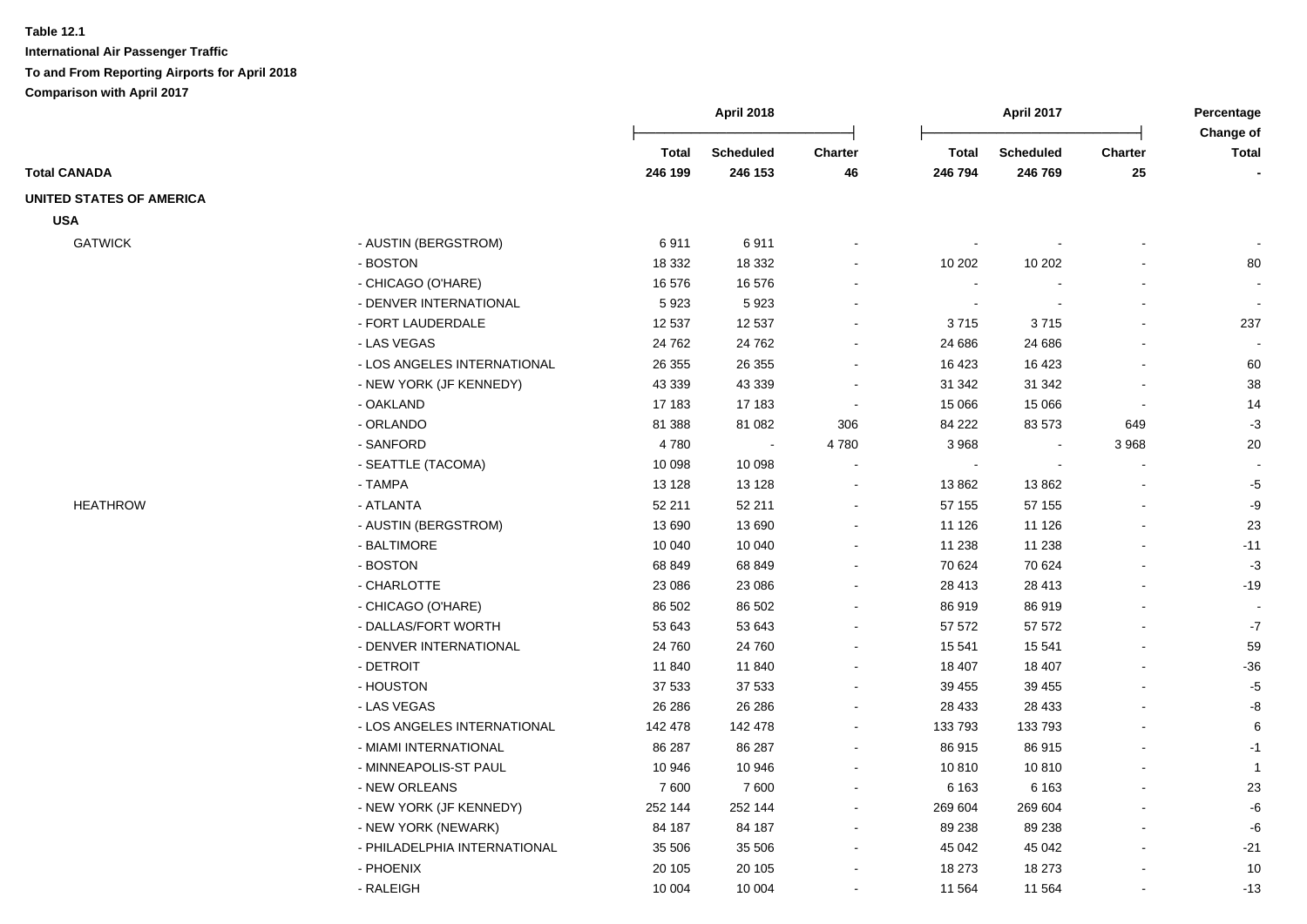|                              |                              | <b>April 2018</b> |                          |         | April 2017               |                          |                          |                           |
|------------------------------|------------------------------|-------------------|--------------------------|---------|--------------------------|--------------------------|--------------------------|---------------------------|
|                              |                              | <b>Total</b>      | <b>Scheduled</b>         | Charter | <b>Total</b>             | <b>Scheduled</b>         | <b>Charter</b>           | Change of<br><b>Total</b> |
|                              | - SALT LAKE CITY             | 7845              | 7845                     |         | 9 0 0 6                  | 9 0 0 6                  |                          | $-13$                     |
|                              | - SAN DIEGO                  | 13 3 48           | 13 3 48                  |         | 15 218                   | 15 218                   | $\overline{a}$           | $-12$                     |
|                              | - SAN FRANCISCO              | 83 586            | 83 5 86                  |         | 87 789                   | 87789                    | $\blacksquare$           | $-5$                      |
|                              | - SAN JOSE                   | 8 9 0 9           | 8 9 0 9                  |         | 9860                     | 9860                     | $\blacksquare$           | $-10$                     |
|                              | - SEATTLE (TACOMA)           | 33 352            | 33 352                   | $\sim$  | 35 000                   | 35 000                   | $\overline{a}$           | $-5$                      |
|                              | - WASHINGTON (DULLES)        | 67 132            | 67 132                   |         | 71 958                   | 71 958                   |                          | $\text{-}7$               |
| <b>LONDON CITY</b>           | - NEW YORK (JF KENNEDY)      | 985               | 985                      |         | 928                      | 928                      |                          | 6                         |
| <b>STANSTED</b>              | - NEW YORK (NEWARK)          | 2 9 0 0           | 2 9 0 0                  | $\sim$  | $\overline{\phantom{a}}$ |                          | $\blacksquare$           |                           |
|                              | - SANFORD                    | $\sim$            |                          | $\sim$  | 1 3 5 9                  | $\blacksquare$           | 1 3 5 9                  | $-100$                    |
| <b>BELFAST INTERNATIONAL</b> | - LAS VEGAS                  | 295               | $\blacksquare$           | 295     |                          |                          | $\blacksquare$           |                           |
|                              | - NEWBURGH/USA               | 1 6 4 9           | 1649                     | $\sim$  |                          |                          |                          | $\sim$                    |
|                              | - ORLANDO                    | 1 3 9 7           | 1 3 9 7                  |         |                          |                          |                          |                           |
|                              | - PROVIDENCE                 | 1 0 5 8           | 1 0 5 8                  |         |                          |                          |                          |                           |
| <b>BIRMINGHAM</b>            | - NEW YORK (NEWARK)          | $\sim$            | $\overline{\phantom{a}}$ | $\sim$  | 7459                     | 7 4 5 9                  | $\overline{\phantom{a}}$ | $-100$                    |
|                              | - SANFORD                    | 2088              | $\blacksquare$           | 2 0 8 8 | 1892                     | $\overline{\phantom{a}}$ | 1892                     | 10                        |
| <b>BRISTOL</b>               | - SANFORD                    | 1548              | $\blacksquare$           | 1 5 4 8 |                          | $\sim$                   | $\bullet$                |                           |
| <b>CARDIFF WALES</b>         | - ORLANDO                    | $\sim$            | $\sim$                   | $\sim$  | 320                      | $\overline{a}$           | 320                      | $-100$                    |
| <b>EDINBURGH</b>             | - ATLANTA                    | $\blacksquare$    | $\overline{\phantom{a}}$ |         | 73                       | $\blacksquare$           | 73                       | $-100$                    |
|                              | - NEW YORK (JF KENNEDY)      | 13745             | 13745                    | $\sim$  | 14 248                   | 14 248                   | $\sim$                   | $-4$                      |
|                              | - NEW YORK (NEWARK)          | 8953              | 8953                     |         | 8 0 6 2                  | 8 0 6 2                  | $\blacksquare$           | 11                        |
|                              | - NEWBURGH/USA               | 5 2 5 2           | 5 2 5 2                  |         | $\overline{a}$           |                          | $\overline{\phantom{a}}$ | $\sim$                    |
|                              | - PROVIDENCE                 | 2988              | 2988                     |         | $\sim$                   |                          | $\blacksquare$           | $\sim$                    |
| GLASGOW                      | - NEW YORK (NEWARK)          | $\sim$            | $\overline{\phantom{a}}$ |         | 7943                     | 7943                     | $\blacksquare$           | $-100$                    |
|                              | - ORLANDO                    | 5469              | 5 4 6 9                  |         | 6 0 9 9                  | 5 4 7 2                  | 627                      | $-10$                     |
| <b>MANCHESTER</b>            | - ATLANTA                    | 13 0 68           | 13 068                   |         | 13 164                   | 13 164                   |                          | $-1$                      |
|                              | - BOSTON                     | $\sim$            |                          |         | 2833                     | 2833                     |                          | $-100$                    |
|                              | - CHICAGO (O'HARE)           | $\blacksquare$    | $\overline{\phantom{a}}$ |         | 7871                     | 7871                     | $\blacksquare$           | $-100$                    |
|                              | - HOUSTON                    | 5 200             | 5 200                    |         | 5 2 6 0                  | 5 2 6 0                  | $\sim$                   | $-1$                      |
|                              | - LAS VEGAS                  | 19751             | 19751                    |         | 20 091                   | 20 091                   | $\sim$                   | $-2$                      |
|                              | - NEW YORK (JF KENNEDY)      | 27 245            | 27 245                   | $\sim$  | 29 201                   | 29 201                   | $\sim$                   | $-7$                      |
|                              | - NEW YORK (NEWARK)          | 8735              | 8735                     | $\sim$  | 7672                     | 7672                     | $\sim$                   | 14                        |
|                              | - ORLANDO                    | 45 202            | 45 202                   |         | 52 266                   | 52 266                   |                          | $-14$                     |
|                              | - PHILADELPHIA INTERNATIONAL | 11723             | 11723                    |         | 11 523                   | 11 523                   | $\blacksquare$           | $\sqrt{2}$                |
|                              | - SAN FRANCISCO              | $\blacksquare$    | $\blacksquare$           |         | 4 2 8 8                  | 4 2 8 8                  | $\blacksquare$           | $-100$                    |
|                              | - SANFORD                    | 6 1 4 9           | $\blacksquare$           | 6 1 4 9 | 4793                     |                          | 4793                     | 28                        |
| <b>NEWCASTLE</b>             | - SANFORD                    | 2 1 1 2           | 2 1 1 2                  | $\sim$  | 1746                     | 1746                     | $\sim$                   | 21                        |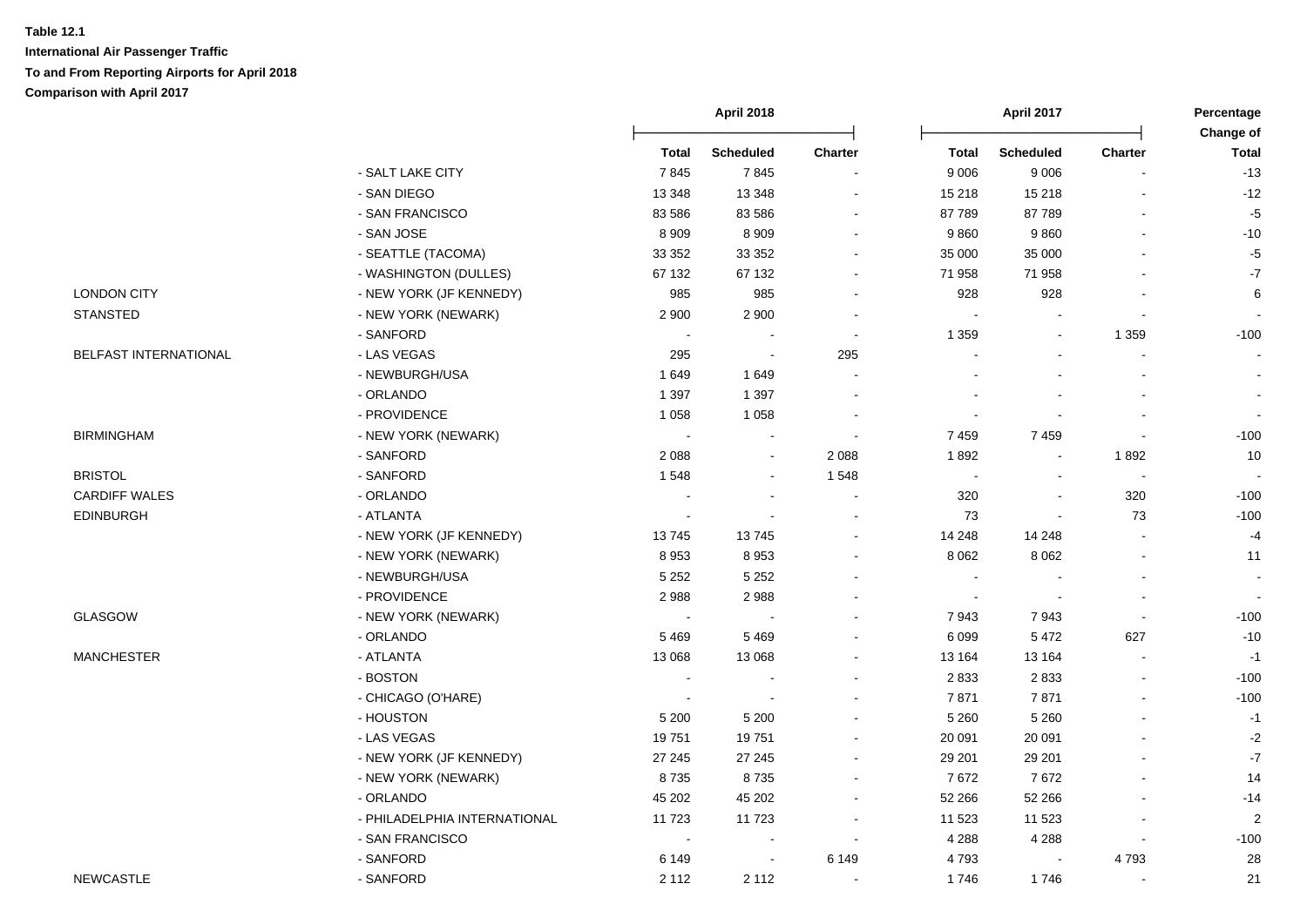|                                       |                        |                      | <b>April 2018</b>      |                          |                    | <b>April 2017</b>        |                          |                           |
|---------------------------------------|------------------------|----------------------|------------------------|--------------------------|--------------------|--------------------------|--------------------------|---------------------------|
| <b>Total USA</b>                      |                        | <b>Total</b>         | <b>Scheduled</b>       | <b>Charter</b>           | <b>Total</b>       | <b>Scheduled</b>         | <b>Charter</b><br>13 681 | <b>Change of</b><br>Total |
| <b>Total UNITED STATES OF AMERICA</b> |                        | 1740 693<br>1740 693 | 1 725 527<br>1 725 527 | 15 166<br>15 166         | 1737693<br>1737693 | 1724 012<br>1724 012     | 13 681                   |                           |
|                                       |                        |                      |                        |                          |                    |                          |                          |                           |
| <b>CENTRAL AMERICA</b>                |                        |                      |                        |                          |                    |                          |                          |                           |
| <b>COSTA RICA</b>                     |                        |                      |                        |                          |                    |                          |                          |                           |
| <b>GATWICK</b>                        | - LIBERIA              | 2 5 9 3              | $\sim$                 | 2 5 9 3                  | 2 2 7 2            | $\sim$                   | 2 2 7 2                  | 14                        |
|                                       | - SAN JOSE COST RICA   | 4 2 4 7              | 4 2 4 7                | $\blacksquare$           | 4 5 6 9            | 4 5 6 9                  | $\overline{\phantom{a}}$ | $-7$                      |
| <b>Total COSTA RICA</b>               |                        | 6840                 | 4 2 4 7                | 2 5 9 3                  | 6841               | 4 5 6 9                  | 2 2 7 2                  |                           |
| <b>CUBA</b>                           |                        |                      |                        |                          |                    |                          |                          |                           |
|                                       | - CUNAGUA (CAYO COCO)  | 1777                 | 1777                   |                          | 1569               | 1569                     |                          | 13                        |
|                                       | - HAVANA               | 6795                 | 6795                   |                          | 6 2 0 4            | 6 2 0 4                  |                          | $10$                      |
|                                       | - HOLGUIN (FRANK PAIS) | 2513                 | 2513                   |                          | 2 5 5 3            | 2 5 5 3                  |                          | $-2$                      |
|                                       | - VARADERO             | 2649                 | $\sim$                 | 2649                     | 5 3 6 4            | 2 9 9 7                  | 2 3 6 7                  | $-51$                     |
| <b>MANCHESTER</b>                     | - CUNAGUA (CAYO COCO)  | 2 4 4 1              | 2 4 4 1                |                          | 2517               | 2517                     |                          | $-3$                      |
|                                       | - HOLGUIN (FRANK PAIS) | 5 3 3 6              | 5 3 3 6                |                          | 5 0 1 0            | 5 0 1 0                  |                          | $\boldsymbol{7}$          |
|                                       | - VARADERO             | 2 4 7 2              | 2 4 7 2                |                          | 2772               | 2772                     |                          | $-11$                     |
| <b>Total CUBA</b>                     |                        | 23 983               | 21 334                 | 2649                     | 25 989             | 23 6 22                  | 2 3 6 7                  | -8                        |
| <b>DOMINICAN REPUBLIC</b>             |                        |                      |                        |                          |                    |                          |                          |                           |
| <b>GATWICK</b>                        | - PUERTO PLATA         | 2 0 8 5              | $\sim$                 | 2 0 8 5                  | 2 9 6 2            | $\sim$                   | 2 9 6 2                  | $-30$                     |
|                                       | - PUNTA CANA           | 12 982               | 6762                   | 6 2 2 0                  | 13 932             | 5882                     | 8 0 5 0                  | $-7$                      |
| <b>BIRMINGHAM</b>                     | - PUNTA CANA           | 4 3 2 3              | $\blacksquare$         | 4 3 2 3                  | 2 9 5 4            | $\sim$                   | 2954                     | 46                        |
| <b>BRISTOL</b>                        | - PUNTA CANA           | 1772                 | $\blacksquare$         | 1772                     |                    |                          |                          |                           |
| <b>MANCHESTER</b>                     | - PUERTO PLATA         | 2 5 3 3              | $\sim$                 | 2 5 3 3                  | 2 5 3 0            | $\blacksquare$           | 2 5 3 0                  |                           |
|                                       | - PUNTA CANA           | 8 0 8 0              | 2826                   | 5 2 5 4                  | 7618               | $\blacksquare$           | 7618                     | 6                         |
| <b>Total DOMINICAN REPUBLIC</b>       |                        | 31 775               | 9588                   | 22 187                   | 29 996             | 5882                     | 24 114                   | 6                         |
| <b>MEXICO</b>                         |                        |                      |                        |                          |                    |                          |                          |                           |
| <b>GATWICK</b>                        | - CANCUN               | 39 969               | 39 969                 |                          | 34 387             | 34 386                   | $\overline{1}$           | 16                        |
|                                       | - MERIDA               | 325                  | 325                    |                          | $\sim$             | $\overline{\phantom{a}}$ |                          |                           |
|                                       | - PUERTO VALLARTA      | 2 3 3 9              | $\sim$                 | 2 3 3 9                  | 2726               | $\sim$                   | 2726                     | $-14$                     |
| <b>HEATHROW</b>                       | - MEXICO CITY          | 22 041               | 22 041                 |                          | 26 621             | 26 621                   |                          | $-17$                     |
| <b>STANSTED</b>                       | - CANCUN               | $\sim$               | $\blacksquare$         |                          | 2 0 7 2            | 2072                     | $\blacksquare$           | $-100$                    |
| <b>BIRMINGHAM</b>                     | - CANCUN               | 4723                 | 4723                   |                          | 4 8 8 4            | 4884                     |                          | $-3$                      |
| <b>BRISTOL</b>                        | - CANCUN               | 1996                 | 1996                   |                          | $\sim$             |                          | $\blacksquare$           |                           |
| <b>MANCHESTER</b>                     | - CANCUN               | 21 508               | 21 508                 | $\overline{\phantom{a}}$ | 17 622             | 17622                    |                          | 22                        |
|                                       | - PUERTO VALLARTA      | 2 2 4 9              |                        | 2 2 4 9                  | 2 6 6 5            |                          | 2665                     | $-16$                     |
| <b>NEWCASTLE</b>                      | - CANCUN               | 2 4 4 6              | 2446                   |                          | 1771               | 1771                     |                          | 38                        |
|                                       |                        |                      |                        |                          |                    |                          |                          |                           |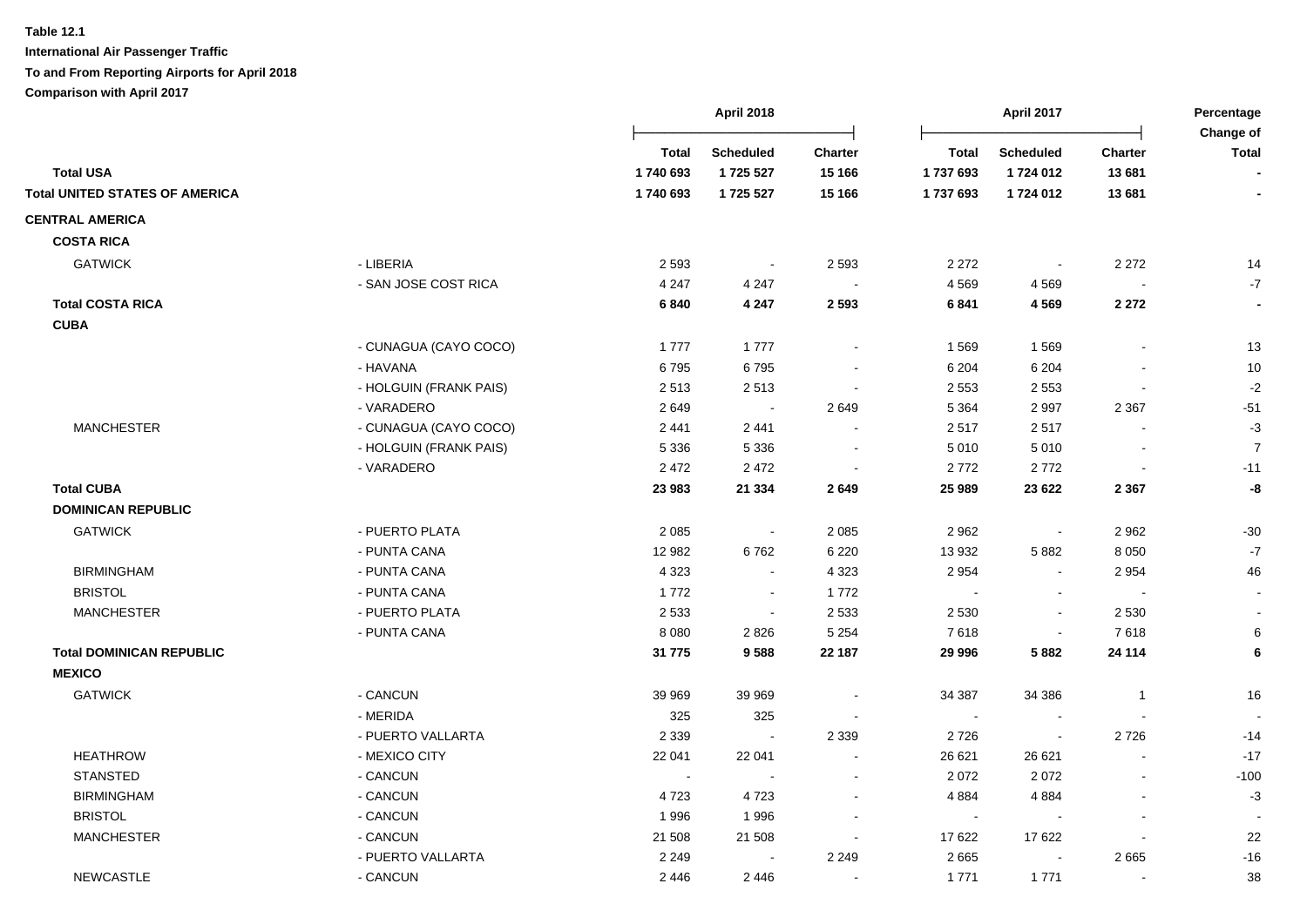|                                  |                           |              | <b>April 2018</b> |                |              | <b>April 2017</b> |         | Percentage<br>Change of |
|----------------------------------|---------------------------|--------------|-------------------|----------------|--------------|-------------------|---------|-------------------------|
|                                  |                           | <b>Total</b> | <b>Scheduled</b>  | <b>Charter</b> | <b>Total</b> | <b>Scheduled</b>  | Charter | <b>Total</b>            |
| <b>Total MEXICO</b>              |                           | 97 596       | 93 008            | 4588           | 92 748       | 87 356            | 5 3 9 2 | 5                       |
| <b>Total CENTRAL AMERICA</b>     |                           | 160 194      | 128 177           | 32 017         | 155 574      | 121 429           | 34 145  | 3                       |
| <b>SOUTH AMERICA</b>             |                           |              |                   |                |              |                   |         |                         |
| <b>ARGENTINA</b>                 |                           |              |                   |                |              |                   |         |                         |
| <b>GATWICK</b>                   | - BUENOS AIRES            | 9 3 2 0      | 9 3 2 0           |                |              |                   |         |                         |
| <b>HEATHROW</b>                  | - BUENOS AIRES            | 13730        | 13730             |                | 13774        | 13774             |         |                         |
| <b>Total ARGENTINA</b>           |                           | 23 050       | 23 050            |                | 13774        | 13774             |         | 67                      |
| <b>BRAZIL</b>                    |                           |              |                   |                |              |                   |         |                         |
|                                  | - RIO DE JANEIRO (GALEAO) | 8 4 9 9      | 8 4 9 9           |                | 8 1 2 5      | 8 1 2 5           |         | 5                       |
|                                  | - SAO PAULO (GUARULHOS)   | 34 4 21      | 34 4 21           |                | 31 760       | 31760             |         | 8                       |
| <b>Total BRAZIL</b>              |                           | 42 920       | 42 920            |                | 39 885       | 39 885            |         | 8                       |
| <b>CHILE</b>                     |                           |              |                   |                |              |                   |         |                         |
|                                  | - SANTIAGO DE CHILE       | 5896         | 5896              |                | 5 1 9 9      | 5 1 9 9           |         | 13                      |
| <b>Total CHILE</b>               |                           | 5896         | 5896              |                | 5 1 9 9      | 5 1 9 9           |         | 13                      |
| <b>COLOMBIA</b>                  |                           |              |                   |                |              |                   |         |                         |
|                                  | - BOGOTA                  | 13 3 10      | 13 3 10           |                | 13 3 9 9     | 13 3 9 9          |         | $-1$                    |
| <b>Total COLOMBIA</b>            |                           | 13 3 10      | 13 3 10           |                | 13 3 9 9     | 13 3 9 9          |         | -1                      |
| <b>PERU</b>                      |                           |              |                   |                |              |                   |         |                         |
| <b>GATWICK</b>                   | - LIMA                    | 5 2 1 2      | 5 2 1 2           |                | 4 8 2 6      | 4 8 2 6           |         | $\bf8$                  |
| <b>Total PERU</b>                |                           | 5 2 1 2      | 5 2 1 2           |                | 4 8 2 6      | 4 8 2 6           |         | 8                       |
| <b>Total SOUTH AMERICA</b>       |                           | 90 388       | 90 388            |                | 77 083       | 77 083            |         | 17                      |
| <b>CARIBBEAN AREA</b>            |                           |              |                   |                |              |                   |         |                         |
| <b>ANTIGUA AND BARBUDA</b>       |                           |              |                   |                |              |                   |         |                         |
|                                  | - ANTIGUA                 | 13 175       | 13 175            |                | 13 623       | 13 623            |         | $-3$                    |
| <b>Total ANTIGUA AND BARBUDA</b> |                           | 13 175       | 13 175            |                | 13 623       | 13 623            |         | -3                      |
| <b>BAHAMAS</b>                   |                           |              |                   |                |              |                   |         |                         |
| <b>HEATHROW</b>                  | - NASSAU                  | 6 0 65       | 6 0 6 5           |                | 5 5 7 1      | 5571              |         | 9                       |
| <b>Total BAHAMAS</b>             |                           | 6 0 6 5      | 6 0 6 5           |                | 5 5 7 1      | 5 5 7 1           |         | 9                       |
| <b>BARBADOS</b>                  |                           |              |                   |                |              |                   |         |                         |
| <b>GATWICK</b>                   | - BRIDGETOWN              | 32 392       | 29 180            | 3 2 1 2        | 34 162       | 30 867            | 3 2 9 5 | $-5$                    |
| <b>BIRMINGHAM</b>                | - BRIDGETOWN              | 2 3 7 6      | $\blacksquare$    | 2 3 7 6        | 2 3 7 1      |                   | 2 3 7 1 |                         |
| GLASGOW                          | - BRIDGETOWN              | 597          | $\sim$            | 597            | 278          |                   | 278     | 115                     |
| <b>MANCHESTER</b>                | - BRIDGETOWN              | 10 155       | 6372              | 3783           | 7990         | 3866              | 4 1 2 4 | 27                      |
| <b>NEWCASTLE</b>                 | - BRIDGETOWN              | 521          | 521               |                |              |                   |         |                         |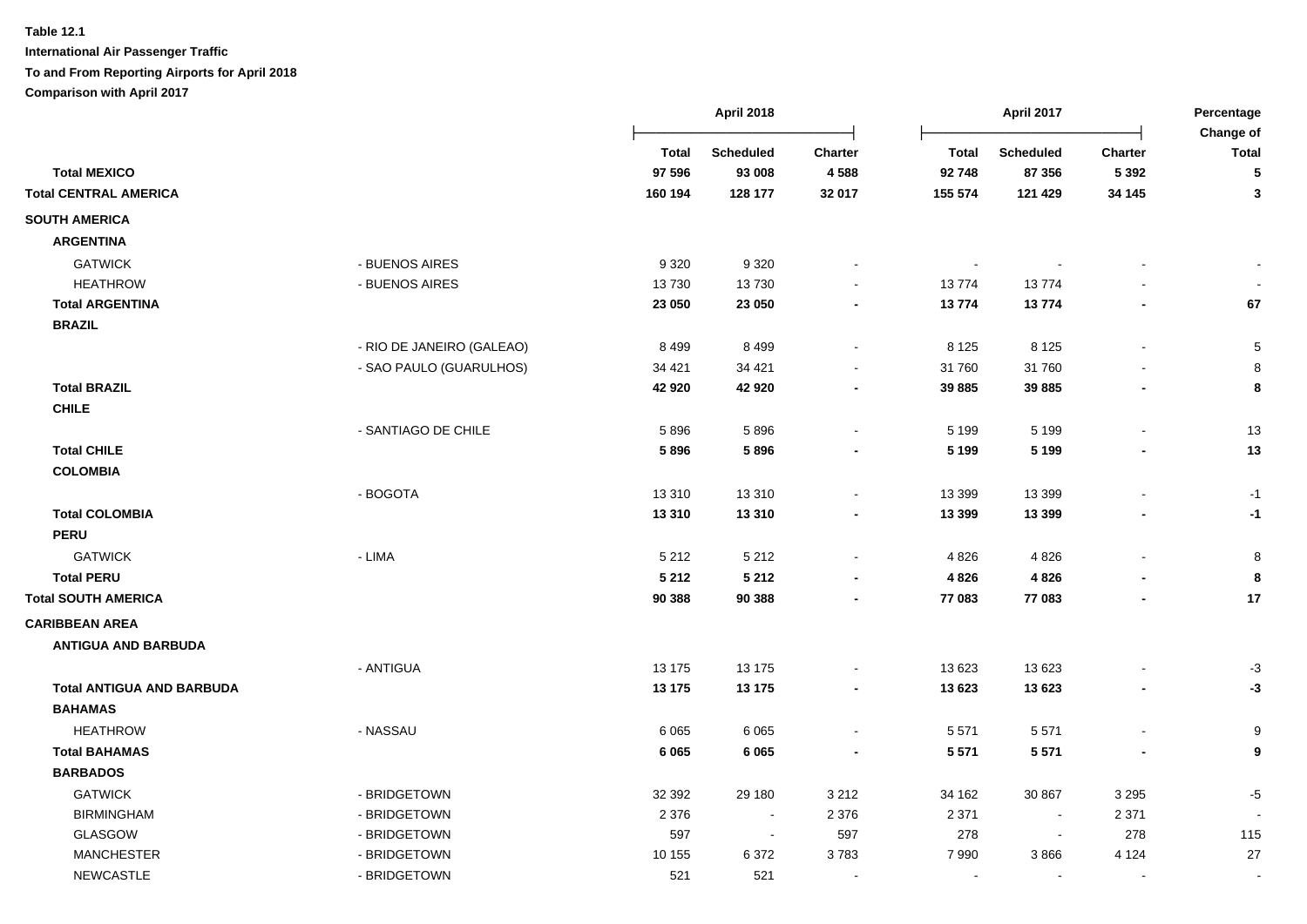|                                            |                        |              | <b>April 2018</b> |                |              | <b>April 2017</b>        |                          | Percentage         |
|--------------------------------------------|------------------------|--------------|-------------------|----------------|--------------|--------------------------|--------------------------|--------------------|
|                                            |                        | <b>Total</b> | <b>Scheduled</b>  | <b>Charter</b> | <b>Total</b> | <b>Scheduled</b>         | <b>Charter</b>           | Change of<br>Total |
| <b>Total BARBADOS</b>                      |                        | 46 041       | 36 073            | 9968           | 44 801       | 34 733                   | 10 068                   | $\mathbf{3}$       |
| <b>BERMUDA</b>                             |                        |              |                   |                |              |                          |                          |                    |
| <b>GATWICK</b>                             | - BERMUDA              | 7851         | 7851              |                | 9026         | 9026                     |                          | $-13$              |
| <b>Total BERMUDA</b>                       |                        | 7851         | 7851              |                | 9 0 26       | 9026                     |                          | $-13$              |
| <b>CAYMAN ISLANDS</b>                      |                        |              |                   |                |              |                          |                          |                    |
| <b>HEATHROW</b>                            | - GRAND CAYMAN         | 2666         | 2666              |                | 2985         | 2985                     | $\overline{a}$           | $-11$              |
| <b>Total CAYMAN ISLANDS</b>                |                        | 2666         | 2666              |                | 2985         | 2985                     |                          | $-11$              |
| <b>GRENADA</b>                             |                        |              |                   |                |              |                          |                          |                    |
| <b>GATWICK</b>                             | - GRENADA              | 1803         | 1803              |                | 1890         | 1890                     |                          | -5                 |
| <b>Total GRENADA</b>                       |                        | 1803         | 1803              |                | 1890         | 1890                     |                          | -5                 |
| <b>ISLE OF CURACAO NETH.ANTILLES</b>       |                        |              |                   |                |              |                          |                          |                    |
|                                            | - ARUBA                |              |                   |                | 1820         | $\sim$                   | 1820                     | $-100$             |
| <b>Total ISLE OF CURACAO NETH.ANTILLES</b> |                        |              |                   |                | 1820         |                          | 1820                     | $-100$             |
| <b>JAMAICA</b>                             |                        |              |                   |                |              |                          |                          |                    |
|                                            | - KINGSTON             | 8 6 0 9      | 8609              |                | 8 3 3 1      | 8 3 3 1                  | $\overline{\phantom{a}}$ | 3                  |
|                                            | - MONTEGO BAY          | 18 645       | 7889              | 10756          | 18 685       | 9 2 0 2                  | 9483                     |                    |
| <b>BIRMINGHAM</b>                          | - MONTEGO BAY          | 4 4 0 6      |                   | 4 4 0 6        | 3 4 7 5      |                          | 3 4 7 5                  | 27                 |
| <b>GLASGOW</b>                             | - MONTEGO BAY          | 264          | $\sim$            | 264            | 236          | $\overline{\phantom{a}}$ | 236                      | 12                 |
| <b>MANCHESTER</b>                          | - MONTEGO BAY          | 6914         | $\blacksquare$    | 6914           | 6839         | $\overline{\phantom{a}}$ | 6839                     | $\mathbf{1}$       |
| <b>NEWCASTLE</b>                           | - MONTEGO BAY          | 214          | 214               |                | $\sim$       | $\sim$                   |                          |                    |
| <b>Total JAMAICA</b>                       |                        | 39 052       | 16712             | 22 340         | 37 566       | 17 533                   | 20 033                   | 4                  |
| <b>SAINT KITTS AND NEVIS</b>               |                        |              |                   |                |              |                          |                          |                    |
| <b>GATWICK</b>                             | - ST KITTS             | 1 1 0 7      | 1 1 0 7           |                | 1 2 1 1      | 1 2 1 1                  | $\overline{a}$           | -9                 |
| <b>Total SAINT KITTS AND NEVIS</b>         |                        | 1 1 0 7      | 1 1 0 7           |                | 1 2 1 1      | 1 2 1 1                  | $\overline{\phantom{a}}$ | -9                 |
| <b>ST LUCIA</b>                            |                        |              |                   |                |              |                          |                          |                    |
|                                            | - ST LUCIA (HEWANORRA) | 16 263       | 14 0 65           | 2 1 9 8        | 14 080       | 14 080                   |                          | 16                 |
| <b>Total ST LUCIA</b>                      |                        | 16 263       | 14 065            | 2 1 9 8        | 14 080       | 14 080                   | $\blacksquare$           | 16                 |
| <b>TRINIDAD AND TOBAGO</b>                 |                        |              |                   |                |              |                          |                          |                    |
|                                            | - PORT OF SPAIN        | 3832         | 3832              |                | 4 2 8 8      | 4 2 8 8                  |                          | $-11$              |
|                                            | - TOBAGO               | 2 4 3 3      | 2 4 3 3           | $\blacksquare$ | 2 9 9 6      | 2996                     | $\blacksquare$           | $-19$              |
| <b>Total TRINIDAD AND TOBAGO</b>           |                        | 6 2 6 5      | 6 2 6 5           | $\blacksquare$ | 7 2 8 4      | 7 2 8 4                  | $\blacksquare$           | $-14$              |
| <b>TURKS AND CAICOS ISLANDS</b>            |                        |              |                   |                |              |                          |                          |                    |
|                                            | - PROVIDENCIALES       | 906          | 906               |                | 888          | 888                      |                          | $\overline{2}$     |
| <b>Total TURKS AND CAICOS ISLANDS</b>      |                        | 906          | 906               |                | 888          | 888                      |                          | $\mathbf 2$        |
| Total CARIBBEAN AREA                       |                        | 141 194      |                   | 34 506         | 140 745      | 108 824                  | 31 921                   |                    |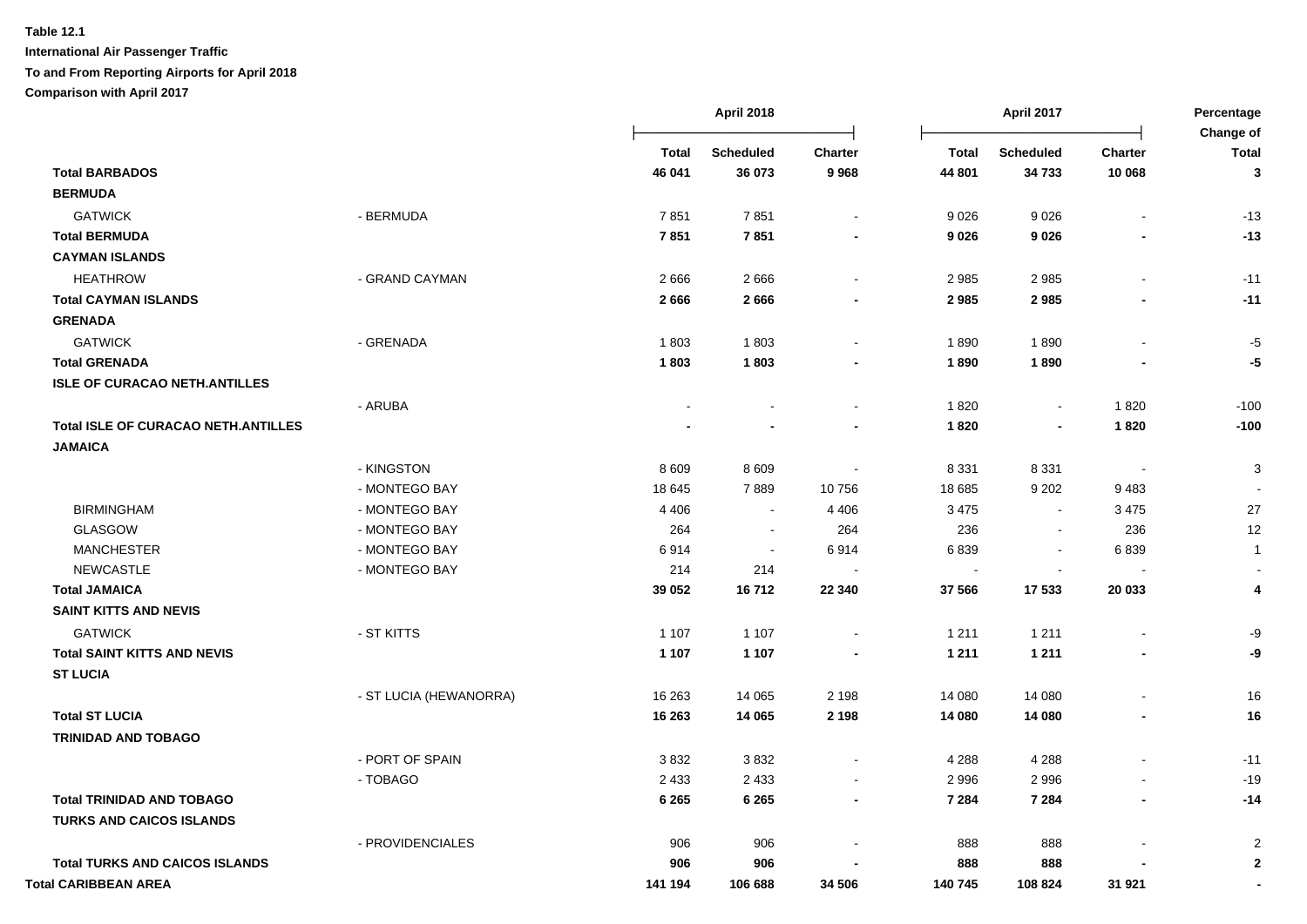|                                     |                       |                          | <b>April 2018</b> |                          |                | <b>April 2017</b>        |                          | Percentage<br>Change of |
|-------------------------------------|-----------------------|--------------------------|-------------------|--------------------------|----------------|--------------------------|--------------------------|-------------------------|
|                                     |                       | Total                    | <b>Scheduled</b>  | <b>Charter</b>           | <b>Total</b>   | <b>Scheduled</b>         | <b>Charter</b>           | <b>Total</b>            |
| <b>INDIAN OCEAN ISLANDS</b>         |                       |                          |                   |                          |                |                          |                          |                         |
| <b>MALDIVE ISLANDS</b>              |                       |                          |                   |                          |                |                          |                          |                         |
| <b>HEATHROW</b>                     | - MALE INTERNATIONAL  |                          |                   |                          | 409            | 409                      |                          | $-100$                  |
| <b>Total MALDIVE ISLANDS</b>        |                       |                          |                   |                          | 409            | 409                      |                          | $-100$                  |
| <b>MAURITIUS</b>                    |                       |                          |                   |                          |                |                          |                          |                         |
| <b>GATWICK</b>                      | - MAURITIUS           | 9 3 8 1                  | 9 3 8 1           | $\sim$                   | 9 1 6 1        | 9 1 6 1                  | $\blacksquare$           | $\overline{2}$          |
| <b>HEATHROW</b>                     | - MAURITIUS           | 8684                     | 8684              |                          | 9475           | 9475                     |                          | -8                      |
| <b>MANCHESTER</b>                   | - MAURITIUS           | $\overline{\phantom{a}}$ |                   | $\sim$                   | 900            | 900                      |                          | $-100$                  |
| <b>Total MAURITIUS</b>              |                       | 18 065                   | 18 065            | $\blacksquare$           | 19 536         | 19536                    |                          | -8                      |
| <b>SEYCHELLES</b>                   |                       |                          |                   |                          |                |                          |                          |                         |
| <b>HEATHROW</b>                     | - SEYCHELLES          | 2862                     | 2862              | $\overline{\phantom{a}}$ |                |                          |                          |                         |
| <b>Total SEYCHELLES</b>             |                       | 2862                     | 2862              | $\blacksquare$           | ÷.             |                          |                          | <b>Infinity</b>         |
| <b>Total INDIAN OCEAN ISLANDS</b>   |                       | 20 927                   | 20 927            | $\blacksquare$           | 19 945         | 19 945                   |                          | 5                       |
| <b>ATLANTIC OCEAN ISLANDS</b>       |                       |                          |                   |                          |                |                          |                          |                         |
| <b>CAPE VERDE ISLANDS</b>           |                       |                          |                   |                          |                |                          |                          |                         |
| <b>GATWICK</b>                      | - BOA VISTA (RABIL)   | 4 9 7 0                  | 4 9 7 0           |                          | 5 2 5 6        | 3 1 6 2                  | 2094                     | $-5$                    |
|                                     | - ILHA DO SAL C.VERDE | 8 1 8 6                  | 8 1 8 6           |                          | 8517           | 8517                     | $\blacksquare$           | $-4$                    |
| <b>BIRMINGHAM</b>                   | - BOA VISTA (RABIL)   | 1625                     | 1625              |                          | 1660           | 1660                     | $\sim$                   | $-2$                    |
|                                     | - ILHA DO SAL C.VERDE | 4 0 61                   | 4 0 6 1           |                          | 3 0 9 3        | 3 0 9 3                  | $\blacksquare$           | 31                      |
| <b>BRISTOL</b>                      | - ILHA DO SAL C.VERDE | 1 4 3 4                  | 1 4 3 4           |                          | 1 644          | 1644                     | $\overline{\phantom{a}}$ | $-13$                   |
| GLASGOW                             | - ILHA DO SAL C.VERDE | 1 2 2 6                  | $\sim$            | 1 2 2 6                  | 1 4 5 9        | $\sim$                   | 1 4 5 9                  | $-16$                   |
| <b>MANCHESTER</b>                   | - BOA VISTA (RABIL)   | 5 2 9 3                  | 5 2 9 3           | $\sim$                   | 5 3 7 4        | 5 3 7 4                  | $\blacksquare$           | $-2$                    |
|                                     | - ILHA DO SAL C.VERDE | 4873                     | 4873              | $\sim$                   | 7 3 0 2        | 7 3 0 2                  | $\blacksquare$           | $-33$                   |
| <b>Total CAPE VERDE ISLANDS</b>     |                       | 31 668                   | 30 442            | 1 2 2 6                  | 34 305         | 30752                    | 3553                     | -8                      |
| <b>Total ATLANTIC OCEAN ISLANDS</b> |                       | 31 668                   | 30 442            | 1 2 2 6                  | 34 305         | 30752                    | 3553                     | -8                      |
| <b>OIL RIGS</b>                     |                       |                          |                   |                          |                |                          |                          |                         |
| <b>OIL RIGS</b>                     |                       |                          |                   |                          |                |                          |                          |                         |
| ABERDEEN                            | - OIL RIGS            | 27 407                   | $\blacksquare$    | 27 407                   | 28 859         | $\blacksquare$           | 28 859                   | $-5$                    |
| <b>BLACKPOOL</b>                    | - OIL RIGS            | 2 2 9 7                  | $\blacksquare$    | 2 2 9 7                  | 1 504          | $\blacksquare$           | 1 504                    | 53                      |
| <b>HUMBERSIDE</b>                   | - OIL RIGS            | 1538                     | $\blacksquare$    | 1538                     | 1747           | $\blacksquare$           | 1747                     | $-12$                   |
| <b>KIRKWALL</b>                     | - OIL RIGS            | $\sim$                   | $\blacksquare$    | $\sim$                   | $\overline{1}$ | $\overline{\phantom{a}}$ | $\overline{1}$           | $-100$                  |
| <b>NORWICH</b>                      | - OIL RIGS            | 6719                     | $\sim$            | 6719                     | 8 1 0 9        | 103                      | 8 0 0 6                  | $-17$                   |
| <b>SCATSTA</b>                      | - OIL RIGS            | 7447                     | $\blacksquare$    | 7 4 4 7                  | 6089           | $\mathbf{r}$             | 6089                     | 22                      |
| <b>WICK JOHN O GROATS</b>           | - OIL RIGS            |                          | $\sim$            |                          | 4              | $\mathbf{r}$             | $\overline{4}$           | $-100$                  |
| <b>Total OIL RIGS</b>               |                       | 45 408                   | $\blacksquare$    | 45 408                   | 46 313         | 103                      | 46 210                   | $-2$                    |